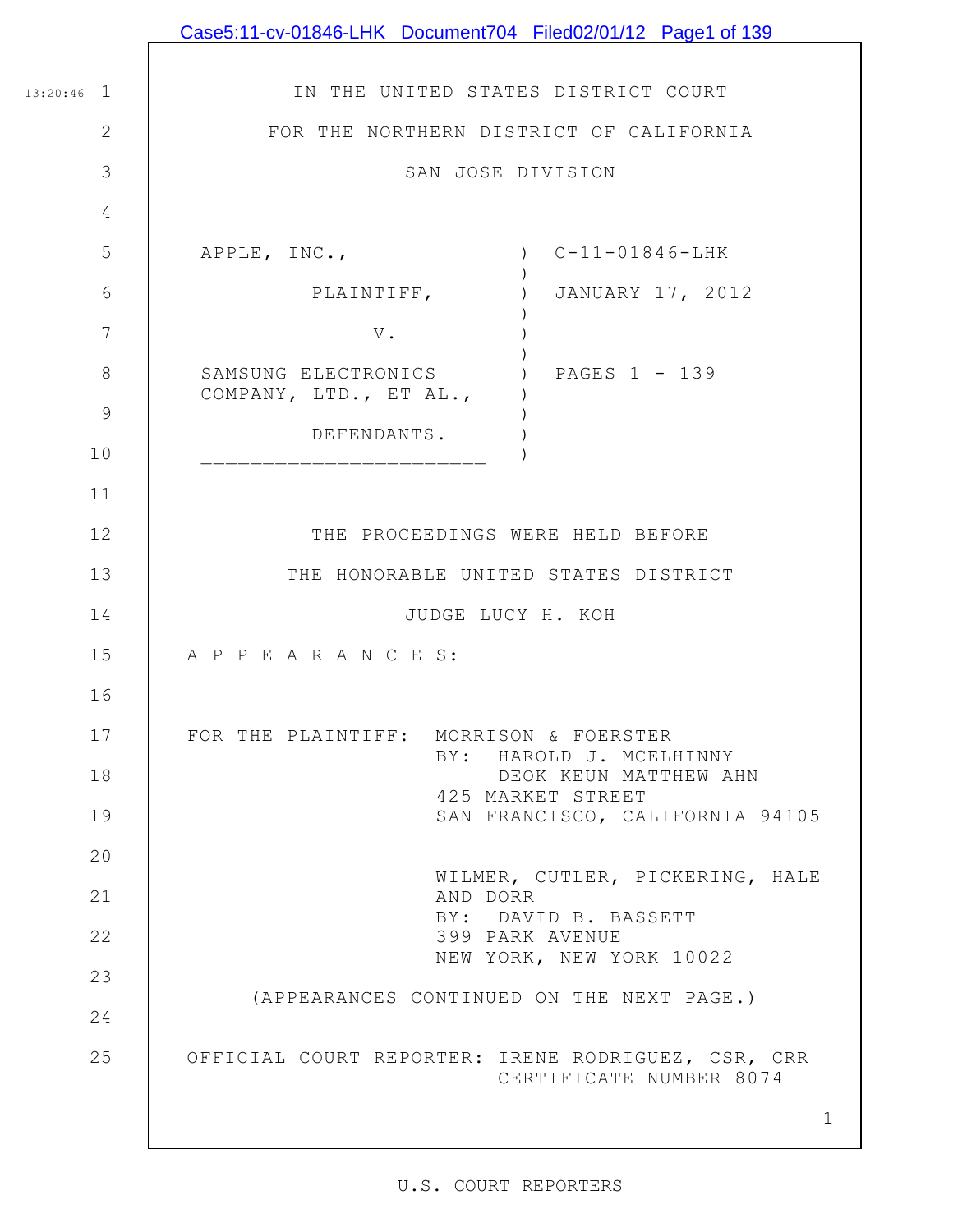|                | Case5:11-cv-01846-LHK Document704 Filed02/01/12 Page2 of 139             |
|----------------|--------------------------------------------------------------------------|
|                |                                                                          |
| $\mathbf{1}$   | A P P E A R A N C E S: (CONT'D)                                          |
| 2              | FOR THE DEFENDANTS: QUINN, EMANUEL, URQUHART &                           |
| 3              | SULLIVAN<br>BY: CHARLES VERHOEVEN                                        |
| $\overline{4}$ | KEVIN P.B. JOHNSON<br>TODD M. BRIGGS                                     |
| 5              | VICTORIA F. MAROULIS<br>555 TWIN DOLPHIN DRIVE                           |
| 6              | 5TH FLOOR<br>REDWOOD SHORES, CALIFORNIA 94065                            |
| $7\phantom{.}$ |                                                                          |
| $8\,$          | ALSO PRESENT:<br>UNIVERSITY OF TORONTO<br>DEPARTMENT OF COMPUTER SCIENCE |
| $\mathsf 9$    | BY: RAVIN BALAKRISHNAN                                                   |
| 10             | 40 ST. GEORGE STREET, ROOM 5270<br>TORONTO, ONTARIO CANADA M5S 2E4       |
| 11             |                                                                          |
| 12             |                                                                          |
| 13             |                                                                          |
| 14             |                                                                          |
| 15             |                                                                          |
| 16             |                                                                          |
| 17             |                                                                          |
| 18             |                                                                          |
| 19             |                                                                          |
| 20             |                                                                          |
| 21             |                                                                          |
| 22             |                                                                          |
| 23             |                                                                          |
| 24             |                                                                          |
| 25             |                                                                          |
|                |                                                                          |
|                | $\sqrt{2}$                                                               |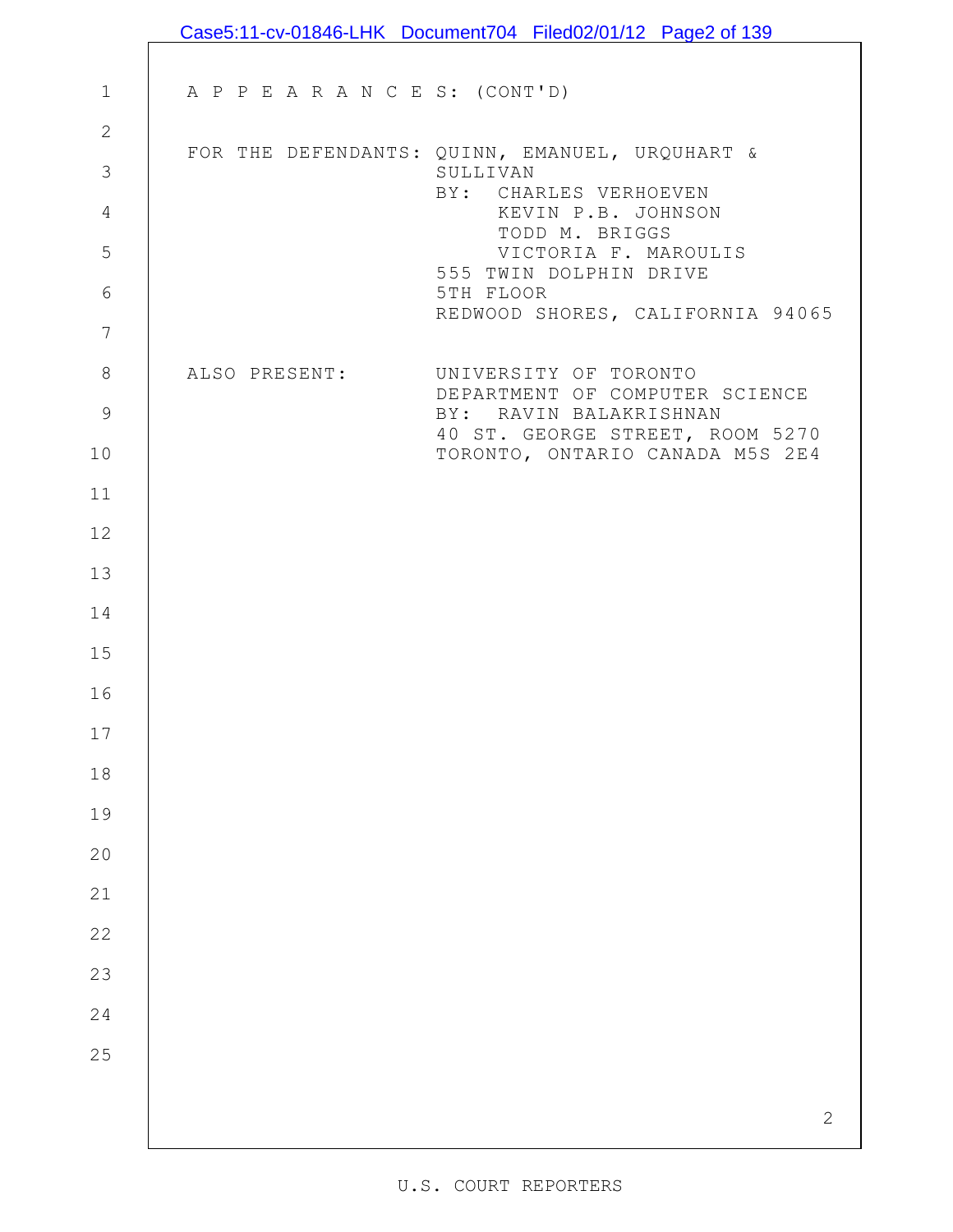|                 | Case5:11-cv-01846-LHK Document704 Filed02/01/12 Page3 of 139 |
|-----------------|--------------------------------------------------------------|
|                 |                                                              |
| $\mathbf 1$     | SAN JOSE, CALIFORNIA (JANUARY 17, 2012)                      |
| $\mathbf{2}$    | PROCEEDINGS                                                  |
| 3               |                                                              |
| 4               | (WHEREUPON, COURT CONVENED AND THE                           |
| $13:29:08$ 5    | FOLLOWING PROCEEDINGS WERE HELD:)                            |
| $13:33:34$ 6    | THE CLERK: CALLING CASE NUMBER                               |
| $13:33:38$ 7    | C-11-01846-LHK, APPLE, INCORPORATED, VERSUS SAMSUNG          |
| $13:33:43$ 8    | ELECTRONICS COMPANY LIMITED, ET AL.                          |
| $13:33:45$ 9    | COUNSEL, STATE YOUR APPEARANCES, PLEASE.                     |
| $13:33:47$ 10   | MR. MCELHINNY: GOOD AFTERNOON, YOUR                          |
| $13:33:48$ 11   | HONOR. FOR APPLE IT'S HAROLD MCELHINNY OF MORRISON           |
| $13:33:53$ 12   | & FOERSTER; AND WITH ME AT COUNSEL TABLE IS DAVID            |
| $13:33:56$ 13   | BASSETT FROM THE WILMER HALE FIRM; AND OUR EXPERT,           |
| $13:33:59$ $14$ | DR. RAVIN BALAKRISHNAN; AND MATT ANH FROM MORRISON           |
| $13:34:06$ 15   | & FOERSTER.                                                  |
| 13:34:09 16     | THE COURT: GOOD AFTERNOON.                                   |
| 13:34:13 17     | MR. VERHOEVEN: I'M HERE. GOOD                                |
| 13:34:19 18     | AFTERNOON, YOUR HONOR. CHARLES VERHOEVEN                     |
| 13:34:21 19     | REPRESENTING SAMSUNG. WITH ME AT COUNSEL TABLE ARE           |
| 13:34:26 20     | MY PARTNERS KEVIN JOHNSON --                                 |
| 13:34:30 21     | MR. JOHNSON: GOOD AFTERNOON, YOUR HONOR.                     |
| 13:34:31 22     | THE COURT: GOOD AFTERNOON.                                   |
| 13:34:33 23     | MR. VERHOEVEN: -- VICTORIA MAROULIS AND                      |
| 13:34:38 24     | TODD BRIGGS, AND WE HAVE SEVERAL REPRESENTATIVES OF          |
| 13:34:40 25     | SAMSUNG IN THE COURTROOM, YOUR HONOR. I'M NOT                |
|                 |                                                              |
|                 | 3                                                            |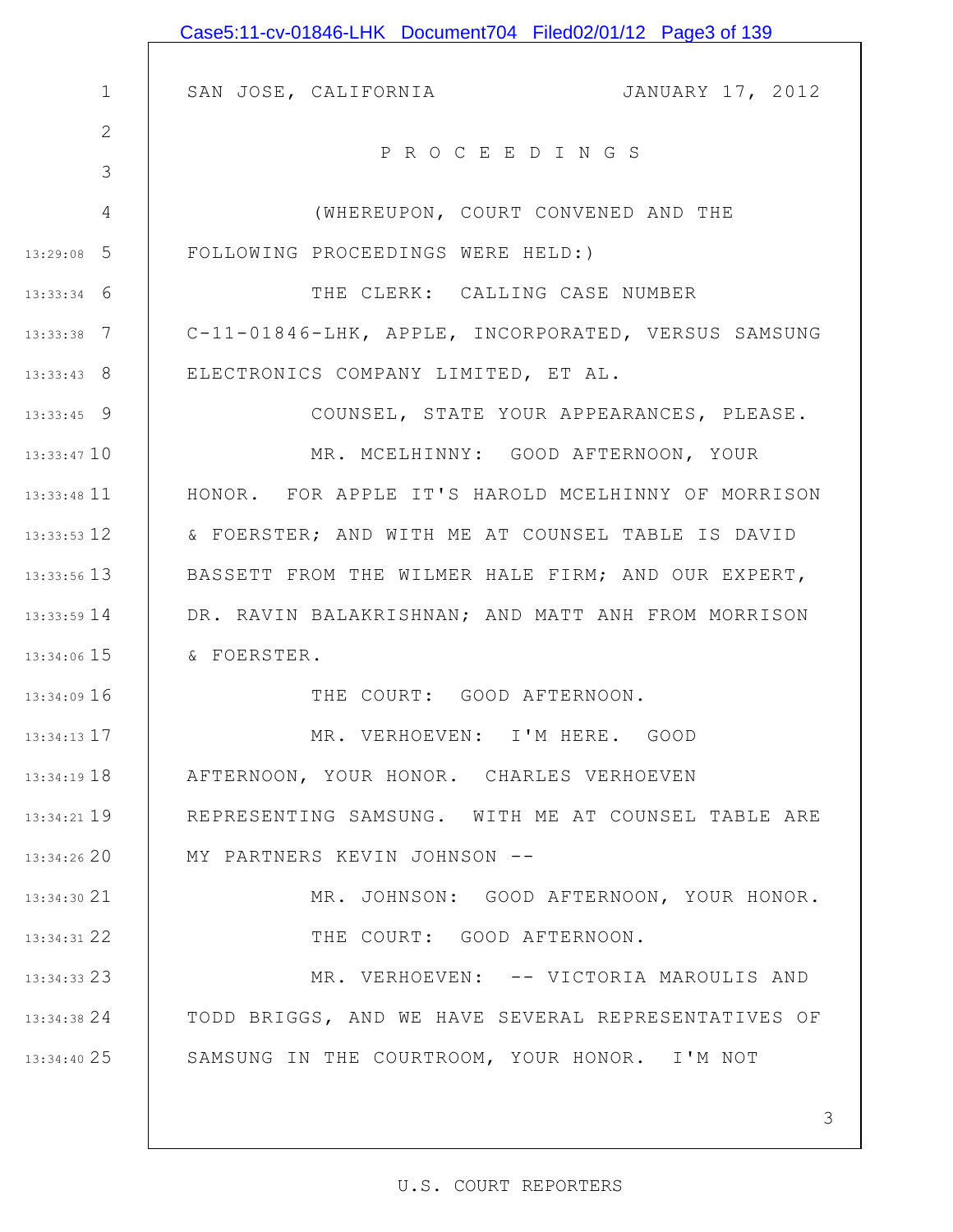|                 | Case5:11-cv-01846-LHK Document704 Filed02/01/12 Page4 of 139 |
|-----------------|--------------------------------------------------------------|
|                 |                                                              |
| $13:34:42$ 1    | GOING TO LIST THEM ALL. I WOULD JUST MENTION WE              |
| $13:34:45$ 2    | HAVE SENIOR VICE PRESIDENT MINH YOUNG CHUNG IS               |
| $13:34:49$ 3    | HERE.                                                        |
| $13:34:49$ 4    | THE COURT: GOOD AFTERNOON.                                   |
| $13:34:52$ 5    | MR. VERHOEVEN: WE ALSO HAVE EXPERT                           |
| $13:34:54$ 6    | DR. WESEL, WHO WILL BE MAKING SOME OF OUR                    |
| $13:34:56$ 7    | PRESENTATION TODAY. HE'S RIGHT THERE.                        |
| $13:34:57$ 8    | THE COURT: OKAY. GOOD AFTERNOON.                             |
| $13:35:08$ 9    | LET ME JUST ASK SOME BACKGROUND                              |
| $13:35:10$ 10   | QUESTIONS, AND, THAT IS, HOW DID YOU COME UPON THE           |
| $13:35:13$ $11$ | TEN TERMS TO CONSTRUE? DID EACH SIDE JUST PICK               |
| $13:35:16$ 12   | FIVE, OR WHAT WAS THAT?                                      |
| $13:35:21$ 13   | MR. MCELHINNY: I BELIEVE WE STARTED WITH                     |
| 13:35:23 14     | EACH SIDE PICKING FIVE AND THEN THERE WAS A                  |
| $13:35:26$ 15   | NEGOTIATION.                                                 |
| 13:35:27 16     | THE COURT: ALL RIGHT. AND ARE ANY OF                         |
| 13:35:28 17     | THESE -- I GUESS THERE ARE ONLY NINE TO BE                   |
| 13:35:31 18     | CONSTRUED. ARE ANY OF THESE EITHER CLAIM OR CASE             |
| $13:35:34$ 19   | DISPOSITIVE?                                                 |
| 13:35:35 20     | MR. MCELHINNY: I BELIEVE SOME OF THEM                        |
| 13:35:36 21     | ARE AND SOME OF THEM ARE NOT.                                |
| 13:35:42 22     | THE COURT: ALL RIGHT. WHICH ONES ARE                         |
| 13:35:44 23     | AND DO YOU AGREE ON WHICH ONES THOSE ARE?                    |
| 13:36:33 24     | (PAUSE IN PROCEEDINGS.)                                      |
| 13:36:52 25     | MR. MCELHINNY: AT LEAST OUR VIEW, YOUR                       |
|                 |                                                              |
|                 | 4                                                            |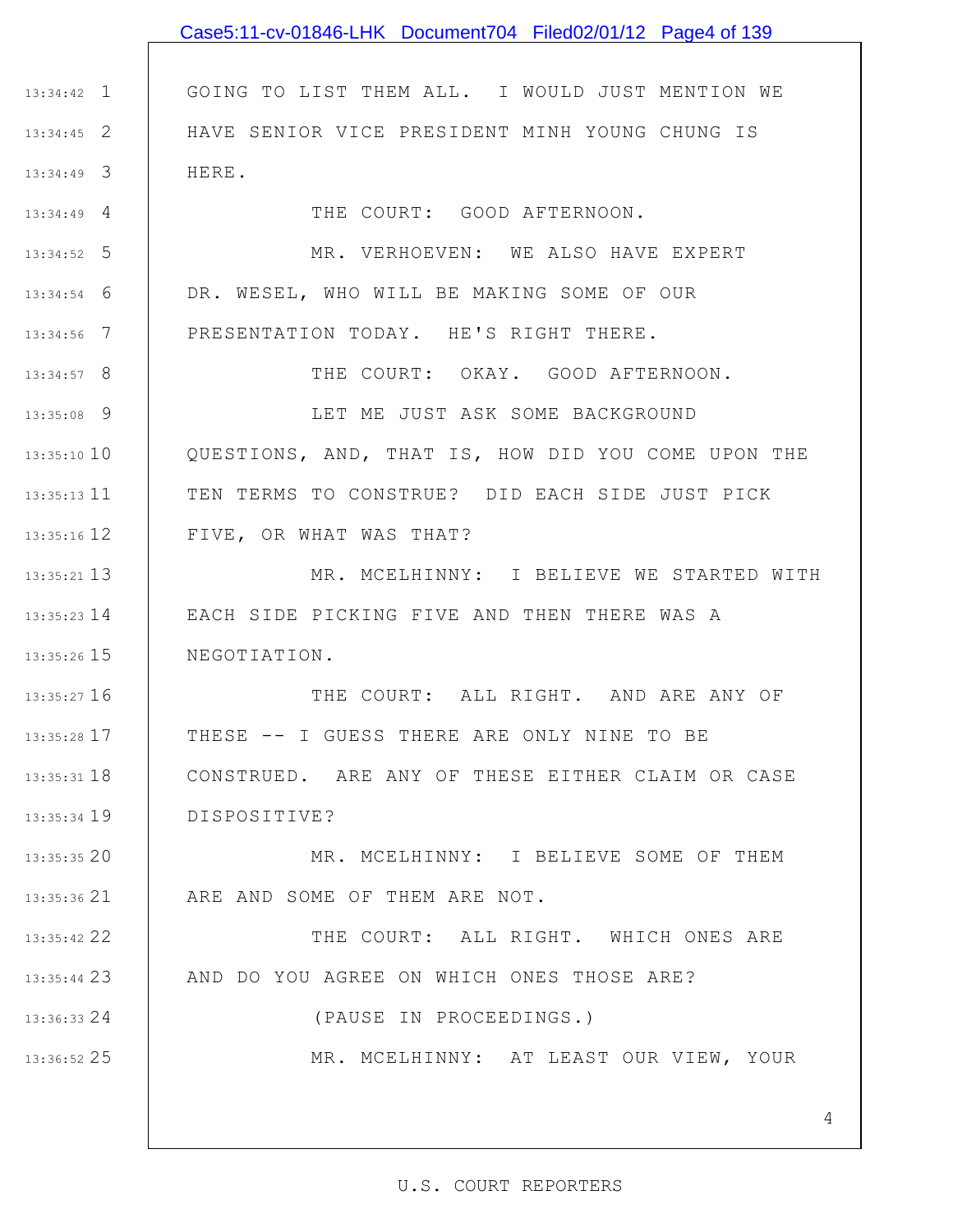|                 | Case5:11-cv-01846-LHK Document704 Filed02/01/12 Page5 of 139 |
|-----------------|--------------------------------------------------------------|
|                 |                                                              |
| $13:36:53$ 1    | HONOR, IS THAT ON THE DEFENSIVE SIDE, THE                    |
| $13:36:57$ 2    | INTERPRETATION OF APPLET WOULD BE CASE DISPOSITIVE           |
| $13:37:03$ 3    | ON THAT PATENT.                                              |
| $13:37:05$ 4    | THE COURT: ON THE '711?                                      |
| $13:37:09$ 5    | MR. MCELHINNY: YES, YOUR HONOR.                              |
| $13:37:09$ 6    | THE COURT: OKAY.                                             |
| $13:37:10$ 7    | MR. MCELHINNY: IN OUR VIEW IT'S HARD TO                      |
| $13:37:11$ 8    | SAY WHETHER ANY OF THE ONES THAT YOU'RE CONSTRUING           |
| $13:37:14$ 9    | ON OUR PATENTS WOULD BE ISSUE DISPOSITIVE GIVEN THE          |
| $13:37:17$ $10$ | DOCTRINE OF EQUIVALENTS ISSUES.                              |
| $13:37:19$ 11   | THE COURT: OKAY. AND LET ME ASK IF YOU                       |
| 13:37:21 12     | ALL AGREE WITH THAT?                                         |
| $13:37:24$ 13   | MR. JOHNSON: WE WOULD DISAGREE WITH                          |
| 13:37:26 14     | RESPECT TO APPLET.                                           |
| 13:37:28 15     | THE COURT: OKAY.                                             |
| $13:37:31$ 16   | MR. JOHNSON: THAT IT'S NECESSARILY CASE                      |
| 13:37:33 17     | DISPOSITIVE.                                                 |
| $13:37:34$ 18   | THE COURT: OKAY.                                             |
| 13:37:36 19     | MR. JOHNSON: WE DO BELIEVE THAT ON THE                       |
| 13:37:39 20     | APPLE PATENTS, THE FOLLOWING PATENTS, THE                    |
| 13:37:43 21     | CONSTRUCTION FOR THE TERMS IN THE FOLLOWING PATENTS          |
| $13:37:45$ 22   | WOULD BE CASE DISPOSITIVE: THE '002 PATENT, THE              |
| 13:37:51 23     | '891 PATENT, THE '607 PATENT WITH RESPECT TO                 |
| 13:37:54 24     | CERTAIN CLAIMS, THE '828 PATENT, AND THEN THE '381,          |
| 13:38:03 25     | AND THE '915 PATENT.                                         |
|                 |                                                              |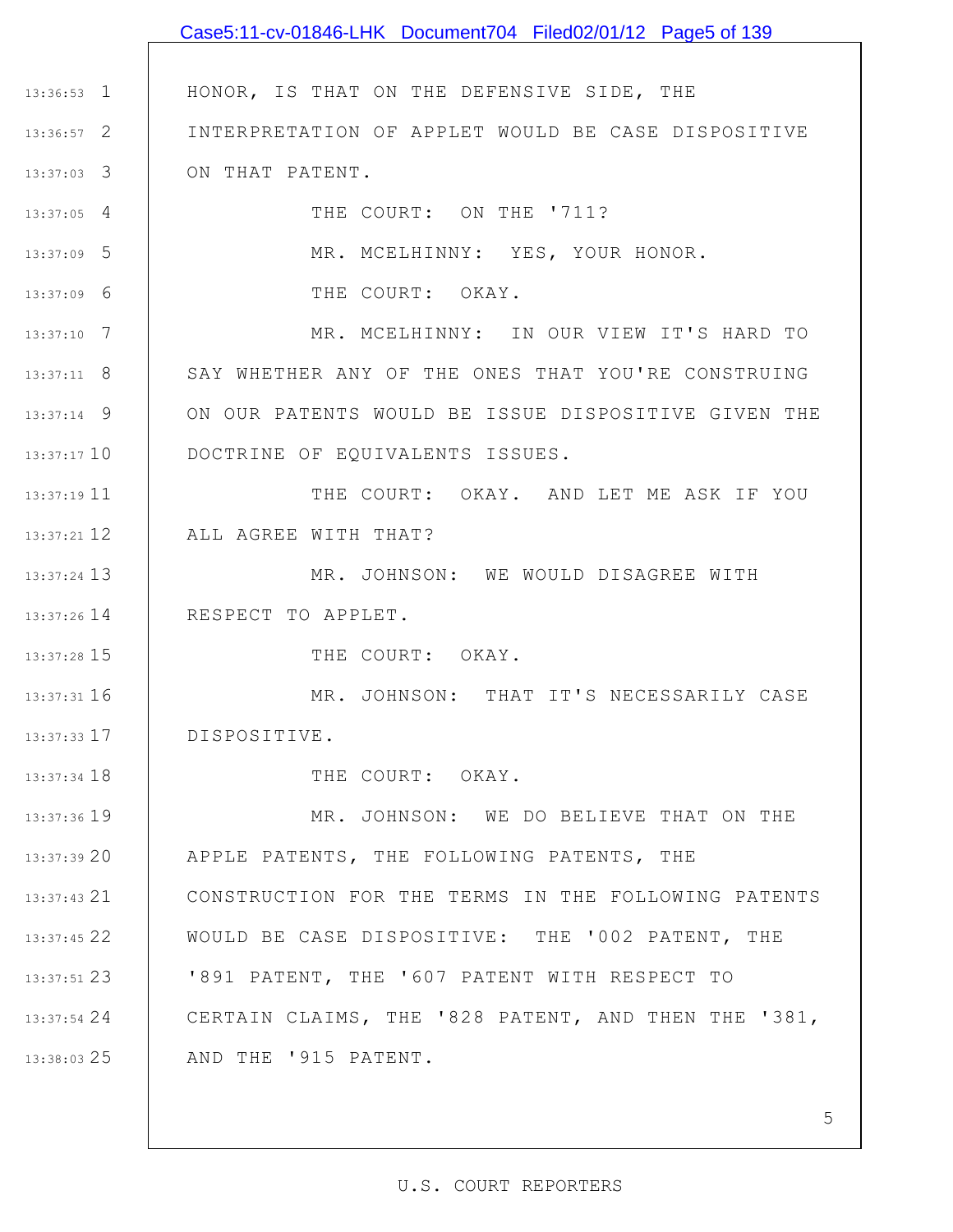# Case5:11-cv-01846-LHK Document704 Filed02/01/12 Page6 of 139

| $13:38:06$ 1  | THE COURT: ALL RIGHT. WELL, ON THE                             |
|---------------|----------------------------------------------------------------|
| $13:38:09$ 2  | '891, ARE YOU SAYING BOTH STARTING THE TIMER AND               |
| $13:38:12$ 3  | THE FIRST WINDOW HAS BEEN DISPLAYED IN THE                     |
|               | 13:38:17 4   POSITION OF THE CURSOR ON THE SCREEN OR JUST ONE? |
| $13:38:19$ 5  | MR. JOHNSON: JUST ONE.                                         |
| $13:38:20$ 6  | THE COURT: WHICH ONE?                                          |
| $13:38:21$ 7  | MR. JOHNSON: JUST THE ONE WITH RESPECT                         |
|               | 13:38:22 8   TO THE CURSOR.                                    |
| $13:38:23$ 9  | THE COURT: OKAY. OKAY. AND ON THE                              |
|               | 13:38:32 10   '828 PIXEL OR MATHEMATICALLY FITTING AN ELLIPSE, |
|               | 13:38:37 11   WHICH ONE? OR BOTH?                              |
| 13:38:39 12   | MR. JOHNSON: BOTH.                                             |
| 13:38:40 13   | THE COURT: OKAY.                                               |
| 13:39:01 14   | I ASSUME YOU DISAGREE WITH THAT OR DO                          |
|               | $13:39:0315$ YOU -- DO YOU AGREE WITH IT?                      |
| 13:39:05 16   | MR. MCELHINNY: WELL, IN GENERAL WE                             |
|               | 13:39:06 17   DISAGREE WITH IT, YOUR HONOR, BUT OBVIOUSLY IT   |
| $13:39:09$ 18 | DEPENDS ON WHAT THE INTERPRETATION ENDS UP BEING.              |
| 13:39:11 19   | THE COURT: OKAY. HOW MANY TERMS DID                            |
| 13:39:23 20   | EACH SIDE ORIGINALLY PROPOSE NEEDED CONSTRUCTION?              |
| $13:39:30$ 21 | DO YOU RECALL?                                                 |
| 13:39:31 22   | MR. MCELHINNY: I'M TRYING TO RECALL WHAT                       |
| 13:39:32 23   | I WAS TOLD. I BELIEVE THAT SAMSUNG STARTED WITH                |
| 13:39:35 24   | ABOUT 200, AND I THINK WE STARTED WITH                         |
| 13:39:37 25   | APPROXIMATELY 15. THAT'S MY -- THAT'S FOURTH-HAND              |
|               |                                                                |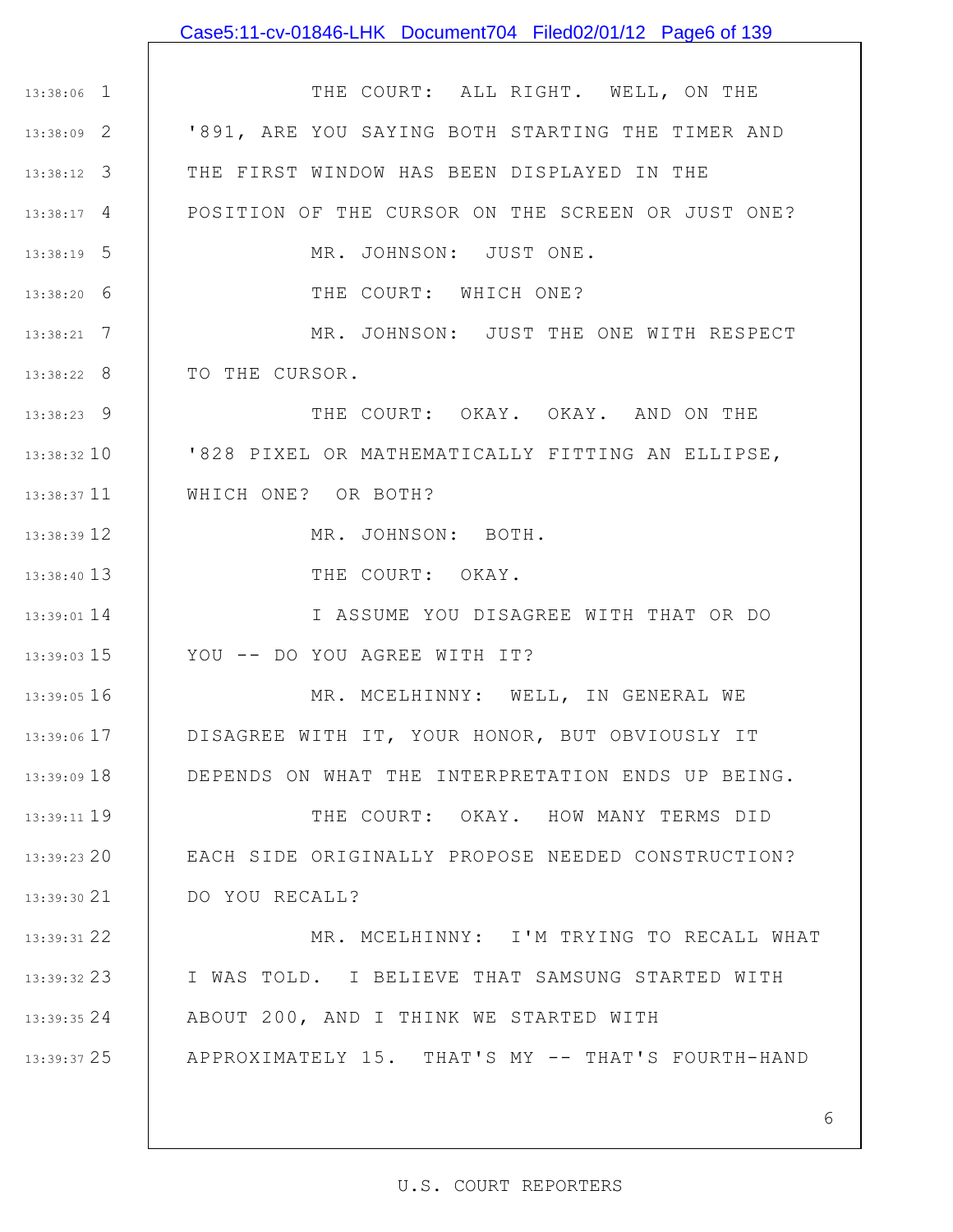|                 | Case5:11-cv-01846-LHK Document704 Filed02/01/12 Page7 of 139 |
|-----------------|--------------------------------------------------------------|
|                 |                                                              |
| $13:39:42$ 1    | KNOWLEDGE, YOUR HONOR.                                       |
| $13:39:43$ 2    | THE COURT: OKAY.                                             |
| 13:39:46 3      | MR. JOHNSON: YOUR HONOR, I THINK IT WAS                      |
| $13:39:48$ 4    | ACTUALLY LESS THAN THAT THAT WE STARTED WITH. WE             |
| $13:39:50$ 5    | STARTED WITH SOMEWHERE AROUND 70 OR 80 AND THEN              |
| $13:39:53$ 6    | NARROWED IT DOWN PRETTY QUICKLY ACTUALLY DURING THE          |
| $13:39:57$ 7    | MEET AND CONFER PROCESS.                                     |
| $13:40:05$ 8    | THE COURT: AND I GUESS I SHOULD ASK YOU                      |
| $13:40:07$ 9    | WHEN YOU SAY IT IS DISPOSITIVE, IS IT DISPOSITIVE            |
| $13:40:10$ 10   | OF THE PATENT OR OF JUST THAT CLAIM?                         |
| $13:40:12$ 11   | MR. JOHNSON: OF THE ASSERTED CLAIMS                          |
| $13:40:14$ 12   | OF -- SO OUR VIEW IS THAT I THINK IF WE, IF WE               |
| $13:40:19$ 13   | BROKE IT DOWN, IT MAY BE DISPOSITIVE AS TO THE               |
| $13:40:22$ 14   | WHOLE PATENT BUT IN TERMS OF THE WAY THE PATENT HAS          |
|                 | 13:40:27 15   BEEN ASSERTED IN THE CASE, WE BELIEVE THAT     |
|                 | 13:40:29 16   CONSTRUING THE CLAIMS THAT I JUST GAVE YOU FOR |
| $13:40:31$ $17$ | THOSE PATENTS WOULD, IF WE WIN ON OUR                        |
| $13:40:34$ 18   | CONSTRUCTIONS, THAT PATENT GOES AWAY.                        |
| 13:40:42 19     | THE COURT: OKAY. HOW HAVE YOU ALL                            |
| 13:40:44 20     | DECIDED THE TRIAL WOULD PROCEED? ARE YOU JUST                |
| 13:40:49 21     | GOING TO PICK SOME SUBSET OF THE CLAIMS THAT ARE             |
| 13:40:53 22     | BEING PRESENTED FOR CONSTRUCTION, OR WHAT DID YOU            |
| 13:40:57 23     | HAVE IN MIND?                                                |
| 13:40:59 24     | MR. MCELHINNY: THAT I THINK AT LEAST                         |
| 13:41:02 25     | FROM MY PERSPECTIVE, YOUR HONOR, I WAS HOPING THAT           |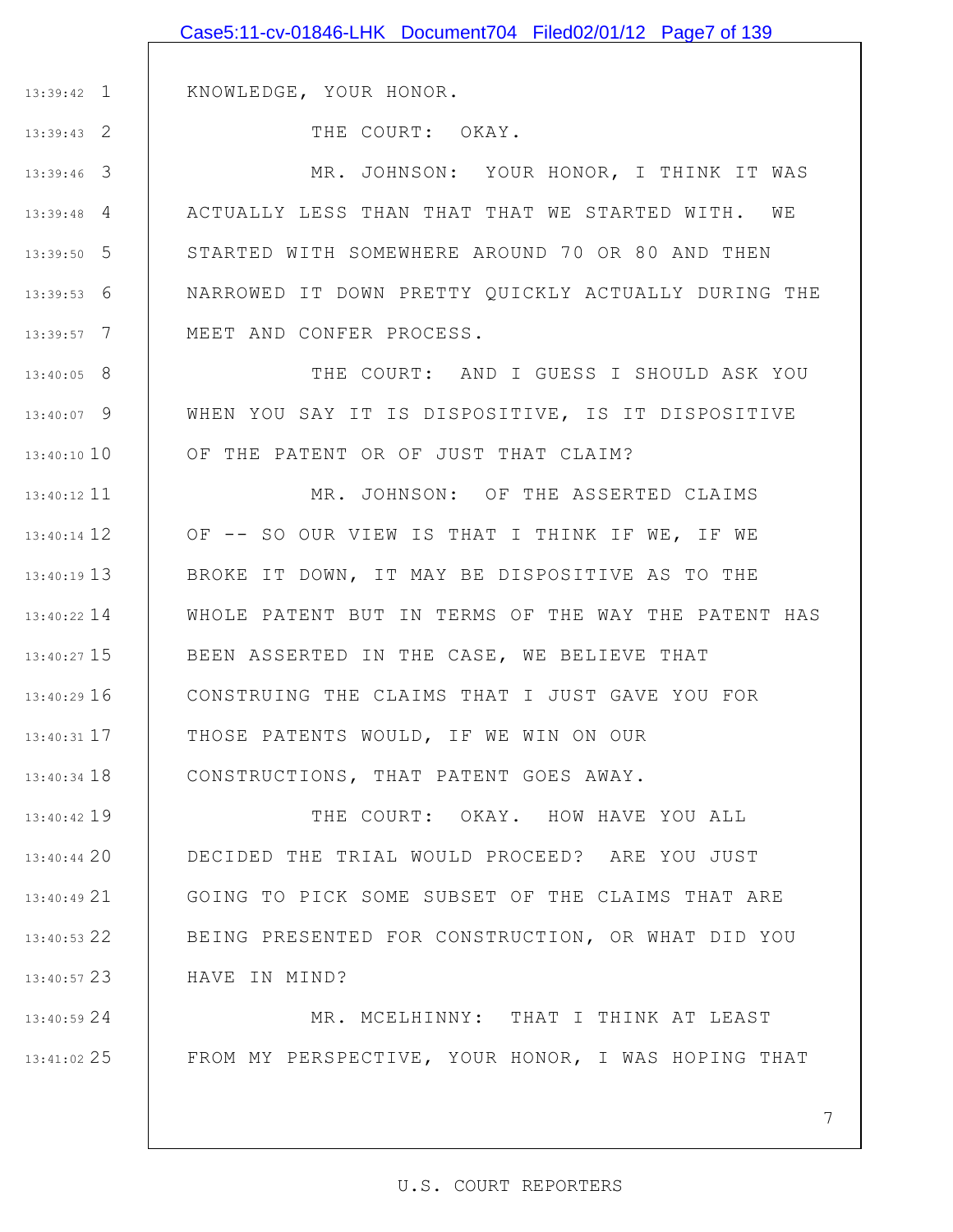|               | Case5:11-cv-01846-LHK Document704 Filed02/01/12 Page8 of 139 |
|---------------|--------------------------------------------------------------|
|               |                                                              |
| $13:41:04$ 1  | THAT WOULD BE A SUBJECT OF ADDITIONAL DIALOGUE WITH          |
| $13:41:07$ 2  | THE COURT.                                                   |
| $13:41:08$ 3  | AS YOU WILL RECALL, OUR ORIGINAL POSITION                    |
| $13:41:11$ 4  | WAS THAT THE CASES SHOULD BE SEVERED AND THAT                |
| $13:41:15$ 5  | APPLE'S CASE SHOULD GO FIRST.                                |
| $13:41:17$ 6  | FRANKLY, WE THINK THAT THERE HAS TO BE --                    |
| $13:41:24$ 7  | WE THINK AS CURRENTLY PUT TOGETHER, THIS CASE IS             |
| $13:41:26$ 8  | PROBABLY TOO LARGE TO TRY TO A JURY.                         |
| $13:41:36$ 9  | BUT WE SORT OF THOUGHT WE WERE GOING TO                      |
| $13:41:39$ 10 | GO THROUGH THE CLAIM CONSTRUCTION AND MAYBE SUMMARY          |
| 13:41:41 11   | JUDGMENT AND SEE WHAT WAS LEFT AND THEN HAVE A               |
| 13:41:42 12   | DIALOGUE AND THEN WHATEVER TIME YOUR HONOR WANTS TO          |
| 13:41:46 13   | HAVE IT AND INCLUDING NOW.                                   |
| 13:41:47 14   | THE COURT: THIS IS JUST TENTATIVE?                           |
| 13:41:48 15   | MR. MCELHINNY: RIGHT.                                        |
| 13:41:49 16   | THE COURT: YOU DON'T HAVE A CLAIM                            |
| $13:41:50$ 17 | CONSTRUCTION YET SO I'M NOT MAKING YOU PICK IN THE           |
| $13:41:54$ 18 | ABSTRACT. I WAS JUST SORT OF WONDERING IF YOU WERE           |
| 13:41:58 19   | STARTING TO ENVISION.                                        |
| 13:41:5920    | MR. MCELHINNY: TO BE CLEAR, I MEAN, THIS                     |
| 13:42:00 21   | IS ALL FRESH IN MY MIND AND CLEARLY ONE OF YOUR              |
| 13:42:03 22   | CASES.                                                       |
| 13:42:05 23   | OUR POSITION ORIGINALLY WAS THAT WE HAD                      |
| 13:42:08 24   | FILED IN OUR COMPLAINT A SET OF PATENTS THAT HAVE            |
| 13:42:11 25   | AN INTERNAL RELATIONSHIP BECAUSE THEY ALL RELATE TO          |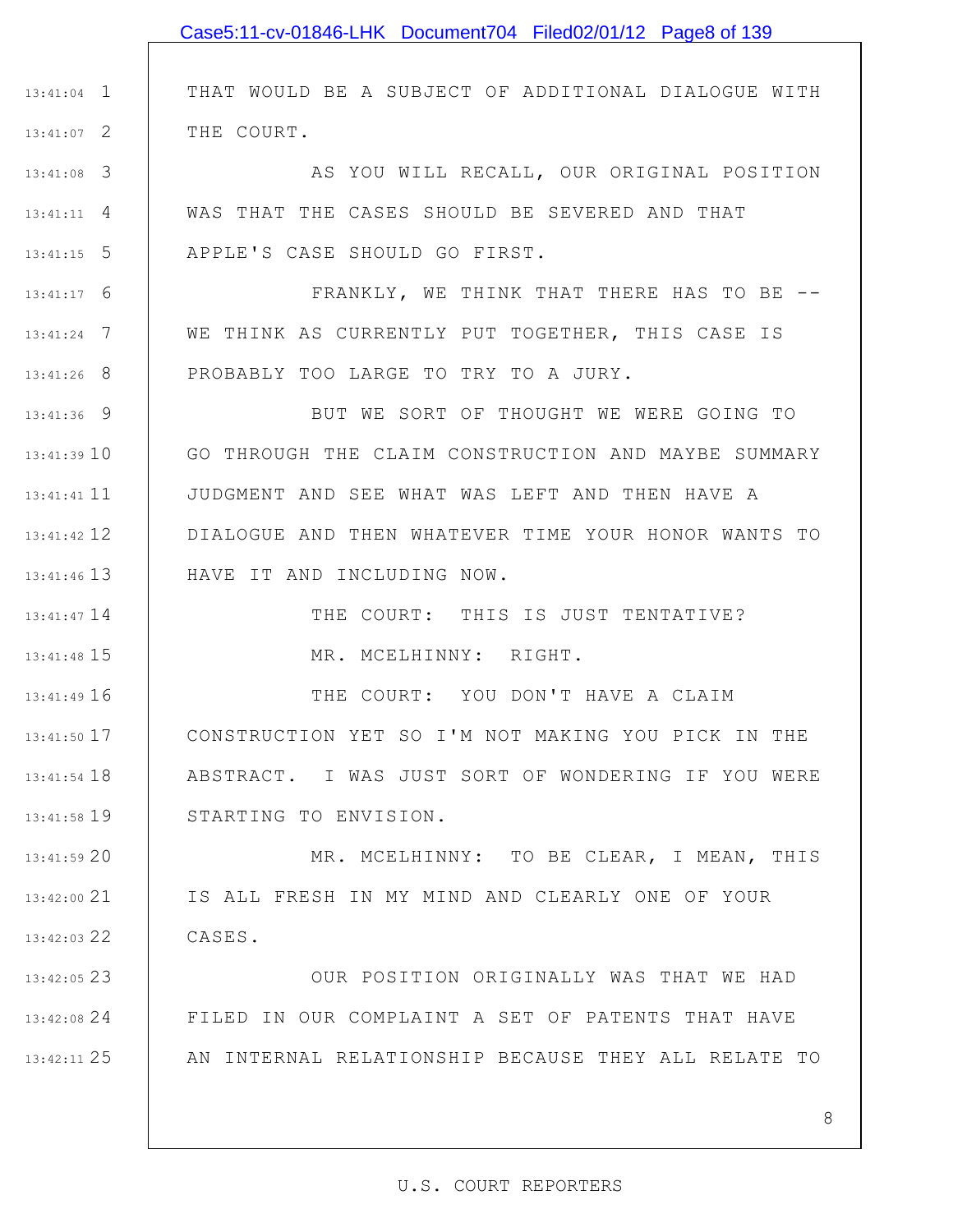|               | Case5:11-cv-01846-LHK Document704 Filed02/01/12 Page9 of 139     |
|---------------|------------------------------------------------------------------|
|               |                                                                  |
| $13:42:17$ 1  | WHAT THE IPHONE AND IPAD, HOW THEY PRESENT TO THE                |
| $13:42:20$ 2  | USER AND THERE'S A CONSISTENCY THERE.                            |
| $13:42:22$ 3  | OUR POSITION IS THAT SAMSUNG, AS YOU                             |
| $13:42:24$ 4  | RECALL, THEY ORIGINALLY FILED THEIR OWN COMPLAINT.               |
| $13:42:27$ 5  | THEY THEN DISMISSED THAT AND THEN BROUGHT IN A                   |
| $13:42:29$ 6  | COUNTERCLAIM WITH A LARGE NUMBER OF PATENTS, MOST                |
| $13:42:32$ 7  | OF WHICH ARE RELATED TO STANDARDS RELATED WHICH                  |
| $13:42:36$ 8  | THEN BROUGHT IN THE DEFENSES THAT DEAL WITH                      |
| $13:42:40$ 9  | STANDARDS RELATED BOTH IN TERMS OF ANTITRUST                     |
| $13:42:45$ 10 | PROBLEMS AND UNFAIR COMPETITION ISSUES.                          |
| 13:42:47 11   | THE COURT: UH-HUH.                                               |
| 13:42:47 12   | MR. MCELHINNY: WE CONTINUED TO BELIEVE                           |
| $13:42:49$ 13 | THAT THE RIGHT WAY TO TRY THIS IS TWO CASES, YOU                 |
| $13:42:53$ 14 | KNOW, ONE AFTER THE OTHER AND WHATEVER TIMING.                   |
| 13:42:58 15   | BUT WE DO THINK THAT THE SUBSET, BECAUSE                         |
|               | 13:43:00 16   WE PICK DESIGN PATENTS AND USER INTERFACE PATENTS, |
| $13:43:04$ 17 | THAT THERE'S AN INFINITEGRITY TO THAT THAT A JURY                |
| 13:43:08 18   | CAN UNDERSTAND THAT THE INSTRUCTIONS ALL HOLD                    |
| 13:43:11 19   | TOGETHER AND IT'S A TRIABLE CASE. AND THAT IS                    |
| 13:43:13 20   | STRONGLY OUR PREFERENCE.                                         |
| $13:43:17$ 21 | THE COURT: OKAY.                                                 |
| 13:43:18 22   | MR. VERHOEVEN: YOUR HONOR, CHARLES                               |
| $13:43:20$ 23 | VERHOEVEN. THAT REQUEST WAS MADE AND MY                          |
| 13:43:23 24   | RECOLLECTION WAS THAT YOUR HONOR DENIED THAT                     |
| 13:43:25 25   | REQUEST AND INDICATED THAT THE TWO CASES WOULD BE                |
|               |                                                                  |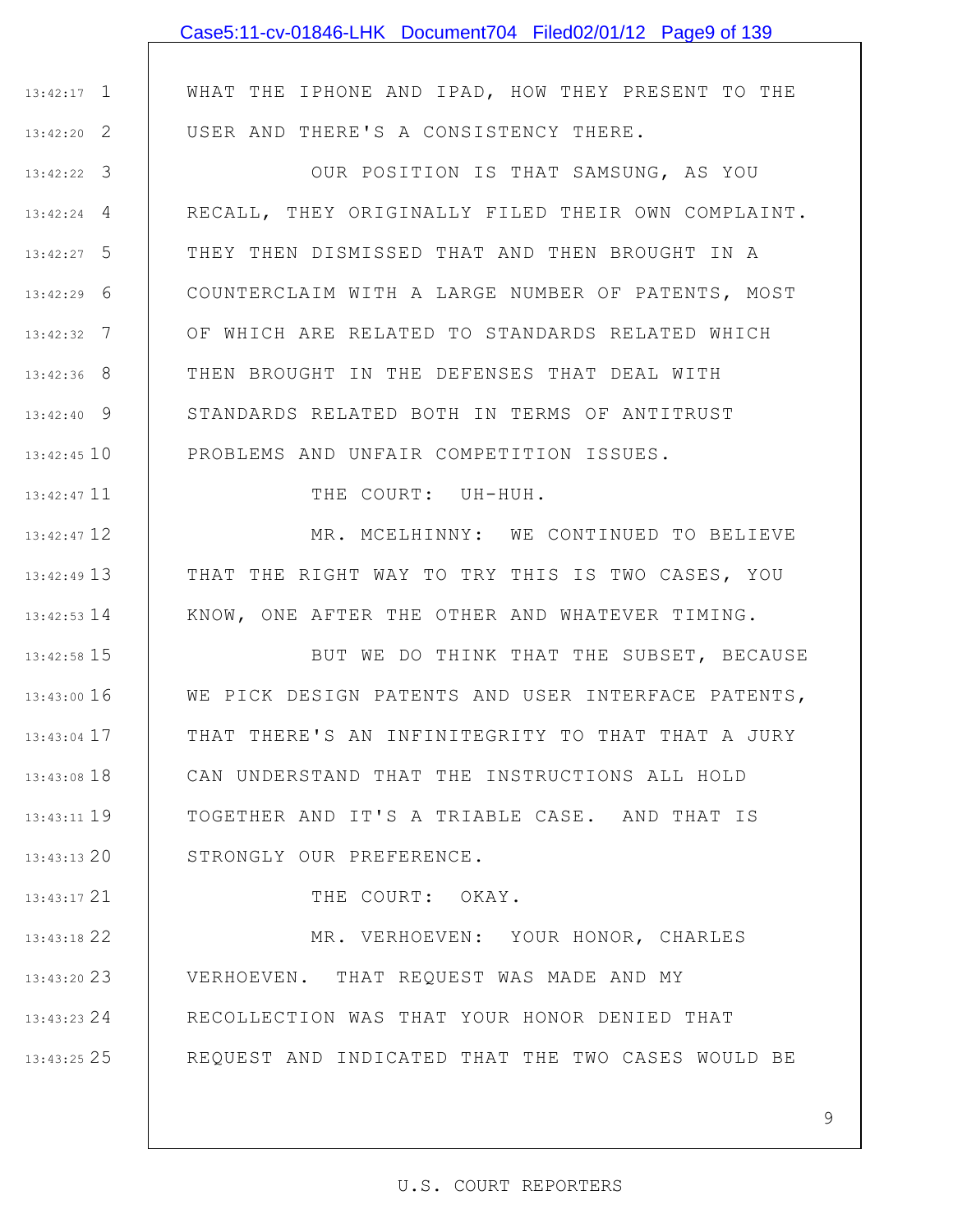TRIED TOGETHER. IT WOULD CERTAINLY BE VERY PREJUDICIAL TO MY CLIENT TO SEVER OFF OUR CLAIMS AND TRY THEM AT A LATER DATE. MY SUGGESTION, YOUR HONOR, AND THIS IS WHAT I'VE SEEN DONE, FOR EXAMPLE, THIS IS WHAT IS HAPPENING IN FRONT OF JUDGE POSNER WHO IS SITTING Case5:11-cv-01846-LHK Document704 Filed02/01/12 Page10 of 139

1 13:43:27

2 13:43:28

3 13:43:29

4 13:43:35

5 13:43:35

22 13:44:34

6 13:43:37 7 13:43:41 8 13:43:45 9 13:43:49 13:43:53 10 11 13:43:55 12 13:43:58 13 13:44:01 BY DESIGNATION IN APPLE VERSUS MOTOROLA IN ILLINOIS IS THERE ARE OVER 20 PATENTS AND HE TELLS THE PARTY YOU HAVE TO PICK AND YOU HAVE TO NARROW AND GO AND NEGOTIATE WITH EACH OTHER AND HERE'S HOW MUCH TIME YOU'RE GOING TO GET, FIGURE IT OUT. IF YOU DON'T FIGURE IT OUT, THEN I WILL.

14 13:44:02 15 13:44:05 16 13:44:10 17 13:44:13 BUT HERE'S HOW MUCH TIME YOU'RE GOING TO HAVE AND YOU HAVE THAT MUCH TIME. AND, YOU KNOW, YOU NEED TO NARROW THE PATENTS DOWN AND MAKE A PROPOSAL.

18 13:44:13 19 13:44:17 20 13:44:22 21 13:44:26 I'M NOT SUGGESTING THAT YOUR HONOR ASK US TO DO THAT NOW, BUT I THINK THAT'S PROBABLY THE BEST PROCEDURE AT SOME POINT DOWN THE ROAD AS WE GET CLOSER TO TRIAL.

THE COURT: OKAY.

23 13:44:35 24 13:44:36 25 13:44:39 MR. MCELHINNY: THE PROBLEM WITH THAT IN THIS CONTEXT, YOUR HONOR, IS ONCE YOU BRING IN STANDARDS RELATED PATENTS, YOU BRING IN THE FULL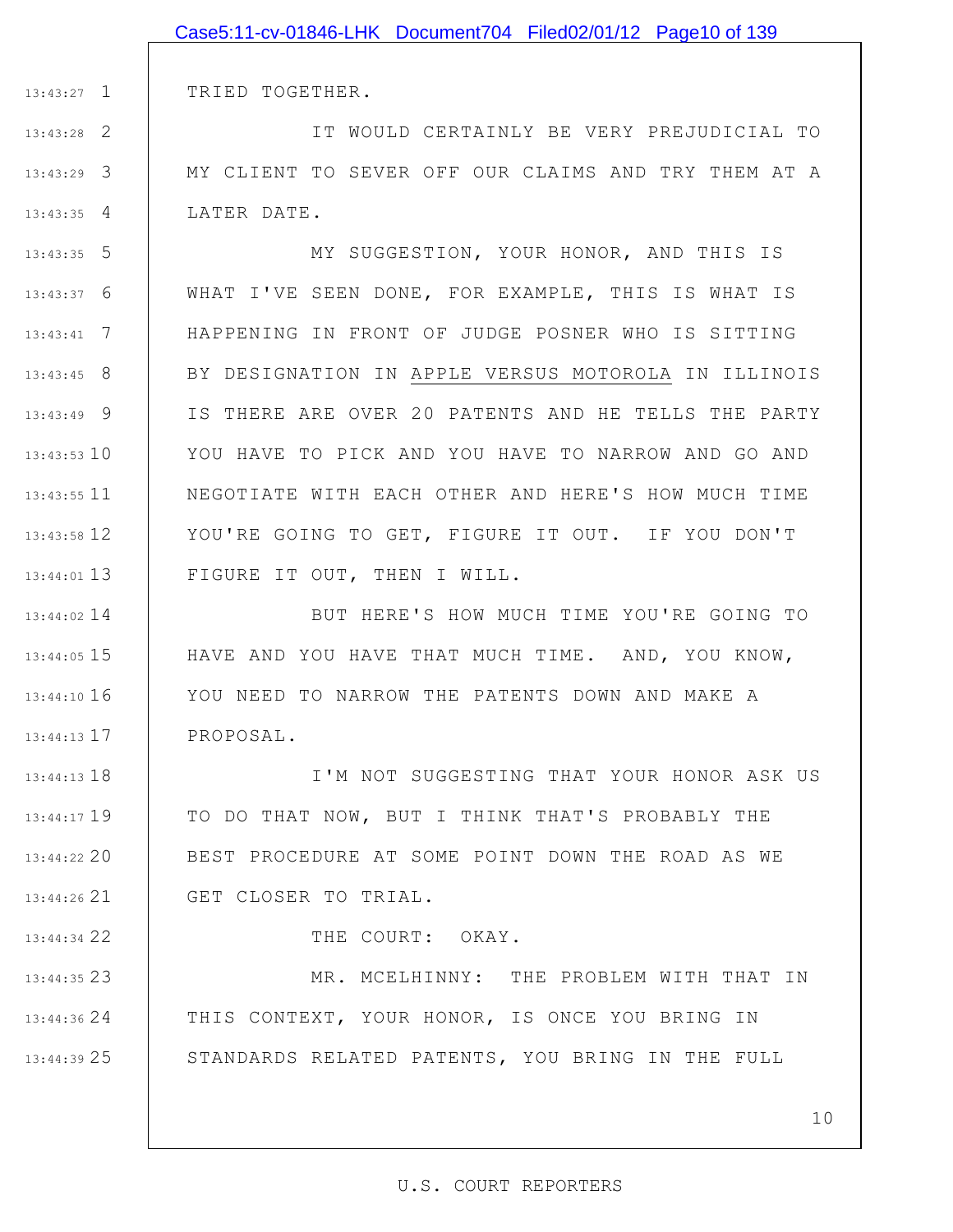|              | Case5:11-cv-01846-LHK Document704 Filed02/01/12 Page11 of 139 |
|--------------|---------------------------------------------------------------|
|              |                                                               |
| $13:44:42$ 1 | PANOPLY OF DEFENSES.                                          |
| $13:44:43$ 2 | YOU HAVE DIFFERENT DAMAGES MEASURES, YOU                      |
| $13:44:46$ 3 | HAVE THE ANTITRUST ISSUES, AND YOU HAVE THE UNFAIR            |
| $13:44:51$ 4 | COMPETITION ISSUES AND THOSE CANNOT GET SEVERED               |
| $13:44:54$ 5 | OBVIOUSLY FROM THE LEGITIMACY AND THE VALIDITY OF             |
| $13:44:57$ 6 | THE PATENT ITSELF THAT IS BEING ASSERTED.                     |
| 13:44:59 7   | MR. VERHOEVEN: YOUR HONOR, THOSE ARE                          |
| 13:45:01 8   | REMEDY ISSUES AND MANY OF WHICH THAT ARE EQUITABLE            |
| $13:45:04$ 9 | AND THE WAY THAT JUDGE POSNER DEALT WITH THE SAME             |
| 13:45:06 10  | ARGUMENTS THAT WERE ADVANCED IS HE SAID HE WOULD              |
| 13:45:08 11  | SEVER THOSE OFF AND HAVE THE TRIAL JUST ON THE                |
| 13:45:10 12  | PATENTS AS THE FIRST PHASE.                                   |
| 13:45:11 13  | SO WE'VE BROUGHT OUR PATENT CLAIMS.                           |
| 13:45:17 14  | WE'RE ENTITLED TO HAVE THOSE CLAIMS HEARD IN A                |
| 13:45:19 15  | TIMELY MANNER AND YOUR HONOR HAS ALREADY SAID THAT            |
| 13:45:23 16  | THE TWO, THE TWO SETS OF PATENT CLAIMS ARE GOING TO           |
| 13:45:26 17  | BE TRIED TOGETHER. AND IT WOULD BE INCREDIBLY                 |
| 13:45:30 18  | PREJUDICIAL TO LOP OFF OUR SIDE OF THE CASE AND TRY           |
| 13:45:33 19  | THEIR SIDE OF THE CASE FIRST FOR OBVIOUS REASONS.             |
| 13:45:36 20  | AND SO WE WOULD URGE THAT IF ANYTHING                         |
| 13:45:38 21  | GETS SEVERED, IT WOULD BE THE EQUITABLE DEFENSES              |
| 13:45:41 22  | THAT THEY'RE RAISING, WHICH PROBABLY THEY'RE NOT              |
| 13:45:44 23  | ENTITLED TO A JURY IN THE FIRST PLACE AND THERE ARE           |
| 13:45:47 24  | REMEDY ISSUES, YOUR HONOR, AND THE PATENT CLAIMS              |
| 13:45:50 25  | SHOULD BE KEPT TOGETHER AND THEIR PARITY SHOULD BE            |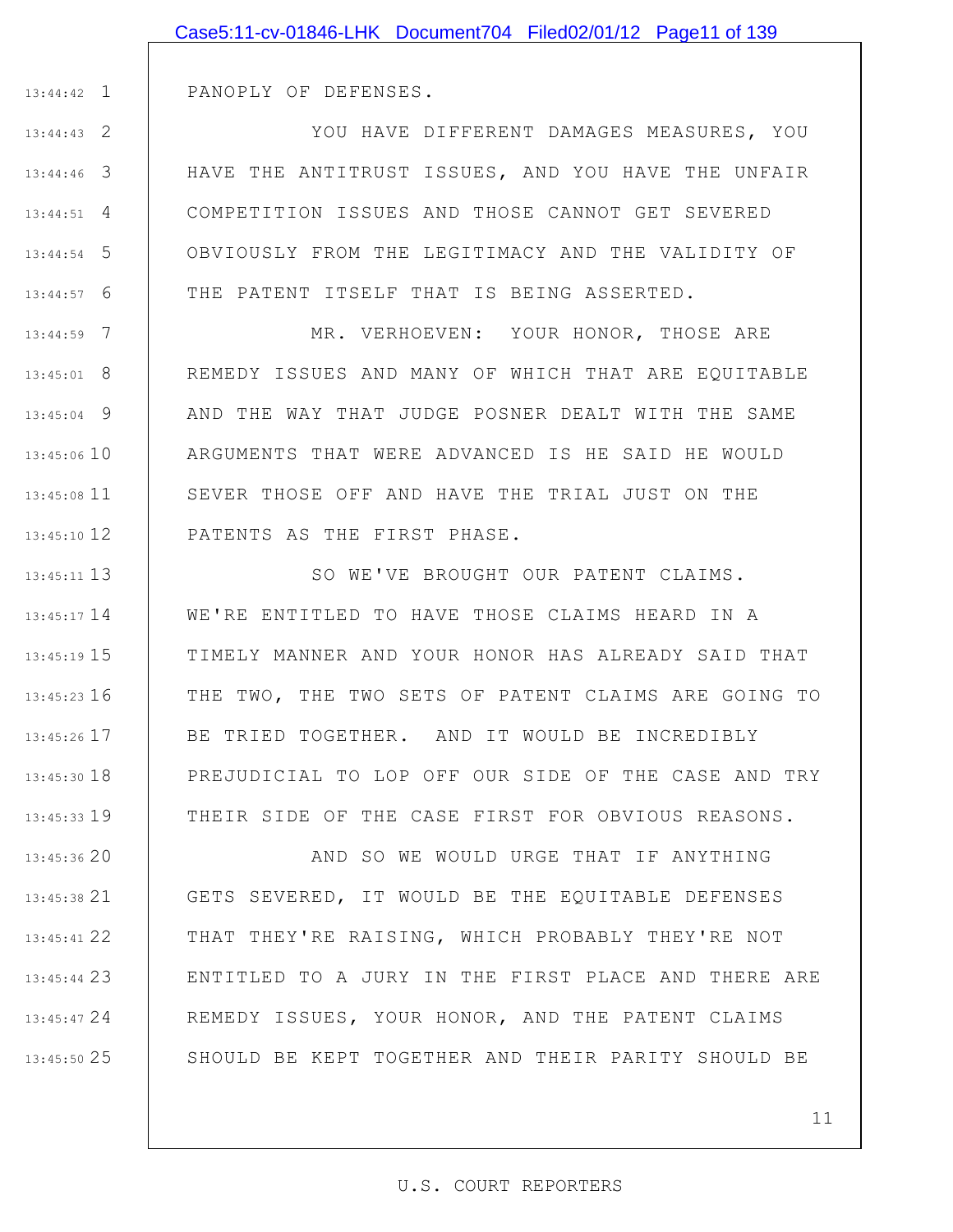|               | Case5:11-cv-01846-LHK Document704 Filed02/01/12 Page12 of 139   |
|---------------|-----------------------------------------------------------------|
|               |                                                                 |
| $13:45:56$ 1  | PRESERVED SO THAT BOTH SIDES HAVE AN EQUAL AMOUNT               |
| $13:45:58$ 2  | OF CLAIMS THAT THEY ARE ENTITLED TO BRING.                      |
| $13:46:03$ 3  | THE COURT: WELL, WE DON'T HAVE TO DECIDE                        |
| $13:46:05$ 4  | THIS RIGHT NOW. I JUST WANT TO GET SOME SENSE OF                |
| $13:46:07$ 5  | WHAT YOU'RE THINKING CURRENTLY.                                 |
| $13:46:08$ 6  | MR. MCELHINNY: OBVIOUSLY, JUST THE -- I                         |
| $13:46:11$ 7  | DON'T SEE THE PREJUDICE ISSUE. I MEAN, IF YOU'RE                |
| $13:46:13$ 8  | TRYING THESE CASES BACK TO BACK, YOU HAVE VERDICTS              |
| $13:46:18$ 9  | WITHIN WEEKS OF EACH OTHER. THERE'S -- THE                      |
| 13:46:22 10   | POST-TRIAL TIMING ON INJUNCTIVE RELIEF -- I MEAN, I             |
| $13:46:25$ 11 | JUST DON'T SEE THE PREJUDICE ISSUE OF PRESENTING                |
| 13:46:27 12   | TWO COHERENT CASES, SEPARATE CASES TO JURIES THAT               |
| $13:46:31$ 13 | THEY CAN UNDERSTAND.                                            |
| 13:46:33 14   | MR. VERHOEVEN: ONE SENTENCE, AND I'LL                           |
| $13:46:35$ 15 | SIT DOWN.                                                       |
| 13:46:35 16   | THE COURT: PLEASE.                                              |
| $13:46:36$ 17 | MR. VERHOEVEN: IF THERE'S NO PREJUDICE,                         |
| $13:46:37$ 18 | YOUR HONOR, THEN WE SHOULD GO FIRST.                            |
| 13:46:39 19   | THE COURT: WELL, THAT'S NOT HAPPENING.                          |
| 13:46:42 20   | OKAY. LET'S GO TO THE MOTION TO STRIKE.                         |
| 13:46:48 21   | I'M NOT GOING TO STRIKE -- LET ME MAKE                          |
|               | 13:46:56 22   SURE I UNDERSTAND THIS. YOU HAD AN AGREEMENT THAT |
| $13:46:59$ 23 | THE EXPERT REPORTS WOULD BE DISCLOSED IN THE WAY                |
| 13:47:09 24   | THAT SAMSUNG REPRESENTS, BUT I DON'T BELIEVE YOU                |
| 13:47:12 25   | HAD AN AGREEMENT TO IGNORE THE PATENT LOCAL RULES               |
|               |                                                                 |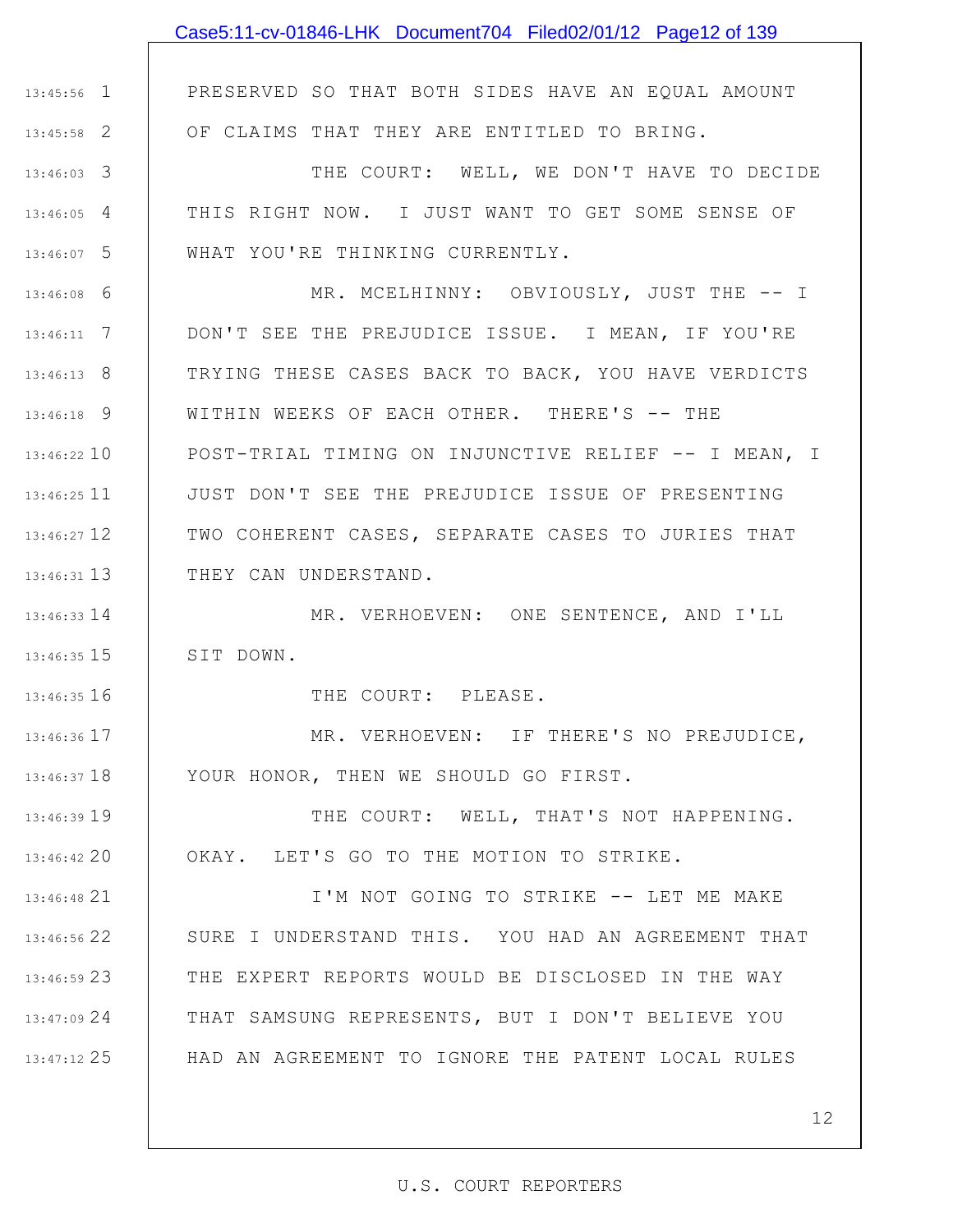|               | Case5:11-cv-01846-LHK Document704 Filed02/01/12 Page13 of 139 |
|---------------|---------------------------------------------------------------|
|               |                                                               |
| $13:47:17$ 1  | AS TO WHEN EXTRINSIC EVIDENCE SHOULD BE EXCHANGED.            |
| $13:47:21$ 2  | IS THAT CORRECT?                                              |
| $13:47:22$ 3  | MR. MCELHINNY: THAT'S CORRECT, YOUR                           |
| $13:47:23$ 4  | HONOR.                                                        |
| $13:47:23$ 5  | THE COURT: OKAY. I THOUGHT THAT WAS A                         |
| $13:47:25$ 6  | LITTLE BIT NOT ACCURATELY REPRESENTED IN SAMSUNG'S            |
| $13:47:34$ 7  | OPPOSITION.                                                   |
| $13:47:35$ 8  | ARE YOU CLAIMING THAT YOU HAD AN                              |
| $13:47:36$ 9  | AGREEMENT THAT YOU WOULDN'T GIVE YOUR EXTRINSIC               |
| 13:47:3910    | EVIDENCE UNTIL AFTER APPLE HAD SERVED ITS EXPERT              |
| 13:47:45 11   | DECLARATION BECAUSE I FIND THAT --                            |
| 13:47:54 12   | MR. BRIGGS: NO, YOUR HONOR. TODD                              |
| 13:47:56 13   | BRIGGS.                                                       |
| $13:47:56$ 14 | YOUR HONOR, OUR AGREEMENT WAS THAT -- WE                      |
| 13:48:00 15   | DID HAVE AN AGREEMENT THAT WE WOULD EXCHANGE                  |
| $13:48:04$ 16 | EXTRINSIC EVIDENCE LATER.                                     |
| 13:48:05 17   | WE HAD AN AGREEMENT THAT THE EXPERTS                          |
| $13:48:07$ 18 | WOULD SUBMIT THEIR DECLARATIONS AFTER WE DID THE              |
| 13:48:12 19   | PRELIMINARY EXCHANGE OF EXTRINSIC EVIDENCE.                   |
| 13:48:15 20   | AND WE RECEIVED THEIR EXPERT                                  |
| $13:48:17$ 21 | DECLARATION --                                                |
| 13:48:17 22   | THE COURT: SO THEN WHAT -- THEN WEREN'T                       |
| 13:48:21 23   | YOU REQUIRED UNDER THE PATENT LOCAL RULES TO                  |
| 13:48:23 24   | EXCHANGE YOUR EXTRINSIC EVIDENCE EARLIER THAN YOU             |
| 13:48:29 25   | DID?                                                          |
|               |                                                               |
|               | 13                                                            |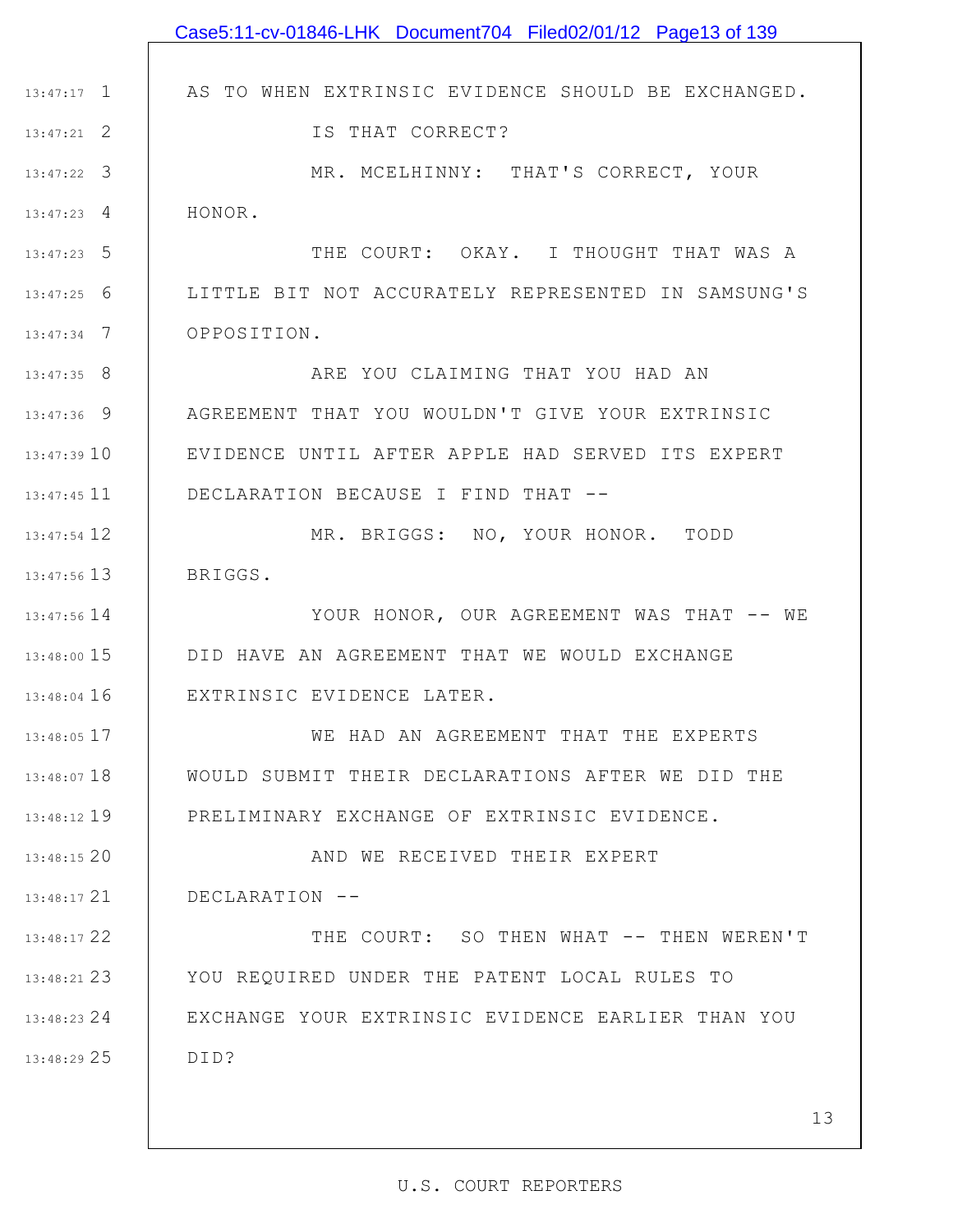#### Case5:11-cv-01846-LHK Document704 Filed02/01/12 Page14 of 139

1 13:48:29 2 13:48:31 3 13:48:33 4 13:48:36 5 13:48:38 I JUST FIND IT HARD TO BELIEVE THAT YOU WOULDN'T HAVE TO GIVE YOUR EXTRINSIC EVIDENCE ACCORDING TO THE DEADLINE PROVIDED IN THE PATENT LOCAL RULES AND THERE WAS NO EXPLICIT AGREEMENT TO UNDUE OR CIRCUMVENT THE PATENT RULES. SO GO AHEAD.

6 13:48:44 7 13:48:45 8 13:48:47 9 13:48:50 10 13:48:52 MR. BRIGGS: THAT'S CORRECT, BUT WHAT WE RECEIVED IS ADDITIONAL EXTRINSIC EVIDENCE FROM APPLE ON THE NIGHT THAT WE FILED OUR JOINT CLAIM CONSTRUCTION STATEMENT IN THE FORM OF THEIR EXPERT'S DECLARATION.

11 13:48:53 12 13:48:57 13 13:49:00 AND AT THAT POINT THAT WAS BRAND NEW EXTRINSIC EVIDENCE THAT WE RECEIVED FOR THE FIRST TIME AT THAT POINT.

13:49:00 14 15 13:49:06 16 13:49:10 17 13:49:14 AND OUR EXPERT THEN READ THAT DECLARATION AND THERE WAS NEW MATERIAL IN THERE THAT WAS NOT IN THEIR INITIAL EXTRINSIC EVIDENCE IN THE FORM OF HIS OPINION.

18 13:49:14 19 13:49:19 AND SO HE WENT OUT AND FOUND ADDITIONAL EXTRINSIC EVIDENCE TO REBUT THAT.

20 13:49:21 21 13:49:23 22 13:49:28 23 13:49:33 24 13:49:34 25 13:49:37 THE COURT: BUT I WOULD SUSPECT THAT WHEN YOU EXCHANGE YOUR PRELIMINARY CLAIM CONSTRUCTIONS YOU SAW THAT THE APPLE CONSTRUCTION WAS GOING TO HAVE THIS SYSTEM INDEPENDENT COMPUTER PROGRAM OR OPERATING SYSTEM INDEPENDENT LANGUAGE AND WITHIN AN APPLICATION MODULE. SO YOU WERE ALREADY ON NOTICE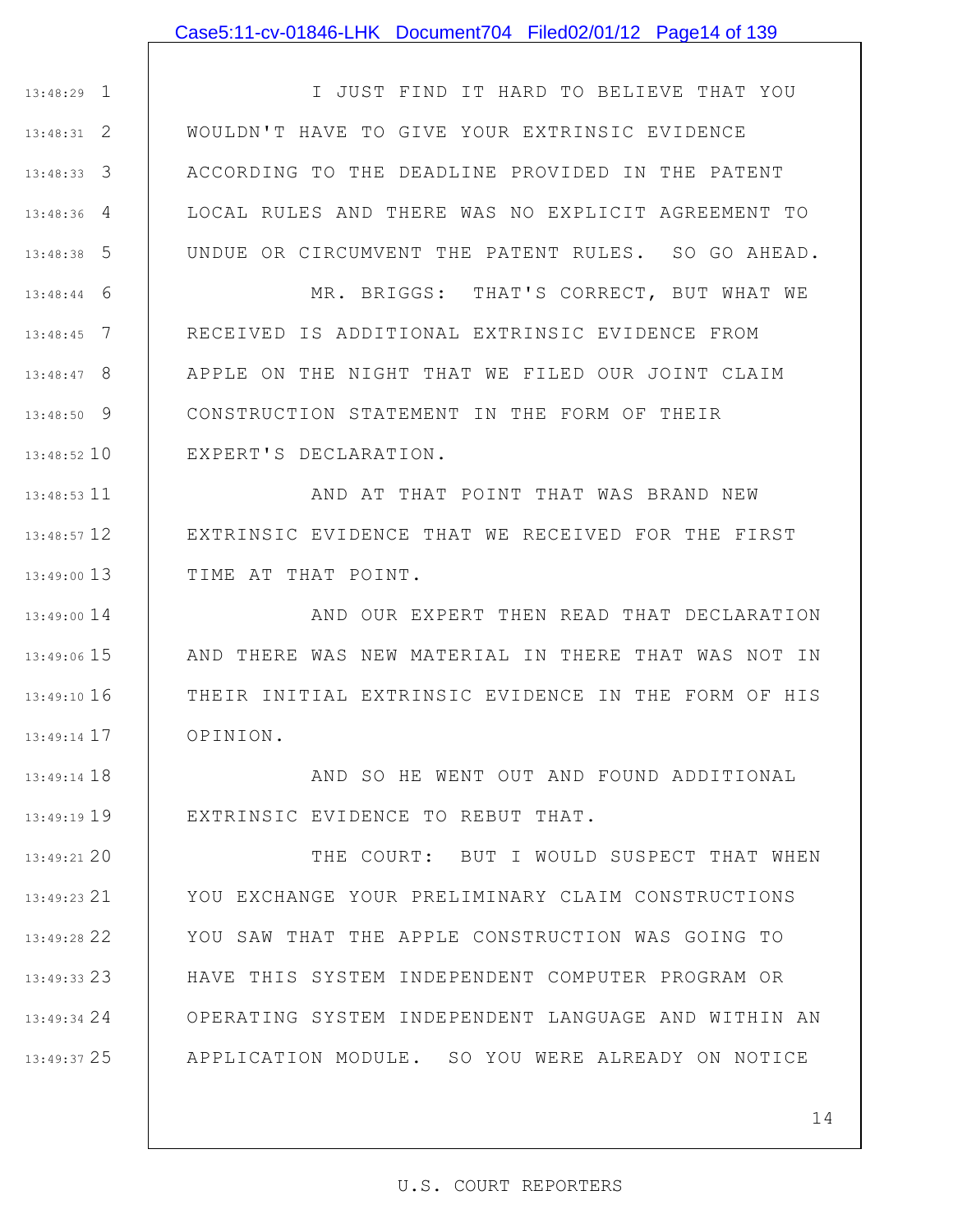|                 | Case5:11-cv-01846-LHK Document704 Filed02/01/12 Page15 of 139 |
|-----------------|---------------------------------------------------------------|
|                 |                                                               |
| $13:49:41$ 1    | THAT YOU NEEDED TO COUNTER THAT.                              |
| $13:49:45$ 2    | MR. BRIGGS: IT WASN'T CLEAR EXACTLY                           |
| $13:49:46$ 3    | WHERE THEIR EXPERT WAS GOING TO GO WITH THAT. AND             |
| $13:49:48$ 4    | WHAT THEIR EXPERT SAID IN HIS DECLARATION WAS THE             |
| - 5<br>13:49:58 | FACT THAT THERE ARE SOME OPERATING SYSTEM                     |
| 6<br>13:50:00   | INDEPENDENT APPLETS OUT THERE MEANS THAT THE                  |
| 13:50:09 7      | OPERATING SYSTEM OR THE APPLET OF THE PATENT IS               |
| $13:50:12$ 8    | OPERATING SYSTEM INDEPENDENT.                                 |
| $13:50:14$ 9    | AND WE JUST -- WE DIDN'T KNOW EXACTLY HOW                     |
| 13:50:16 10     | THEY WERE GOING TO USE THAT EXTRINSIC EVIDENCE AND            |
| $13:50:18$ 11   | WHAT THEIR ARGUMENT WAS UNTIL WE RECEIVED THEIR               |
| $13:50:23$ 12   | EXPERT'S DECLARATION.                                         |
| $13:50:24$ 13   | SO HIS DECLARATION PROVIDED A NEW FORM OF                     |
| $13:50:26$ 14   | EXTRINSIC EVIDENCE --                                         |
| 13:50:27 15     | THE COURT: I READ HIS DECLARATION. I                          |
| 13:50:29 16     | DON'T THINK IT REALLY ADDS MUCH MORE. I MEAN, HE              |
| 13:50:31 17     | TALKS ABOUT THE OPERATING SYSTEM INDEPENDENT PRONG,           |
| $13:50:37$ 18   | BUT YOU WERE ALREADY ON NOTICE OF THAT WHEN YOU GOT           |
| $13:50:39$ 19   | THEIR CLAIM CONSTRUCTION THAT THAT WAS GOING TO BE            |
| $13:50:43$ 20   | THEIR DECISION.                                               |
| 13:50:43 21     | I GUESS I'M NOT -- I DON'T SEE WHY YOU                        |
| 13:50:47 22     | HAVE CAN --                                                   |
| 13:50:53 23     | MR. BRIGGS: AGAIN, YOUR HONOR, THE WAY                        |
| 13:50:54 24     | IN WHICH HE EXPRESSED HIS OPINION, WE DIDN'T SEE IN           |
| 13:50:59 25     | THEIR DISCLOSURE OF EXTRINSIC EVIDENCE.                       |
|                 | 15                                                            |
|                 |                                                               |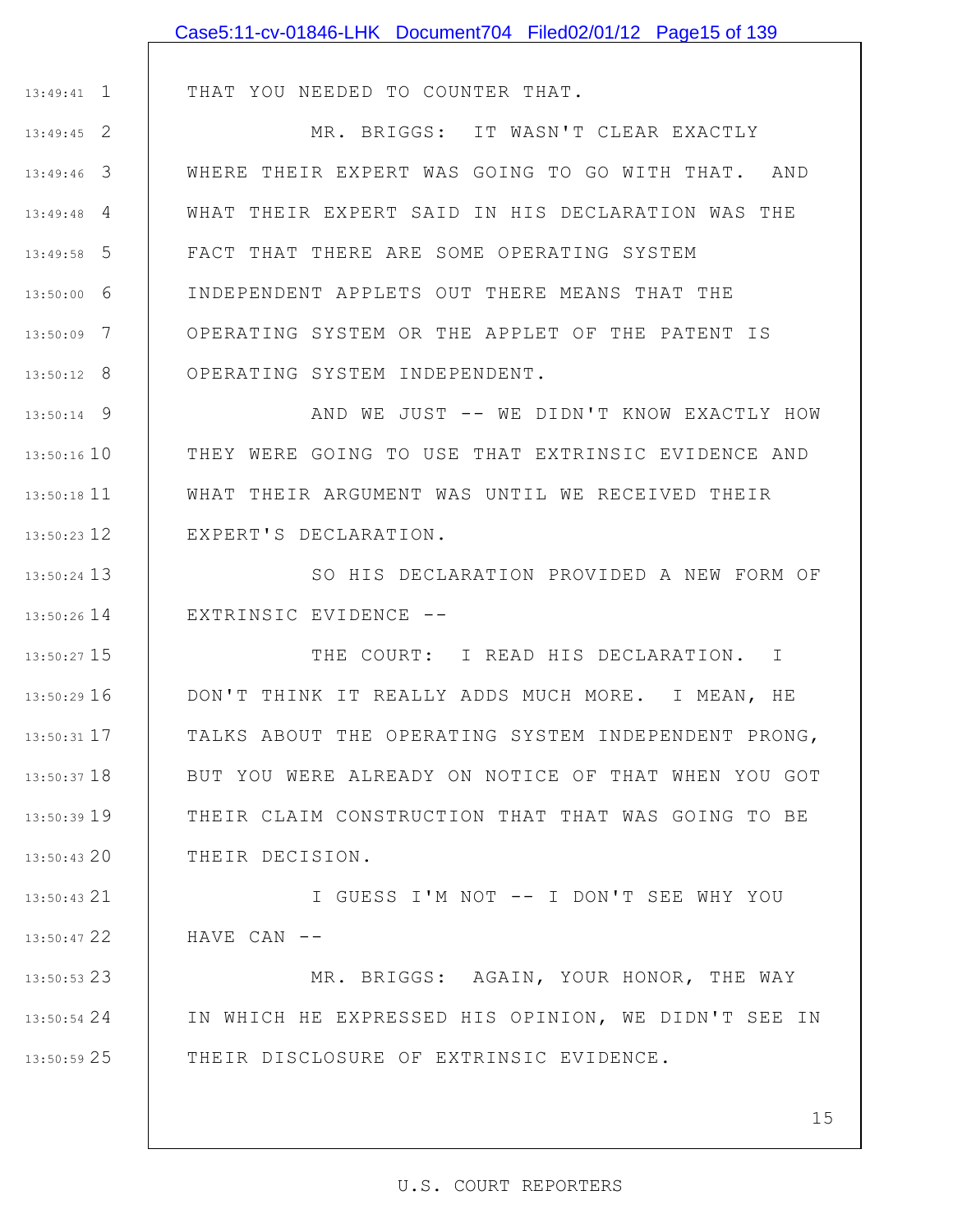#### Case5:11-cv-01846-LHK Document704 Filed02/01/12 Page16 of 139

1 13:51:09 2 13:51:11 3 13:51:14 THE COURT: WELL, I'M LOOKING AT HIS OPINION. OKAY. IT LOOKS LIKE THE ONLY PAGES 10 THROUGH THE TOP OF 13 IS ALL THAT HE HAS.

4 13:51:19 5 13:51:21 6 13:51:24 7 13:51:31 8 13:51:43 I GUESS -- WHAT IS A SURPRISE HERE BASED ON THE CONSTRUCTION THAT I GAVE YOU? HE'S TRYING TO SUPPORT OPERATING SYSTEM INDEPENDENT. THAT'S PRETTY MUCH MOST OF WHAT HE DOES ON PAGES 10 AND 11, 12 -- SO WHAT IS THE SURPRISE HERE?

9 13:51:46 13:51:47 10 11 13:51:50 12 13:51:54 13 13:52:01 14 13:52:04 MR. BRIGGS: THE SURPRISE WAS THE WAY IN WHICH HE WAS INTERPRETING ALL OF THESE REFERENCES. HE SAID THAT THE EXISTENCE OF SOME OPERATING SYSTEM INDEPENDENT APPLETS MEANS THAT, THAT ALL OPERATING -- OR ALL APPLETS ARE OPERATING SYSTEM INDEPENDENT.

15 13:52:10 16 13:52:12 17 13:52:17 18 13:52:24 19 13:52:28 AND WHAT MR. COLE PRESENTED IN HIS EVIDENCE WERE COUNTER EXAMPLES OF APPLETS THAT ARE NOT OPERATING SYSTEM INDEPENDENT, AND HE JUST LISTED SEVERAL THAT EXIST OUT IN THE WORLD THAT ARE OPERATING SYSTEM INDEPENDENT.

13:52:34 20 21 13:52:39 22 13:52:42 23 13:52:44 24 13:52:48 25 13:52:53 SO, YOUR HONOR, OUR POSITION IS THAT THIS WAS NEW EXTRINSIC EVIDENCE AND THAT IN ANY EVENT THERE IS NO PREJUDICE TO APPLE EVEN IF YOUR HONOR WERE TO FIND THAT THIS WAS DISCLOSED LATE OR IN A TARDY MANNER. THERE'S NO PREJUDICE TO APPLE. THEY HAD AN OPPORTUNITY TO DEPOSE MR. COLE.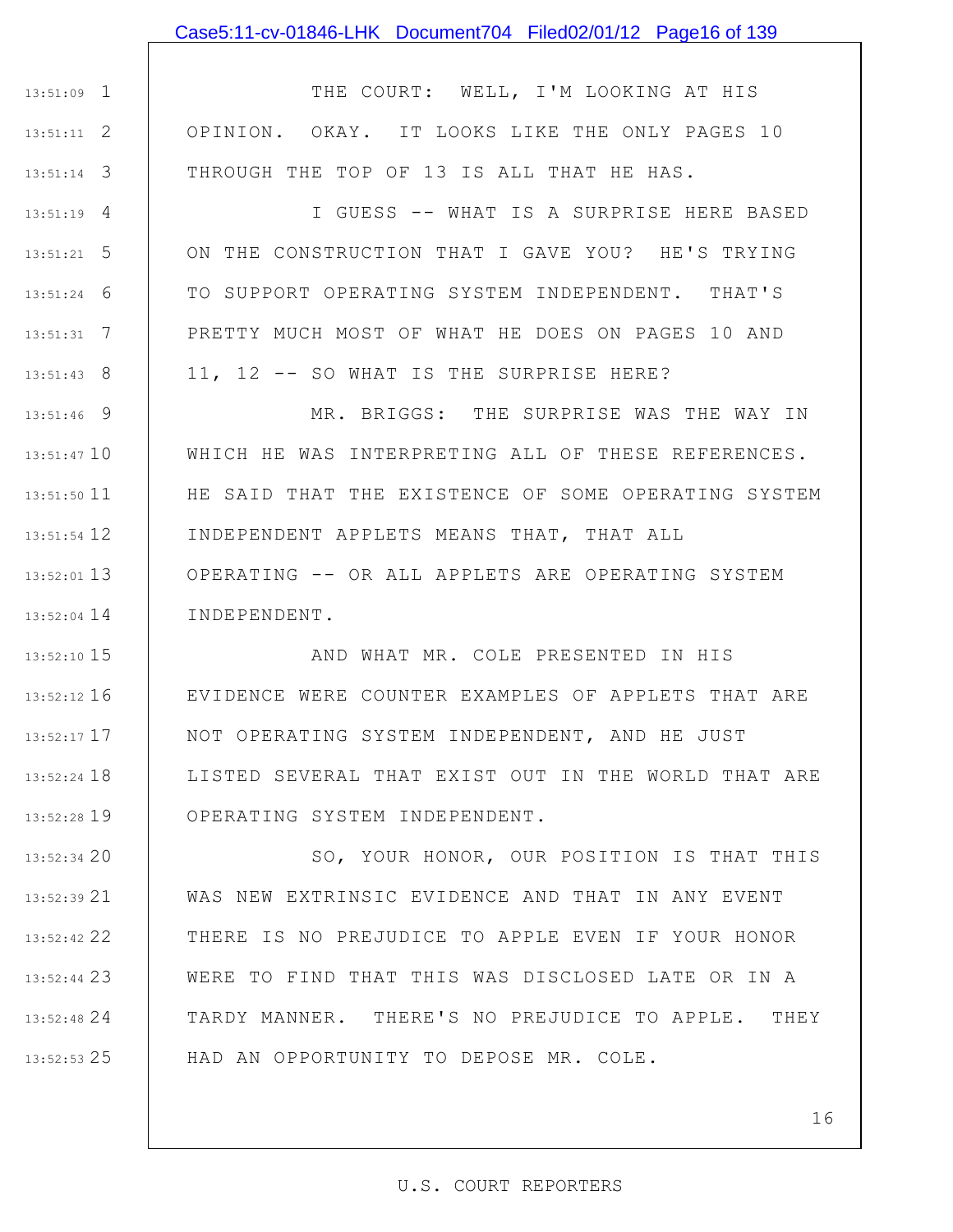### Case5:11-cv-01846-LHK Document704 Filed02/01/12 Page17 of 139

1 13:52:56 2 13:52:59 3 13:53:01 4 13:53:05 DR. GIVARGIS WAS ALSO DEPOSED AND DURING THAT DEPOSITION HE HAD THE OPPORTUNITY TO OPINE ON DR. COLE'S DECLARATION OR MR. COLE'S DECLARATION AND THE EVIDENCE HE CITED IN THERE.

5 13:53:08 6 13:53:10 SO AT THE END OF THE DAY THERE'S ABSOLUTELY NO PREJUDICE WHATSOEVER.

7 13:53:17 8 13:53:18 9 13:53:21 THE COURT: ALL RIGHT. LET ME HEAR FROM APPLE ON THIS AND THEN WE CAN MOVE ON TO THE TUTORIAL.

13:53:21 10 11 13:53:23 12 13:53:25 MR. MCELHINNY: I'M A LITTLE BIT DISADVANTAGED. THIS WAS A WILMER MOTION THAT WE THOUGHT WAS SET FOR FRIDAY, YOUR HONOR.

13 13:53:26 14 13:53:27 THE COURT: OH. YOU WANT TO HANDLE IT ON FRIDAY?

15 13:53:28 13:53:30 16 17 13:53:32 MR. MCELHINNY: I THINK MR. LEE WILL BE PREPARED TO HANDLE IT ON FRIDAY IF THAT'S CONVENIENT FOR THE COURT.

THE COURT: THAT'S OKAY.

MR. MCELHINNY: THANK YOU.

20 13:53:39 21 13:53:40 22 13:53:43 23 13:53:45 THE COURT: ALL RIGHT. I DIDN'T KNOW IF IT CAME UP OR IF YOU WANTED ME TO MAKE A RULING BASED ON WHAT IS GOING TO BE PRESENTED AT THE TUTORIAL.

18 13:53:33

19 13:53:34

24 13:53:46 25 13:53:49 OKAY. WELL, LET ME ASK ANOTHER QUESTION. THERE'S ONLY A DESCRIPTION OF WHO A PERSON OF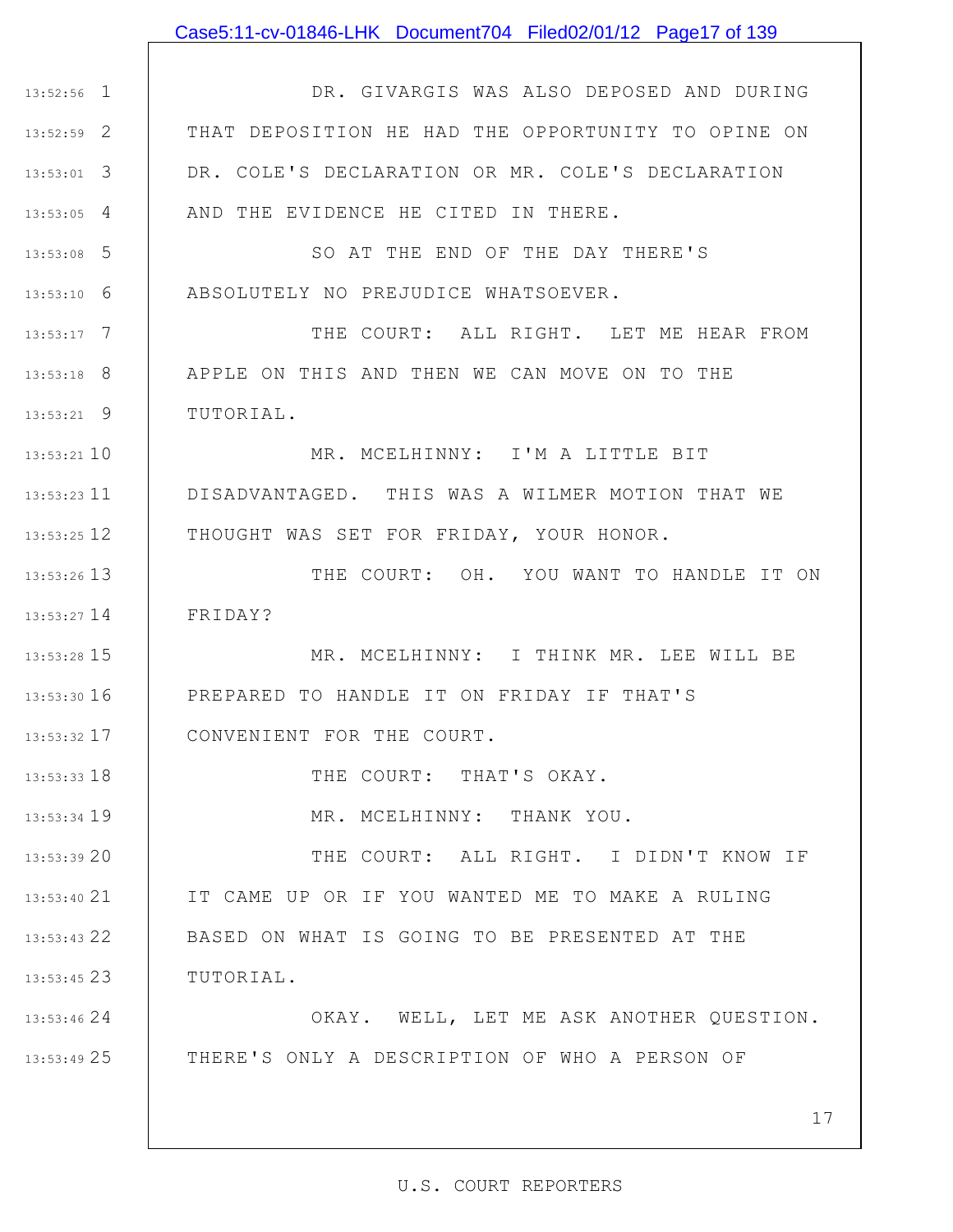|               | Case5:11-cv-01846-LHK Document704 Filed02/01/12 Page18 of 139 |
|---------------|---------------------------------------------------------------|
|               |                                                               |
| $13:53:56$ 1  | ORDINARY SKILL IN THE ART IS IN THE COLE AND                  |
| $13:53:59$ 2  | GIVARGIS DECLARATIONS.                                        |
| $13:54:05$ 3  | LET ME ASK AT LEAST AS TO THE '711                            |
| $13:54:08$ 4  | PATENT, IS THERE AN AGREEMENT? IT SEEMS LIKE THE              |
| $13:54:10$ 5  | EXPERTS ARE BASICALLY SAYING THE SAME THING. IS               |
| $13:54:13$ 6  | THERE AN AGREEMENT AS TO WHO A PERSON OF ORDINARY             |
| $13:54:15$ 7  | SKILL IN THE ART WOULD BE FOR THAT PATENT?                    |
| $13:54:57$ 8  | MR. VERHOEVEN: I'M JUST CONFERRING. I                         |
| $13:54:59$ 9  | THINK THERE MAY BE AN AGREEMENT ON '711.                      |
| 13:55:02 10   | THE COURT: OKAY. GREAT. WHAT ABOUT FOR                        |
| 13:55:04 11   | THE OTHER PATENTS AS WELL? IS IT BASICALLY THE                |
| 13:55:06 12   | SAME BACKGROUND A C.S. OR ENGINEERING DEGREE AND              |
| $13:55:10$ 13 | SOME INDUSTRY EXPERIENCE AND THEN AN INVERSE                  |
| $13:55:13$ 14 | RELATIONSHIP BETWEEN WHETHER YOU HAVE AN ADVANCED             |
| 13:55:16 15   | DEGREE OR LESS EXPERIENCE? OR IS IT BASICALLY THE             |
| 13:55:18 16   | SAME FOR ALL OF THE PATENTS?                                  |
| 13:55:22 17   | MR. VERHOEVEN: ONE SECOND, YOUR HONOR.                        |
| 13:55:24 18   | THE COURT: OKAY.                                              |
| 13:55:34 19   | (PAUSE IN PROCEEDINGS.)                                       |
| 13:55:34 20   | MR. VERHOEVEN: I THINK, YOUR HONOR, THAT                      |
| 13:55:36 21   | FOR THE UI PATENTS IT'S PRETTY MUCH THE SAME                  |
| 13:55:39 22   | PERSON. IT MIGHT BE A SLIGHTLY DIFFERENT PERSON               |
| 13:55:42 23   | FOR THE STANDARDS PATENTS.                                    |
| 13:55:43 24   | THE COURT: ALL RIGHT.                                         |
| 13:55:44 25   | MR. VERHOEVEN: WHAT WE CAN DO IS ON THE                       |
|               |                                                               |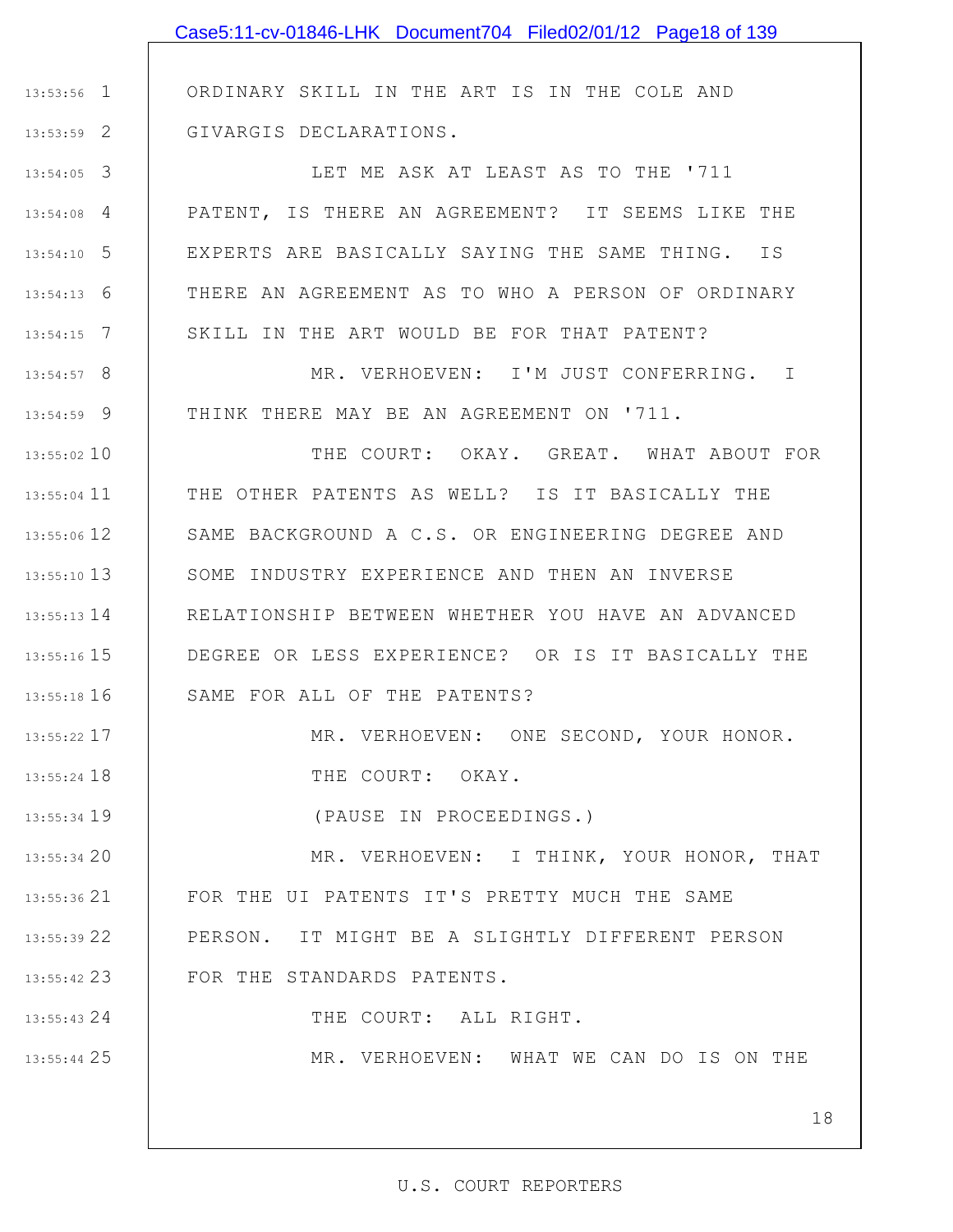|                 | Case5:11-cv-01846-LHK Document704 Filed02/01/12 Page19 of 139 |
|-----------------|---------------------------------------------------------------|
|                 |                                                               |
| $13:55:46$ 1    | BREAK WE CAN GET A CONCISE ANSWER FOR YOU AND                 |
| 13:55:48 2      | FIGURE OUT WITH THE OTHER SIDE.                               |
| $13:55:49$ 3    | THE COURT: OKAY. THAT WOULD BE GREAT.                         |
| $13:55:53$ 4    | MR. VERHOEVEN: FROM THE '711 I THINK WE                       |
| $13:55:55$ 5    | CAN SAY RIGHT NOW THAT WE'RE IN AGREEMENT.                    |
| $13:55:56$ 6    | THE COURT: OKAY. TELL ME WHICH ONES DO                        |
| $13:56:03$ 7    | YOU CONSIDER THE STANDARD PATENTS AND WHICH ONES              |
| 13:56:05 8      | YOU CONSIDER THE UI PATENTS?                                  |
| 13:56:32 9      | MR. VERHOEVEN: OKAY. DO YOU WANT ME TO                        |
| $13:56:34$ 10   | GO FIRST?                                                     |
| $13:56:34$ 11   | MR. MCELHINNY: PLEASE.                                        |
| 13:56:35 12     | MR. VERHOEVEN: OKAY. SO FOR THE APPLE                         |
| $13:56:38$ 13   | PATENTS, THOSE ARE ALL UI'S, ALL OF THEM.                     |
| $13:56:41$ $14$ | THE COURT: OKAY.                                              |
| 13:56:42 15     | MR. VERHOEVEN: I CAN LIST THEM OUT IF                         |
| $13:56:43$ 16   | YOU WOULD LIKE.                                               |
| 13:56:44 17     | THE COURT: THAT'S OKAY.                                       |
| $13:56:45$ 18   | MR. VERHOEVEN: AND THEN FOR THE SAMSUNG                       |
| $13:56:47$ 19   | PATENTS THERE ARE SEVEN STANDARDS PATENTS AND FIVE            |
| 13:56:5220      | FEATURE PATENTS, AND I'LL JUST READ OFF THE LAST              |
| 13:56:54 21     | THREE DIGITS.                                                 |
| 13:56:55 22     | THE COURT: I'M MOSTLY INTERESTED JUST                         |
| 13:56:57 23     | FOR PURPOSES OF MY CLAIM CONSTRUCTION ORDER --                |
| 13:56:5924      | MR. VERHOEVEN: FOR PURPOSES OF TODAY --                       |
| 13:57:02 25     | THE COURT: -- TO KNOW WHAT A PERSON OF                        |
|                 |                                                               |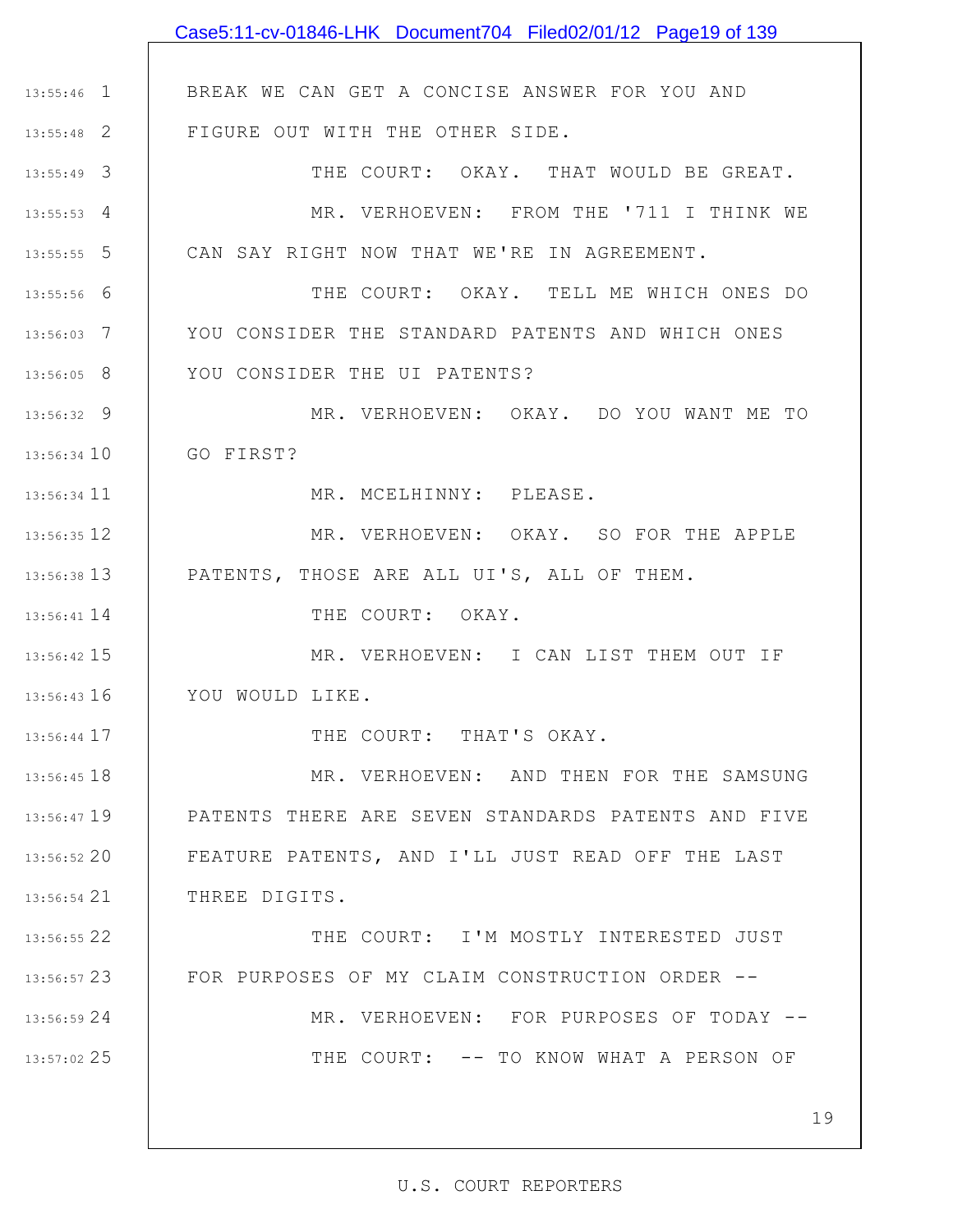|               | Case5:11-cv-01846-LHK Document704 Filed02/01/12 Page20 of 139 |
|---------------|---------------------------------------------------------------|
|               |                                                               |
| $13:57:05$ 1  | ORDINARY SKILL IN THE ART WOULD HAVE BY WAY OF                |
| $13:57:07$ 2  | EITHER ACADEMIC OR EXPERIENCE IN THE INDUSTRY.                |
| $13:57:13$ 3  | MR. VERHOEVEN: OH, IT'S ONLY -- THERE'S                       |
| $13:57:15$ 4  | NO STANDARDS FOR CLAIMS CONSTRUCTION.                         |
| $13:57:17$ 5  | THE COURT: OKAY.                                              |
| $13:57:18$ 6  | MR. VERHOEVEN: SO IT'S ALL FEATURE OR                         |
| $13:57:21$ 7  | UI, HOWEVER YOU WANT TO DESCRIBE IT, PATENTS AND ON           |
| $13:57:23$ 8  | THE BREAK WE CAN CONFIRM ONE WAY OR THE OTHER                 |
| $13:57:26$ 9  | WHETHER THE DEFINITION FOR '711 APPLIES FOR THE               |
| 13:57:30 10   | OTHERS.                                                       |
| $13:57:31$ 11 | THE COURT: OKAY. ALL RIGHT. THANK YOU.                        |
| 13:57:32 12   | YES, IF YOU COULD LET ME KNOW THAT DURING                     |
| $13:57:34$ 13 | THE BREAK, THAT WOULD BE GREAT.                               |
| $13:57:36$ 14 | OKAY. THEN WHY DON'T WE GO AHEAD AND GET                      |
|               | 13:57:38 15   STARTED.                                        |
| $13:57:43$ 16 | MR. MCELHINNY: THANK YOU, YOUR HONOR.                         |
| $13:57:44$ 17 | OBVIOUSLY WE'RE GOING TO PROCEED AS YOU WOULD LIKE.           |
| 13:57:46 18   | WHAT WE HAVE AGREED AMONGST OURSELVES, IF                     |
| 13:57:48 19   | IT'S CONVENIENT FOR THE COURT, IS THAT APPLE WILL             |
| 13:57:50 20   | PRESENT THE TUTORIAL ON THE PATENTS THAT APPLE IS             |
| 13:57:56 21   | ASSERTING AS PLAINTIFF.                                       |
| 13:57:56 22   | THE COURT: OKAY.                                              |
| 13:57:57 23   | MR. MCELHINNY: AT WHICH POINT SAMSUNG                         |
| 13:57:59 24   | WILL RESPOND TO THAT TUTORIAL; AND SAMSUNG THEN               |
| 13:58:01 25   | WILL PRESENT THE TUTORIAL ON ITS PATENTS AND APPLE            |
|               |                                                               |
|               | 20                                                            |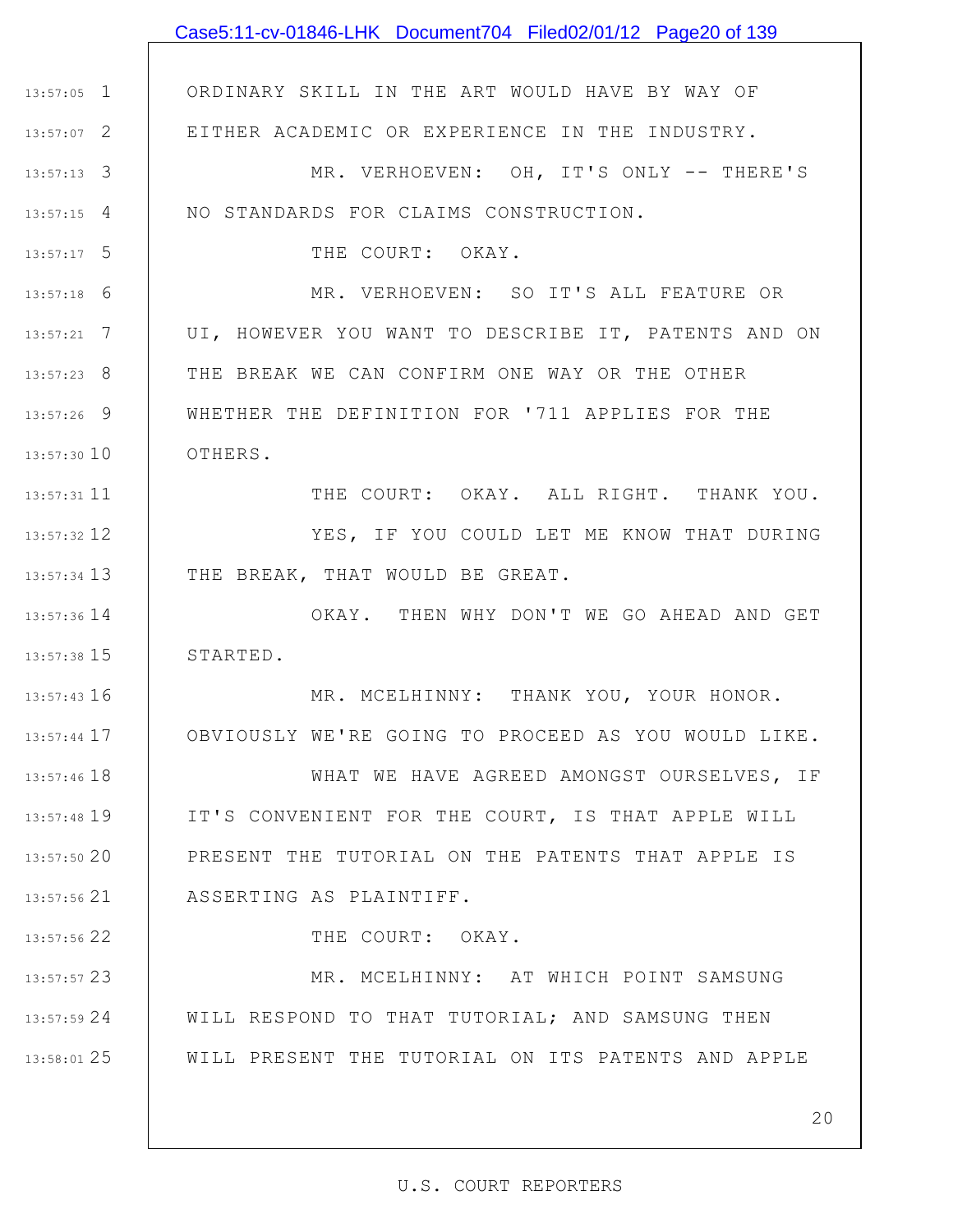|               | Case5:11-cv-01846-LHK Document704 Filed02/01/12 Page21 of 139     |
|---------------|-------------------------------------------------------------------|
|               |                                                                   |
|               | 13:58:04 1   WILL RESPOND TO THAT.                                |
| $13:58:05$ 2  | THE COURT: OKAY. THAT'S FINE.                                     |
| 13:58:06 3    | MR. MCELHINNY: THANK YOU. AS AN                                   |
| $13:58:10$ 4  | INTRODUCTION, AS THIS COURT -- OBVIOUSLY THIS COURT               |
| $13:58:12$ 5  | IS ALREADY DEEPLY INVOLVED IN THIS PATENT WITH THE                |
| $13:58:15$ 6  | WORK THAT YOU DID ON THE PRELIMINARY INJUNCTION, OR               |
| $13:58:17$ 7  | AT LEAST SOME OF THEM, BUT THE COURT IS AWARE OF                  |
| $13:58:19$ 8  | THE EVIDENCE THAT APPLE IS RECOGNIZED WORLDWIDE AS                |
| 13:58:24 9    | AN INNOVATOR IN THE FIELD OF ELECTRONIC EQUIPMENT.                |
| 13:58:28 10   | THE CHRONOLOGY SHOWS THAT WITH THE                                |
|               | 13:58:32 11   INTRODUCTION OF THE MACINTOSH IN 1984 AND THE       |
| $13:58:36$ 12 | NEWTON IN 1993, WHICH WE'LL ACTUALLY TALK ABOUT IN                |
|               | 13:58:40 13 THE TUTORIAL AS A STYLUS BASE, AND THEN WITH THE      |
|               | 13:58:43 14   IPOD AND THE IPHONE, THE INTRODUCTION OF THE IPHONE |
|               | 13:58:46 15   IN 2007 AND FINALLY THE IPAD IN 2010.               |
| $13:58:54$ 16 | BUT AGAIN, YOU HAVE SEEN A LOT OF                                 |
| 13:58:55 17   | INFORMATION THAT DISCUSSES THE REVOLUTION THAT THE                |
| 13:58:57 18   | IPHONE CAUSED IN THE ELECTRONIC PHONE INDUSTRY NOT                |
| 13:59:01 19   | ONLY IN TERMS OF DESIGN BUT IN TERMS OF THE                       |
| 13:59:0320    | TECHNOLOGY THAT WAS INCORPORATED IN THE IPHONE.                   |
| $13:59:07$ 21 | IN THIS CASE WE HAVE BROUGHT TOGETHER, AS                         |
| $13:59:09$ 22 | I HAVE SAID, A GROUP OF PATENTS THAT WE THINK HAD                 |
| 13:59:12 23   | SOME INTEGRITY AND SORT OF AN INTRINSIC APPROACH                  |
| 13:59:16 24   | TOWARD THE RELATIONSHIP BETWEEN THE IPHONE AND THE                |
| 13:59:18 25   | USER.                                                             |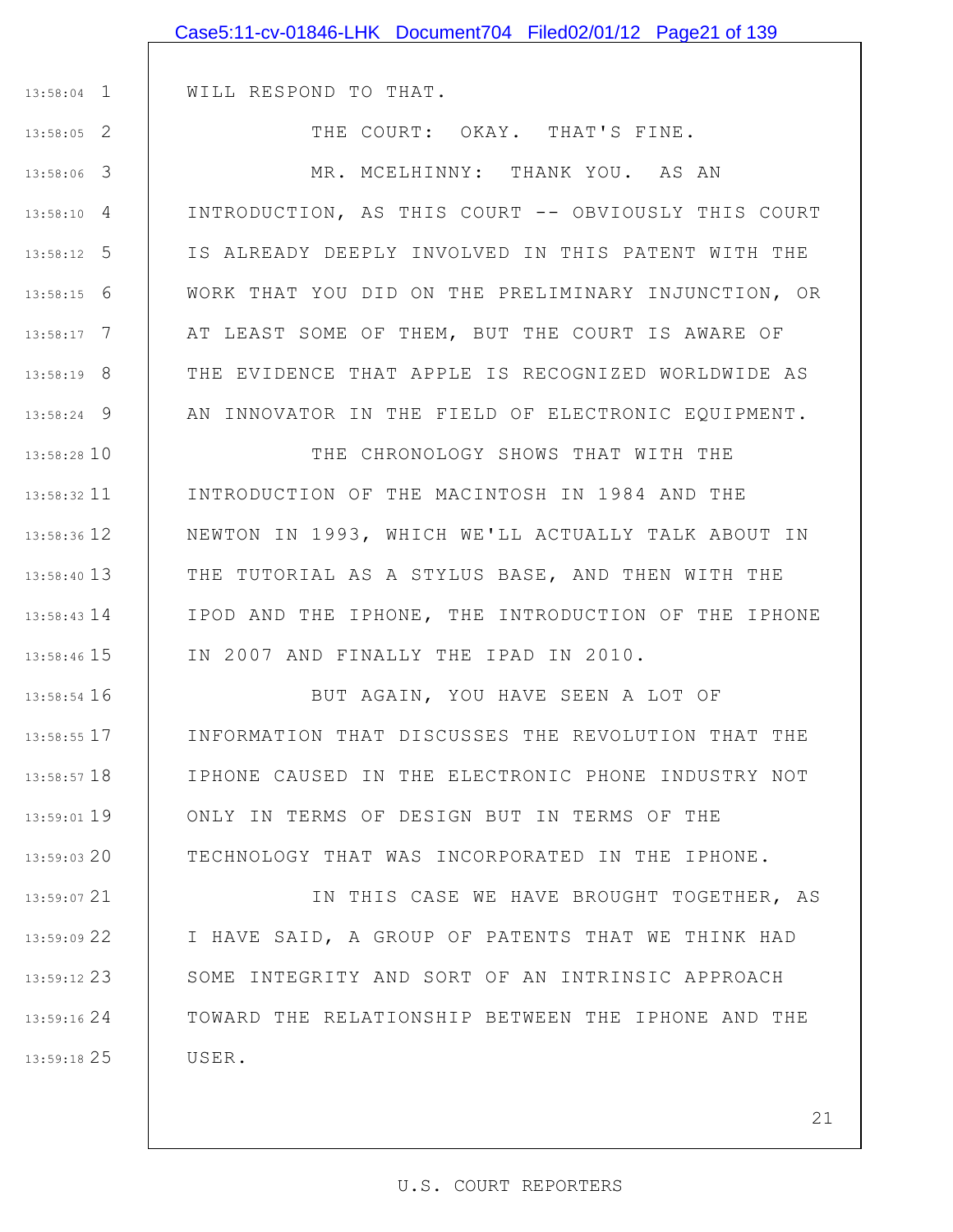1 13:59:19 2 13:59:22 3 13:59:24 4 13:59:32 5 13:59:34 6 13:59:37 7 13:59:42 AND SO WE ARE ASSERTING IN THIS CASE FOUR DESIGN PATENTS WHICH GO TO THE EXTERNAL APPEARANCE OF THE PHONE; THREE DESIGN PATENTS THAT GO TO THE ICONS THAT ARE USED ON THE FACE OF THE PHONE; AND THEN A SERIES OF UTILITY PATENTS, WHICH AT LEAST WE, FOR PURPOSES OF LOGICAL PROCESS, DIVIDE INTO SOME GROUPS.

8 13:59:43 9 13:59:45 13:59:49 10 11 13:59:52 12 13:59:55 SO THE FIRST IS WHAT WE CALL THE APPLE USER INTERFACE PATENTS, AND THESE PATENTS ACTUALLY PRECEDED THE IPHONE, BUT THEY'RE INNOVATIONS IN THE WAY THAT THE USER INTERFACE WOULD BE PRESENTED ON THE ELECTRONIC EQUIPMENT.

13 13:59:56 14 13:59:59 15 14:00:02 AND THAT INCLUDES THE '002, WHICH WE CALL THE CONTROL STRIP PATENT; THE '891, WHICH IS THE TIMED WINDOW PATENT.

16 14:00:07 17 14:00:09 18 14:00:11 THE NEXT SET IN AT LEAST OUR THINKING ABOUT IT IS WHAT WE CALL THE TOUCH USER INTERFACE PATENTS.

19 14:00:12 20 14:00:14 21 14:00:19 22 14:00:22 SO THE IPHONE BROUGHT A TOUCHSCREEN TO THE PHONE BUSINESS AND REQUIRED AN ADVANCED SET OF USER INTERFACE INVENTIONS IN ORDER TO CONTROL THE SCREEN AND THE PHONE.

23 14:00:22 24 14:00:29 25 14:00:32 AND WE GROUP THOSE AS THE '381 PATENT, WHICH WE CALL THE RUBBERBANDING AT EDGE PATENT, AS YOUR HONOR IS FAMILIAR WITH; THE '915 PATENT, WHICH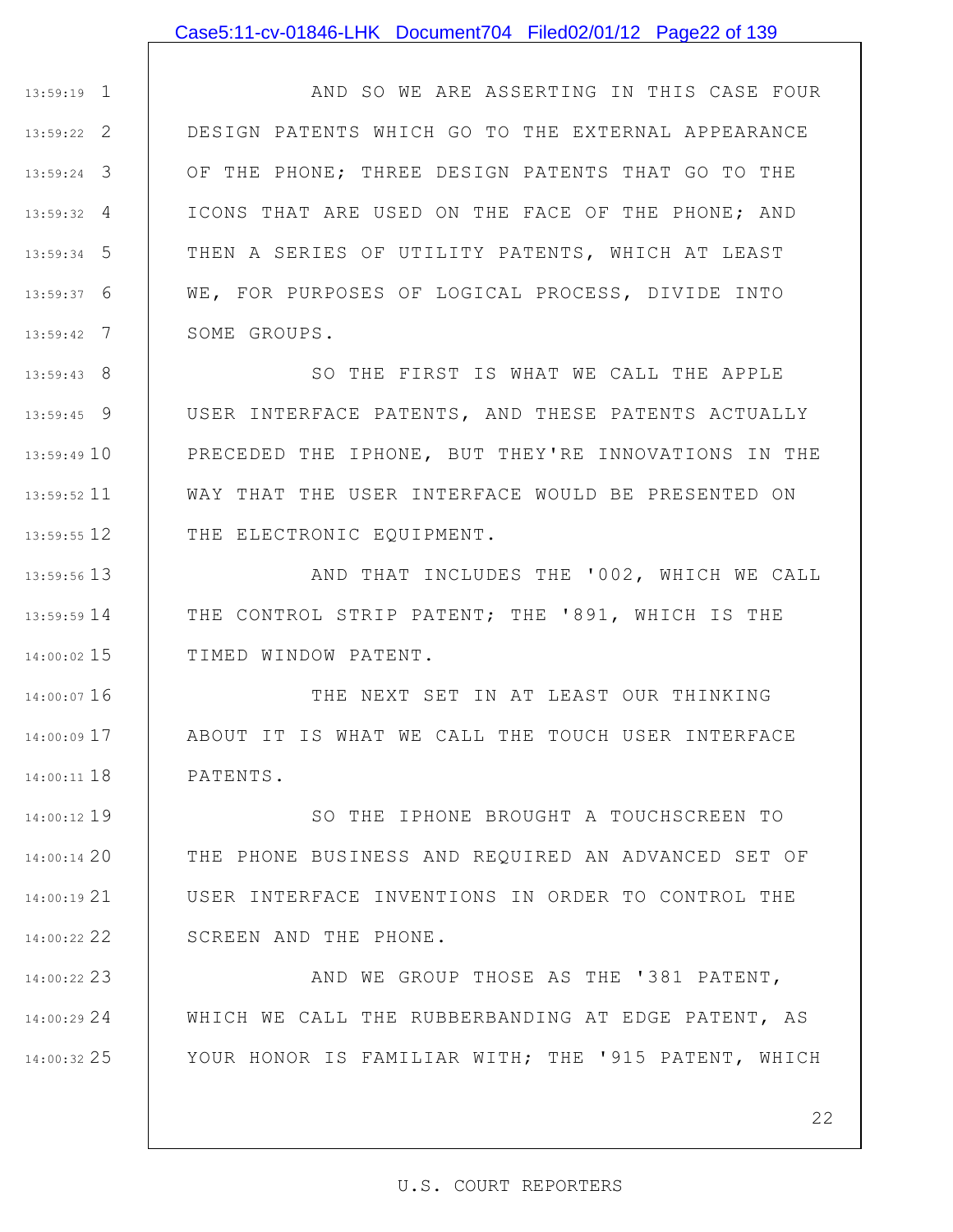### Case5:11-cv-01846-LHK Document704 Filed02/01/12 Page23 of 139

WE CALL SCROLL OR GESTURE PATENT; AND THE 163, WHICH WE CALL THE TOUCH OR ZOOM OR NAVIGATE PATENT.

IN ORDER TO BRING THESE PHONES TOGETHER, THERE ALSO HAD TO BE ADVANCES IN HARDWARE, AND SO WE PRESENTED TWO HARDWARE PATENTS: THE '607, WHICH WE CALL THE MULTIPOINT TOUCHSCREEN PATENT; AND THE '129 PATENT, WHICH IS THE SHIELDING LAYER PATENT.

8 14:01:01 9 14:01:04 14:01:09 10 11 14:01:12 12 14:01:15 AND FINALLY, WE BROUGHT TOGETHER A PATENT THAT SPEAKS TO HOW TO INTERPRET THE DATA WHICH IS ENTERED INTO THIS TOUCHSCREEN USING SOME OF THESE OTHER INVENTIONS AND THAT PATENT IS THE '828, WHICH WE CALL THE ELLIPSE FITTING PATENT.

13 14:01:18 14 14:01:21 PRESENTED BY DR. RAVIN BALAKRISHNAN, WHO IS A 15 14:01:26 16 14:01:29 17 14:01:33 TODAY OUR TUTORIAL IS GOING TO BE WORLDWIDE EXPERT IN THE FIELD OF HUMOR COMPUTER INTERACTION. HUMOR, THAT'S MY JOB. HIS JOB IS ACTUALLY HUMAN COMPUTER INTERACTION.

18 14:01:35 19 14:01:37 THE COURT: IT'S MUCH APPRECIATED IN A PATENT CASE.

20 14:01:37 21 14:01:39 MR. MCELHINNY: SOMETIMES. AND HE IS A PROFESSOR AT THE UNIVERSITY OF TORONTO.

22 14:01:41 23 14:01:43 24 14:01:47 IF IT'S ALRIGHT WITH THE COURT, I PROPOSE THAT DR. BALAKRISHNAN WOULD SIMPLY DO HIS TUTORIAL STANDING HERE AT THE MICROPHONE.

1 14:00:35

2 14:00:39

3 14:00:44

4 14:00:46

5 14:00:48

6 14:00:52

7 14:00:55

25 14:01:48

THE COURT: THAT'S FINE.

23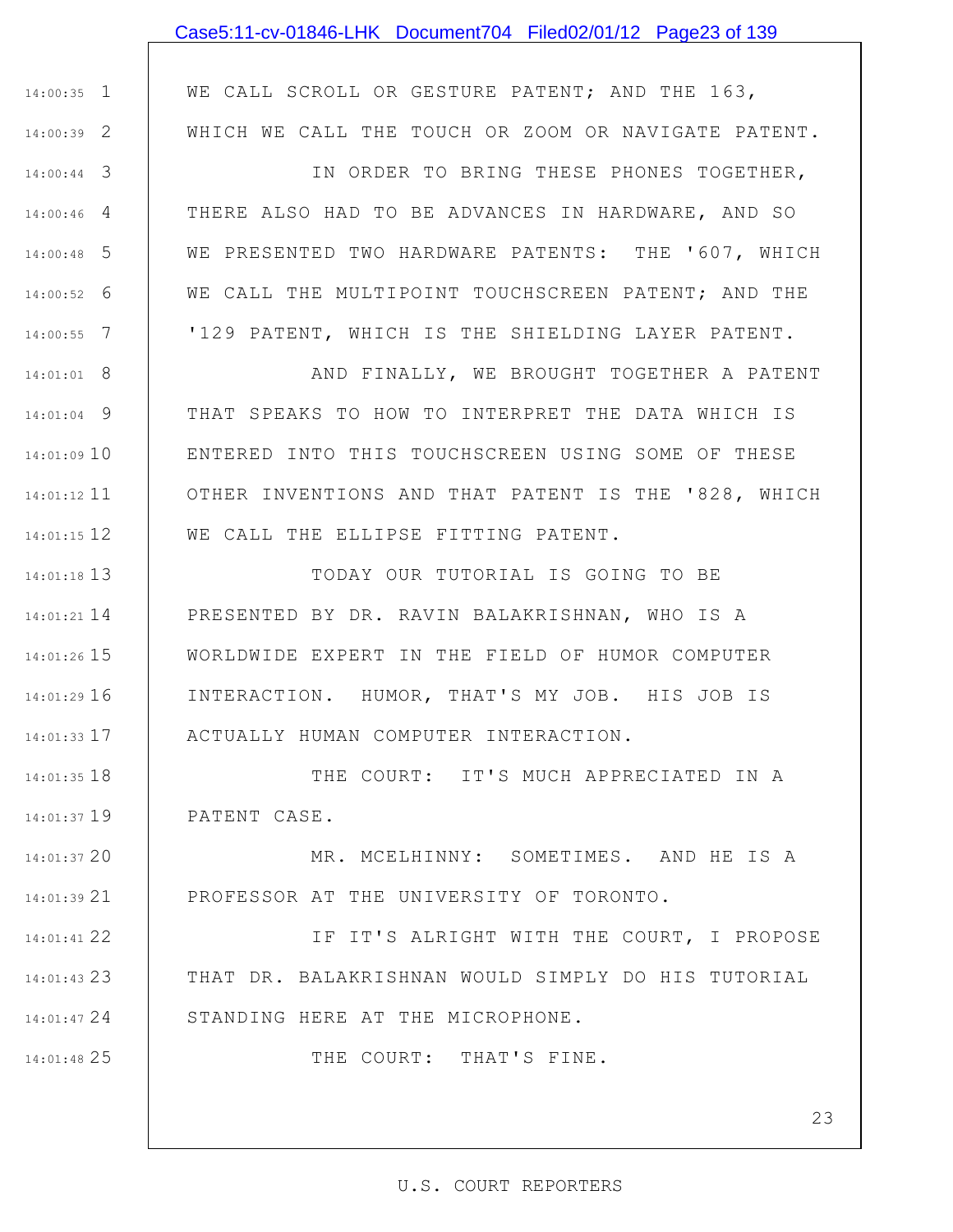|               | Case5:11-cv-01846-LHK Document704 Filed02/01/12 Page24 of 139 |
|---------------|---------------------------------------------------------------|
|               |                                                               |
| $14:01:49$ 1  | MR. MCELHINNY: THANK YOU.                                     |
| $14:01:54$ 2  | DR. BALAKRISHNAN.                                             |
| $14:01:54$ 3  | MR. BALAKRISHNAN: GOOD AFTERNOON, YOUR                        |
| $14:01:56$ 4  | HONOR.                                                        |
| $14:01:56$ 5  | THE COURT: GOOD AFTERNOON.                                    |
| $14:02:00$ 6  | SO WHERE I WOULD LIKE TO DO TODAY IS TO                       |
| $14:02:02$ 7  | GIVE YOU A BROAD BACKGROUND ON THE TECHNOLOGIES               |
| $14:02:05$ 8  | RELATING TO THE PATENTS IN DISPUTE HERE.                      |
| $14:02:07$ 9  | AND WHAT I WANT TO START IS JUST WITH A                       |
| $14:02:10$ 10 | LITTLE BIT OF BACKGROUND ABOUT THE FIELD ITSELF AND           |
| $14:02:12$ 11 | THIS IS HUMAN COMPUTER INTERACTION.                           |
| $14:02:14$ 12 | IT RELATES TO THE STUDY AND DESIGN OF HOW                     |
| $14:02:17$ 13 | PEOPLE, HUMAN BEINGS, INTERACT WITH COMPUTER                  |
| $14:02:20$ 14 | TECHNOLOGY BROADLY DEFINED.                                   |
| 14:02:22 15   | AND A KEY THING TO NOTE ABOUT THIS FIELD                      |
| $14:02:25$ 16 | IS THAT UNLIKE A COMPUTER SCIENCE, WHICH IS ONLY              |
| 14:02:29 17   | TECHNICAL GENERALLY, THIS BRINGS TOGETHER SEVERAL             |
| $14:02:31$ 18 | DIFFERENT DISCIPLINES: COMPUTER SCIENCE,                      |
| $14:02:34$ 19 | ELECTRICAL ENGINEERING FROM THE TECHNICAL SIDE OF             |
| 14:02:35 20   | THINGS, BEHAVIORAL SCIENCES IN TERMS OF                       |
| $14:02:36$ 21 | UNDERSTANDING THE HUMAN PSYCHOLOGY, SOCIOLOGY AND             |
| 14:02:41 22   | ANTHROPOLOGY AND ALSO VERY IMPORTANT IS THE DESIGN            |
| $14:02:43$ 23 | AND THE ESTHETICS OF HOW THESE TECHNOLOGIES SHOULD            |
| 14:02:48 24   | BE BUILT.                                                     |
| $14:02:48$ 25 | AND IT'S A DIFFICULT FIELD IN THE SENSE                       |
|               |                                                               |
|               | 24                                                            |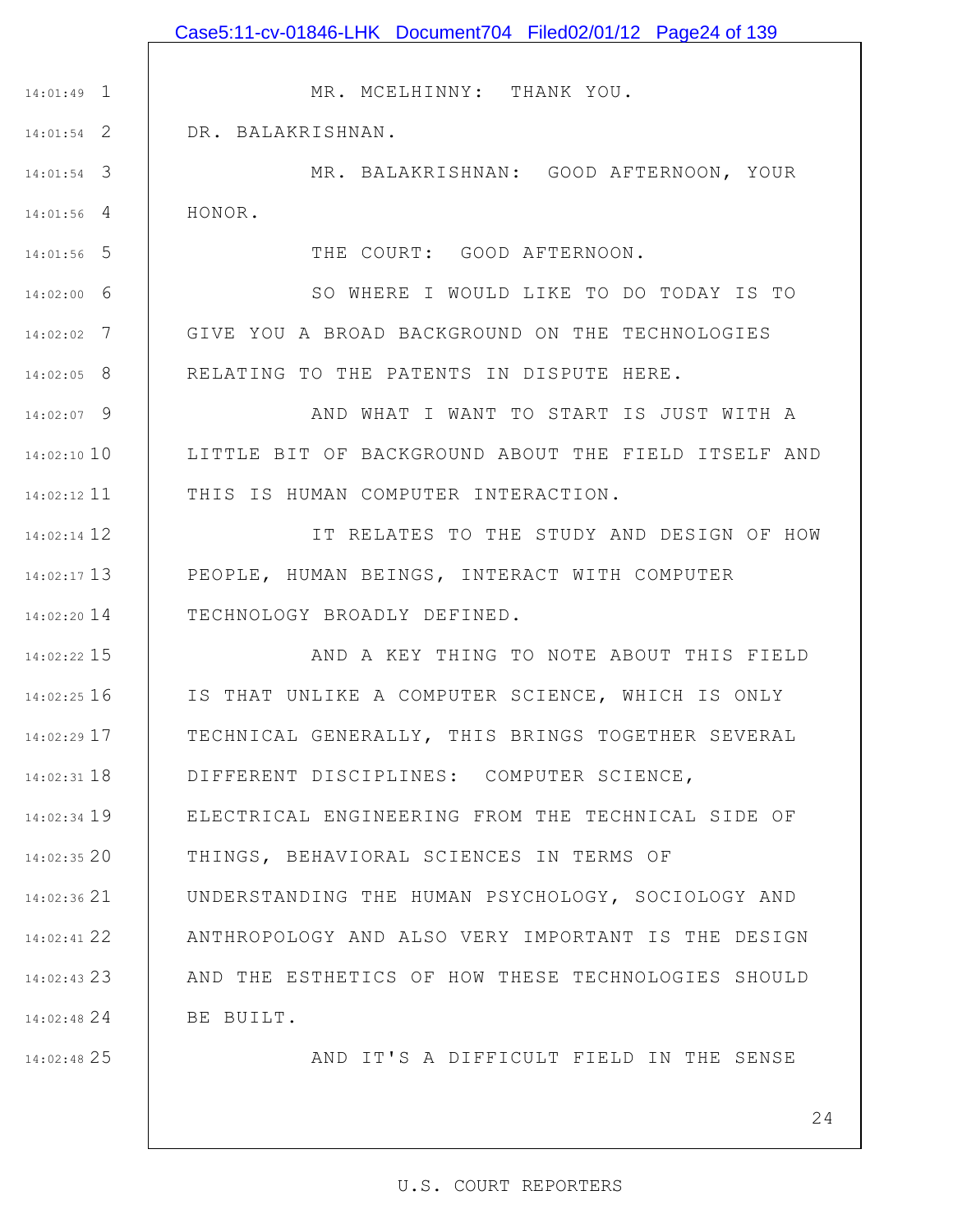1 14:02:51 2 14:02:53 3 14:02:55 THAT SOMEBODY PRACTICING REALLY NEEDS TO BUILD A TEAM THAT COMBINES EXPERTISE WITH THESE DIFFERENT SUBDISCIPLINES.

4 14:02:57 5 14:02:59 6 14:03:02 7 14:03:05 8 14:03:10 AND IF THERE IS AN OVERARCHING GOAL IN THE FIELD, IT'S REALLY TO MAKE TECHNOLOGY EASIER TO USE BUT NOT JUST EASIER TO USE BUT EASIER TO LEARN TO USE, SORT OF THE LEARNING CURVE FOR A NOVICE BEGINNING USER IS AMELIORATED.

9 14:03:12 10 14:03:15 11 14:03:18 12 14:03:21 13 14:03:25 14 14:03:27 15 14:03:30 16 14:03:33 17 14:03:36 AND ONE OF THE MAIN ADVANCES IN THE HUMAN COMPUTER INTERFACE FIELD IN THE LAST FEW DECADES WAS THE ADVANCE OF THE GRAPHICAL USER INTERFACE. AND THIS GOES BACK TO THE EARLY 1970'S AND THERE WAS A FUNDAMENTAL IMPROVEMENT OVER THE INTERFACES OF THAT TIME WHICH WERE COMMAND-LINE INTERFACES AND COMMAND-LINE INTERFACES WERE THOSE THAT ONE HAS TO LEARN SOME COMMANDS WHERE YOU TYPED INTO THE COMPUTER AND THE COMPUTER THEN RESPONDED.

18 14:03:38 19 14:03:39 20 14:03:43 21 14:03:45 22 14:03:47 23 14:03:50 24 14:03:52 AND THE PROBLEM WITH THAT IS YOU REALLY HAD TO BE AN EXPERT TO UNDERSTAND WHAT THOSE COMMANDS WERE IN ORDER TO BE ABLE TO USE THOSE COMPUTERS. SO A NOVICE OR A LAYPERSON TRYING TO USE THIS WOULD HAVE NO IDEA WHAT TO TYPE IN AND AS A RESULT OF THE LEARNING ASPECT OF THE INTERFACE WAS FAIRLY DIFFICULT.

25 14:03:54

WHAT THE GRAPHICAL USER INTERFACE DID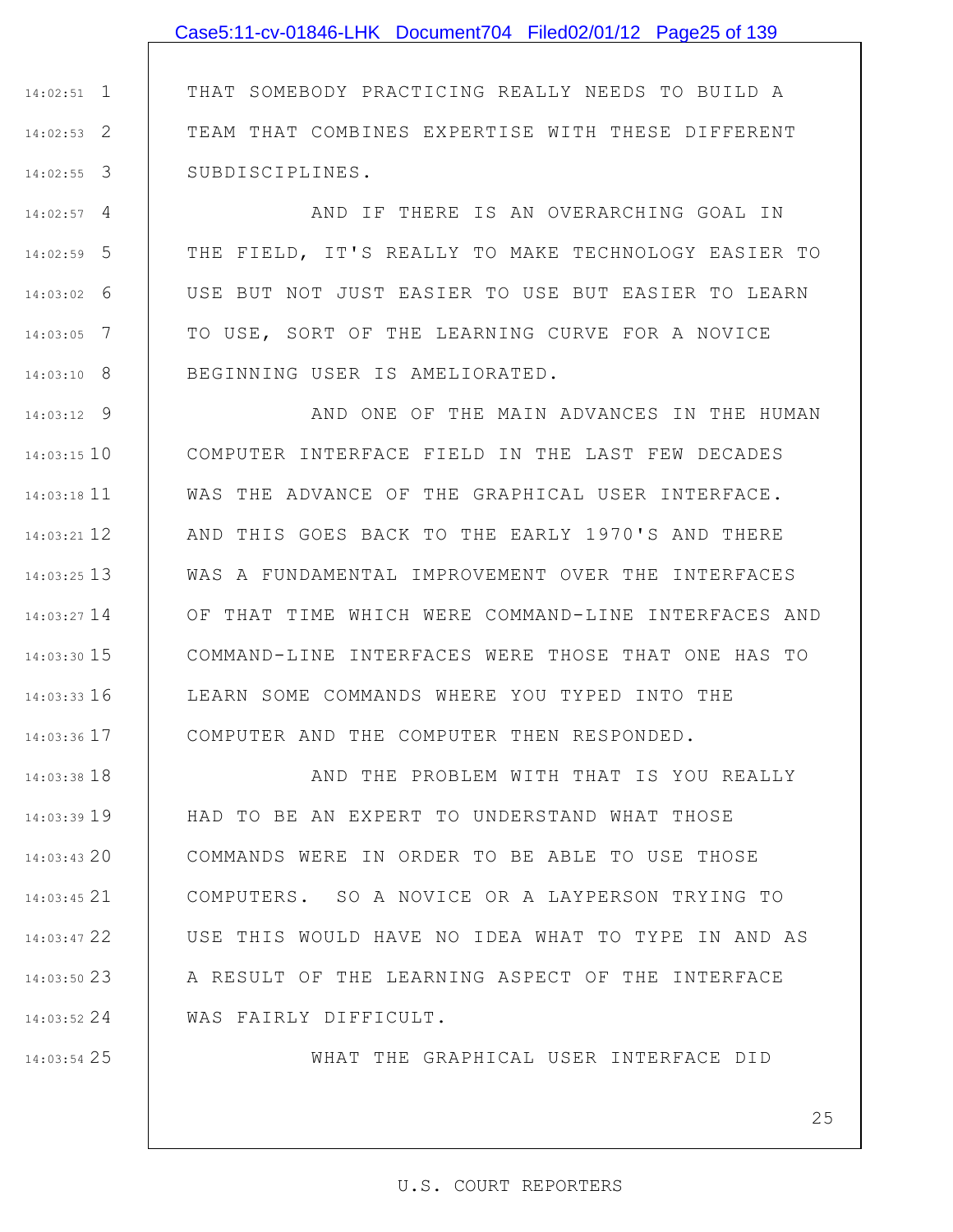# 1 14:03:56 2 14:04:01 WAS, AS WE'RE ALL FAMILIAR WITH TODAY, IS PROVIDE A POINTING DEVICE, IT COULD BE A MOUSE OR TOUCH PAD, Case5:11-cv-01846-LHK Document704 Filed02/01/12 Page26 of 139

3 14:04:03

4 14:04:03

WHICH MOVED THE CURSOR THAT CONTROLS SOME GRAPHICAL ELEMENT.

5 14:04:06 6 14:04:08 7 14:04:10 8 14:04:13 9 14:04:16 10 14:04:19 11 14:04:22 12 14:04:27 AND THE KEY THING WITH THIS WAS THAT EVEN IF YOU DID NOT KNOW WHAT FUNCTIONALITY WAS AVAILABLE, ALL YOU REALLY NEEDED TO KNOW WAS THAT I COULD MOVE THE MOUSE, MOVE THE CURSOR TO POINT AT SOMETHING. AND IF I CLICK ON AN ICON, THE RESULTING ACTION WOULD TELL ME WHAT FUNCTIONALITY WAS AVAILABLE. SO THERE WAS AN EASING OF THE LEARNING CURVE SO TO SPEAK.

13 14:04:28 14 14:04:31 15 14:04:35 16 14:04:37 ONE OF THE EARLIER GRAPHICAL USER INTERFACES AVAILABLE TO THE PUBLIC WAS THE APPLE LISA, WHICH WAS THE FIRST PERSONAL COMPUTER WITH THE GRAPHICAL USER INTERFACE SOLD.

17 14:04:40 18 14:04:44 19 14:04:45 20 14:04:47 21 14:04:51 22 14:04:53 AND AS YOU CAN SEE IN THE IMAGE ON THE BOTTOM RIGHT IS AN EARLY MOUSE SHIPPED WITH THAT DEVICE, AND THERE'S A POINTER ON THE SCREEN AND THE POINTER IS USED TO SELECT THOSE DIFFERENT GRAPHICAL ELEMENTS AND THAT WE HAVE ALL BECOME FAMILIAR WITH OVER THE YEARS.

23 14:04:55 24 14:04:58 25 14:05:00 NOW, THIS WAS ALL IN THE WORKSTATION AND THE PERSONAL COMPUTER WORLD AND EVENTUALLY DEVICES STARTED GETTING MORE MOBILE. THEY STARTED GETTING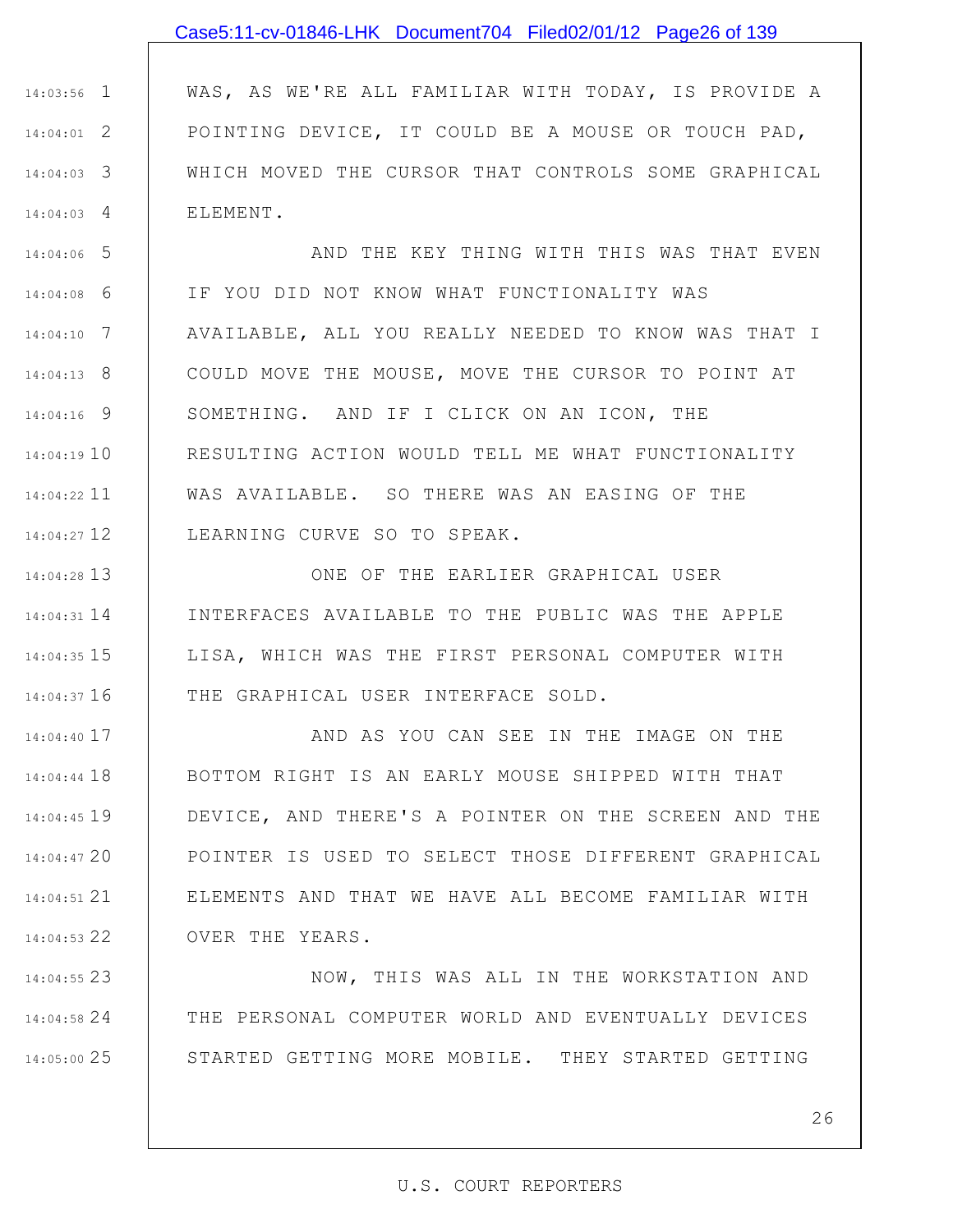|               | Case5:11-cv-01846-LHK Document704 Filed02/01/12 Page27 of 139 |
|---------------|---------------------------------------------------------------|
|               |                                                               |
| $14:05:03$ 1  | SMALLER.                                                      |
| $14:05:04$ 2  | AND WHAT STARTED HAPPENING THERE IS THAT                      |
| 14:05:06 3    | THE INTERFACE, IT WAS CHALLENGING. YOU COULDN'T               |
| 14:05:09 4    | HAVE A MOUSE WITH YOUR MOBILE PALM PILOT KIND OF              |
| 14:05:12 5    | DEVICE, FOR EXAMPLE.                                          |
| 14:05:12<br>6 | SO IN THE EARLY 1990'S AND IN THE                             |
| 14:05:15 7    | EXAMPLES UP HERE ARE TWO EXAMPLE DEVICES. ONE IS              |
| 14:05:19 8    | THE PSION 3, WHICH IS A PERSONAL DIGITAL ORGANIZER.           |
| 14:05:23 9    | AND IT HAD A LITTLE CHIPLET KEYBOARD AT THE BOTTOM            |
| 14:05:26 10   | WITH GRAPHICAL ICONS, BUT THERE WAS NO REAL CURSOR            |
| 14:05:31 11   | PER SE AND THE INTERACTION WOULD COME BACK TO IN              |
| 14:05:31 12   | THE OLD STYLE PSION.                                          |
| 14:05:33 13   | AND THE I.B.M. SIMON WAS INTERESTING IN                       |
| 14:05:36 14   | THAT IT HAD A TOUCHSCREEN, AND IT DID NOT HAVE ANY            |
| 14:05:38 15   | PHYSICAL KEYS OR THE TOUCH WAS FAIRLY RUDIMENTARY             |
| 14:05:43 16   | IN THAT IT DETECTED A SINGLE POINT OF TOUCH AND YOU           |
| 14:05:45 17   | EFFECTIVELY CLICKED ON VIRTUAL GRAPHICAL BUTTONS ON           |
| 14:05:52 18   | THE SCREEN IN ORDER TO OPERATE THE PHONE, BUT IT              |
| 14:05:56 19   | DID HAVE AN ADVANCE THAT IT GOT AWAY FROM THE                 |

20 14:05:58 KEYBOARDS BACK IN THE EARLY '90S.

14:05:03

14:05:04

14:05:06

14:05:09

14:05:12

14:05:12

14:05:15

14:05:19

14:05:23

21 14:06:00 22 14:06:04 23 14:06:08 24 14:06:10 25 14:06:14 IN 1993 APPLE CAME OUT WITH THE APPLE NEWTON, WHICH WAS SEEN AS A FAIRLY REVOLUTIONARY DEVICE AT THAT TIME. IT HAD A FEW INTERESTING FEATURES THAT BUILT UPON WHAT WAS KNOWN IN THE PRIOR ART AT THAT TIME.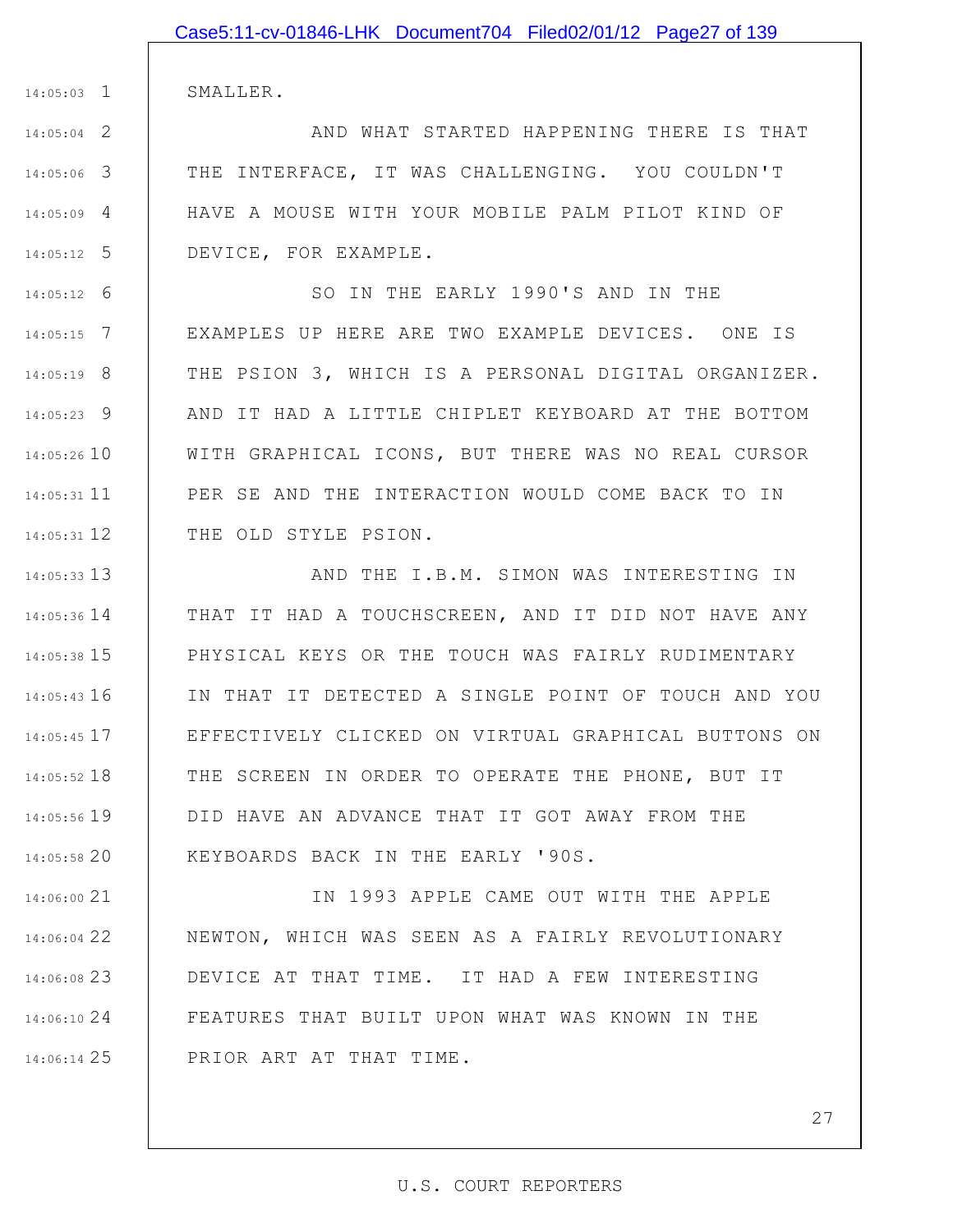#### Case5:11-cv-01846-LHK Document704 Filed02/01/12 Page28 of 139

1 14:06:15 2 14:06:20 3 14:06:23 4 14:06:25 5 14:06:28 6 14:06:31 7 14:06:34 ONE WAS IT USED A STYLUS INSTEAD OF TOUCHSCREENS. IT HAD A LITTLE PEN TO USE TO INTERACT WITH THE SCREEN AND THEY GOT RID OF THE KEYBOARD ENTIRELY AND A RESULT OF THAT WAS THAT YOU GOT MUCH MORE SCREEN REAL ESTATE ON THE DEVICE. SO MOST OF THE DEVICE WAS A SCREEN AND YOU GOT TO SEE MORE CONTENT.

8 14:06:34 9 14:06:37 10 14:06:42 11 14:06:45 12 14:06:47 13 14:06:50 14 14:06:52 WHAT WAS ALSO VERY INTERESTING WITH THIS DEVICE WAS THE STYLUS INPUT ENABLED SOPHISTICATED INPUT RECOGNITION. UNLIKE THE SIMON WHICH I SHOWED IN THE PREVIOUS SLIDE WHERE YOU CLICKED ON VERY SIMPLE BUTTONS TO INTERACT WITH THE SCREEN, THIS DEVICE ACTUALLY DID FULL HANDWRITING RECOGNITION, FOR EXAMPLE.

15 14:06:53 16 14:06:56 17 14:06:58 18 14:07:02 19 14:07:04 SO IT WAS VERY SOPHISTICATED. THAT CAME WITH ITS OWN PROBLEMS. IT WASN'T A PERFECT RECOGNITION SYSTEM AND SO FORTH, AND SO IT WAS A DEVICE A LITTLE AHEAD OF ITS TIME ONE COULD SAY THAT IS WELL RECOGNIZED IN THE FIELD.

20 14:07:06 21 14:07:09 22 14:07:13 23 14:07:16 NOW, FOR THE DECADE AFTER THAT, SO THE MID-'90S TO THE MID-2000S, MOBILE DEVICES KIND OF I WOULD SAY ROUGHLY BROKE INTO TWO CAMPS AS FAR AS THE USER INTERFACE WAS CONCERNED.

24 14:07:18 25 14:07:20 ON THE LEFT-HAND SIDE ON THE SCREEN I HAVE SHOWN A -- JUST AN EXAMPLE OF ONE OF THE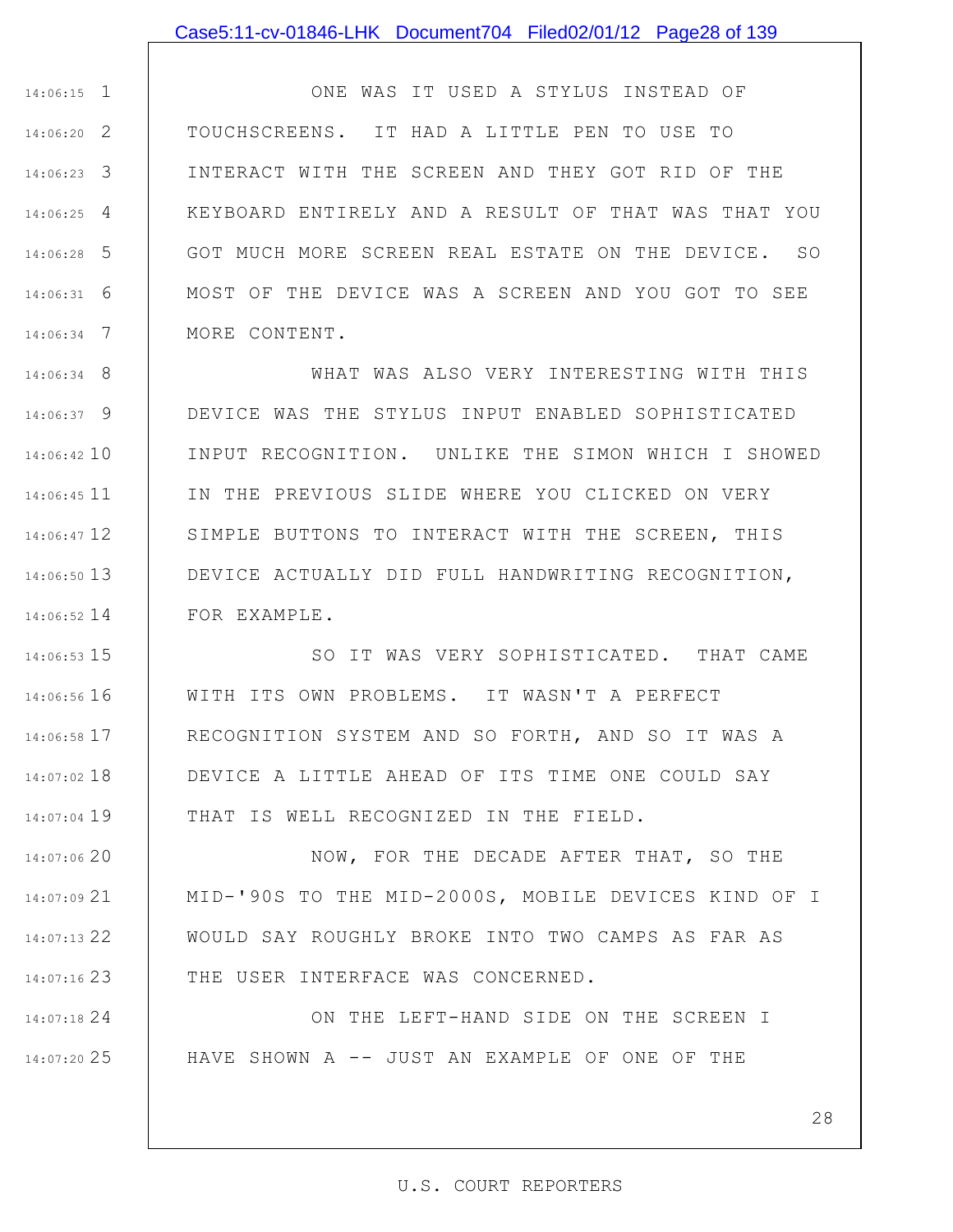#### Case5:11-cv-01846-LHK Document704 Filed02/01/12 Page29 of 139

1 14:07:25 2 14:07:27 3 14:07:30 4 14:07:33 5 14:07:37 CAMPS, WHICH IS THE PALM PILOT DEVICE. AND THIS DEVICE, LIKE THE NEWTON, HAD USED A STYLUS OR A PEN ON A SCREEN. IT DID NOT HAVE A PHYSICAL KEYBOARD. AND AS A RESULT YOU GOT A BIGGER SCREEN REAL ESTATE OF THE DISPLAY.

6 14:07:38 7 14:07:41 8 14:07:45 9 14:07:47 10 14:07:50 11 14:07:53 12 14:07:55 BUT WHAT IT DID, UNLIKE THE NEWTON, IS IT REGRESSED A LITTLE BIT ON THE SOPHISTICATION OF THE RECOGNITION. SO INSTEAD OF RECOGNIZING FULL-BLOWN HANDWRITING, IT USED A MUCH SIMPLER ALPHABET THAT THE COMPUTER COULD RECOGNIZE MORE ACCURATELY AND THAT DEVICE HAD A GOOD RUN OVER A DECADE OF SUCCESS THERE.

13 14:07:56 14 14:07:59 15 14:08:02 16 14:08:05 17 14:08:11 THE OTHER CAMP, WHICH IS PERHAPS THE BLACKBERRY STYLE DEVICES, FOR OVER A DECADE DECIDED THEY WERE GOING TO GO BACK TO THE KEYBOARD. SO THEY HAD A FULL NUMBER PAD KEYBOARD AND AS A RESULT THE SCREEN WAS QUITE A BIT SMALLER ON THE DISPLAY.

18 14:08:14 19 14:08:17 SO THAT WAS KIND OF STATE OF THE ART FOR ABOUT A DECADE OR SO.

AND THEN THE IPHONE CAME ALONG IN 2007.

21 14:08:22 22 14:08:25 SO THIS WAS -- IT REALLY CHANGED THE PLAYING FIELD IN SEVERAL DIFFERENT WAYS.

20 14:08:18

23 14:08:27 24 14:08:31 25 14:08:36 ONE, IT -- THE INTERFACE WAS REALLY VERY ELOQUENT, AND IT WAS ESTHETICALLY BEAUTIFUL. AND THIS GOES BACK TO MY OPENING SLIDE I TALKED ABOUT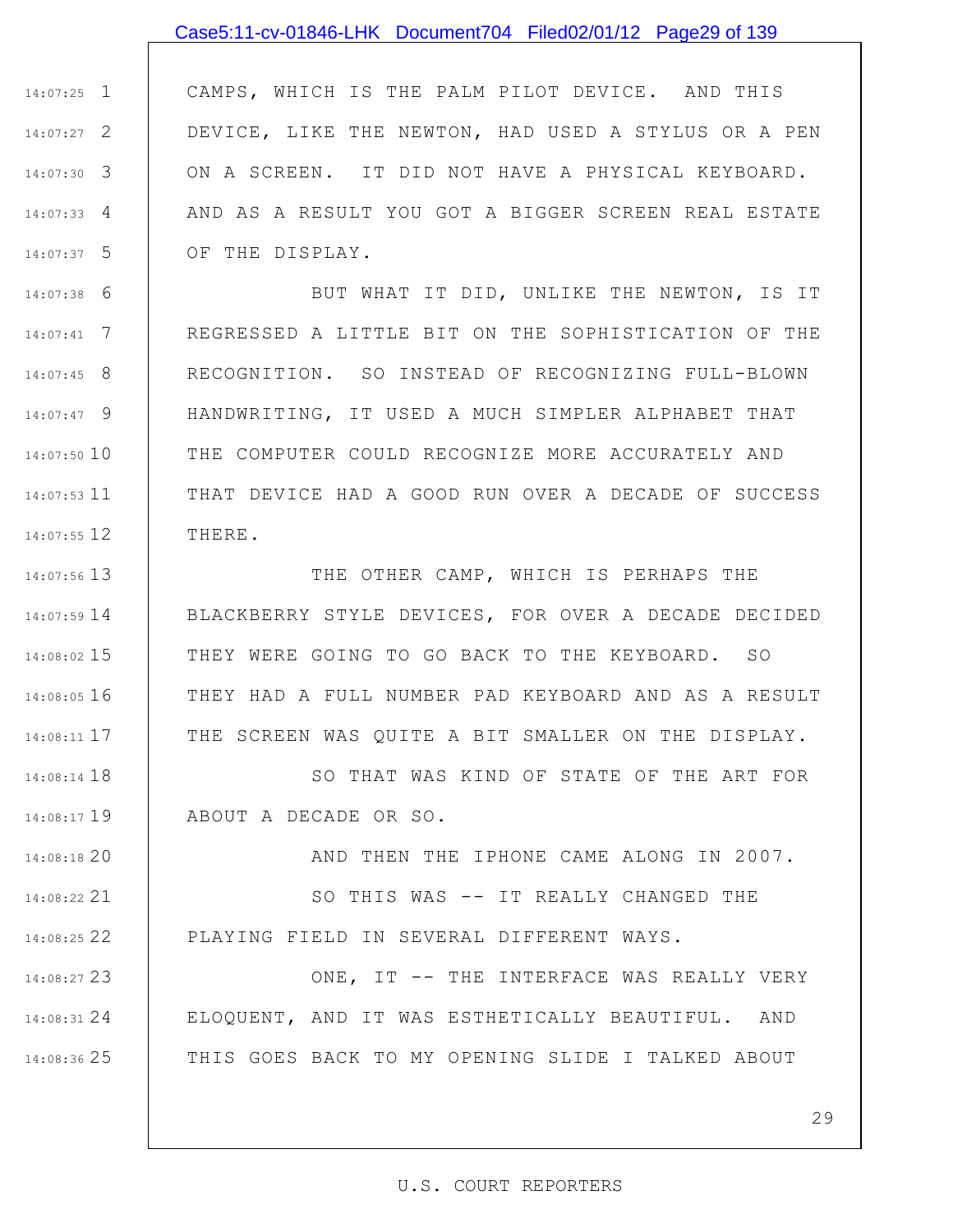# Case5:11-cv-01846-LHK Document704 Filed02/01/12 Page30 of 139

1 14:08:39 2 14:08:43 3 14:08:45 DESIGN AND ESTHETIC AS BEING PART OF THE FIELD OF HUMAN INTERACTION AND THE IPHONE REALLY SPENT A LOT OF EFFORT ON THAT ASPECT OF THE DEVICE.

4 14:08:47 5 14:08:50 6 14:08:53 ALMOST THE ENTIRE DEVICE IS A SCREEN. SO YOU REALLY MAXIMIZE THE AMOUNT OF DATA THAT CAN BE SHOWN TO THE USER.

7 14:08:56 8 14:09:00 9 14:09:02 10 14:09:05 THEY USE A TOUCHSCREEN, AND UNLIKE THE SIMON, HOWEVER, THE TOUCHSCREEN IS ABLE TO RECOGNIZE MORE THAN ONE TOUCH SIMULTANEOUSLY. SO IT'S A MULTI TOUCHSCREEN.

11 14:09:07 12 14:09:09 13 14:09:13 14 14:09:17 15 14:09:20 16 14:09:23 17 14:09:27 18 14:09:31 AND THE KEY THING WITH THIS IS THAT ONCE YOU HAVE MULTI TOUCH INPUT FROM THE USER, TOUCHES THAT THE USER USES TO INTERACT WITH THE SYSTEM, EVEN THOUGH THE USER MAY THINK THEY'RE DOING THE SAME TOUCH AS THE ONE THEY DID PREVIOUSLY FOR THE SAME FUNCTION, THE INPUT CAN BE SOMEWHAT AMBIGUOUS BECAUSE TWO FINGERS DO NOT NECESSARILY GO DOWN THE SAME WAY YOU USE IT.

19 14:09:33 20 14:09:35 21 14:09:37 22 14:09:39 23 14:09:42 24 14:09:47 AND WHAT THE IPHONE DID WAS IT HAD SOFTWARE THAT WAS ABLE TO TAKE THOSE AMBIGUOUS TOUCHES AND MAKE APPROPRIATE INTERPRETATIONS OF THOSE AMBIGUOUS TOUCHES SO THE RESULTING FUNCTIONALITY WAS CORRECT ALMOST ALL OF THE TIME. SO EFFECTIVELY, IF I COULD SUM UP, IT

ALLOWED FOR VERY SIMPLE INPUTS AND FAIRLY

25 14:09:49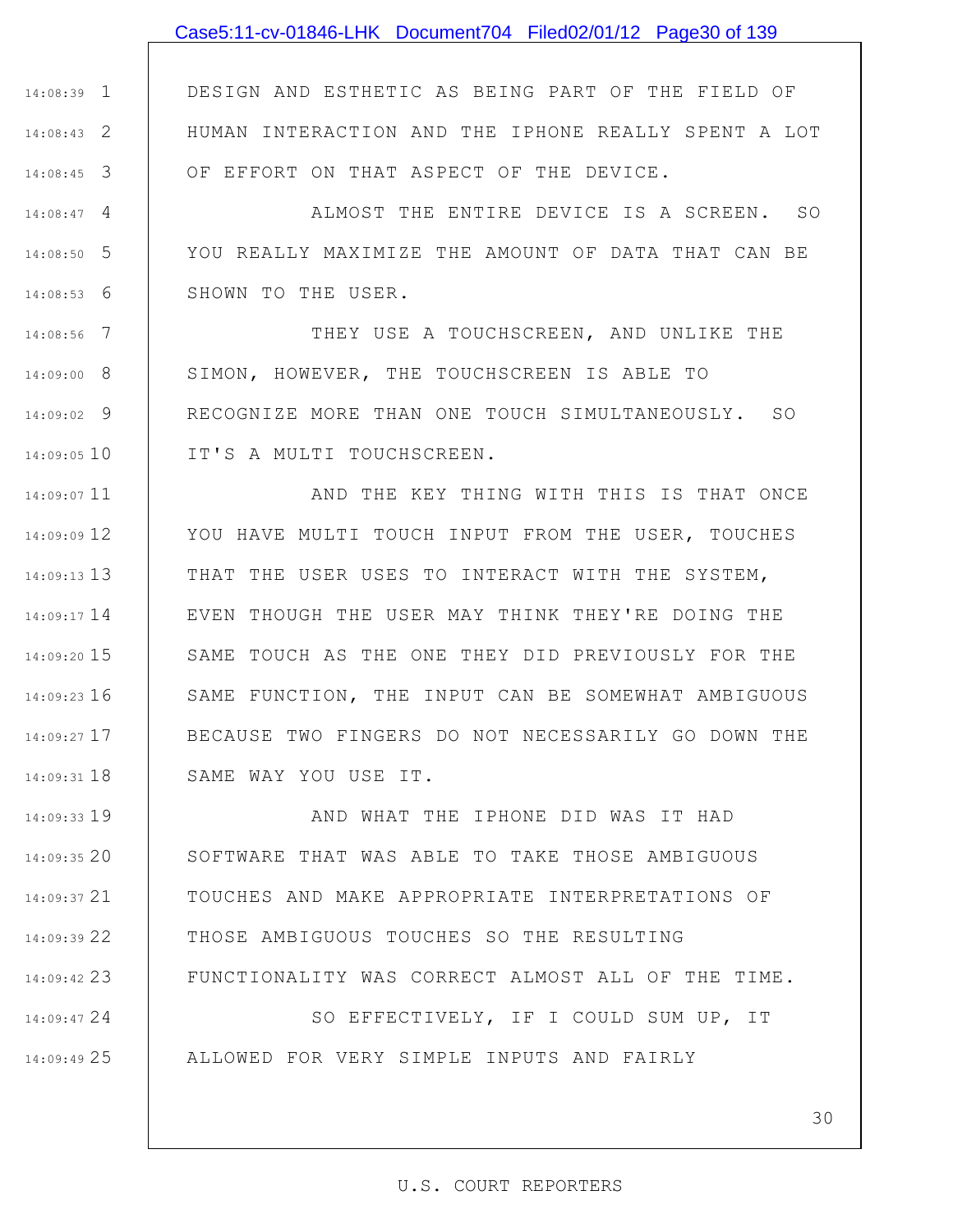SOPHISTICATED FUNCTIONALITY TO SUPPORT IT BY THOSE INPUTS.

3 14:09:55 4 14:09:58 5 14:10:03 NOW -- SO THAT'S A VERY BROAD BACKGROUND OF THE FIELD AND IN THE PHONE OF INTERFACE SPACE FOR ABOUT TWO OR THREE DECADES.

1 14:09:52

2 14:09:54

6 14:10:05 7 14:10:08 8 14:10:10 9 14:10:13 NOW, I WANT TO TALK ABOUT EACH ONE OF THESE PATENTS FOR A LITTLE BIT. AND AS HAROLD MENTIONED, WE HAVE BROKEN THEM UP FOR LOGICAL INTERPRETATION INTO THREE CATEGORIES.

10 14:10:15 11 14:10:18 12 14:10:24 13 14:10:27 14 14:10:32 THE FIRST CATEGORY IS THE USER INTERFACE PATENTS THAT PREDATE THE IPHONE BUT ARE NONETHELESS RELEVANT. FIRST IS THE '002 PATENT, WHICH WE CALL THE CONTROL STRIP PATENT; THE '891 PATENT, WHICH WE CALL THE TIMED WINDOW PATENT.

15 14:10:34 16 14:10:36 17 14:10:39 18 14:10:43 19 14:10:47 20 14:10:52 AND UNDER THREE PATENTS WHICH WE GROUP AS TOUCH USER INTERFACE PATENTS: AND THESE ARE THE '381, WHICH WE HAVE TERMED THE RUBBERBANDING AT EDGE PATENT; THE '915, WHICH IS THE SCROLL OR GESTURE PATENT; THE '163; WHICH IS THE TOUCH TO ZOOM AND NAVIGATE PATENT.

21 14:10:55 22 14:10:58 23 14:11:01 24 14:11:04 25 14:11:08 AND FINALLY THREE PATENTS THAT WE CLASSIFY AS BEING HARDWARE AND DATA INTERPRETATION PATENTS: THE FIRST TWO ARE THE HARDWARE PATENTS. THE '607 IS THE MULTIPOINT TOUCHSCREEN; AND THE '129 IS THE SHIELDING LAYER; AND THE '828 DEALS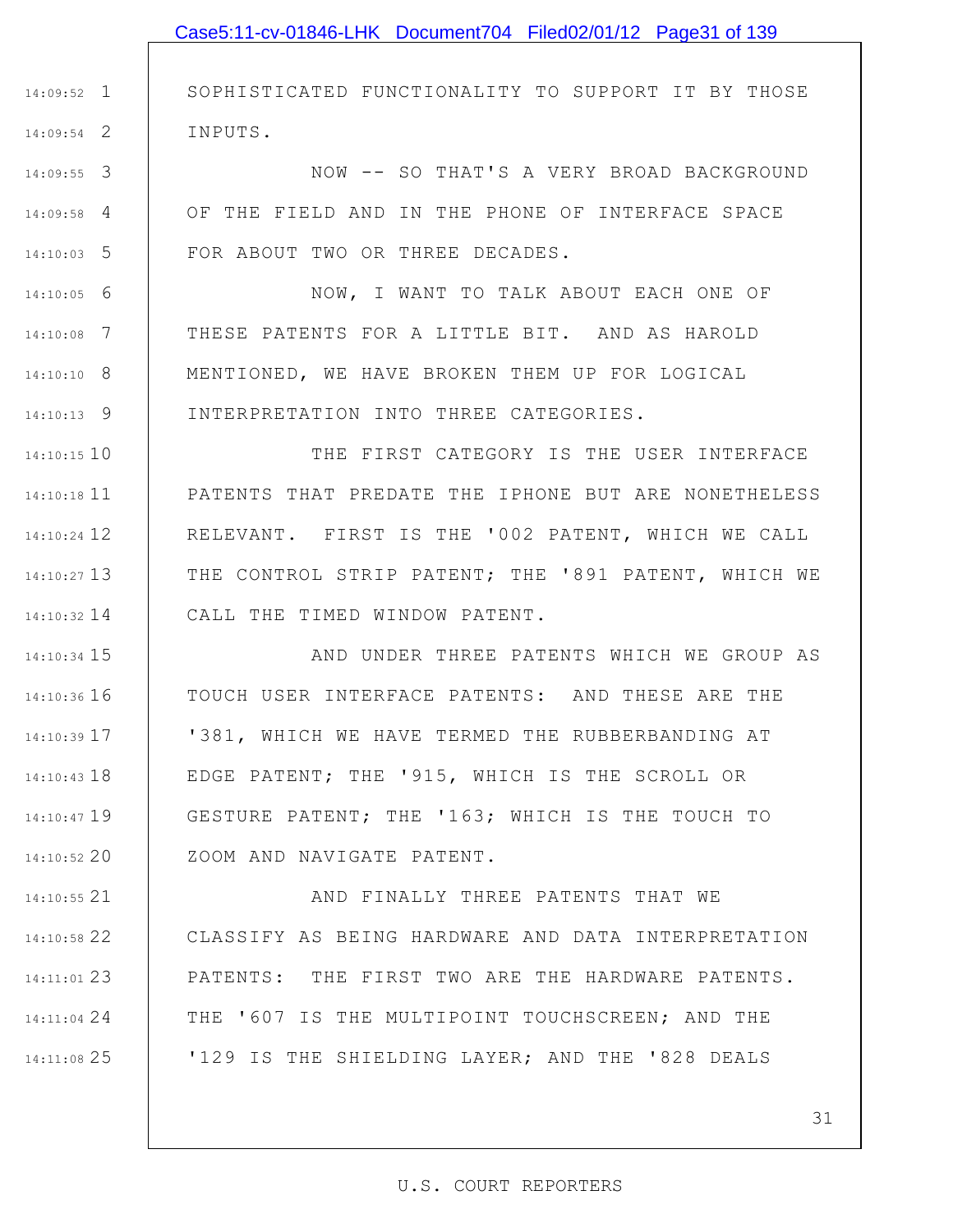|               | Case5:11-cv-01846-LHK Document704 Filed02/01/12 Page32 of 139 |
|---------------|---------------------------------------------------------------|
|               |                                                               |
| $14:11:11$ 1  | WITH HOW DO YOU TAKE THAT DATA FROM THE HARDWARE              |
| $14:11:14$ 2  | AND INTERPRET THAT APPROPRIATELY BY ELLIPSE FITTING           |
| $14:11:18$ 3  | AND WE CALL IT ELLIPSE FITTING.                               |
| $14:11:21$ 4  | SO NOW LET ME DIVE IN A LITTLE BIT TO                         |
| $14:11:23$ 5  | EACH OF THESE PATENTS AND THE TECHNOLOGY BEHIND               |
| $14:11:26$ 6  | THEM.                                                         |
| $14:11:27$ 7  | FIRST OF ALL, THE '002 OR CONTROL STRIP                       |
| $14:11:31$ 8  | PATENT. AND THIS IS A PATENT ORIGINALLY FILED IN              |
| $14:11:34$ 9  | 1994 ISSUED TO CHRISTENSEN, ET AL.                            |
| 14:11:41 10   | AND WHAT THIS PATENT IS ABOUT IS                              |
| 14:11:43 11   | ESSENTIALLY PROVIDING THE USER WITH A QUICK WAY TO            |
| 14:11:46 12   | LOOK AT STATUS INFORMATION ON A COMPUTER, AND THIS            |
| 14:11:48 13   | IS BY A CONTROL STRIP OR A STATUS BAR AT SOME                 |
| 14:11:52 14   | LOCATION IN THE COMPUTER. AND I'VE HIGHLIGHTED                |
| 14:11:54 15   | THAT ON THIS SCREEN WITH A YELLOW HIGHLIGHT.                  |
| 14:11:57 16   | IT EFFECTIVELY SHOWS THE STATUS OF                            |
| $14:12:00$ 17 | SEVERAL DIFFERENT APPLICATIONS AND SERVICES RUNNING           |
| 14:12:03 18   | ON THE MACHINE AT ANY GIVEN TIME, FOR EXAMPLE,                |
| 14:12:05 19   | BATTERY LIFE, CLOCK, AND SO FORTH.                            |
| 14:12:12 20   | AND HERE IS JUST A LITTLE BIT OF TEXT TO                      |
| 14:12:15 21   | BACK THAT UP. IT'S NOT ONLY IMPORTANT FOR THE                 |
| 14:12:20 22   | DEVICES IT WAS INVENTED FOR, WHICH IS THE DESKTOP             |
| 14:12:24 23   | COMPUTER, BUT AS WE GO TO MOBILE DEVICES, SIMILAR             |
| 14:12:27 24   | STATUS INFORMATION IS ALSO DESIRABLE TO BE ACQUIRED           |
| 14:12:30 25   | AT A GLANCE AND AS YOU CAN SEE ON THE IPHONE ON THE           |
|               |                                                               |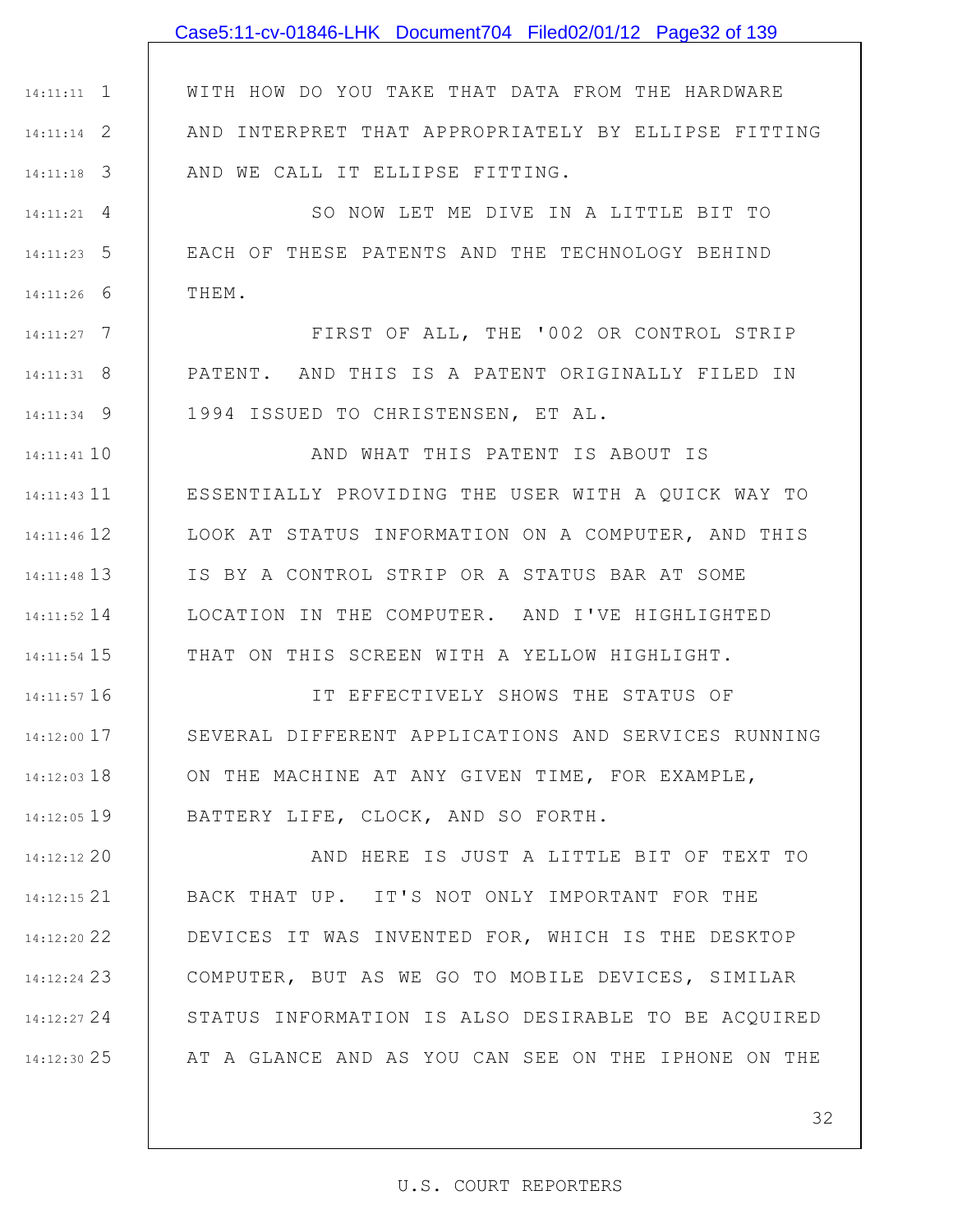### Case5:11-cv-01846-LHK Document704 Filed02/01/12 Page33 of 139

1 14:12:33 2 14:12:36 3 14:12:39 4 14:12:44 -- RIGHT AT THE TOP IT SHOWS A CONTROL STRIP WHICH HAS THE NETWORK STRENGTH ON THE LEFT, THE CLOCK IN THE MIDDLE, AND THE AMOUNT OF BATTERY LIFE LEFT ON THE RIGHT.

5 14:12:45 6 14:12:47 AT A GLANCE A QUICK LOOK AT THIS CONTROL STRIP GIVES YOU THE STATUS.

7 14:12:49 8 14:12:54 THE NEXT PATENT I WANT TO TOUCH UPON IS THE '891 OR THE TIMED WINDOW PATENT.

9 14:12:57 14:13:00 10 11 14:13:05 12 14:13:07 13 14:13:11 14 14:13:13 15 14:13:16 16 14:13:22 17 14:13:26 AND THIS WAS FILED IN 2002 ISSUED TO CHAUDHRI, ET AL. AND WHAT THIS IS ABOUT IS BASICALLY SAYING WHEN I'M DOING SOMETHING ON MY COMPUTER OR MOBILE DEVICE, SOME STATUS INFORMATION MAY CHANGE AND YOU WANT TO SHOW ME THAT INFORMATION IN A WINDOW THAT APPEARS FOR A PARTICULAR PERIOD OF TIME AND THEN GOES AWAY. SO IT'S A TIMED WINDOW, AND IT APPEARS INDEPENDENTLY OF ANY POSSIBLE OCCASION OF THE CURSOR.

18 14:13:27 19 14:13:29 20 14:13:33 21 14:13:36 22 14:13:40 23 14:13:44 24 14:13:46 25 14:13:49 SO, FOR EXAMPLE, HERE I'M GOING TO SHOW YOU THE VIDEO HERE, THE USER IS USING THE MEMO PAD APPLICATION AND A QUICK NOTE AND THE CURSOR THERE. AND IF THE USER CHANGES THE VOLUME, A LITTLE WINDOW POPS UP SHOWING THE VOLUME AND THEN IT GOES AWAY AFTER A PARTICULAR PERIOD OF TIME. SO IT'S A TIMED WINDOW APPEARING INDEPENDENTLY OF WHERE THE CURSOR WAS AND SHOWING THE STATUS OF THE INFORMATION AND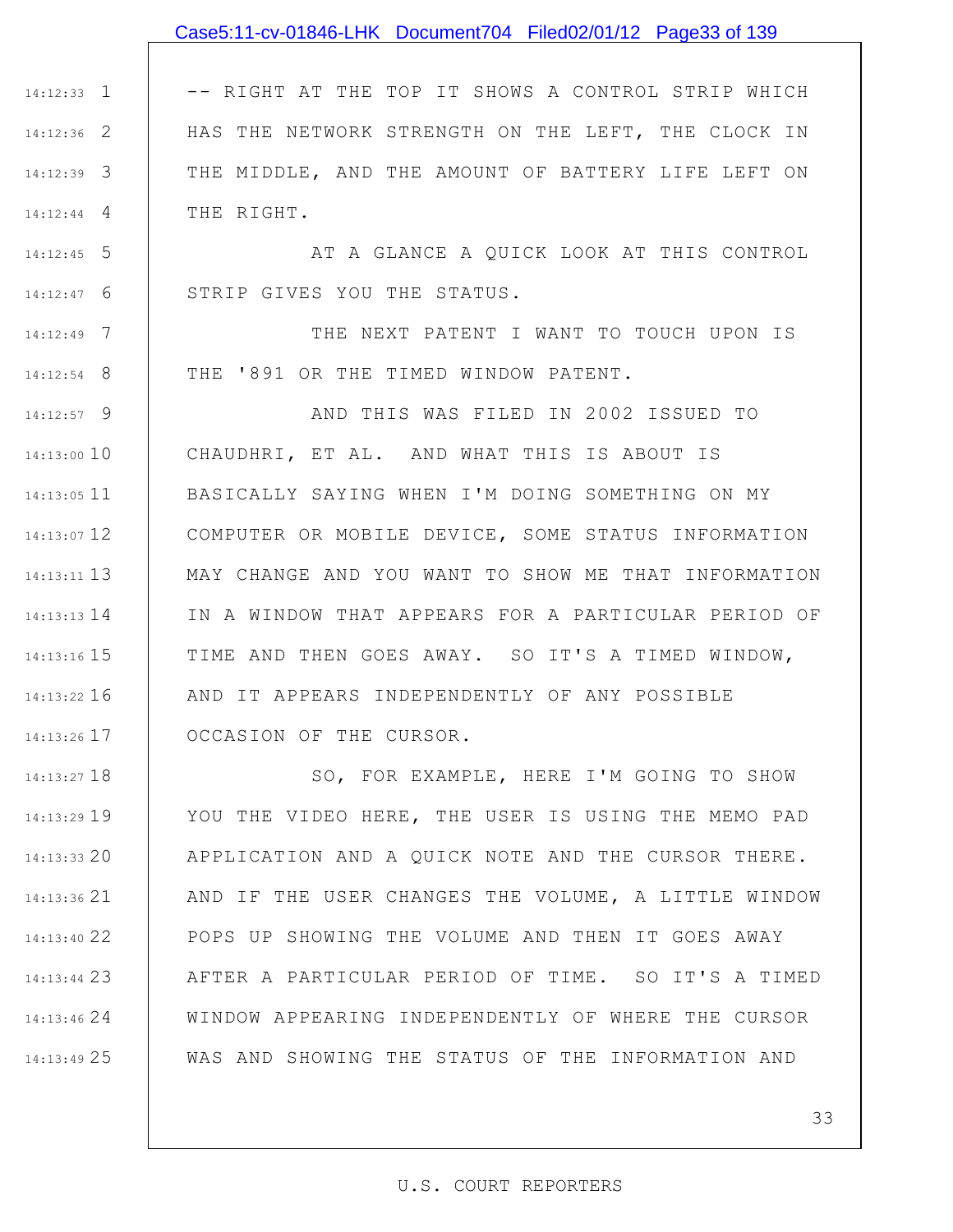# 1 14:13:51 2 14:13:52 3 14:13:57 4 14:13:59 5 14:14:01 6 14:14:05 7 14:14:05 8 14:14:11 9 14:14:12 14:16 10 11 14:14:19 12 14:14:22 13 14:14:24 14 14:14:27 15 14:14:29 16 14:14:32 17 14:14:35 18 14:14:37 19 14:14:40 20 14:14:42 21 14:14:46 22 14:14:49 23 14:14:50 24 14:14:53 25 14:14:57 THEN FADES AWAY. SO THAT IS THE '891 PATENT. LET'S MOVE ON TO THE TOUCH USER INTERFACE PATENT. THE FIRST ONE I WANT TO TALK ABOUT IS THE '381 PATENT, WHICH WE CALL RUBBERBANDING AT EDGE. THIS WAS FILED IN 2007, AND IT WAS ISSUED TO BAS ORDING. AND BEFORE WE TALK ABOUT THE PATENT ITSELF, LET'S TALK ABOUT THE TWO PROBLEMS THAT THIS PATENT IS REALLY LOOKING AT. AND THESE ARE TWO PROBLEMS IN DOCUMENT NAVIGATION IN GENERAL. THE FIRST PROBLEM IS THE QUESTION IS THAT IS MY SCREEN FROZEN? WELL, WHAT DO I MEAN BY THAT? WHAT I MEAN BY THAT IS THAT SOMETIMES YOU GET INTO SITUATIONS WHERE YOU TRY TO INTERACT WITH YOUR COMPUTER USING A MOUSE OR A KEYBOARD OR A TOUCHSCREEN AND THE SYSTEM DOESN'T REACT TO YOU. IT'S UNCLEAR WHETHER THE SYSTEM IS FROZEN, THE SCREEN IS FROZEN OR YOU HAVE SIMPLY COME TO THE END OF SOME DATA AND THERE REALLY IS NOWHERE ELSE TO GO. SO EVEN THOUGH IT'S NOT FROZEN, THERE IS NOWHERE ELSE TO GO. BUT THE USER HAS NO IDEA WHICH WAY IT IS. IS IT FROZEN OR AM I JUST AT THE END OF MY DATA? SO THAT'S ONE PROBLEM. Case5:11-cv-01846-LHK Document704 Filed02/01/12 Page34 of 139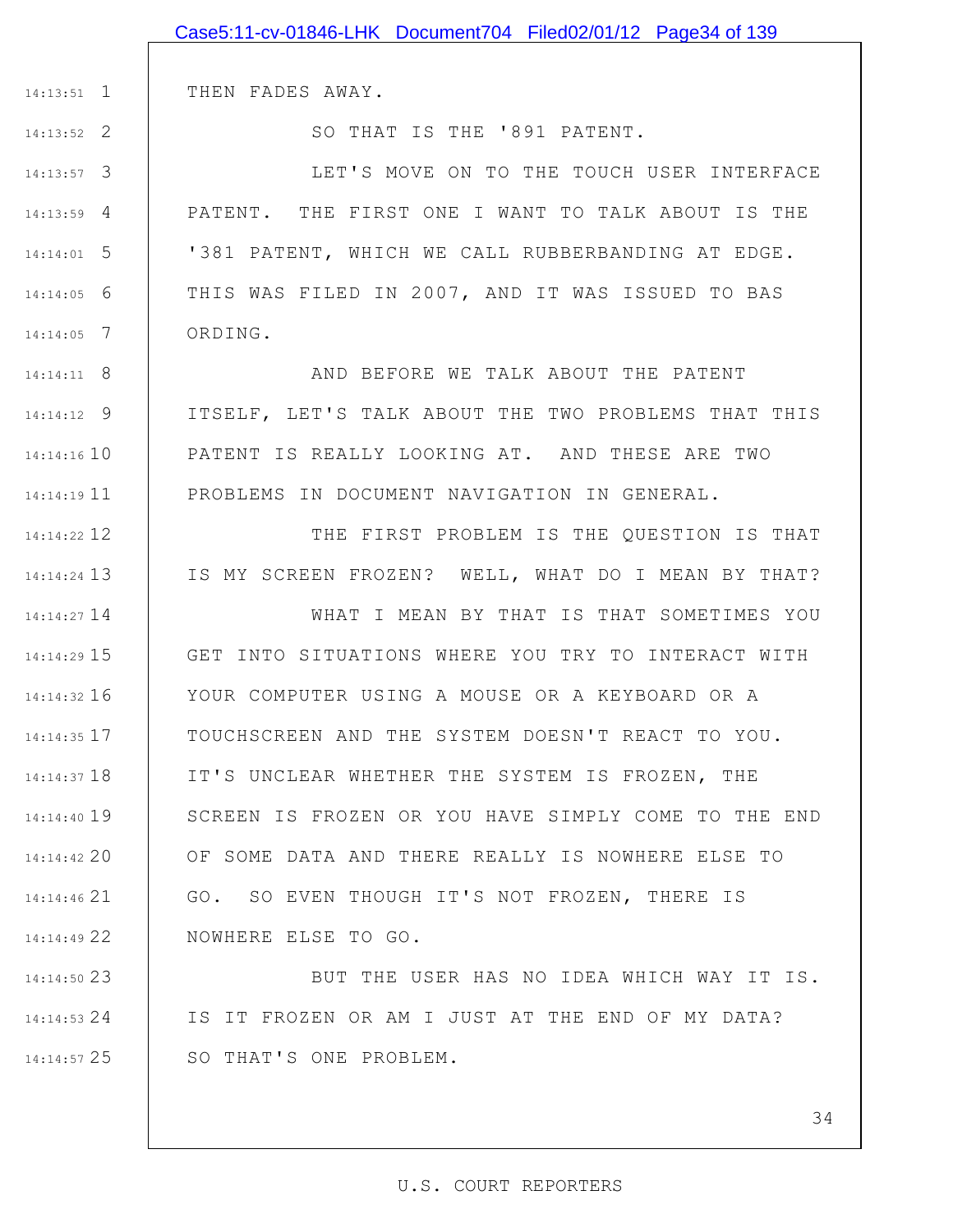#### Case5:11-cv-01846-LHK Document704 Filed02/01/12 Page35 of 139

1 14:14:58 2 14:15:00 3 14:15:03 4 14:15:06 5 14:15:10 6 14:15:13 7 14:15:16 8 14:15:18 AND THE SECOND PROBLEM IS WHAT IS CALLED THE LOST IN DESERT FOG PROBLEM. AND THIS IS THE PROBLEM WHERE YOU TAKE IT AND YOU'RE NAVIGATING SOME DATA, YOU NAVIGATE AWAY FROM THAT DATA AND YOU END UP IN BLANK SPACE, SO TO SPEAK, AND WHEN YOU END UP IN BLANK SPACE YOU'RE DISORIENTED, YOU'RE IN THE DESERT FOG, YOU DON'T KNOW WHERE YOU ARE AND IT'S VERY DIFFICULT TO GET BACK.

9 14:15:19 14:15:23 10 SO LET ME ILLUSTRATE THIS WITH TWO LITTLE VIDEOS HERE.

11 14:15:23 12 14:15:27 13 14:15:29 14 14:15:34 SO THE FROZEN SCREEN PROBLEM. SO, FOR EXAMPLE, IF YOU'RE NAVIGATING A MAP LET'S SAY ON THE IPHONE. AND THE LITTLE ANIMATION HERE. IT REACTS FOR A LITTLE BIT AND THEN IT FREEZES.

15 14:15:36

16 14:15:39

17 14:15:44

SO WHEN THAT OCCURS -- LET ME PLAY THIS AGAIN. INITIALLY THERE'S MOVEMENT, AND THEN IT FREEZES.

18 14:15:44 19 14:15:46 20 14:15:49 21 14:15:52 22 14:15:56 23 14:15:58 SO AT THAT POINT THE USER DOES NOT KNOW WHETHER THEY HAVE COME TO THE END OF THE MAP, IN OTHER WORDS, WHETHER THERE'S NO MORE MAP TO SHOW OR HAS THE SCREEN JUST LOCKED UP AND THE '381 PROVIDES A SOLUTION TO THIS PROBLEM AND WE'LL SEE THAT IN A MINUTE.

24 14:15:59 25 14:16:02 THE DESERT FOG PROBLEM IS THE PROBLEM WHERE YOU NAVIGATE A MAP, FOR EXAMPLE, IT COULD BE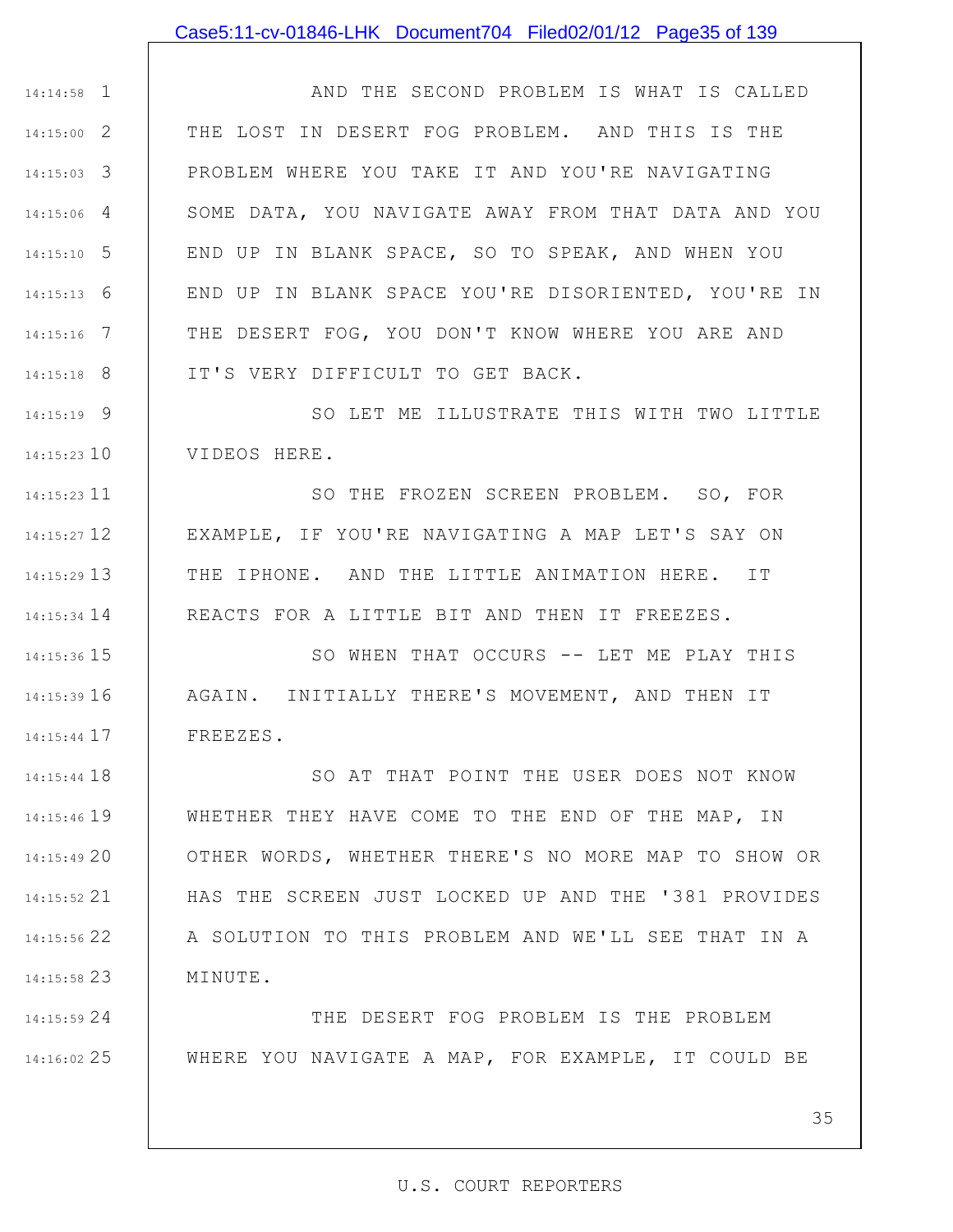|                 | Case5:11-cv-01846-LHK Document704 Filed02/01/12 Page36 of 139 |
|-----------------|---------------------------------------------------------------|
|                 |                                                               |
| $14:16:04$ 1    | ANY KIND OF DATA AND WE SHOW THIS IN THIS                     |
| $14:16:07$ 2    | ANIMATION.                                                    |
| $14:16:08$ 3    | AND SO YOU MOVE THE MAP BEYOND THE                            |
| $14:16:10$ 4    | CONFINES OF THE SCREEN AND NOW YOU'RE IN DESERT               |
| $14:16:12$ 5    | SPACE, OR FOG SPACE, A BLANK SPACE, AND YOU HAVE NO           |
| $14:16:15$ 6    | IDEA WHERE YOU ARE ANY MORE.                                  |
| $14:16:17$ 7    | SO THAT INSTANT WHERE IT WENT AWAY, YOU                       |
| $14:16:19$ 8    | MAY BE ABLE TO RECOVER IT, BUT IF IT SPAWNS FIVE OR           |
| 14:16:24 9      | TEN SECONDS YOU REALLY ARE LOST. SO THE SYSTEM                |
| $14:16:27$ 10   | SHOULD NOT LET YOU DO THAT AND THE '381 PROBLEM               |
| $14:16:30$ 11   | PATENT PROVIDES A SOLUTION BY RUBBERBANDING AT THE            |
| $14:16:34$ 12   | EDGE.                                                         |
| $14:16:34$ 13   | WHAT I HAVE DONE HERE AT THE SLIDE, YOUR                      |
| $14:16:36$ $14$ | HONOR, IS TAKEN SEVERAL FIGURES FROM THE PATENT,              |
| 14:16:39 15     | FIGURES 6A AND 6D AND ANIMATED THEM JUST TO SHOW              |
| $14:16:44$ 16   | WHAT HAPPENS.                                                 |
| $14:16:48$ 17   | SO LET'S GET THIS CLICKER WORKING. HERE                       |
| $14:16:51$ 18   | WE GO. THE USER MOVES AS WE SHOW IN THE PREVIOUS              |
| 14:16:54 19     | TWO ANIMATIONS THERE. WHEN YOU COME TO THE EDGE OF            |
| $14:16:57$ 20   | THE DOCUMENT, IT DOESN'T JUST FREEZE, IT SHOWS A              |
| 14:17:00 21     | LITTLE BIT OF BLANK SPACE AS TO THE EXTENT BEYOND             |
| 14:17:02 22     | THE DOCUMENT TO TELL ME YOU'RE DONE, YOU HAVE                 |
| 14:17:05 23     | REACHED THE END OF THE DOCUMENT, AND THEN WHEN YOU            |
| 14:17:07 24     | LET GO IT GOES BACK.                                          |
| 14:17:08 25     | SO IT NEVER ACTUALLY TAKES YOU AWAY FROM                      |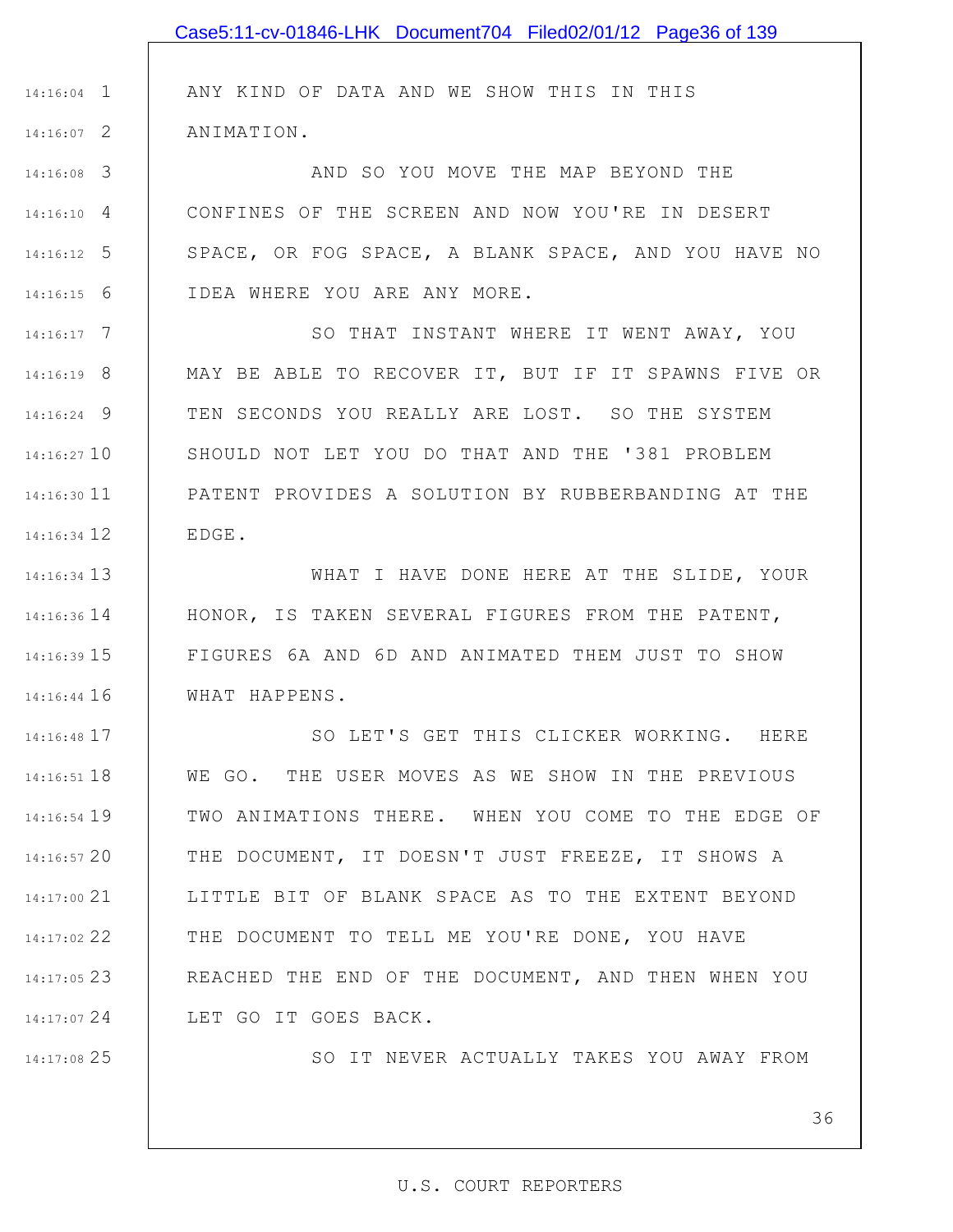# 1 14:17:11 2 14:17:13 3 14:17:18 4 14:17:19 5 14:17:22 6 14:17:24 7 14:17:27 8 14:17:29 9 14:17:34 14:17:35 10 11 14:17:39 12 14:17:42 13 14:17:44 14 14:17:47 15 14:17:47 16 14:17:50 17 14:17:54 18 14:17:56 19 14:17:58 20 14:18:02 21 14:18:08 22 14:18:12 23 14:18:15 24 14:18:21 25 14:18:24 THE DOCUMENT COMPLETELY. AND IT DOESN'T JUST FREEZE. IT SOLVES BOTH THE FREEZING PROBLEM AND THE DESERT FOG PROBLEM. JUST TO REITERATE THAT POINT, LET ME SHOW YOU THAT ON A REAL APPLICATION ON THE IPHONE AS OPPOSED TO THE FIGURES ON THE PATENT. HERE'S A WEB BROWSER AND THE USER IS NAVIGATING THROUGH THAT WEB PAGE IN SEVERAL DIFFERENT WAYS. NOW, NAVIGATE TO THE LEFT AND YOU REACH THE END OF THE PAGE AND IT BOUNCES BACK. SO AGAIN YOU DON'T GET LOST AND IT DOESN'T FREEZE. THAT'S THE ESSENCE OF WHAT THIS PATENT DOES. NOW, I'M GOING TO MOVE ON TO THE '915 PATENT WHICH WE CALL THE SCROLL OR GESTURE. AND WHAT THIS PATENT IS ABOUT -- AND I'M HAVING TROUBLE WITH MY CLICKER HERE. AND SO IT WAS ORIGINALLY FILED IN 2007 AND IT WAS ISSUED TO PLATZER, ET AL. AND WHAT THIS PATENT IS ABOUT ON A MULTI TOUCHSCREEN TO DETERMINE WHETHER TO SCROLL THE CONTENT UP OR DOWN OR LEFT OR RIGHT AND DEPENDING ON THE TYPE OF SCROLLING AND/OR TO DO SOME OTHER KIND OF GESTURAL INTERACTION AND IT DOES THAT DEPENDING ON WHETHER IT'S ONE FINGER Case5:11-cv-01846-LHK Document704 Filed02/01/12 Page37 of 139

#### U.S. COURT REPORTERS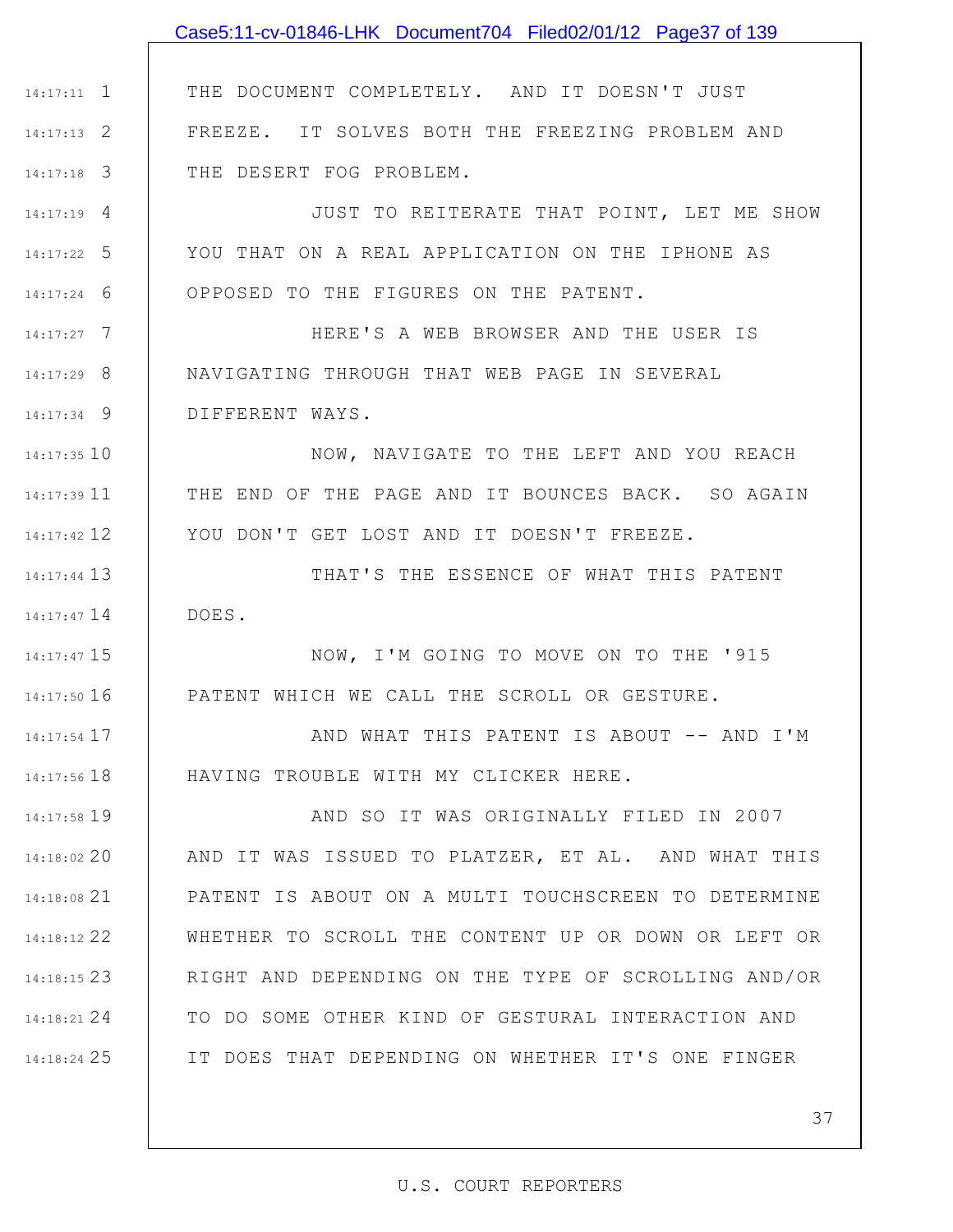# Case5:11-cv-01846-LHK Document704 Filed02/01/12 Page38 of 139

TOUCHING THE SCREEN OR MORE THAN ONE FINGER TOUCHING THE SCREEN.

1 14:18:27

2 14:18:29

3 14:18:29 4 14:18:33 5 14:18:37 6 14:18:39 7 14:18:40 SO, FOR EXAMPLE, WHEN I SHOW YOU HERE THE USER IS SCROLLING WITH THE ONE FINGER SCROLL IN ONE DIRECTION AND THAT DIRECTION COULD BE THE OTHER WAY AROUND AS WELL AS DEPENDING ON THE TYPE OF LIMITATION.

8 14:18:41 9 14:18:44 14:18:47 10 11 14:18:49 12 14:18:51 13 14:18:56 OR WHEN THEY WENT TO TWO FINGERS THERE, IT DID A DIFFERENT FUNCTIONALITY. IT DID A SCROLLING, THIS PINCH TO ZOOM OR GESTURE AND THAT'S WHAT THIS PATENT REALLY IS FOCUSSED ON THE DIFFERENCE BETWEEN ONE FINGER OR MORE THAN ONE FINGER SCROLLING VERSUS OTHER KINDS OF GESTURES.

14 14:18:59 15 14:19:02 16 14:19:05 17 14:19:12 THE NEXT PATENT WE'LL BRIEFLY TALK ABOUT IS THE '163 PATENT AND WHAT WE CALL TOUCH TO ZOOM AND NAVIGATE. AND THIS WAS ORIGINALLY FILED IN 2006 TO BAS ORDING AND SEVERAL OTHERS.

18 14:19:18 19 14:19:20 20 14:19:24 21 14:19:28 AND WHAT THIS PATENT IS ABOUT IS BASICALLY PROVIDING A WAY TO EASILY MOVE BETWEEN PORTIONS OF CONTENT IN A STRUCTURE DOCUMENT ON SCREEN.

22 14:19:28 23 14:19:31 24 14:19:33 25 14:19:36 SO THE ISSUE HERE IS THE SCREEN AND WITH THE SIZE YOU CANNOT SHOW ALL OF THE CONTENT YOU WANT TO SHOW AT THE RIGHT RESOLUTION AT ANY GIVEN TIME.

#### U.S. COURT REPORTERS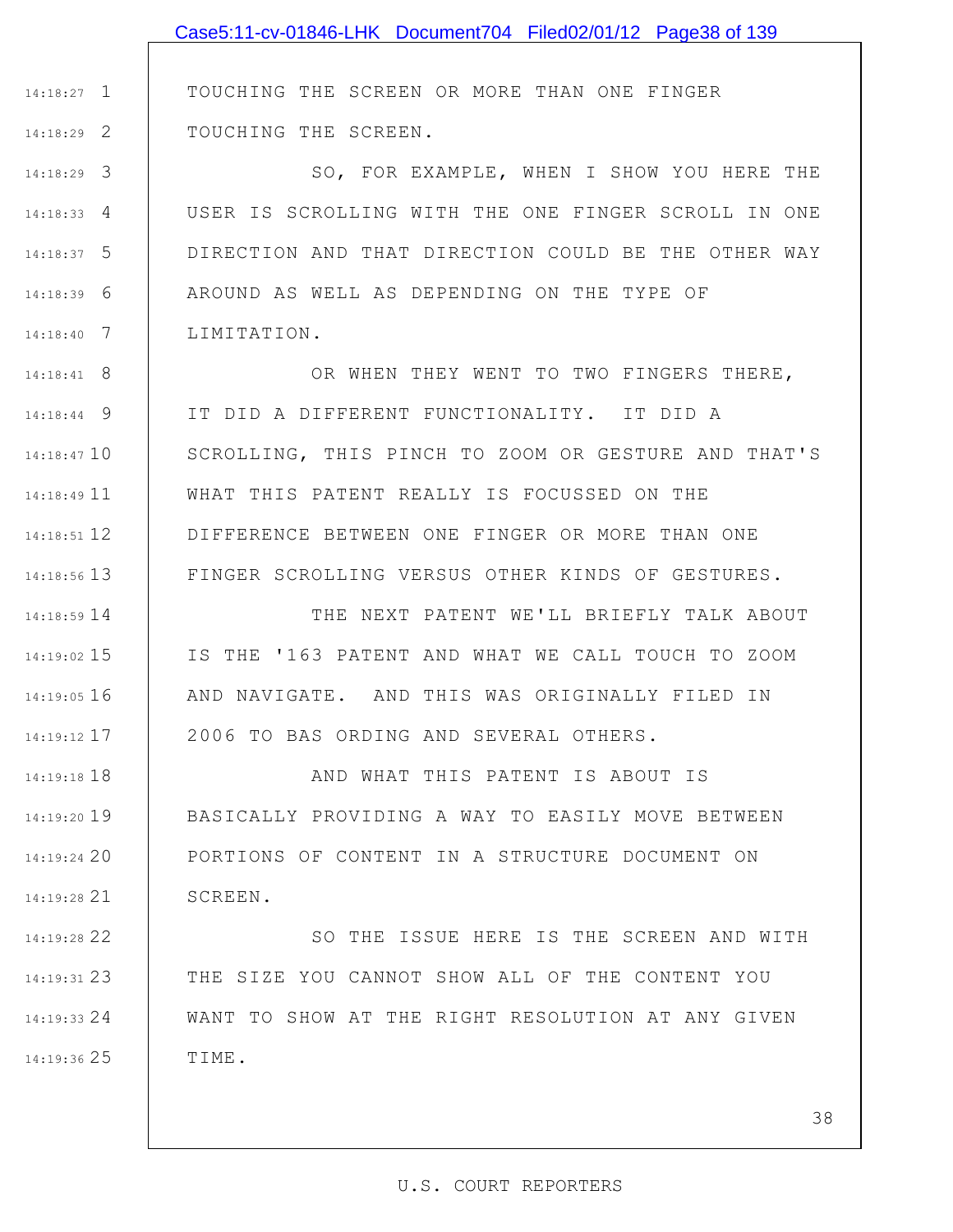### Case5:11-cv-01846-LHK Document704 Filed02/01/12 Page39 of 139

1 14:19:36 2 14:19:39 3 14:19:42 4 14:19:45 SO IT PROVIDES A NICE WAY TO BOUNCE AROUND BETWEEN DIFFERENT PARTS OF THE CONTENT THAT YOU MAY BE INTERESTED IN AND ZOOMING IN AND OUT TO MAGNIFY THE CONTENT APPROPRIATELY AS NEEDED.

5 14:19:49 6 14:19:52 7 14:19:57 8 14:20:01 9 14:20:03 SO LET ME SHOW YOU AN EXAMPLE HERE. THE USER IS, DOUBLE TAPS IN ONE LOCATION AND YOU ZOOM THAT AND IT DOES IT A FEW MORE TIMES AND DOUBLE TAPPING AGAIN IN THE SAME LOCATION AND IT ZOOMS OUT.

14:20:03 10 11 14:20:07 12 14:20:09 13 14:20:13 SO NOW YOU'RE BACK INTO THE OVERALL CONTEXT. AND SO THAT'S THE ESSENCE OF THIS PATENT, IT'S A WAY TO NAVIGATE AND ZOOM EASILY IN A STRUCTURED DOCUMENT ENVIRONMENT ON A SMALL SCREEN.

14 14:20:17 15 14:20:22 NOW, LET ME MOVE ON TO THE HARDWARE DATA AND INTERPRETATION PATENTS.

16 14:20:24 17 14:20:26 18 14:20:28 AND BEFORE I GET INTO THE PATENTS THEMSELVES, I WANT TO TALK A LITTLE BIT ABOUT TOUCHSCREEN HARDWARE GENERALLY.

19 14:20:30 20 14:20:32 21 14:20:35 22 14:20:37 23 14:20:43 24 14:20:45 SO, FIRST OF ALL, WITH THE TOUCHSCREEN DEVICE BROADLY DEFINED IT REQUIRES TWO THINGS AT A VERY HIGH LEVEL. IT REQUIRES SOME HARDWARE TO SENSE THE TOUCH AND THEN IT NEEDS SOME SOFTWARE TO INTERPRET THE DATA COMING OUT OF THAT HARDWARE AND MAKE SENSE OUT OF IT.

25 14:20:46

AND WE HAVE SEEN ALREADY SOME OF THE USER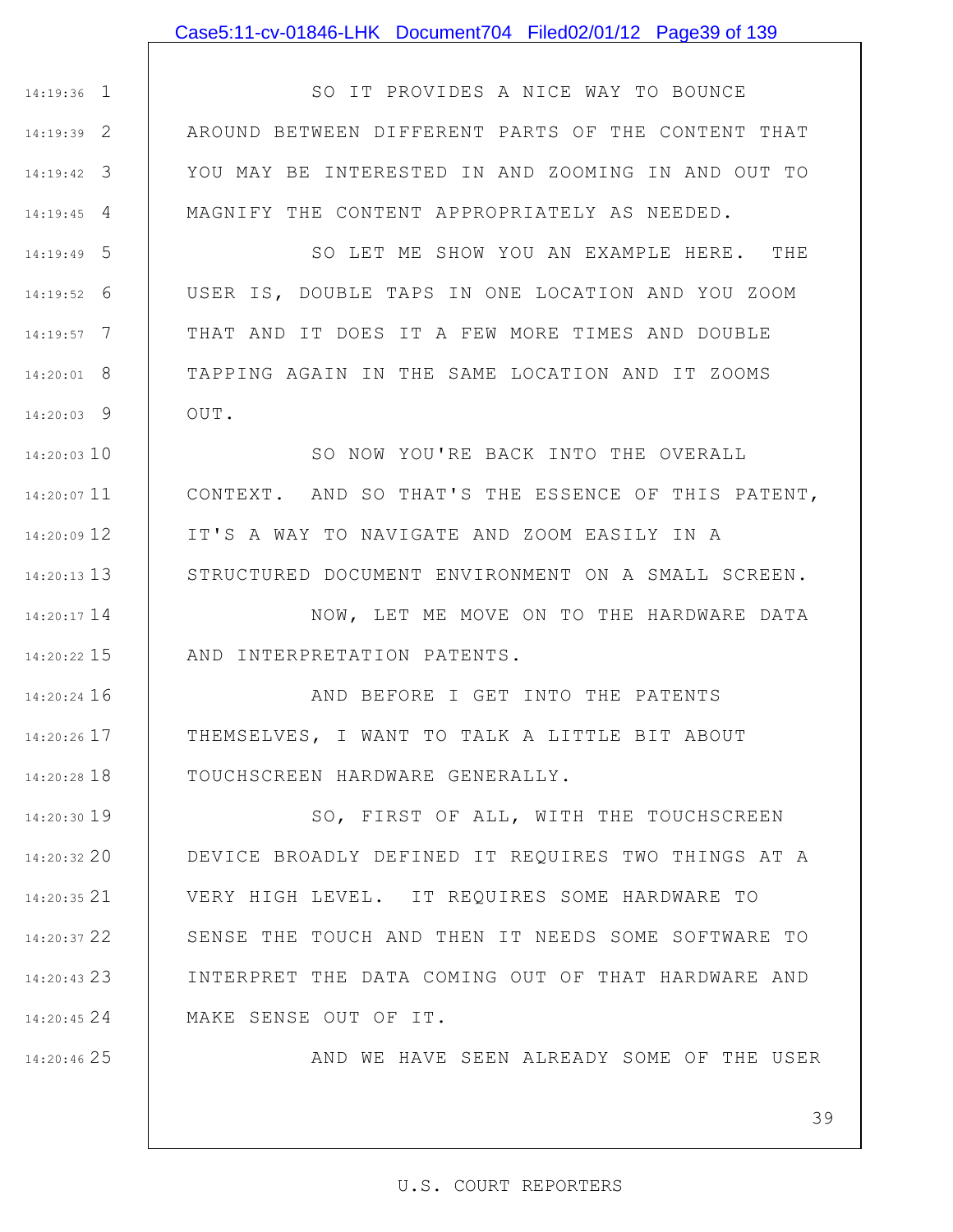## Case5:11-cv-01846-LHK Document704 Filed02/01/12 Page40 of 139

1 14:20:49 2 14:20:53 3 14:20:55 4 14:20:58 5 14:21:00 6 14:21:03 7 14:21:05 INTERFACE PATENTS THAT A LITTLE BIT OF HIGH-LEVEL EXTRACTION THAT DO INTERESTING THINGS WITH THAT DATA BUT THERE ARE ALSO SOFTWARE KIND OF IN BETWEEN THAT USER INTERFACE LAYER AND THAT HARDWARE THAT DEALS WITH THE ACTUAL POINTS OF DATA COMING OUT AND INTERPRETING THEM APPROPRIATELY AND THAT'S WHERE THE '828 PATENT COMES IN.

8 14:21:07 9 14:21:11 10 14:21:14 11 14:21:18 IN TERMS OF HARDWARE, THE CLASS OF HARDWARE THAT WE'RE INTERESTED IN AS IT RELATES TO THESE PATENTS, WHAT IS KNOWN AS CAPACITANCE SENSING, TOUCH SENSORS.

12 14:21:20 13 14:21:23 14 14:21:27 CATEGORY CALLED SURFACE CAPACITANCE, AND I'LL TALK 15 14:21:31 AND VERY BROADLY THERE ARE THREE CATEGORIES OF THEM. FIRST OF ALL, THE SIMPLE A BIT ABOUT HOW THAT WORKS IN A SECOND.

16 14:21:34 17 14:21:36 18 14:21:39 19 14:21:42 AND THEN THE MORE SOPHISTICATED TECHNOLOGY WHICH DEALS WITH AN ENTIRE ROW, AN ENTIRE COLUMN OF CAPACITANCE THAT ALLOWS FOR A LITTLE MORE FUNCTIONALITY:

20 14:21:43 21 14:21:45 AND FINALLY WHAT WE CALL ROW AND COLUMN INTERSECTION CAPACITANCE.

22 14:21:47 23 14:21:49 AND I'M GOING TO GO THROUGH ALL OF THESE JUST BRIEFLY NOW.

24 14:21:50 25 14:21:53 SO SURFACE CAPACITANCE TOUCHSCREENS I'LL GIVE YOU THE SIMPLEST FORM. AND THESE ARE WHAT YOU

40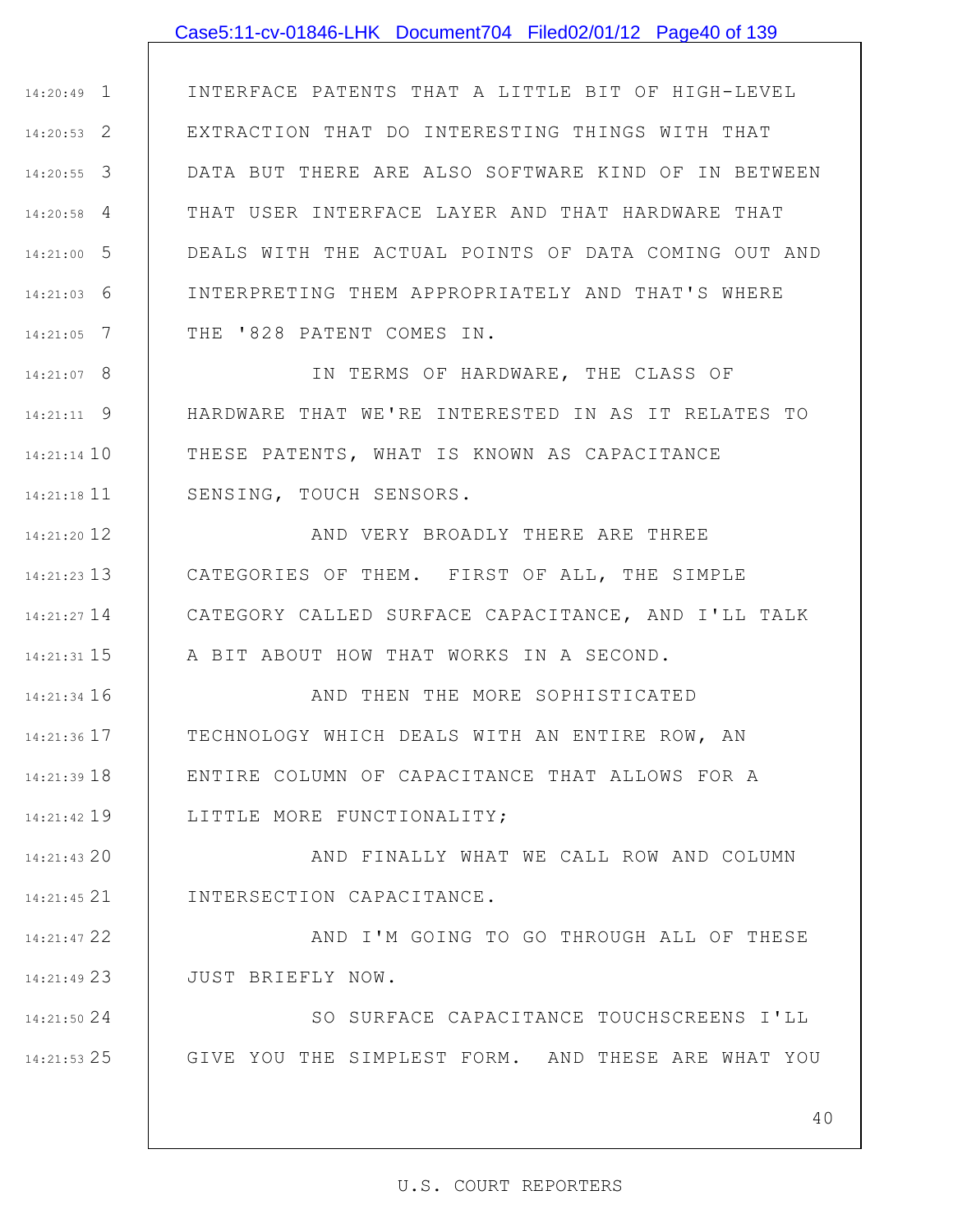# Case5:11-cv-01846-LHK Document704 Filed02/01/12 Page41 of 139

1 14:21:56 2 14:21:59 3 14:22:03 SEE ON YOUR ATM MACHINES, FOR EXAMPLE. AND THEY DO A PRETTY GOOD JOB OF DETECTING A SINGLE POINT OF TOUCH AS INDICATED ON THE SCREEN.

4 14:22:04 5 14:22:06 6 14:22:09 SO IF YOU JUST WANT FUNCTIONALITY THAT ALLOWS YOU TO CLICK ON ONE BUTTON AT A TIME, SURFACE CAPACITANCE DOES PRETTY WELL.

7 14:22:12 8 14:22:15 9 14:22:18 10 14:22:22 11 14:22:25 AND WHAT IS SURFACE CAPACITANCE? FROM A SCHEMATIC POINT OF VIEW YOU HAVE SOME KIND OF TOUCH SURFACE THAT YOU APPLY CONDUCTIVE COATING TO AND YOU APPLY CURRENT ON THE FOUR CORNERS OF THAT CONDUCTIVE COATING.

12 14:22:26 13 14:22:31 14 14:22:34 15 14:22:38 16 14:22:41 AND WHEN THE FINGER TOUCHES THE -- THAT SURFACE, THAT TOUCH SURFACE, EFFECTIVELY A CAPACITOR IS FORMED BETWEEN THE FINGER AND THAT CONDUCTIVE SURFACE AND IT DRAWS CURRENT FROM THE FOUR CORNERS THAT YOU HAVE PUT CURRENT ON.

17 14:22:43 18 14:22:46 19 14:22:48 AND WHAT I HAVE SHOWN YOU HERE IS THE ELLIPSE JUST DISPLAYING THE POINT OF CONTACT OF THAT FINGER.

20 14:22:49 21 14:22:53 22 14:22:58 AND BY MEASURING THE CHANGES IN CURRENT, THE FOUR CORNERS, YOU CAN EFFECTIVELY ISOLATE THE X AND Y POSITION OF THAT POINT OF CONTACT.

23 14:23:02 24 14:23:04 AND THIS WORKS, AS I SAID, QUITE WELL FOR A SINGLE POINT OF CONTACT.

25 14:23:05

AND THE WAY IT BREAKS DOWN IS THAT IF YOU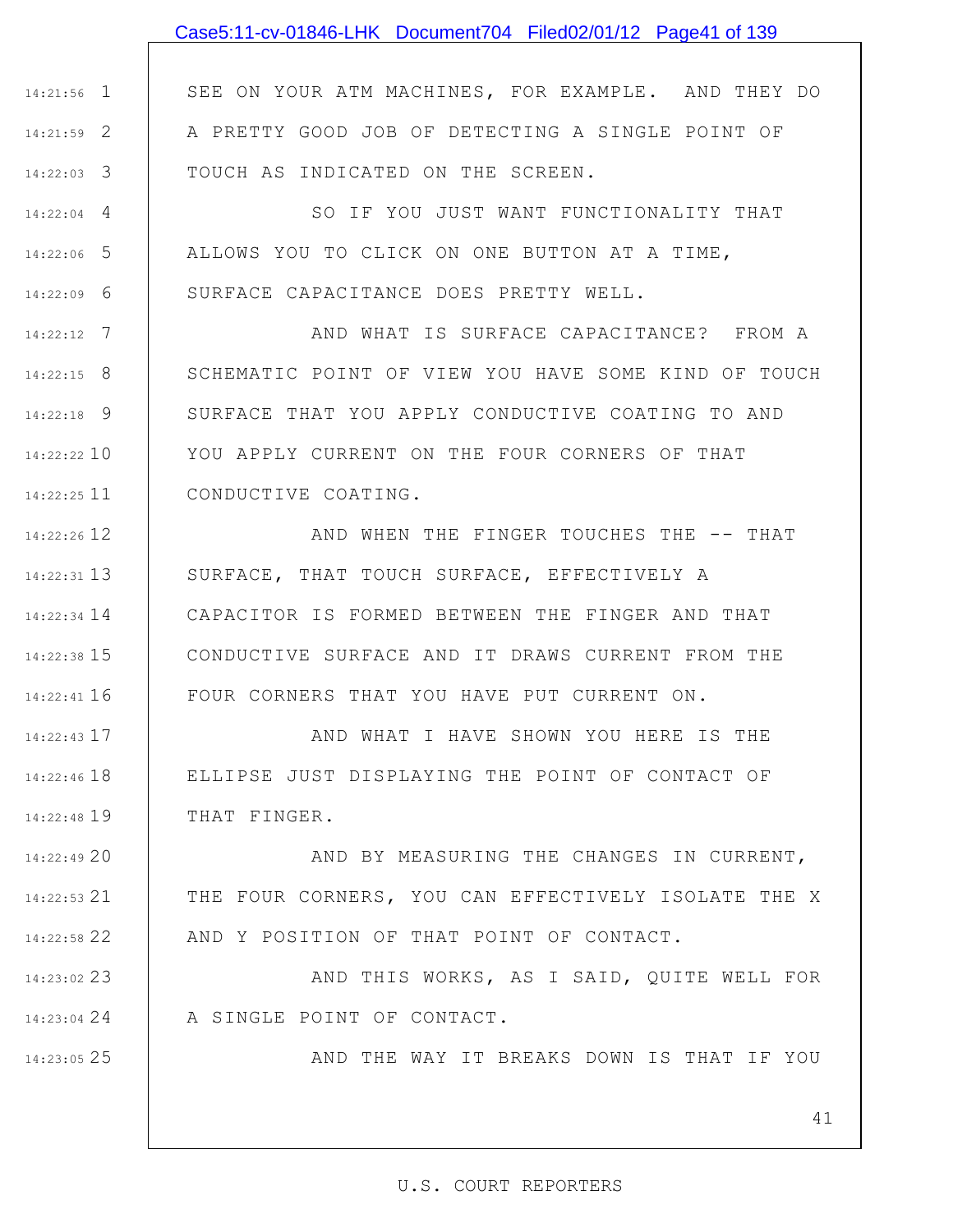### Case5:11-cv-01846-LHK Document704 Filed02/01/12 Page42 of 139

1 14:23:07 2 14:23:10 3 14:23:14 4 14:23:17 5 14:23:20 6 14:23:23 7 14:23:27 8 14:23:30 HAVE TWO TOUCHES AND WHAT I HAVE SHOWN HERE ON THE SCREEN IS TWO HYPOTHETICAL TOUCHES SHOWN BY THE RED ELLIPSIS AND ONE TO THE BOTTOM LEFT, AND ONE TO THE TOP RIGHT, AND WHAT THIS SYSTEM DOES IS WHEN IT GETS TWO TOUCHES, IT CANNOT DISTINGUISH THOSE TWO TOUCHES IN THE PENALTY AND INSTEAD IT REPORTS THE AVERAGE LOCATION, WHICH I HAVE SHOWN IN THE PURPLE, NEAR THE PURPLE ELLIPSE.

9 14:23:33 14:23:36 10 11 14:23:38 12 14:23:41 AND OBVIOUSLY THIS IS NOT THE CORRECT INTERPRETATION OF WHERE THOSE TWO TOUCHES ARE, AND SO THAT'S FUNDAMENTALLY THE PROBLEM OF THE LIMITATION OF SURFACE CAPACITANCE TOUCHSCREENS.

13 14:23:44 14 14:23:47 15 14:23:50 16 14:23:53 17 14:23:57 18 14:24:01 NOW, IMPROVING UPON THIS IS A TECHNOLOGY CALLED ENTIRE ROW AND ENTIRE COLUMN CAPACITANCE. IF YOU RECALL THE PREVIOUS SLIDE, THE ENTIRE TOUCH SURFACE WAS ENERGIZED BY CURRENT ACROSS THE WHOLE SURFACE, THE WHOLE SURFACE WAS JUST ONE SINGLE CONDUCTOR.

19 14:24:01 20 14:24:04 21 14:24:09 22 14:24:13 23 14:24:16 24 14:24:18 HERE INSTEAD OF A SINGLE CONDUCTOR, THE OVERLAY A SERIES OF ROWS OF CONDUCTORS AND COLUMNS OF CONDUCTORS BUT PERPENDICULAR TO ONE ANOTHER AND ANY TIME YOU TOUCH ON ANY ONE LOCATION HERE, IT ESSENTIALLY ACTIVATES THE APPROPRIATE ROWS AND COLUMNS THAT ARE BEING TOUCHED.

25 14:24:20

SO THE CAPACITANCE OF THE ENTIRE ROW AND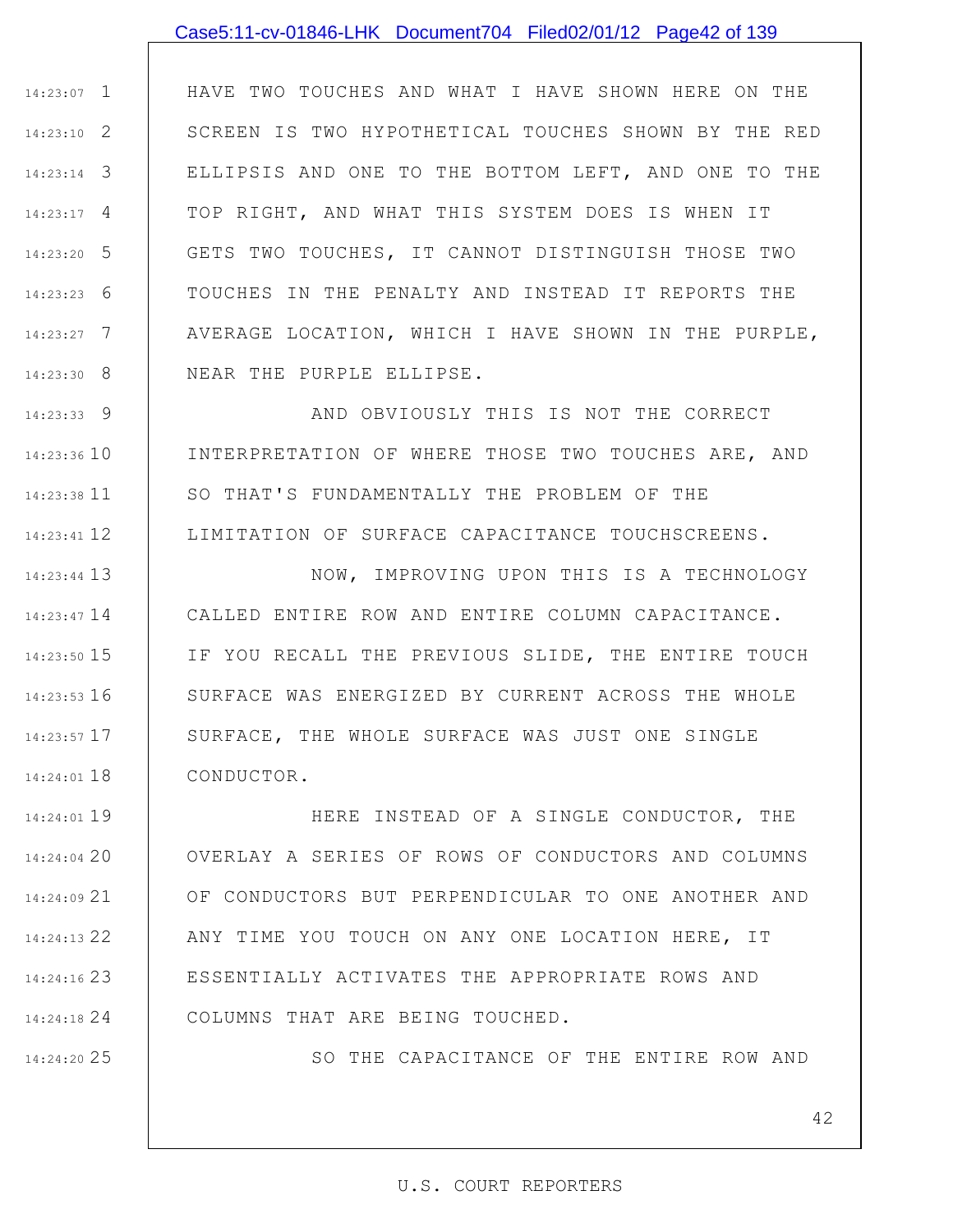# Case5:11-cv-01846-LHK Document704 Filed02/01/12 Page43 of 139

1 14:24:23 2 14:24:26 3 14:24:30 COLUMNS WILL CHANGE AND JUST FOR ILLUSTRATION PURPOSES ON THIS SLIDE I HAVE SHOWN THE ONE ROW AND ONE COLUMN BEING ACTIVATED.

4 14:24:32 5 14:24:38 NOW, IF I HAVE TWO FINGERS, IT ACTIVATES THE APPROPRIATE NUMBER OF ROWS AND COLUMNS.

6 14:24:39 7 14:24:42 8 14:24:44 9 14:24:48 14:24:50 10 BUT A PROBLEM OCCURS WHEN I PUT TWO FINGERS ON THE SAME ROW, FOR EXAMPLE, WE CANNOT DISTINGUISH WHERE THEY ARE. YOU CAN'T REALLY TELL BECAUSE THEY'RE BOTH ON THE SAME ROWS. SO YOU GET ONE ROW AND TWO COLUMNS BEING ACTIVATED.

11 14:24:52 12 14:24:55 13 14:24:58 14 14:25:01 NOW, THE OTHER PROBLEM OCCURS IS IF I DO THIS, WHERE THEY ARE TWO VERY DIFFERENT LOCATIONS, I HAVE TWO ROWS AND TWO COLUMNS ACTIVATED, AND FINE AND I HAVE TWO POSITIONS.

15 14:25:02 16 14:25:05 17 14:25:08 18 14:25:13 19 14:25:17 20 14:25:20 21 14:25:24 BUT THE PROBLEM IS IF YOU WATCH AND IF I MOVE MY FINGERS TO TWO VERY DIFFERENT LOCATIONS THAT HAPPEN TO INTERSECT THE EXACT SAME ROWS AND COLUMNS LIKE THIS, SO IF I FLIP THEM BACK AND FORTH, THOSE TWO IN ONE POSITION, AND THE SAME ROWS AND COLUMNS ARE ACTIVATED WHEN I MOVE MY FINGERS TO A VERY DIFFERENT SET OF LOCATIONS.

22 14:25:27 23 14:25:29 24 14:25:32 25 14:25:34 THE SYSTEM CANNOT DISTINGUISH BETWEEN THESE TWO. SO THIS SITUATION IS AN AMBIGUOUS SITUATION THAT THIS TECHNOLOGY CAN SIMPLY NOT DEAL WITH IT. IT WILL REPORT THE SAME VALUES FOR BOTH

43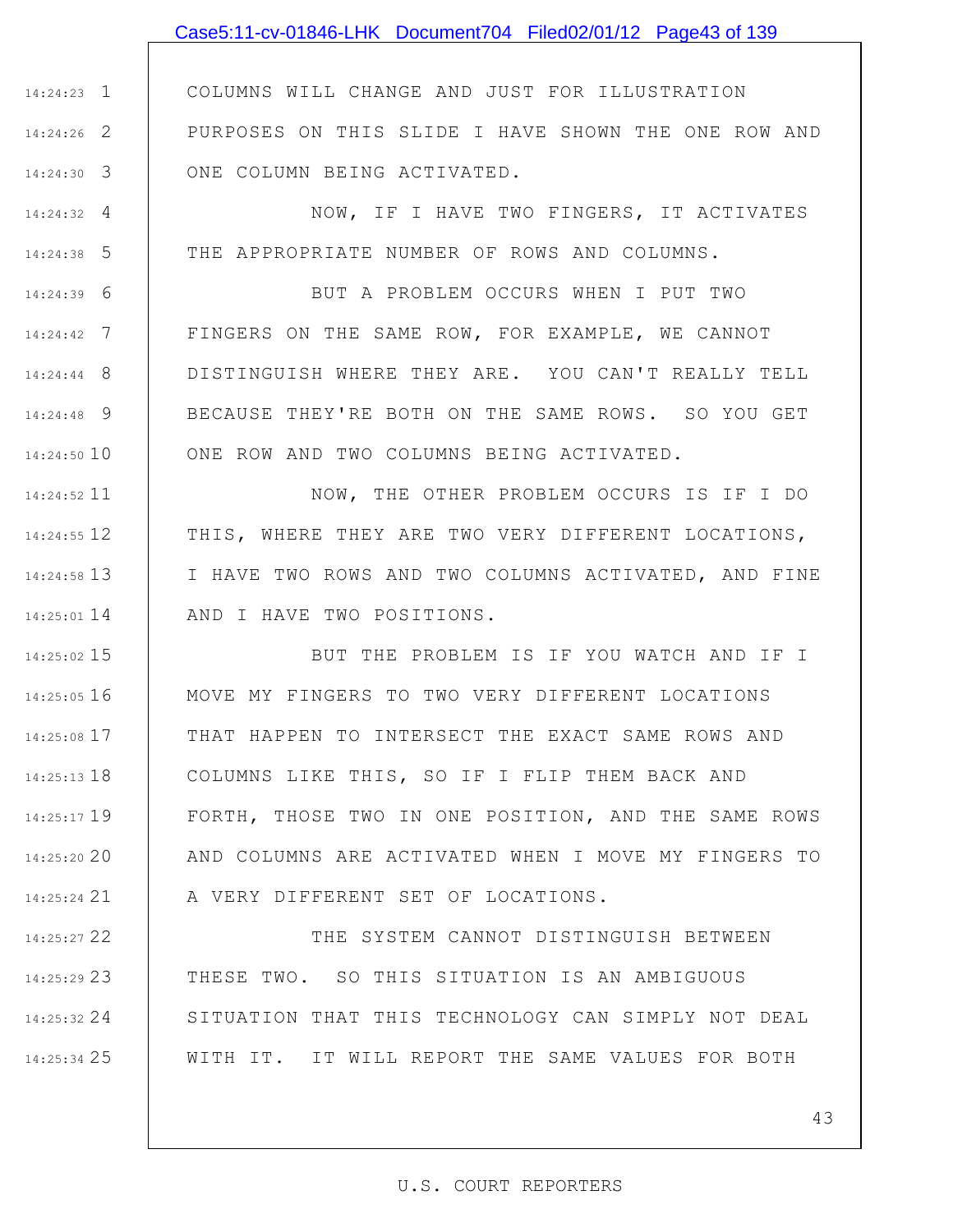|               | Case5:11-cv-01846-LHK Document704 Filed02/01/12 Page44 of 139 |
|---------------|---------------------------------------------------------------|
|               |                                                               |
| $14:25:37$ 1  | OF THESE VERY DIFFERENT TOUCHES.                              |
| $14:25:38$ 2  | THE OTHER PROBLEM THAT OCCURS WITH THIS                       |
| $14:25:42$ 3  | ENTIRE ROW AND ENTIRE COLUMN TECHNOLOGY IS IF I               |
| $14:25:45$ 4  | HAVE A LARGE TOUCH, FOR EXAMPLE, A THUMB AS I HAVE            |
| $14:25:50$ 5  | SHOWN HERE THAT ACTIVATES SEVERAL COLUMNS OF                  |
| $14:25:53$ 6  | SENSORS AT A TIME AND THEN I HAVE A SMALLER TOUCH             |
| $14:25:55$ 7  | THAT FALLS WITHIN SOME OF THE ROWS OR COLUMNS OF              |
| $14:25:58$ 8  | THAT LARGER TOUCH, THE LARGER TOUCH ESSENTIALLY               |
| $14:26:01$ 9  | MASKS THE HEIGHT OF THE SMALLER TOUCH IN THIS                 |
| 14:26:0510    | EXAMPLE.                                                      |
| $14:26:05$ 11 | SO WHILE I CAN TELL THE HORIZONTAL -- THE                     |
| 14:26:09 12   | VERTICAL POSITION IN THE SMALLER TOUCH, IT'S                  |
| 14:26:12 13   | IMPOSSIBLE TO TELL WHERE THE HORIZONTAL POSITION              |
| 14:26:15 14   | IS. SO THAT'S ANOTHER SHORTCOMING OF THIS KIND OF             |
| 14:26:17 15   | HARDWARE.                                                     |
| $14:26:18$ 16 | NOW, TO IMPROVE UPON THIS IS A TECHNOLOGY                     |
| 14:26:23 17   | WE CALL ROW COLUMN INTERSECTION CAPACITANCE. SO               |
| $14:26:29$ 18 | HERE WE HAVE ROWS OF CONDUCTIVE MATERIAL CALLED               |
| $14:26:31$ 19 | DRIVE ROWS AND OVERLAY THAT WITH AN INSULATING --             |
| 14:26:35 20   | TRANSPARENT INSULATING LAYER, TRANSPARENT SO YOU              |
| 14:26:37 21   | CAN SEE THROUGH IT. OVERLAY THAT WITH COLUMNS OF              |
| 14:26:40 22   | CONDUCTIVE MATERIAL IN THE PERPENDICULAR DIRECTION            |
| 14:26:43 23   | AND WE CALL THESE SENSE COLUMNS.                              |
|               |                                                               |

AND WHAT THIS TECHNOLOGY DOES WHEN YOU TOUCH IT, INSTEAD OF ACTIVATING THE ENTIRE ROW AND

24 14:26:45

25 14:26:47

44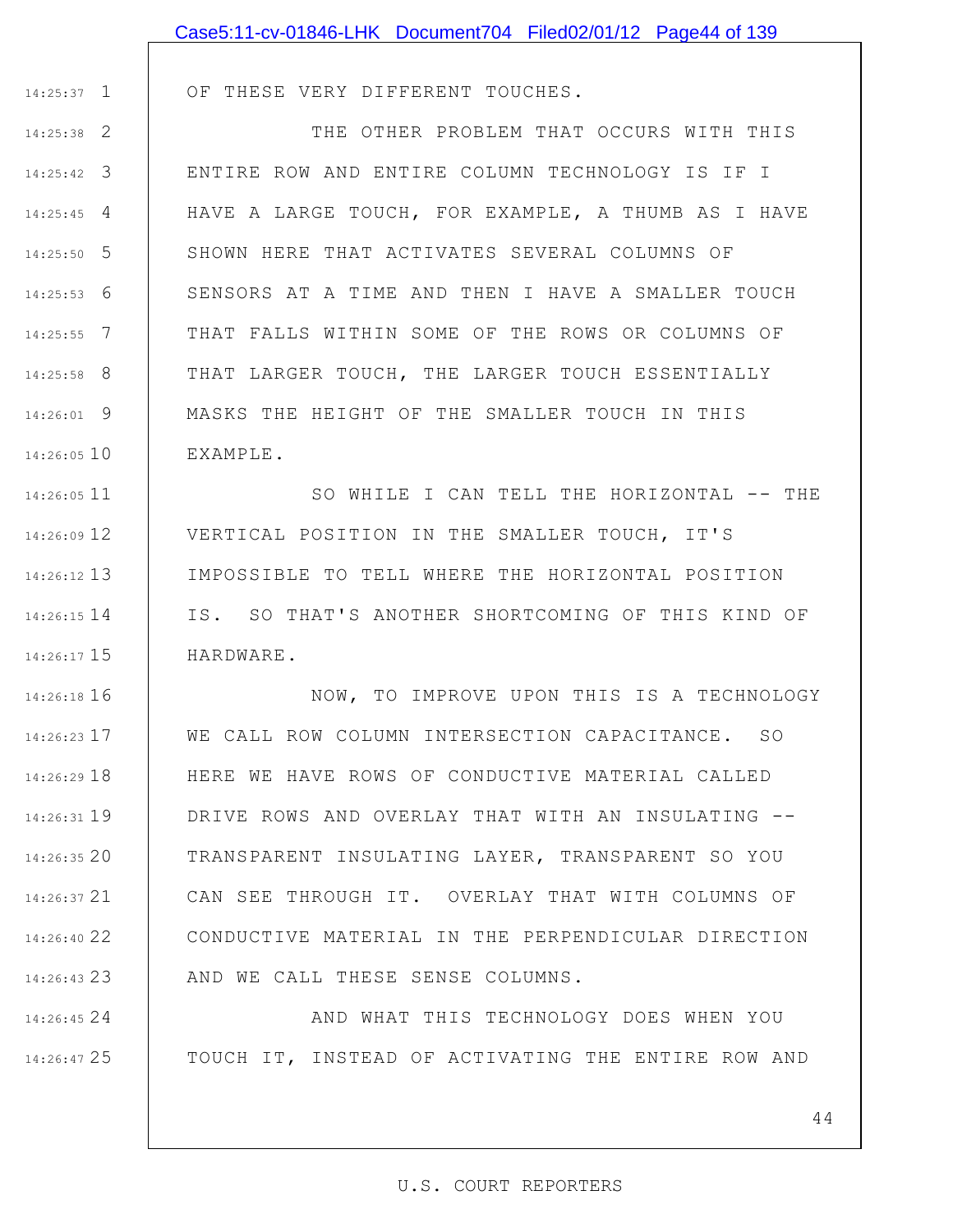# 1 14:26:51 2 14:26:54 3 14:26:57 4 14:27:00 5 14:27:01 6 14:27:03 7 14:27:07 8 14:27:10 9 14:27:13 10 14:27:15 11 14:27:17 12 14:27:20 13 14:27:22 14 14:27:25 15 14:27:28 16 14:27:30 17 14:27:31 18 14:27:34 19 14:27:38 20 14:27:45 21 14:27:47 22 14:27:52 23 14:27:54 24 14:27:58 25 14:28:00 ENTIRE COLUMN, IT JUST ACTIVATES THE INTERSECTION POINTS. YOU MEASURE CAPACITANCE AT THE INTERSECTIONS OF THE ROWS AND COLUMNS THAT ARE ON THE TOUCH PAD. AND WHAT THIS DOES IS THAT IT SOLVES SOME OF THE SHORTCOMINGS OF THE ENTIRE ROW AND ENTIRE COLUMN TECHNOLOGY THAT I JUST TALKED ABOUT. SO, FOR EXAMPLE, HERE TWO FINGERS AND TWO DIFFERENT LOCATIONS AND I HAVE TWO REPORTED POSITIONS. THE SAME -- REMEMBER THE PREVIOUS TECHNOLOGY, IF YOU FLIP IT AROUND IT DIDN'T WORK AND IN THIS CASE YOU DO GET THE CORRECT INTERPRETATION. SO THAT'S WHAT THE BROAD OVERVIEW OF THE FIELD IS THERE. NOW, LET ME TALK ABOUT THE '607 PATENT, WHICH IS THE MULTI POINT TOUCHSCREEN. AND THIS WAS FILED IN 2004 AND ISSUED TO HOTELLING, ET AL. AND JUST TO ILLUSTRATE THIS PATENT A LITTLE BIT, I HAVE CREATED A SERIES OF GRAPHICS. ON THE LEFT-HAND SIDE OF THE SCREEN IS A SCHEMATIC OF A HUMAN HAND AND ON THE BOTTOM IS A YELLOW BAR INTENDED TO REPRESENT A TOUCH SURFACE. IN THE MIDDLE OF THE SCREEN IS AN ARRAY Case5:11-cv-01846-LHK Document704 Filed02/01/12 Page45 of 139

#### U.S. COURT REPORTERS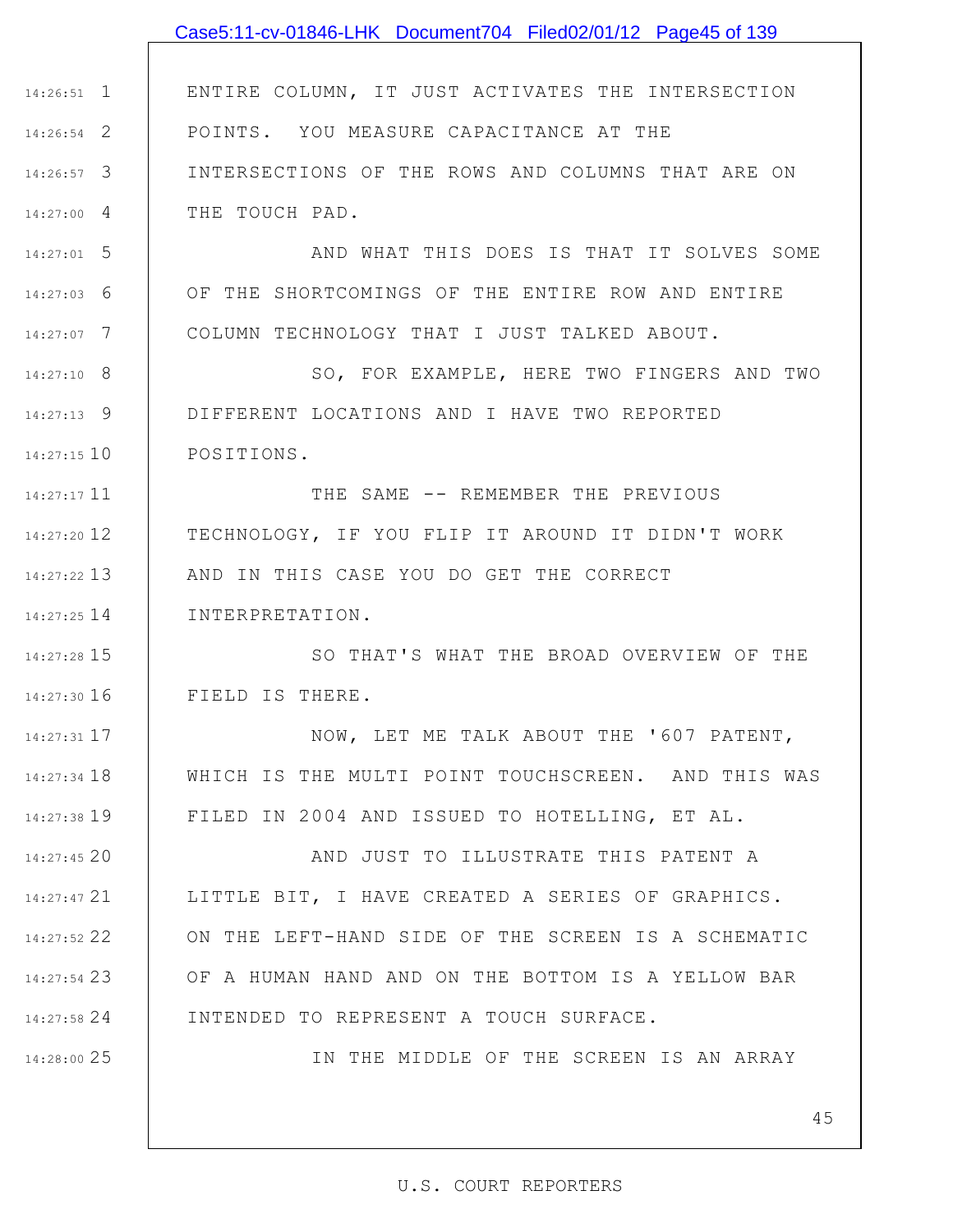3 14:28:07 4 14:28:10 5 14:28:12 6 14:28:16 DATA IS CHANGING AS THE USER TOUCHES THE TOUCHSCREEN.

7 14:28:16 8 14:28:20 9 14:28:25 10 14:28:29 11 14:28:32 12 14:28:34 13 14:28:37 SO AS THE USER'S HANDS COMES CLOSER TO THE CAPACITANCE TOUCH SENSOR, EVEN BEFORE TOUCHING THE CAPACITANCE FIELD STARTS TO GET PRETURBED AND YOU START TO SEE SOME ZERO VALUES THERE. AND I'VE HIGHLIGHTED THE VALUES 40 WHICH SEEMS TO BE THE PEAK AND ON THE RIGHT YOU SEE THE PEAK VALUES STARTING TO PERCOLATE UP.

14 14:28:38 15 14:28:41 16 14:28:47 17 14:28:50 18 14:28:56 AS THE HAND GETS CLOSER TO THE SCREEN, THE VALUES START TO INCREASE IN INTENSITY AND FINALLY WHEN IT TOUCHES YOU ESSENTIALLY GET THESE INTENSITY VALUES THAT ARRANGE FROM A PEAK TO A FALL OFF AROUND EACH OF THE FINGER TOUCHES.

19 14:28:58 20 14:29:01 SO THIS IS JUST TO ILLUSTRATE WHAT ACTUALLY IS HAPPENING IN THIS TECHNOLOGY.

21 14:29:05 22 14:29:08 23 14:29:13 24 14:29:16 AND LIKE I SAID BEFORE, THIS IS A ROW COLUMN INTERSECTION OF TECHNOLOGIES AND IT'S ABLE TO DETECT DISTINCT TOUCHES AT DIFFERENT LOCATIONS WITHOUT ANY AMBIGUITY.

25 14:29:18

NOW, HOW IS THIS CONSTRUCTED?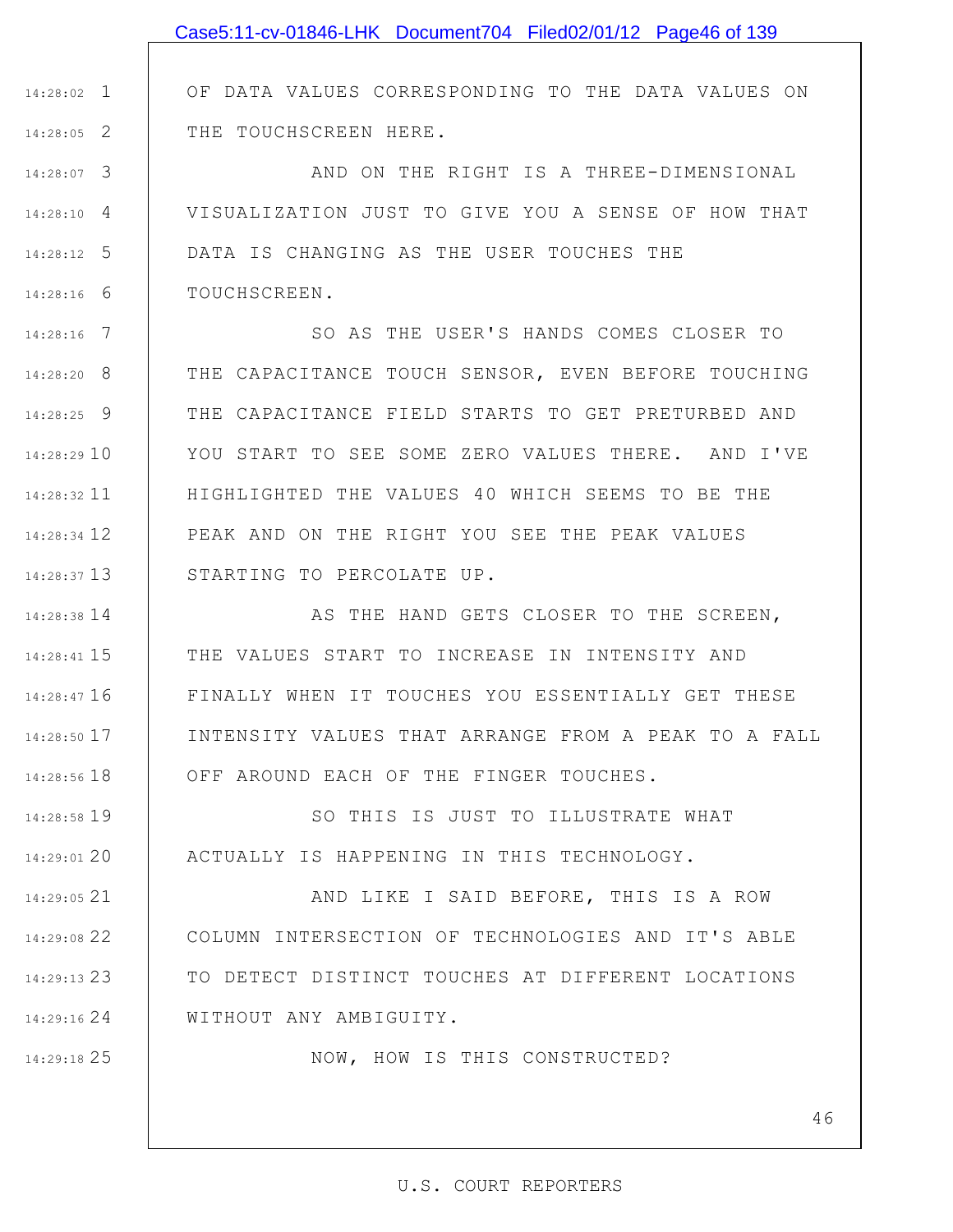## Case5:11-cv-01846-LHK Document704 Filed02/01/12 Page47 of 139

1 14:29:22 2 14:29:25 3 14:29:28 ESSENTIALLY IT'S CONSTRUCTED BY OVERLAYING TWO SETS OF TRANSPARENT PARALLEL CONDUCTIVE LINES ON TOP OF EACH OTHER WITH TWO INTERVENING PIECES OF MATERIAL.

4 14:29:33 5 14:29:36 6 14:29:39 7 14:29:42 8 14:29:46 9 14:29:52 10 14:29:54 11 14:30:02 12 14:30:07 13 14:30:12 14 14:30:14 15 14:30:18 16 14:30:22 SO LET ME JUST SHOW THIS. YOU HAVE SOME DISPLAY THAT YOU WANT TO OVERLAY A TOUCH SENSE AROUND, YOU PUT A TRANSPARENT INSULATING LAYER ON IT; AND OVERLAY A SERIES OF TRANSPARENT CONDUCTIVE LINES IN ONE DIRECTION AND AN ADHESIVE LAYER THAT IS TRANSPARENT JUST TO HOLD IT ALL TOGETHER; ANOTHER TRANSPARENT INSULATING LAYER ON TOP OF THAT; ANOTHER SET OF TRANSPARENT CONDUCTIVE LINES PERPENDICULAR, AND THESE ARE SEPARATE FROM THE ONES UNDERNEATH FROM THE ONES IN BETWEEN; AND ANOTHER TRANSPARENT ADHESIVE LAYER TO PUT THAT TOGETHER; AND FINALLY YOU PUT A FINAL TRANSPARENT INSULATING LAYER AT THE TOP.

17 14:30:23 18 14:30:27 19 14:30:29 20 14:30:33 AND EFFECTIVELY WHAT YOU GET IS THIS TOUCH SENSOR WHERE ALL OF THE ELEMENTS HAVE TO BE TRANSPARENT AND THAT'S EFFECTIVELY WHAT THE '607 PATENT TALKS ABOUT.

21 14:30:35 22 14:30:37 23 14:30:43 THE '129 PATENT IS WHAT WE CALL THE SHIELDING LAYER PATENT. AND THIS WAS FILED IN JANUARY OF 2007 ISSUED TO HOTELLING, ET AL.

24 14:30:48 25 14:30:50 AND THIS PATENT ADDRESSES THE PROBLEM THAT DISPLAYS HAVE ELECTRICAL FIELDS AND THEY CAN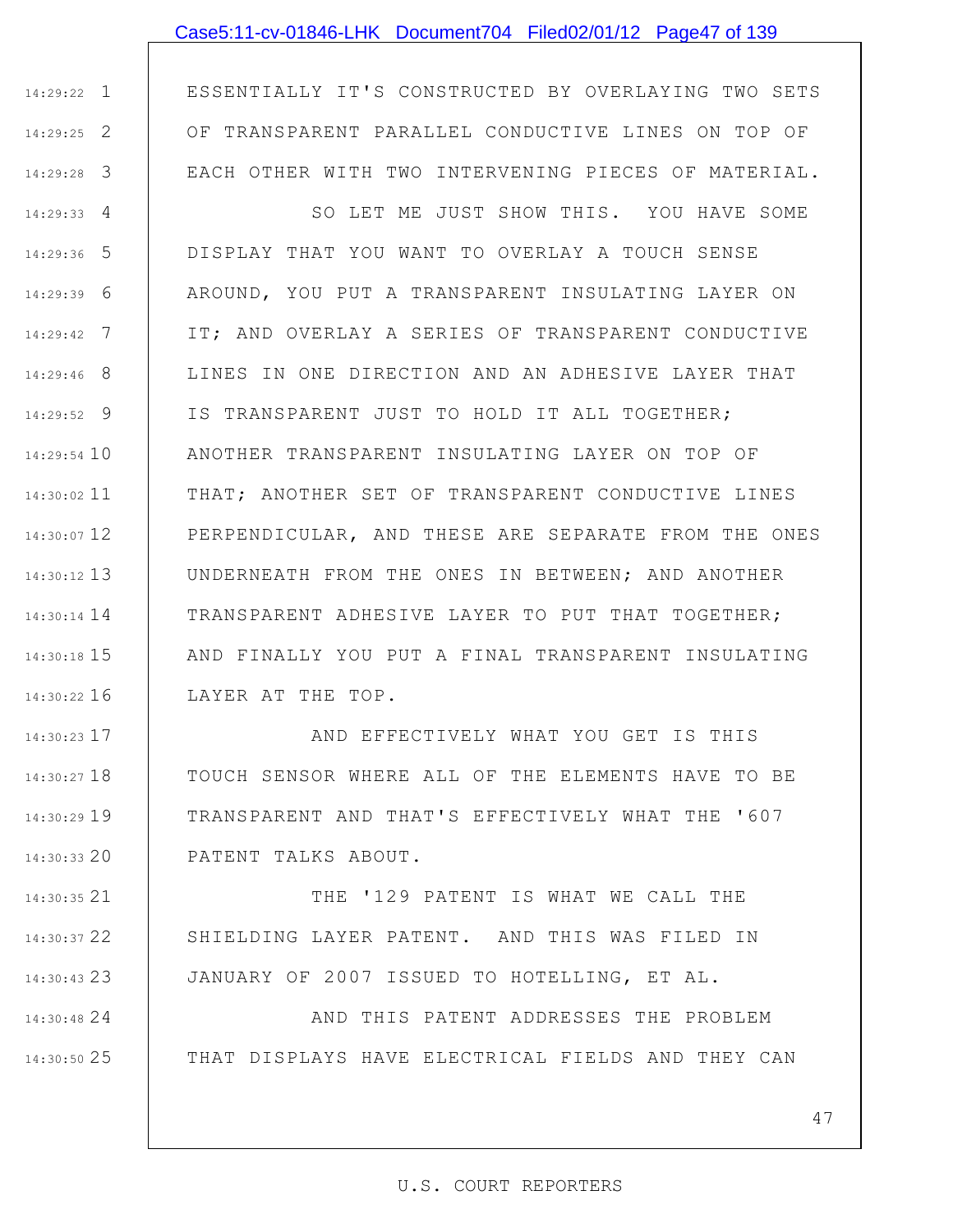INTERFERE WITH THE ELECTRICAL SENSING OF THE TOUCH SENSOR ON TOP OF IT.

1 14:30:57

2 14:31:00

3 14:31:02 4 14:31:04 5 14:31:08 6 14:31:10 7 14:31:13 8 14:31:18 9 14:31:21 14:31:24 10 11 14:31:28 12 14:31:30 AND THE WAY IT SOLVES THIS IS BY PUTTING AN ELECTRICAL SHIELD BETWEEN THE DISPLAY AND THE TOUCH SENSOR BUT INSTEAD OF PUTTING A SEPARATE ELECTRICAL SHIELD, IT ESSENTIALLY USES THE FIRST SET OF CONDUCTORS, THE FIRST ROW OF CONDUCTORS, MAKES THEM WIDER AND AS A RESULT THEY ACT AS SENSOR ELEMENTS AS WELL AS AN ELECTRICAL SHIELD. SO IT MAKES THAT FIRST LAYER OF CONDUCTING ELEMENTS DUAL PURPOSE SO TO SPEAK AND AGAIN THIS HAS TO BE TRANSPARENT.

13 14:31:31 14 14:31:34 SO THAT'S THE 129 SHIELDING LAYER PATENT IN A NUTSHELL.

15 14:31:35 16 14:31:39 17 14:31:42 18 14:31:46 19 14:31:52 FINALLY WE WANT TO TALK ABOUT INTERPRETING THE DATA THAT COMES OUT OF THIS HARDWARE, AND WE'LL TALK ABOUT THE '828 PATENT WHICH WE CALL ELLIPSE FITTING. THIS WAS FILED IN 1998 IN JANUARY ISSUED TO WESTERMAN, ET AL.

20 14:31:56 21 14:32:00 22 14:32:03 23 14:32:07 24 14:32:11 25 14:32:14 FIRST LET'S -- A BIT OF BACKGROUND. WHY ELLIPSE? IF YOU LOOK AT A HUMAN HAND AND THINK ABOUT WHAT GEOMETRIC SHAPE MIGHT DO A REASONABLE JOB OF APPROXIMATING THE TOUCHES OF THE HUMAN HAND ON A FLAT DISPLAY? ELLIPSES SEEMS TO BE A PRETTY GOOD FIT AND HERE IS THE QUICK SCHEMATIC.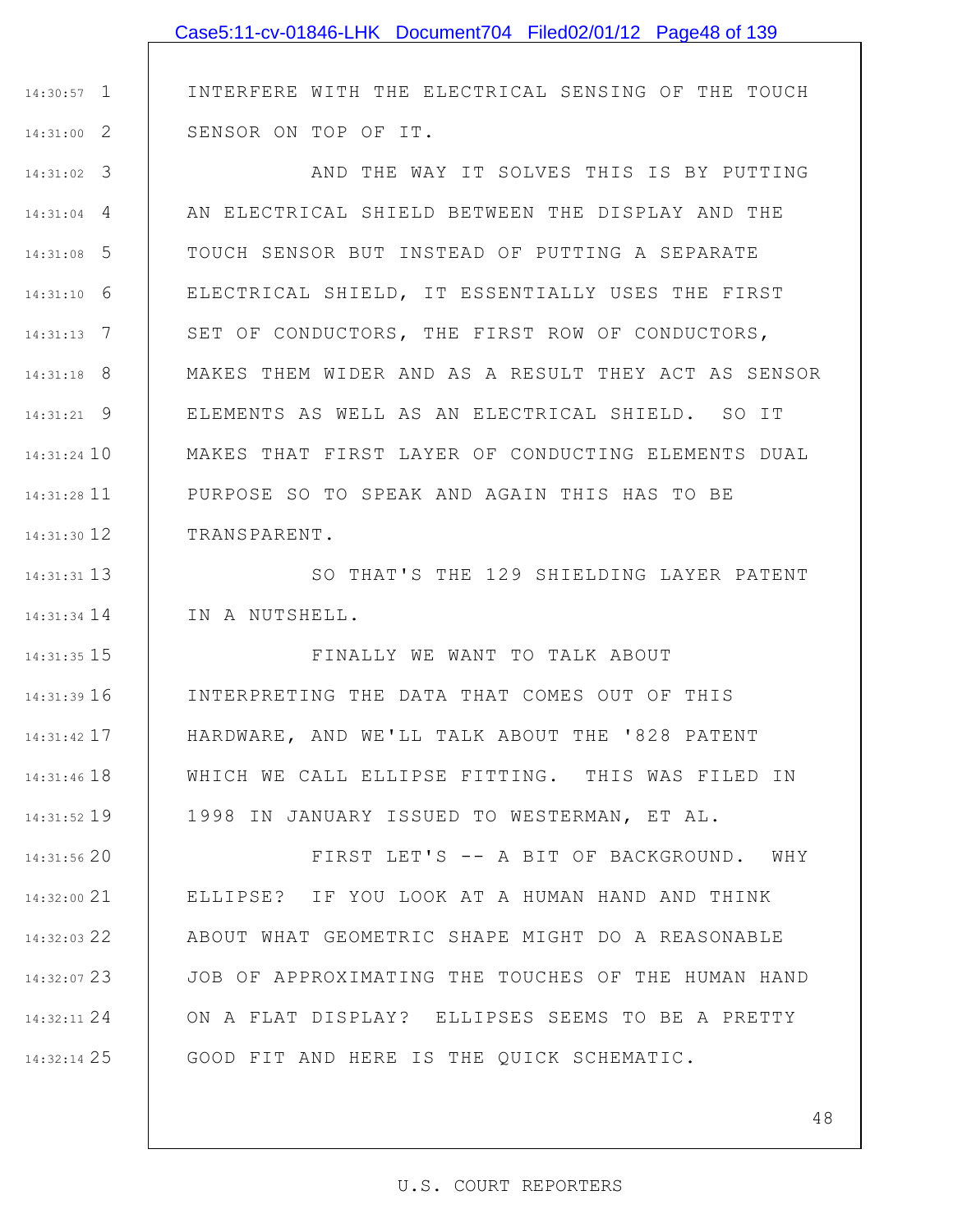1 14:32:17 2 14:32:19 3 14:32:22 4 14:32:26 5 14:32:29 6 14:32:32 7 14:32:36 THE PARTS OF THE HAND THAT TOUCH THE SCREEN OR THE TOUCH SENSOR ARE TYPICALLY THE FINGERPRINTS AND SOMETIMES THE PALM WHICH THERE ARE TYPICALLY TWO PARTS OF THE PALM. AND ELLIPSES DO A PRETTY GOOD JOB OF BEING A REASONABLE APPROXIMATION OF THAT RATHER THAN THE ARBITRARY SHOE WITH HATCHES.

8 14:32:36 9 14:32:40 14:32:43 10 SO WHAT HAPPENS IN THE '828 PATENT, THE TOUCH HARDWARE, AS I JUST DISCUSSED, SENSES THE TOUCH, WHETHER IT'S ONE POINT OR TWO POINTS.

11 14:32:45 12 14:32:48 13 14:32:51 14 14:32:56 15 14:32:59 16 14:33:01 IT GENERATES SOME RAW TOUCH DATA. AND I HAVE SHOWED THAT IN THE GREY SCALE ON THIS ARRAY OF DOTS UP ON THE TOP RIGHT. SO YOU HAVE GOT TWO GLOBS OF TOUCH DATA AND SOME ADDITIONAL STRAY DATA POINTS THAT ARE TYPICALLY SOME KIND OF AN ELECTRICAL NOISE THAT YOU WANT TO CLEAN UP.

17 14:33:03 18 14:33:06 19 14:33:11 20 14:33:15 21 14:33:18 SO THE PATENT TALKS ABOUT CLEANING UP, THAT, REMOVING THAT NOISE AND YOU GET WHAT IS CALLED THE CLEANED UP IMAGE, AND IT'S IN THE MIDDLE OF THAT RIGHT-HAND SIDE. AND IT ALSO FURTHER SEGMENTS THE DATA POINTS INTO GROUPS.

22 14:33:21 23 14:33:25 24 14:33:29 AND FINALLY IT FITS IN THE ELLIPSE TO EACH OF THOSE GROUPS TO TRYING TO OPTIMIZE FOR THE CENTRALLY MOST INTENSE PART OF THE TOUCHES.

25 14:33:32

NOW, AN ELLIPSE MATHEMATICALLY CAN BE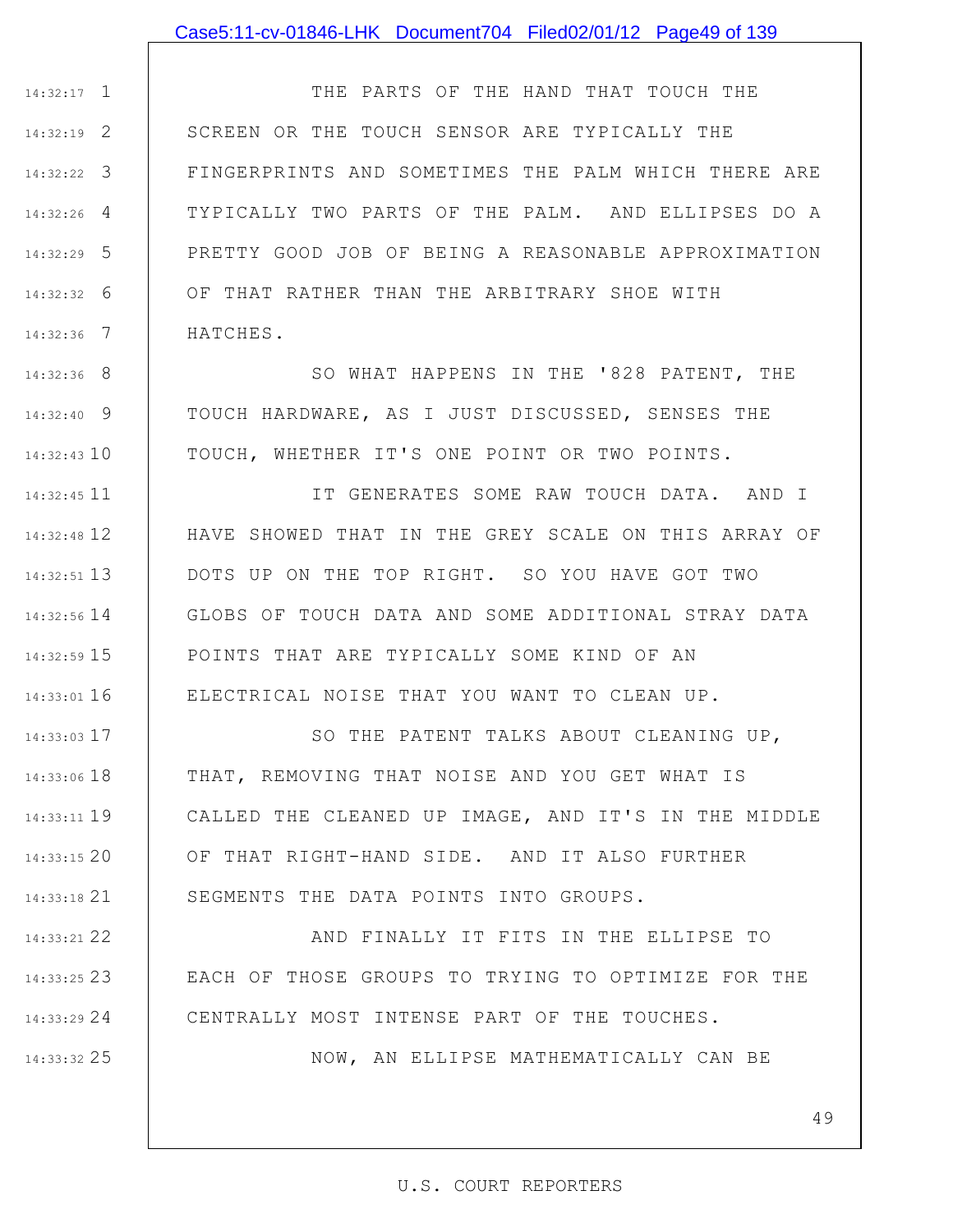# 1 14:33:36 2 14:33:39 3 14:33:45 4 14:33:46 5 14:33:49 6 14:33:52 7 14:33:56 8 14:34:00 9 14:34:03 14:34:05 10 11 14:34:10 12 14:34:12 13 14:34:18 14 14:34:21 15 14:34:27 16 14:34:30 17 14:34:33 18 14:34:38 19 14:34:39 20 14:34:41 21 14:34:44 22 14:34:47 23 14:34:51 24 14:34:54 25 14:34:59 DESCRIBED BY SEVERAL PARAMETERS. AND HERE'S ELLIPSE THAT I HAVE PLOTTED ON A CARTESIAN SCALE. FIRST OF ALL, WE'RE INTERESTED IN THE CENTROID, IN THE CENTER OF THE ELLIPSE. FOR EXAMPLE, THE X, Y LOCATION WOULD BE 4, 5. AND THE NEXT PARAMETER WOULD BE THE MAJOR AXIS OF THE ELLIPSE, IN OTHER WORDS, THE LONG AXIS OF THE ELLIPSE AND THE VALUE 9 THERE IS REALLY JUST THE LENGTH OF THE MAJOR AXIS. THE MINOR AXIS IS THE AXIS THAT IS PERPENDICULAR TO THE MAJOR AXIS AND IN THIS EXAMPLE IT HAS A VALUE OF ABOUT 5. THE OTHER PARAMETER THAT IS OF INTEREST TYPICALLY IS HOW IS THE ELLIPSE ORIENTED ABOUT ONE OF THE CARTESIAN -- AND IT'S TWO-DIMENSIONAL ELLIPSES. AND IN THIS EXAMPLE IT HAS AN ORIENTATION ABOUT 60 DEGREES OF THE MAJOR AXIS AND SO THESE ARE SOME OF THE PARAMETERS ONE IS INTERESTED IN WHEN TRYING TO FIT AN ELLIPSE. AND JUST SOME EXAMPLES FROM HYPOTHETICAL DATA THAT COULD COME OUT OF A TOUCHSCREEN. ON THE LEFT-HAND SIDE A REASONABLY LARGE TOUCH THAT HAPPENS ROUGHLY YOU HAVE A CENTROID OF 5 AND 5, A MAJOR AND MINOR AXIS, AN ORIENTATION THAT SEEMS TO BE ESSENTIALLY UPRIGHT 90 DEGREES. THE Case5:11-cv-01846-LHK Document704 Filed02/01/12 Page50 of 139

#### U.S. COURT REPORTERS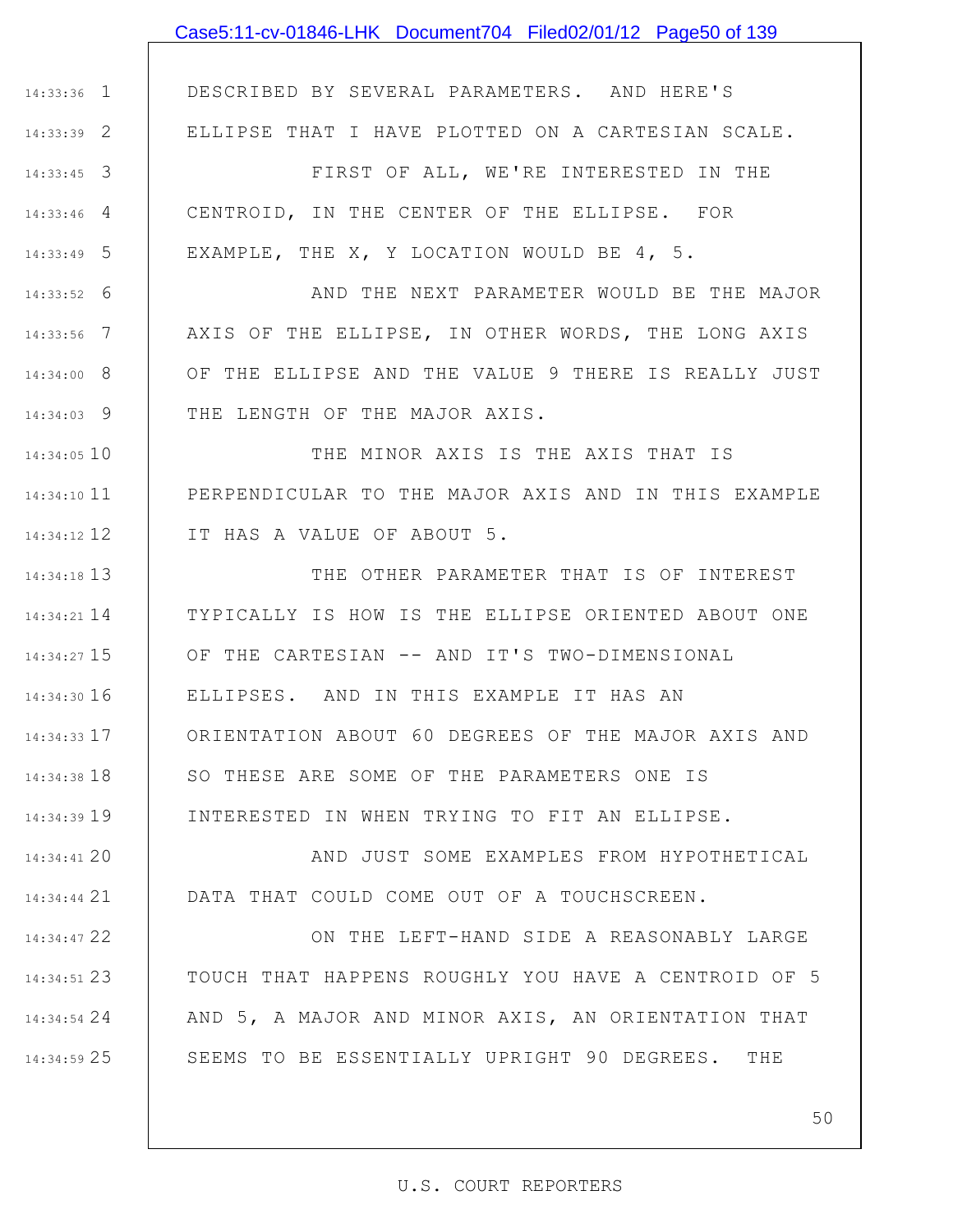# Case5:11-cv-01846-LHK Document704 Filed02/01/12 Page51 of 139

ONE IN THE MIDDLE IS A LITTLE BIT SKEWED. IT HAS AN ORIENTATION ABOUT 60 DEGREES THAT FITS TO THAT DATA.

1 14:35:03

2 14:35:06

3 14:35:11

4 14:35:11 5 14:35:13 6 14:35:16 7 14:35:19 8 14:35:21 9 14:35:25 AND ON THE RIGHT-HAND SIDE YOU HAVE VERY LITTLE DATA. YOU MIGHT END UP SAYING I CAN'T CALCULATE THE ORIENTATION AND IT'S GOING TO DEFAULT TO SOMETHING AND THE MAJOR AND MINOR AXIS WOULD BE PROBABLY BE EQUAL TO ONE ANOTHER AND TO THE SIDE AND IT WOULD BE CALCULATED THE USUAL WAY.

14:35:27 10 11 14:35:30 12 14:35:33 SO THESE ARE THE KIND OF PARAMETER FITTINGS THAT YOU WOULD WANT TO DO WHEN YOU'RE DOING ELLIPSE FITTING.

13 14:35:33 14 14:35:39 15 14:35:41 16 14:35:43 17 14:35:47 18 14:35:54 19 14:35:58 IN APPLIED MATH THERE ARE SEVERAL METHODS FOR FITTING AN ELLIPSE THAT IS KNOWN IN THE ART. ONE IS IF YOU DON'T INTEND TO FIT ALL OF THE PARAMETERS YOU HAVE AN APPROXIMATION LIKE I MENTIONED IN MY EXAMPLE. IF I MIGHT NOT -- IF I'M NOT ABLE TO COMPUTE ORIENTATION, I MIGHT JUST DEFAULT TO ZERO ALL OF THE TIME, FOR EXAMPLE.

20 14:36:00 21 14:36:04 22 14:36:08 23 14:36:12 24 14:36:16 25 14:36:19 AND ANOTHER TECHNIQUE IS KNOWN AS ERROR MINIMIZATION. YOU SIMPLY FIT AN ELLIPSE TO A CURVE. SO YOU HAVE AN ARBITRARY CURVE AND ON EACH POINT OF THAT CURVE RELATIVE TO THE NEAREST POINT ON THE ELLIPSE, YOU FIGURE OUT HOW MUCH DEVIATION THERE IS AND YOU TRY TO MINIMIZE THAT DEVIATION TO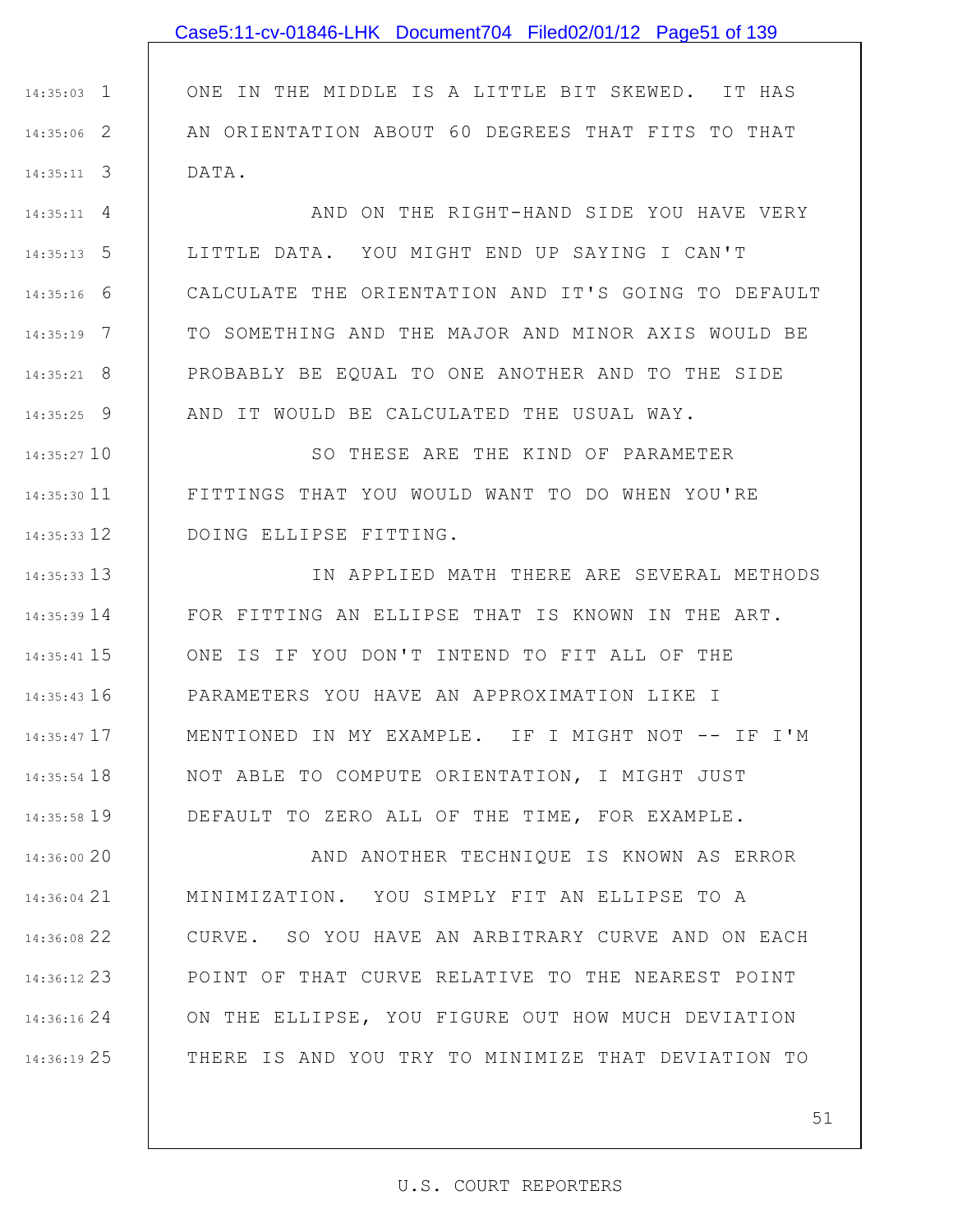|               | Case5:11-cv-01846-LHK Document704 Filed02/01/12 Page52 of 139 |
|---------------|---------------------------------------------------------------|
|               |                                                               |
| $14:36:22$ 1  | TRY TO GET THE BEST FIT.                                      |
| $14:36:23$ 2  | ANOTHER TECHNIQUE IS TO TRY TO DO EDGE                        |
| $14:36:26$ 3  | DETECTION AND THIS IS BASICALLY GOING AROUND AND              |
| $14:36:29$ 4  | TRYING TO FIGURE OUT THE DATA WHAT ARE THE EDGES              |
| $14:36:31$ 5  | AND IF YOU ACCUMULATE THEM ALTOGETHER YOU END UP              |
| $14:36:35$ 6  | WITH AN ELLIPZOID LIKE SHAPE.                                 |
| $14:36:38$ 7  | DIAMETER BISECTION IS ANOTHER TECHNIQUE                       |
| $14:36:42$ 8  | THAT SAYS IF YOU TAKE ALL OF THE POINTS ON THE                |
| 14:36:44 9    | OUTSIDE OF THE PARAMETER OF THE DATA AND YOU LOOK             |
| 14:36:48 10   | AT THE POINTS THAT ARE NOT PARALLEL TO ONE ANOTHER            |
| 14:36:51 11   | IN THE OPPOSITE SIDES, ESSENTIALLY I'M LIKELY TO              |
| 14:36:55 12   | GET THE DIAMETER, I MAY NOT, BUT IF YOU DO FOR EACH           |
| 14:36:59 13   | PAIR OF THOSE POINTS COMPUTE THESE VECTORS AND THEN           |
| $14:37:02$ 14 | YOU TRY AND FIGURE OUT WHICH ONES MEET IN THE                 |
| $14:37:05$ 15 | MIDDLE, THAT'S LIKELY TO BE THE DIAMETERS AND THEN            |
| $14:37:08$ 16 | YOU WILL GET A REASONABLE APPROXIMATION OF THE                |
| $14:37:11$ 17 | MAJOR AND MINOR AXIS.                                         |
| 14:37:12 18   | FOR EXAMPLE, THE CHORD TANGENT METHOD IS                      |
| 14:37:15 19   | A DETAILED VARIANT ON THAT WHERE THEY'RE                      |
| 14:37:1820    | OVERLAPPING ELLIPSIS AND YOU DON'T HAVE ALL OF THE            |
| 14:37:22 21   | INFORMATION. YOU MAY WANT TO DO THAT COMPUTATION              |
| 14:37:24 22   | BY LOOKING AT THE TANGENTS TO THOSE POINTS RATHER             |
| 14:37:27 23   | THAN THE POINTS EFFECTED IN BETWEEN.                          |
| $14:37:33$ 24 | AND THE OTHER FINALLY THE LAST TECHNIQUE                      |

25 14:37:36

52

I WANT TO TALK ABOUT IS WHAT IS KNOWN AS PRINCIPAL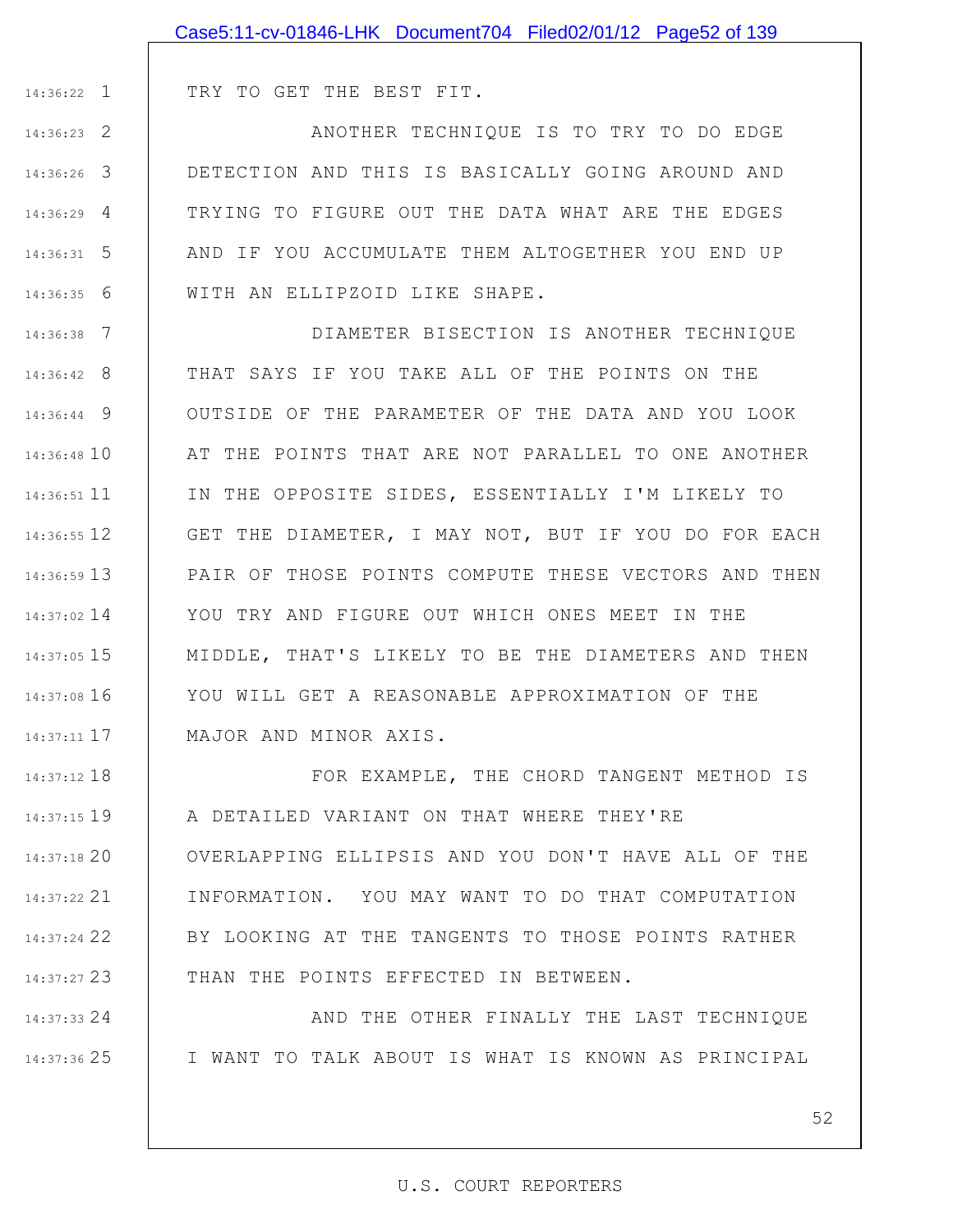# Case5:11-cv-01846-LHK Document704 Filed02/01/12 Page53 of 139

1 14:37:38 2 14:37:41 3 14:37:43 4 14:37:48 5 14:37:52 COMPONENT ANALYSIS, AND THIS IS A TECHNIQUE FROM STATISTICS THAT BASICALLY TAKES ANY KIND OF DATA AND SAYS WHAT ARE THE MAJOR DIRECTIONS OR COMPONENTS BY WHICH THE DATA VARIES FROM SOME CENTRAL?

6 14:37:53 7 14:37:55 8 14:37:59 9 14:38:03 14:38:07 10 11 14:38:12 12 14:38:15 AND THAT IS EFFECTIVELY WHAT THE FIRST EMBODIMENT OF THE '828 PATENT TALKS ABOUT. IT'S A FORM OF PRINCIPAL COMPONENT ANALYSIS. IT STARTS OFF AND FOR SAKE OF DISCUSSION HERE, I'M USING THE SAME SCHEMATIC ON THE LEFT OF A HYPOTHETICAL ELLIPSE AND ON THE RIGHT I HAVE SOME EQUATIONS FROM COLUMN 26 OF THE PATENT, YOUR HONOR.

13 14:38:16 14 14:38:20 15 14:38:24 16 14:38:28 17 14:38:32 18 14:38:35 AND EQUATION 12 THERE, THE FIRST ONE, IS IT COMPUTES G SUB Z, WHICH IS REALLY THE SUMMATION OF THE INTENSITIES. SO EACH OF THESE POINTS THAT THE DATA SET HAS, HAS AN INTENSITY VALUE IN ADDITION TO THE X AND Y POSITION AND THIS COMPUTES THE OVERALL INTENSITY.

19 14:38:36 20 14:38:42 21 14:38:45 22 14:38:48 23 14:38:52 24 14:38:54 AND THEN IT COMPUTES A CENTROID. THE EQUATION IS 13 AND 14 AS I HAVE SHOWN HERE. AND THIS IS A WEIGHTED CENTROID, A CENTROID OF THE ELLIPSE, WEIGHTED AS TO THE INTENSITY OF THE PIXELS. AND IN THIS CASE FOR THIS EXAMPLE THE CENTROID IS 4 AND 5.

25 14:38:56

SO NOW WE HAVE GOT THE 5 AND THE

#### 53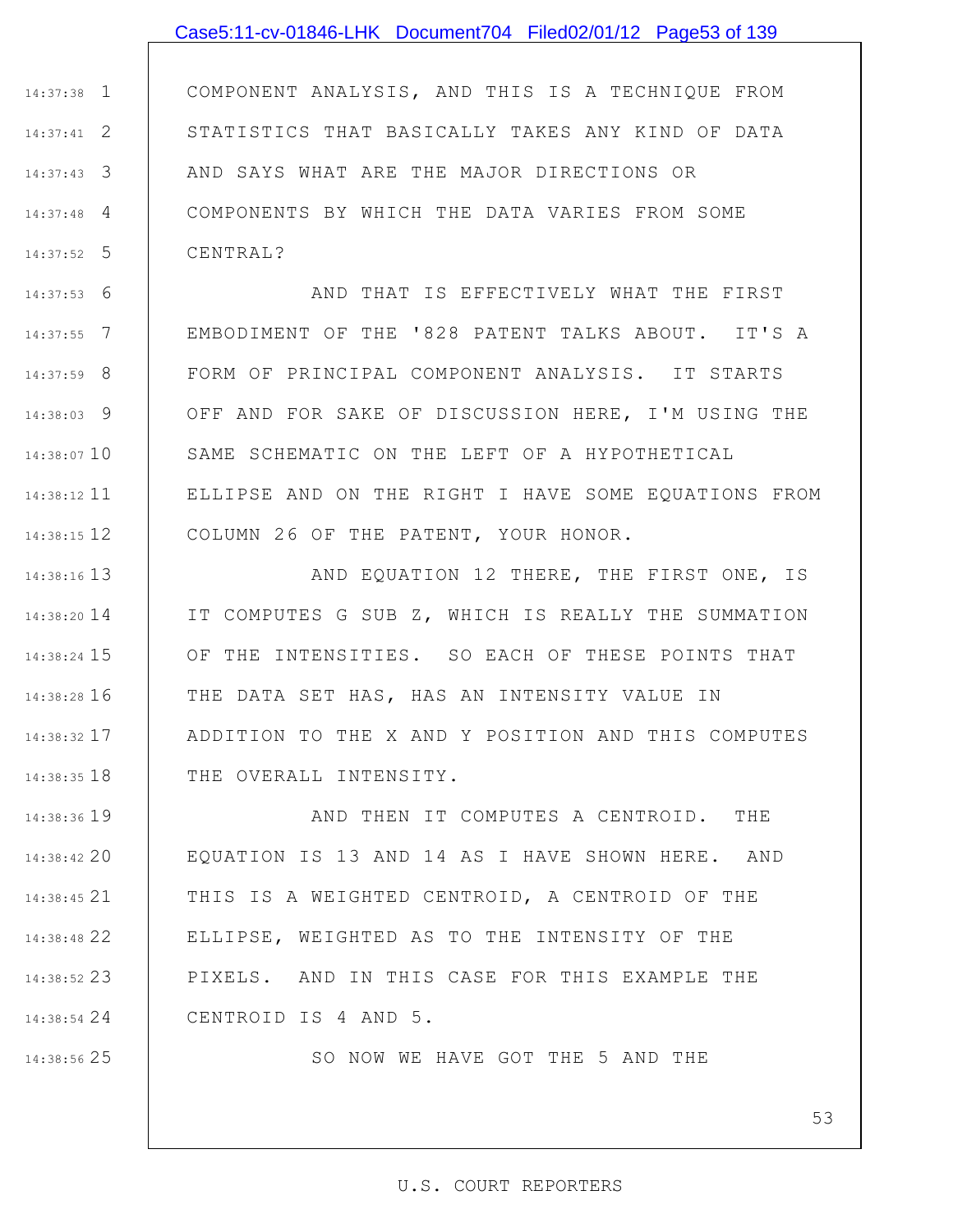## Case5:11-cv-01846-LHK Document704 Filed02/01/12 Page54 of 139

1 14:38:59 2 14:39:02 3 14:39:05 4 14:39:09 CENTROID. IT GOES ON TO DO THE NEXT PART OF THE PRINCIPAL COMPONENT ANALYSIS, WHICH IS TERMED IN THE PATENT AS THE UNITARY TRANSFORMATION OF THE COVARIANCE MATRIX.

5 14:39:11 6 14:39:13 7 14:39:17 8 14:39:21 9 14:39:21 14:39:24 10 11 14:39:27 12 14:39:31 13 14:39:39 AND WHAT THIS IS, IS THE STANDARD PROCEDURE IN THE COMPONENT ANALYSIS IS IT'S BASICALLY TAKING FOR EVERY DATA POINT IT'S GOING TO COMPUTE THE VARIANCE, THE COVARIANCE, HOW IT VARIES RELATIVE TO THE CENTROID AND THE SIZE THAT WAS PREVIOUSLY CALCULATED AND THEN ORIENT THAT COVARIANCE DATA SUCH THAT THE POINTS THAT ARE MOST VARIANCE -- THAT IS THE LARGEST VARIANCE ARE ORIENTED ON ONE AXIS.

14 14:39:41 15 14:39:45 16 14:39:47 17 14:39:51 18 14:39:57 AND THAT'S EFFECTIVELY WHAT THESE EQUATIONS DOES IS IT SETS UP THE STAGE FOR THE FINAL CALCULATIONS OF THE REMAINING PARAMETERS WHICH OCCUR IN THE SUBSEQUENT THREE EQUATIONS OF COLUMN 26, WHICH ARE EQUATIONS 19, 20, AND 21.

19 14:40:03 20 14:40:07 21 14:40:13 22 14:40:18 23 14:40:23 24 14:40:27 EQUATION 19 IN COLUMN 26 COMPUTES THE MAJOR AXIS FROM THAT PRINCIPAL COMPONENTS THAT WERE PREVIOUSLY CALCULATED. AND THIS IS ESSENTIALLY A COMPUTATION KNOWN AS EIGENVALUE TO COMPENSATION. THAT'S E-I-G-E-N, VALUE. AND YOU DO THAT FOR BOTH THE MAJOR AND THE MINOR AXIS.

25 14:40:30

AND FINALLY THE ORIENTATION IS COMPUTED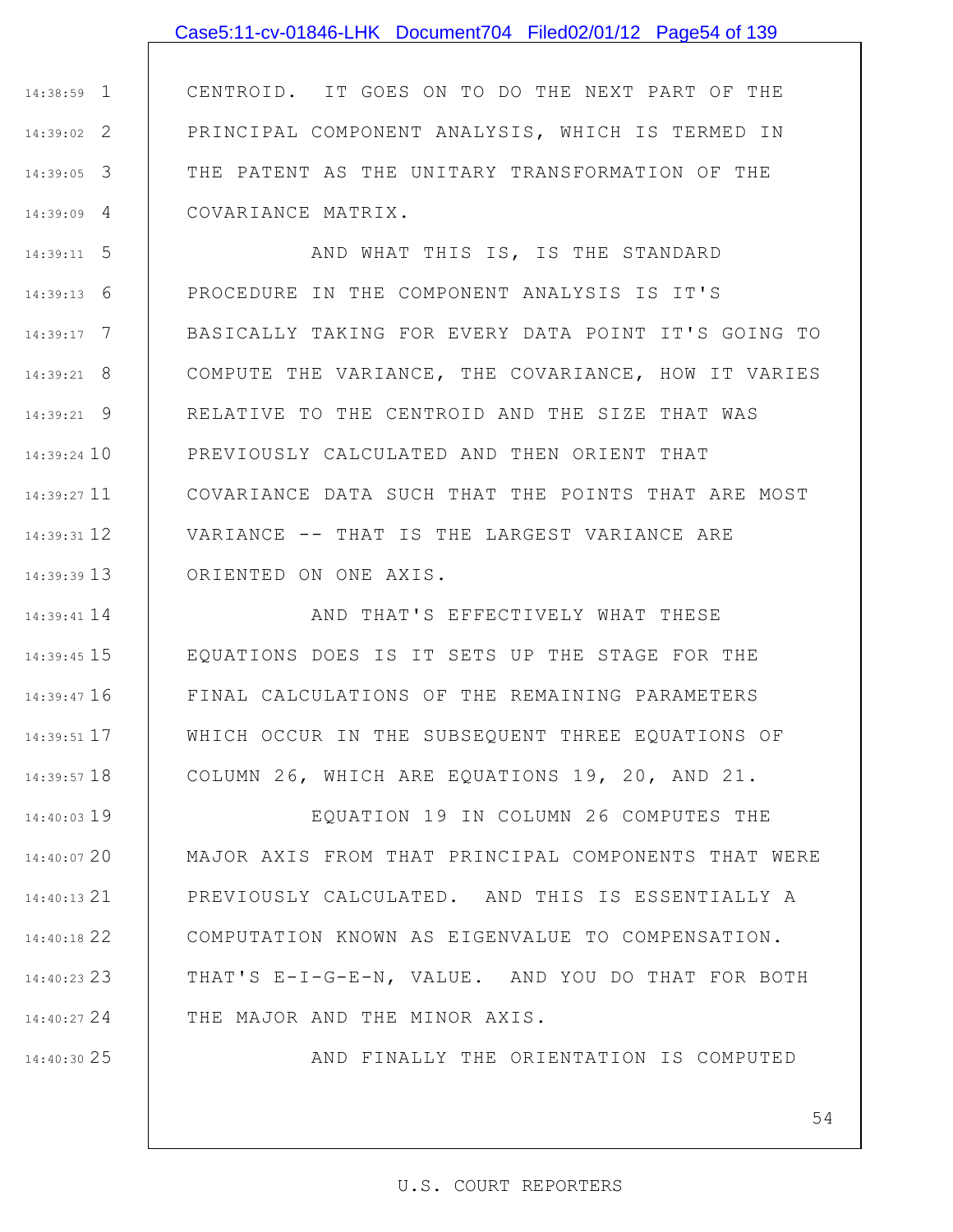# Case5:11-cv-01846-LHK Document704 Filed02/01/12 Page55 of 139

1 14:40:32

2 14:40:40

3 14:40:45

4 14:40:48

5 14:40:55

17 14:41:31

18 14:41:33

19 14:41:38

20 14:41:40

21 14:41:40

RELATIVE TO ONE OF THOSE AXES BY THE ARCTAN, A-R-C-T-A-N, COMPUTATION OF EQUATION 21.

SO IT'S THIS WHOLE SET OF EQUATIONS IN THE EMBODIMENT THAT EFFECTIVELY DOES THE COMPONENT ANALYSIS TECHNIQUE TO EFFECT SOME DATA.

6 14:40:57 7 14:40:59 8 14:41:02 JUST TO WRAP UP HERE, THAT FIRST EMBODIMENT JUST SHOWED THAT ENTIRE COLUMN OR MOST OF THAT COLUMN WHERE THE EQUATIONS COME FROM.

9 14:41:05 14:41:07 10 11 14:41:11 12 14:41:13 13 14:41:18 14 14:41:20 15 14:41:23 16 14:41:28 AS YOU CAN SEE THE FIRST THREE EQUATIONS WHICH ARE 12, 13, AND 14 THAT I TALKED ABOUT COMPUTES THE SIZE AND THE CENTROID; AND THEN YOU HAVE THE NEXT FOUR EQUATIONS, EQUATION, 15, 16, 17, AND 18 THAT DOES THIS TRANSFORMATION OF THE COVARIANCE; AND THEN WE HAVE GOT THE REMAINING THREE EQUATIONS 19, 20, AND 21 THAT COMPUTES THE MAJOR AXIS, MINOR AXIS, AND THE ORIENTATION.

> THE COURT: YOU'RE SAYING THE WHOLE THING IS MATHEMATICALLY FITTING ELLIPSE?

MR. BALAKRISHNAN: IN THIS EMBODIMENT, YES.

THE COURT: OKAY.

22 14:41:41 14:41:42 23 | EMBODIMENT IN THE PATENT, WHICH IS THE SECOND 24 14:41:45 25 14:41:49 MR. BALAKRISHNAN: NOW, THERE'S ANOTHER EMBODIMENT, WHICH IS ON COLUMN 27 AND IT'S AT LINES 1 TO 8.

#### U.S. COURT REPORTERS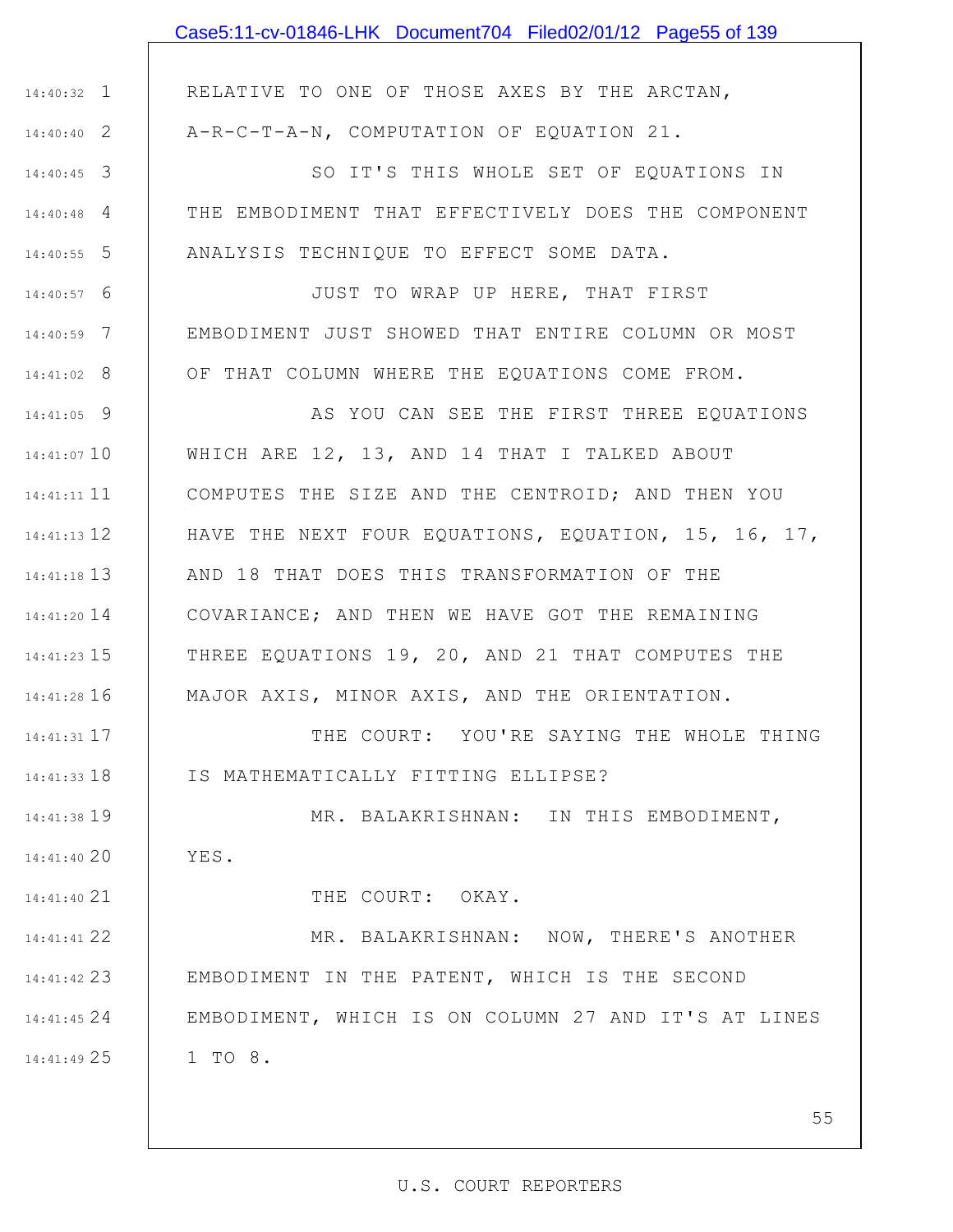1 14:41:50 2 14:41:53 3 14:41:56 AND IN THIS CASE IT'S DOING SOME OF THE PARAMETER APPROXIMATION THAT I TALKED ABOUT EARLIER.

4 14:41:56 5 14:41:59 6 14:42:03 7 14:42:06 AND IN THIS CASE IT'S SAYING THAT YOU MAY NOT HAVE ENOUGH DATA TO COMPUTE ALL OF THE PARAMETERS. SO IT'S GOING TO COMPUTE THE SIZE AND CENTROID BY USING THE EARLIER EQUATIONS.

8 14:42:09 9 14:42:14 14:42:18 10 11 14:42:21 12 14:42:28 SO, FOR EXAMPLE, THE SIZE IS COMPUTED USING THE G SUB Z EQUATION, WHICH IS EQUATION 12 THAT WE ALREADY TALKED ABOUT AND USING THAT AS A MEASURE OF SIZE. AND ORIENTATION IS SET TO DEFAULT VALUES.

13 14:42:28 14 14:42:30 15 14:42:33 16 14:42:37 17 14:42:43 18 14:42:46 SO THIS EXAMPLE THAT I HAVE ON THE LEFT, THE CENTROID IS CALCULATED AS PREVIOUSLY, AND THE MAJOR AND MINOR AXIS ARE BASICALLY DERIVED FROM THE CONTEXT SIZE CALCULATED FROM THE G SUB Z EQUATION 12 AND THE ORIENTATION IT'S THE DEFAULT WHICH IS PROBABLY 0 OR 1.

19 14:42:48 20 14:42:51 SO THAT'S THE SECOND EMBODIMENT OF THE '828 PATENT.

THE  $'828$  PATENT  $-$ 

21 14:42:53

25 14:43:08

22 14:42:56 23 14:42:57 24 14:43:02 THE COURT: LET ME ASK YOU WITH WHAT YOU HAD AT THE TOP OF COLUMN 27, IS THAT -- WHERE IS SORT OF THE MATHMATICALLY FITTED ELLIPSE?

MR. BALAKRISHNAN: I'M NOT SURE WHAT YOU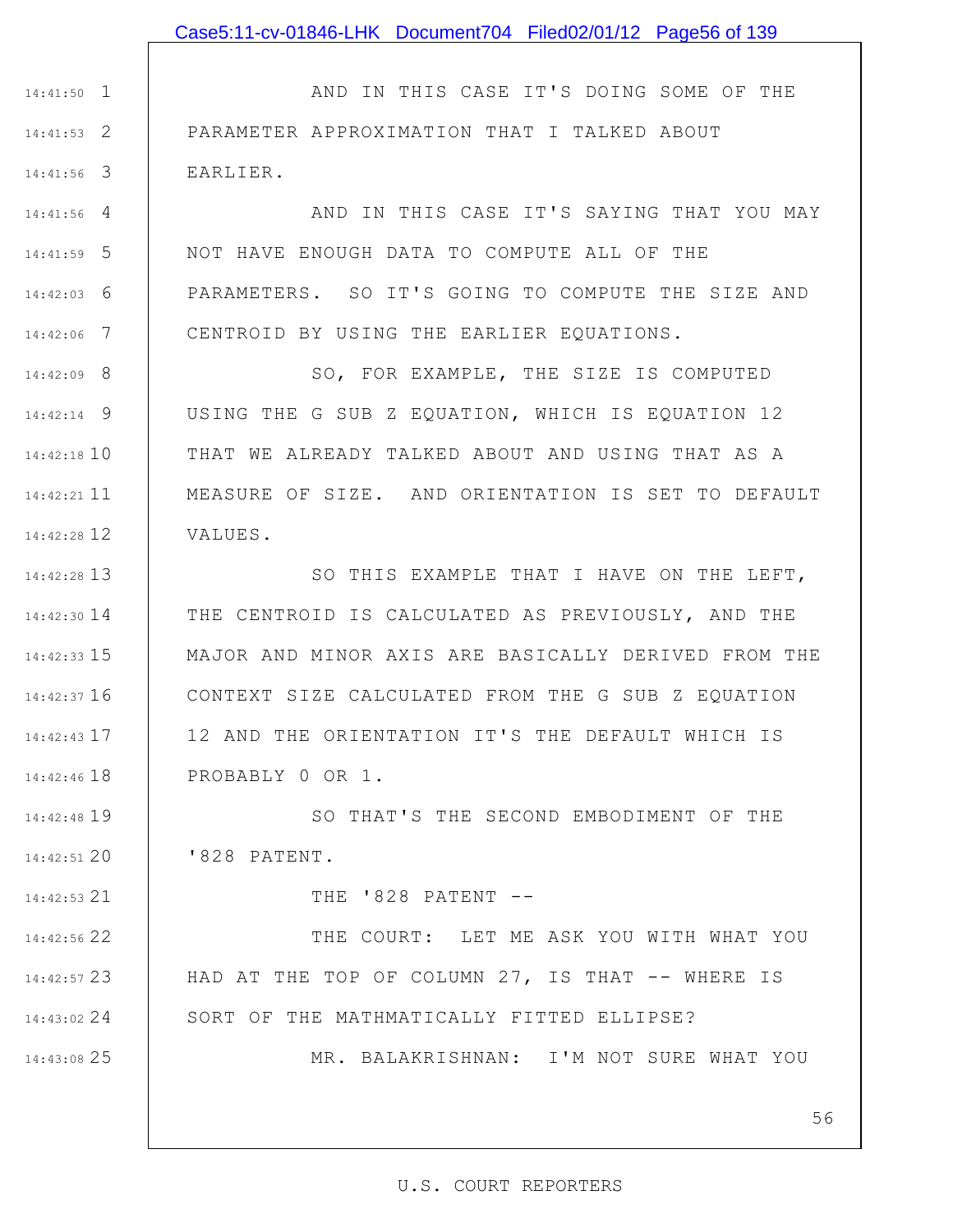# Case5:11-cv-01846-LHK Document704 Filed02/01/12 Page57 of 139

1 14:43:10 2 14:43:12 3 14:43:16 4 14:43:19 5 14:43:22 6 14:43:25 MEAN BY WHERE IT IS, YOUR HONOR, BUT ESSENTIALLY IT'S SAYING THAT ON DATA ARRAYS THEY'RE SMALL WHERE I DON'T HAVE ENOUGH INFORMATION TO DO THE FULL PRINCIPAL COMPONENT ANALYSIS TECHNIQUE IN THE PREVIOUS EMBODIMENT, IT'S GOING TO PROXIMATE SOME OF THOSE VALUES.

7 14:43:26 8 14:43:30 9 14:43:34 14:43:38 10 11 14:43:42 12 14:43:46 13 14:43:48 SO IT'S INSTEAD OF COMPUTING THE MAJOR AND MINOR AXIS USING THE PRINCIPAL COMPONENT ANALYSIS TECHNIQUE, IT'S GOING TO USE G SUB Z WHICH IS THE SIZE AS AN INDICATOR OF THE SIZE WHICH EFFECTIVELY MEANS THE MAJOR AND MINOR AXIS CAN BE COMPUTED FROM THAT AS BEING EQUIVALENT TO ONE ANOTHER.

14 14:43:49 15 14:43:52 16 14:43:56 17 14:43:59 THE CENTROID IS CALCULATED AS YOU WOULD NORMALLY CALCULATE THE CENTROID, AND THEN IT EXPLICITLY SAVES THE ORIENTATION OF THE CALCULATIONS SET TO A DEFAULT VALUE.

18 14:44:01 19 14:44:04 20 14:44:07 21 14:44:09 SO EFFECTIVELY IT IS FITTING AN ELLIPSE EXCEPT THAT ONE OF THE PARAMETERS, WHICH HAPPENS TO BE ORIENTATION, IS DEFAULTED TO A NON-CALCULATING VALUE.

22 14:44:11 23 14:44:13 BUT THE OTHER VALUES ARE STILL CALCULATING, IT'S JUST IN A DIFFERENT WAY.

24 14:44:15

25 14:44:17

THE COURT: SO DO YOU STILL HAVE THE UNITARY TRANSFORMATION OF A COVARIANCE MATRIX?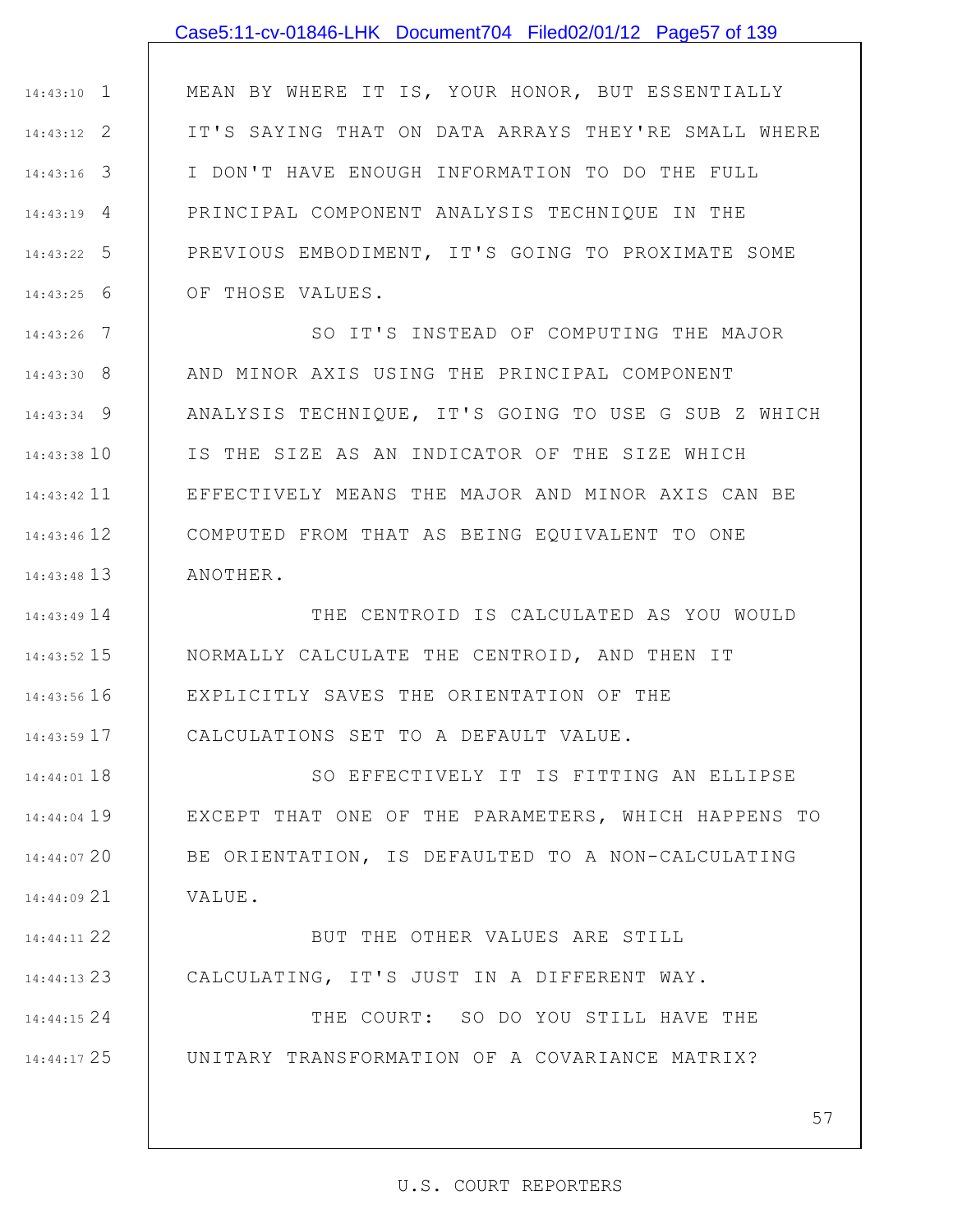1 14:44:22 2 14:44:23 3 14:44:26 MR. BALAKRISHNAN: NO, THAT'S NO LONGER NECESSARY BECAUSE IT SAYS THAT G SUB Z IS A MORE RELIABLE CONTEXT OF SIZE.

4 14:44:29 5 14:44:31 6 14:44:33 7 14:44:38 8 14:44:46 SO THEY'RE SAYING THAT YOU DON'T HAVE ENOUGH DATA TO COMPUTE THE MAJOR AND MINOR AXIS USING THE MORE COMPLEX PROCEDURE WHICH REQUIRES THE UNITARY TRANSFORMATION OF THE GROUP COVARIANCE MATRIX.

9 14:44:50 10 14:44:52 THE COURT: SO IS THIS WHAT YOU HAD IN COLUMN 26 AS THE FIRST EQUATIONS COMPUTING SIZE?

11 14:45:00 12 14:45:01 13 14:45:12 14 14:45:15 MR. BALAKRISHNAN: ARE YOU SAYING EQUATIONS 12, 13 AND 14, YOUR HONOR? EQUATION 12 COMPUTES THE SIZE AND EQUATIONS 13 AND 14 COMPUTES THE CENTRAL LOCATION.

15 14:45:49 16 14:45:51 17 14:45:55 18 14:46:00 THE COURT: I GUESS YOUR POSITION IS THAT THE MATHMATICALLY FITTING ELLIPSE WOULDN'T REQUIRE THE UNITARY TRANSFORMATION OF THE COVARIANCE MATRIX, IT'S NOT REQUIRED.

19 14:46:01 20 14:46:03 MR. BALAKRISHNAN: MY POSITION IS THAT IT'S NOT REQUIRED ALWAYS OF FITTING ELLIPSE.

21 14:46:08 22 14:46:10 23 14:46:13 24 14:46:16 25 14:46:19 BECAUSE FIRST EMBODIMENT IN THAT METHOD USING THE PRINCIPAL COMPONENT ANALYSIS THAT IS DESCRIBED IN THE FIRST EMBODIMENT ON COLUMN 26, IT DOES REQUIRE THAT STEP, BUT IT'S NOT REQUIRED IN ALWAYS OF FITTING ELLIPSE.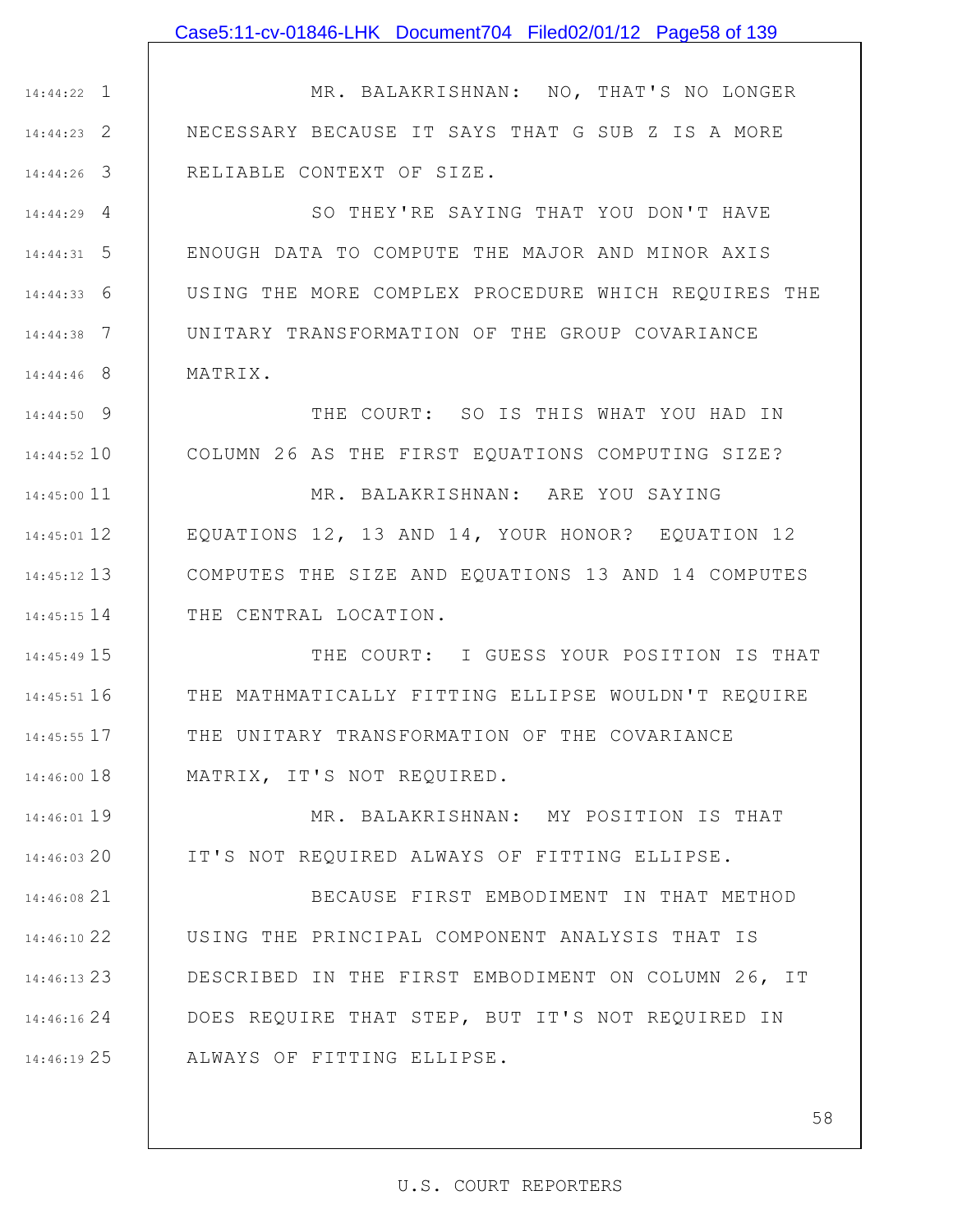### Case5:11-cv-01846-LHK Document704 Filed02/01/12 Page59 of 139

1 14:46:29 2 14:46:32 3 14:46:35 THE COURT: DOESN'T THE SPEC SAY THAT THE FITTING REQUIRES THE UNITARY TRANSFORMATION OF THE COVARIANCE?

4 14:46:37 5 14:46:38 MR. BALAKRISHNAN: ABSOLUTELY IT DOES, YOUR HONOR. IT STATES THAT IN COLUMN 26.

THE COURT: YEAH.

6 14:46:41

19 14:47:25

7 14:46:42 8 14:46:43 9 14:46:46 14:46:48 10 11 14:46:51 12 14:46:57 MR. BALAKRISHNAN: BUT IT'S SAYING THAT IN CONTEXT, THE WAY I READ THE SPECIFICATION, IT'S SAYING THAT IN CONTEXT OF THIS ENTIRE PROCEDURE IN THIS PRINCIPAL COMPONENT ANALYSIS PROCEDURE IT REQUIRES THIS UNITARY TRANSFORMATION OF THE GROUP COVARIANCE MATRIX.

13 14:46:59 14 14:47:01 15 14:47:03 16 14:47:06 17 14:47:10 18 14:47:13 THERE'S NO CONTENTION, AS FAR AS I'M CONCERNED, FOR THIS TECHNIQUE THAT ABSOLUTELY REQUIRES THAT, BUT IT DOES NOT SAY THAT THIS IS THE ONLY WAY TO FIT AN ELLIPSE OR THAT ALL METHODS FOR FITTING THE ELLIPSE REQUIRE THE UNITARY TRANSFORMATION OF THE GROUP COVARIANCE MATRIX.

THE COURT: OKAY.

20 14:47:26 21 14:47:28 22 14:47:32 23 14:47:34 24 14:47:38 25 14:47:42 MR. BALAKRISHNAN: THANK YOU, YOUR HONOR. JUST TO WRAP UP THE '828 PATENT, IN ADDITION TO THE ACTUAL FITTING OF THE ELLIPSE TO THE DATA POINTS, IT ALSO HAS FURTHER TEACHING ON HOW TO TRACK THESE ELLIPSES AS THEY MOVE OVER TIME. SO AS THE FINGERS MOVE ON THE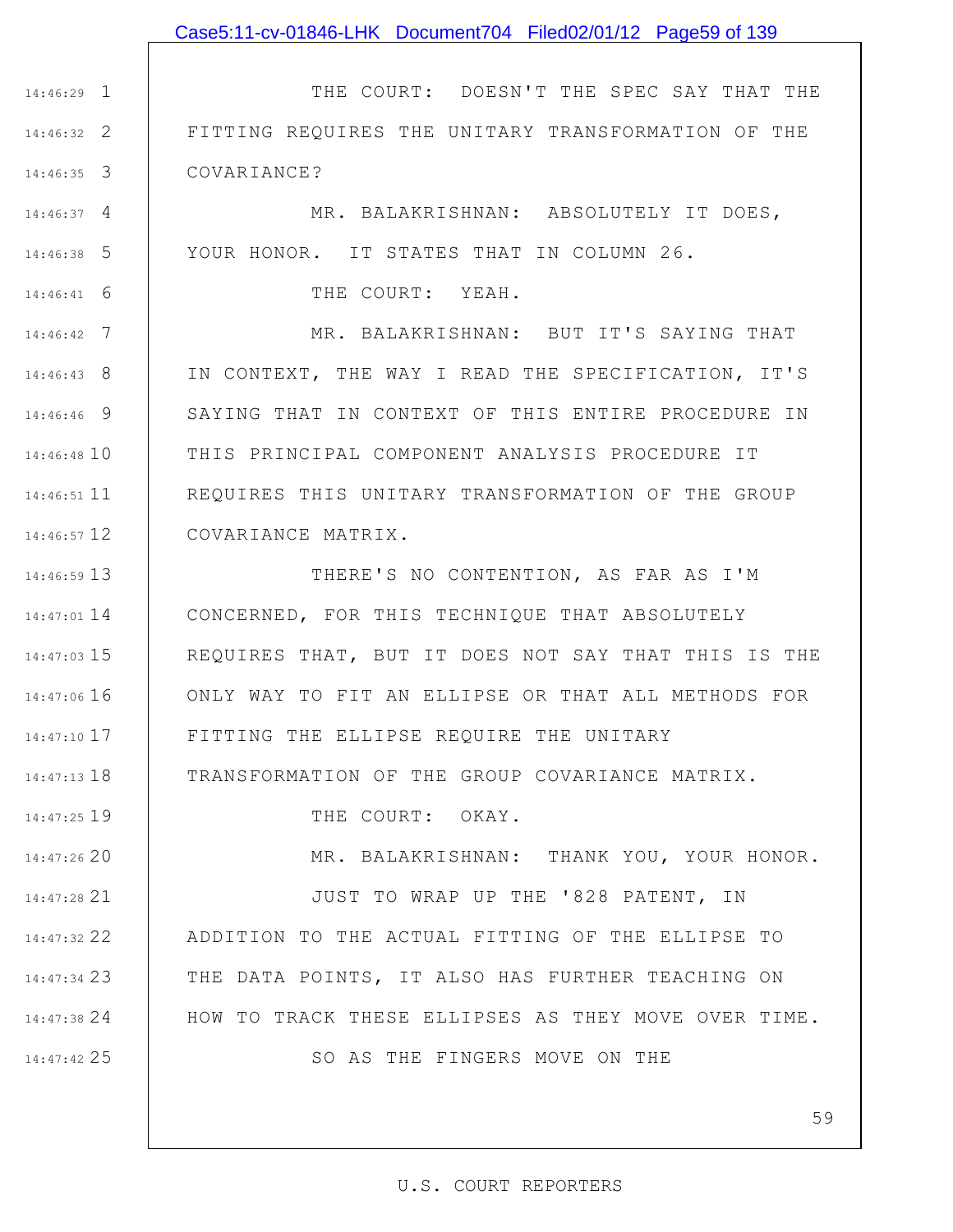## Case5:11-cv-01846-LHK Document704 Filed02/01/12 Page60 of 139

1 14:47:44 2 14:47:48 3 14:47:51 4 14:47:54 5 14:47:56 TOUCHSCREEN, FOR EXAMPLE, THE '828 PATENT TEACHES HOW TO KEEP TRACK OF THOSE ELLIPSES AS THEY MOVE, WHICH IS IMPORTANT IN ORDER TO ENABLE THE FUNCTIONALITY THAT WE SAW IN SOME OF THE OTHER USER INTERFACE TOUCH PATENTS THAT WE DISCUSSED EARLIER.

6 14:48:00 7 14:48:04 8 14:48:07 9 14:48:10 14:48:10 10 SO NOW TO WRAP UP, JUST TO SUMMARIZE, I DISCUSSED THE TECHNOLOGY BEHIND EIGHT OF THESE PATENTS, TWO OF THEM THE BROAD USER INTERFACE PATENTS THAT PREDATE THE TOUCH REVOLUTION, THE '002 CONTROL STRIP, THE '891 TIMED WINDOW PATENT.

11 14:48:21 12 14:48:22 13 14:48:25 THE THREE TOUCH USER INTERFACE PATENTS: THE '381 RUBBERBANDING AT EDGE; '915 SCROLL OR GESTURE; AND THE '163 TOUCH TO ZOOM AND NAVIGATE.

> AND FINALLY WITH HARDWARE AND DATA INTERPRETATION PATENTS, NAMELY, THE '607, WHICH IS THE MULTIPOINT TOUCHSCREEN; THE '129, THE SHIELDING LAYER; AND FINALLY, THE '828 ELLIPSE FITTING.

18 14:48:42 19 14:48:44 20 14:48:46 AND THAT WRAPS UP MY PRESENTATION. THE COURT: OKAY. THANK YOU. MR. BALAKRISHNAN: THANK YOU.

14 14:48:27

15 14:48:30

16 14:48:34

17 14:48:37

21 14:48:47 22 14:48:48 23 14:48:50 MR. MCELHINNY: IN CLOSING THIS PART OF OUR PRESENTATION, YOUR HONOR, I WOULD LIKE TO JUST MAKE TWO POINTS.

24 14:48:52 25 14:48:55 ONE IS THAT IT'S, AGAIN, IT'S PART OF OUR THEME, ONE OF THE THINGS THAT MADE THE IPHONE SO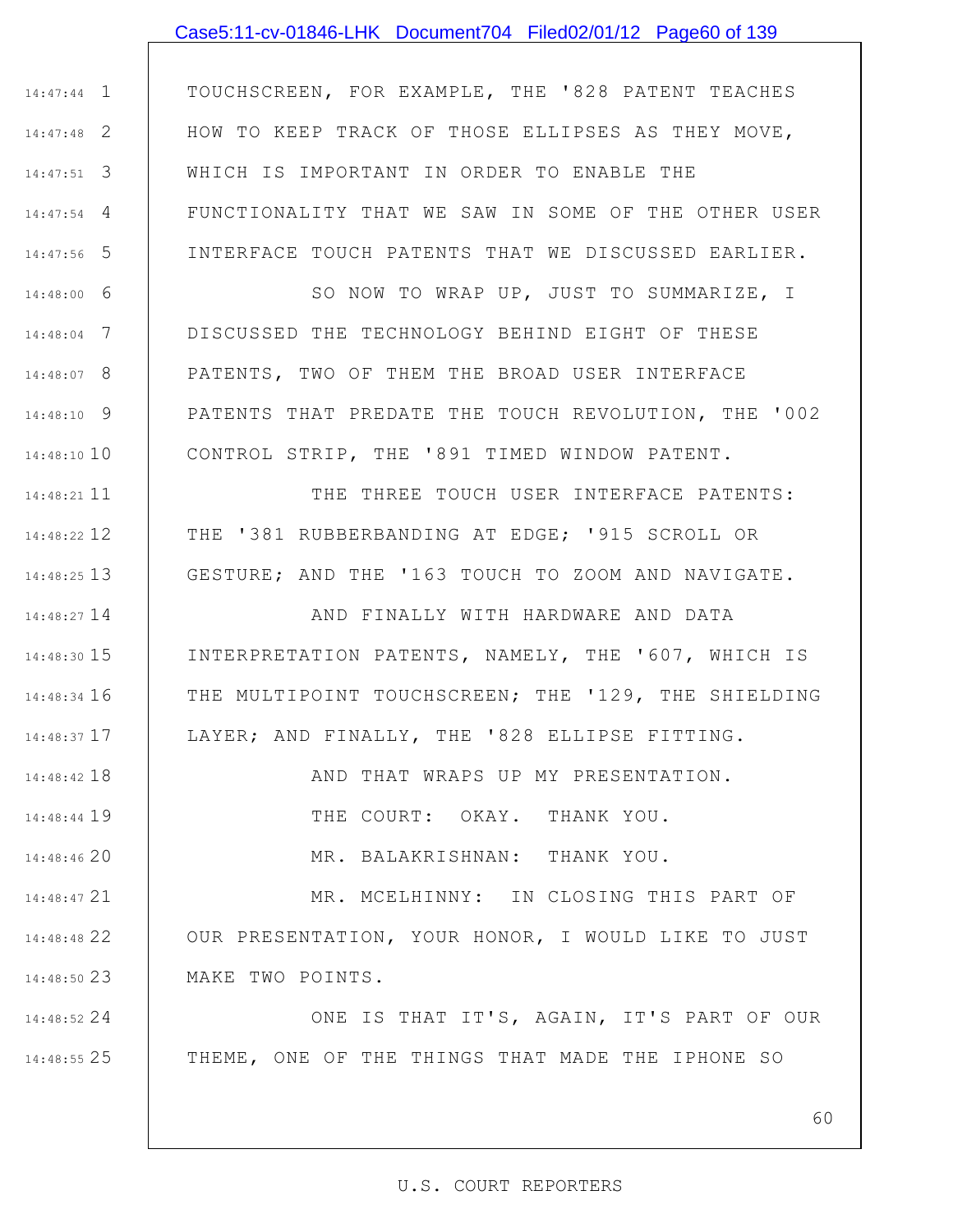|              | Case5:11-cv-01846-LHK Document704 Filed02/01/12 Page61 of 139 |
|--------------|---------------------------------------------------------------|
|              |                                                               |
| $14:48:59$ 1 | FABULOUS WAS THAT IT WAS NOT A SINGLE INVENTION,              |
| $14:49:01$ 2 | IT'S NOT A SINGLE STEP FORWARD. IT'S THE                      |
| $14:49:05$ 3 | EMBODIMENT OF A NUMBER OF CRITICAL INVENTIONS THAT            |
| $14:49:08$ 4 | WORK TOGETHER.                                                |
| 14:49:08 5   | IN ORDER TO COPY THAT PRODUCT, SAMSUNG                        |
| $14:49:11$ 6 | HAD TO COPY A FIELD OF PATENTS, AND WE THINK THAT'S           |
| $14:49:15$ 7 | THE WAY, THAT IS THE WAY THAT WE'RE TRYING TO                 |
| $14:49:17$ 8 | PRESENT THE CASE TO YOUR HONOR SO YOU UNDERSTAND              |
| 14:49:19 9   | THE INTERRELATIONS AND OBVIOUSLY THAT'S THE WAY               |
| 14:49:21 10  | THAT WE WOULD LIKE TO PRESENT IT TO THE JURY.                 |
| 14:49:23 11  | THE COURT: AND ARE ALL OF THESE -- I'M                        |
| 14:49:25 12  | SORRY TO INTERRUPT YOU.                                       |
| 14:49:26 13  | MR. MCELHINNY: SURE.                                          |
| 14:49:26 14  | THE COURT: ARE ALL OF THESE PATENTS                           |
| 14:49:29 15  | YOU'RE SAYING WOULD BE EMBODIED BY BOTH THE PHONES            |
| 14:49:35 16  | AND THE TABLETS?                                              |
| 14:49:36 17  | MR. MCELHINNY: YES.                                           |
| 14:49:36 18  | THE COURT: OKAY.                                              |
| 14:49:37 19  | MR. MCELHINNY: AND, YES, YOUR HONOR.                          |
| 14:49:38 20  | AND THE OTHER POINT, JUST IN TERMS OF PRESENTATION            |
| 14:49:39 21  | TODAY, OBVIOUSLY WE HAVE THE MARKMAN HEARING ON               |
| 14:49:42 22  | FRIDAY.                                                       |
| 14:49:42 23  | THE COURT: UH-HUH.                                            |
| 14:49:43 24  | MR. MCELHINNY: WE TRIED VERY HARD TO                          |
| 14:49:45 25  | KEEP DR. BALAKRISHNAN AWAY FROM ARGUING CLAIM                 |
|              |                                                               |

# U.S. COURT REPORTERS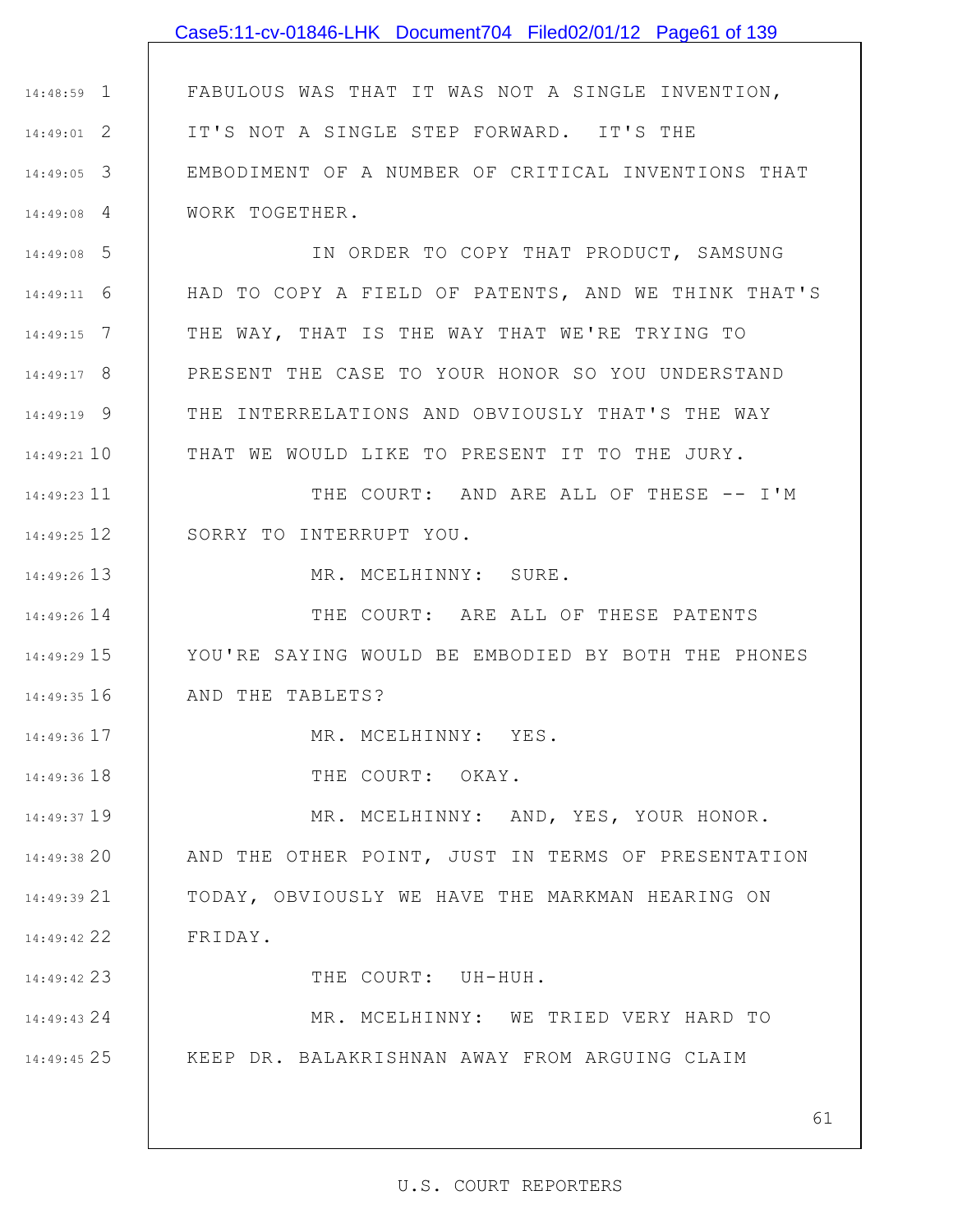|                    | Case5:11-cv-01846-LHK Document704 Filed02/01/12 Page62 of 139 |
|--------------------|---------------------------------------------------------------|
|                    |                                                               |
| $14:49:47$ 1       | CONSTRUCTION AND WE TRIED TO KEEP IT INTO A                   |
| $14:49:50$ 2       | TUTORIAL LEVEL THAT WOULD BE NECESSARY.                       |
| $14:49:51$ 3       | AND WE'VE EXCHANGED THE SLIDES AT THE                         |
| $14:49:52 \quad 4$ | BEGINNING OF THIS, AND OBVIOUSLY THERE'S NOT GOING            |
| $14:49:55$ 5       | TO BE OBJECTIONS, BUT THAT'S WHAT OUR GOAL HERE               |
| $14:49:57$ 6       | WAS, WAS TO PRESENT THE BACKGROUND AND WE'LL DO THE           |
| 14:49:59 7         | LEGAL ARGUMENT ON FRIDAY.                                     |
| $14:50:25$ 8       | MR. JOHNSON: SHOULD WE TAKE A BREAK?                          |
| 14:50:27 9         | THE COURT: NO. I THINK MS. RODRIGUEZ                          |
| $14:50:31$ 10      | WANTS TO KEEP GOING.                                          |
| 14:50:32 11        | MR. JOHNSON: THANK YOU, YOUR HONOR. I'M                       |
| $14:50:33$ 12      | KEVIN JOHNSON, AND I'LL PRESENT THE FIRST PART OF             |
| 14:50:36 13        | THE TUTORIAL WITH RESPECT TO THE USER INTERFACE               |
| $14:50:38$ 14      | PATENTS THAT ARE OWNED AND ASSERTED BY APPLE IN               |
| $14:50:41$ 15      | THIS CASE.                                                    |
| 14:50:42 16        | AND WE, YOUR HONOR, SPECIFICALLY TRIED TO                     |
| 14:50:43 17        | REDUCE THE PATENTS FOR PURPOSES OF THE TUTORIAL TO            |
| 14:50:46 18        | THOSE PATENTS THAT ARE AT ISSUE FOR THE CLAIM                 |
| 14:50:50 19        | CONSTRUCTION MARKMAN HEARING ON FRIDAY.                       |
| 14:50:52 20        | SO WE DON'T INTEND TO GO THROUGH ALL OF                       |
| 14:50:55 21        | THE APPLE PATENTS BUT ONLY THOSE PATENTS THAT HAVE            |
| 14:51:02 22        | TERMS THAT HAVE ISSUES ON FRIDAY.                             |
| 14:51:03 23        | THE COURT: THANK YOU.                                         |
| 14:51:04 24        | MR. JOHNSON: AND WE DO HAVE SLIDES FOR                        |
| 14:51:06 25        | BOTH THE SAMSUNG PATENTS AND THE APPLE PATENTS.               |
|                    |                                                               |

# U.S. COURT REPORTERS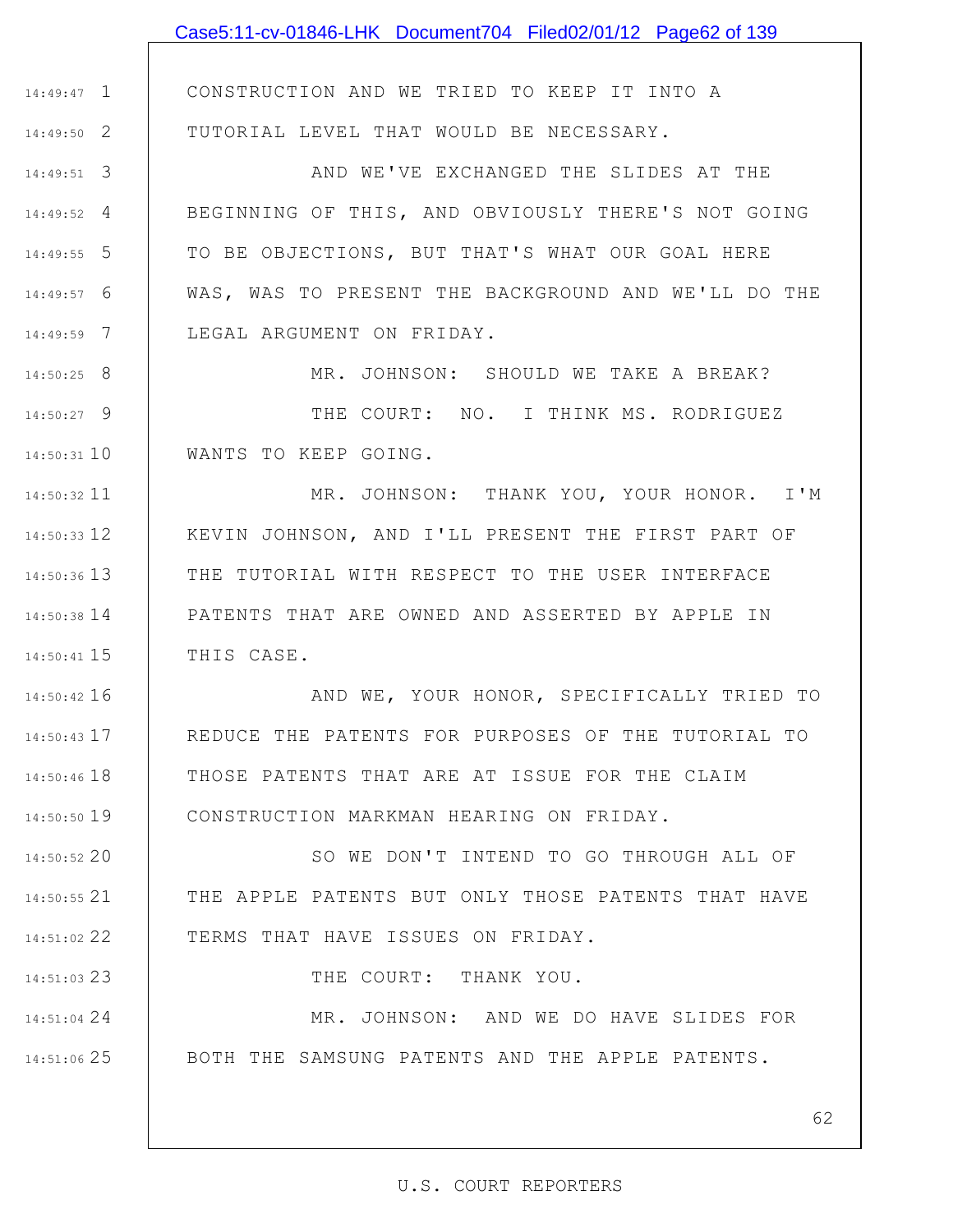1 14:51:12 2 14:51:13 3 14:51:16 4 14:51:16 5 14:51:28 6 14:51:29 7 14:51:33 8 14:51:35 9 14:51:37 14:51:38 10 11 14:51:40 12 14:51:44 13 14:51:46 14 14:51:52 15 14:51:52 16 14:51:55 17 14:52:00 18 14:52:03 19 14:52:03 20 14:52:07 21 14:52:09 22 14:52:12 14:52:16 23 | THE BOOK OF SLIDES THERE ARE TWO TABS, THERE'S A 24 14:52:20 25 14:52:24 THE COURT: SURE. MR. JOHNSON: AND I HAVE ALSO SOME FOR THE CLERKS IF I MAY. THE COURT: YES, PLEASE. MR. JOHNSON: AS I MENTIONED, THERE ARE THREE USER INTERFACE PATENTS THAT I INTEND TO ADDRESS, AND MR. VERHOEVEN WILL THEN ADDRESS THE THREE TOUCHSCREEN PATENTS. THE COURT: OKAY. MR. JOHNSON: AND STARTING OFF WHERE APPLE LEFT OFF, THE '002 PATENT IS THE FIRST PATENT THAT WE ADDRESS AND WE CALL IT THE CONTROL WINDOW PATENT. IT WAS FILED IN MARCH OF 1997, ISSUED IN 2002. AND BASICALLY IT DESCRIBES A CONTROL WINDOW THAT SHOWS SUCH ITEMS AS A BATTERY LIFE, THE SCREEN BRIGHTNESS, VOLUME, OTHER TYPES OF STATUS INFORMATION. AND THE CONTROL WINDOW IS DISPLAYED ON TOP OF THE OTHER WINDOWS THAT MAY BE GENERATED. JUST AS AN EXAMPLE IN TERMS OF LOOKING AT WHAT IS A CONTROL WINDOW, HERE ON SLIDE 5, AND IN SAMSUNG TAB AND APPLE TAB. SO I'LL BE REFERRING TO THE SLIDES IN THE APPLE TAB.

Case5:11-cv-01846-LHK Document704 Filed02/01/12 Page63 of 139

#### U.S. COURT REPORTERS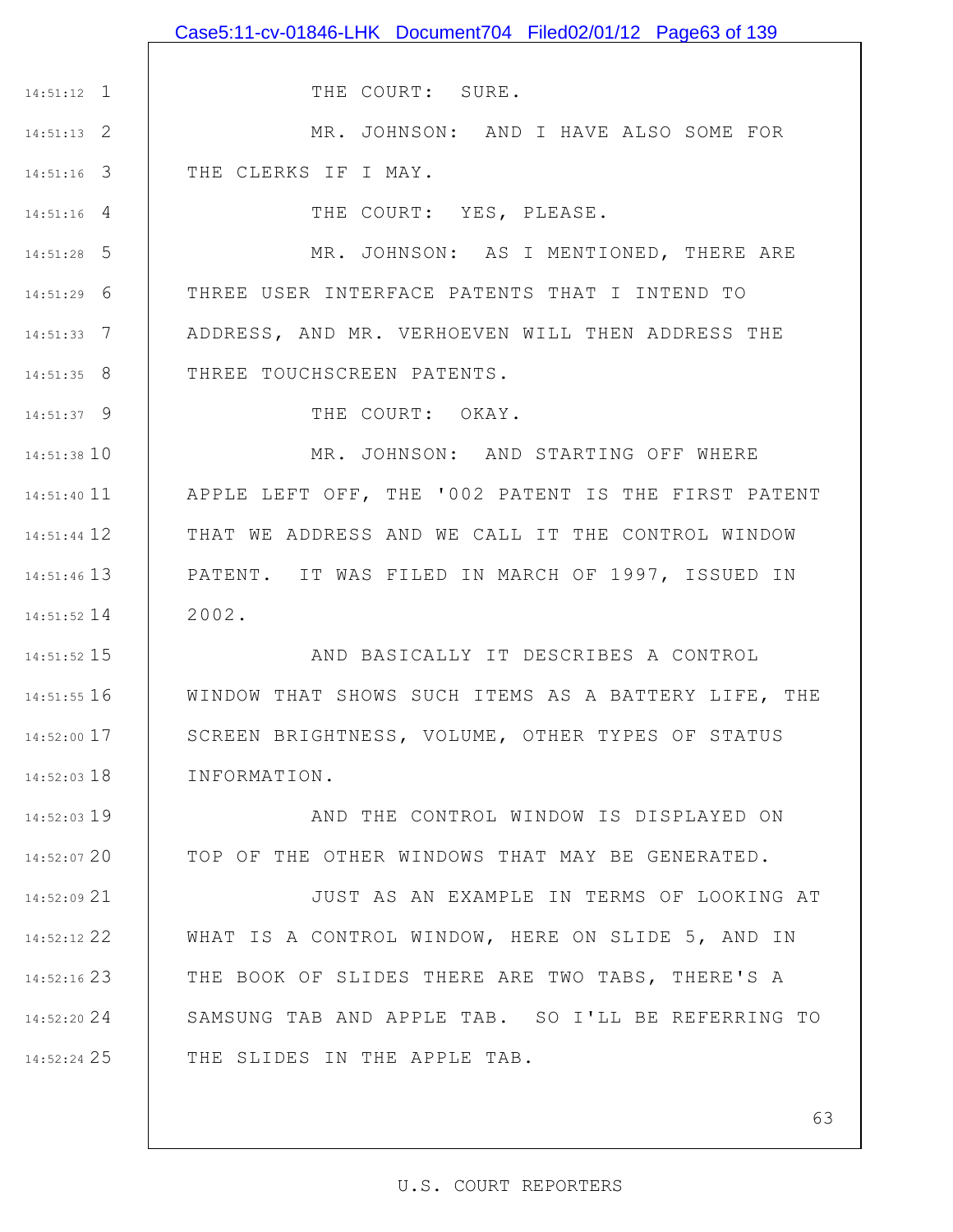1 14:52:26

THE COURT: OKAY.

2 14:52:26 3 14:52:28 4 14:52:31 5 14:52:36 6 14:52:38 7 14:52:40 8 14:52:43 9 14:52:45 14:52:49 10 11 14:52:51 MR. JOHNSON: SLIDE 5 SHOWS JUST A SCREEN SHOT FROM WINDOWS USED ON, YOU KNOW, MOST OF THE COMPUTERS IN THIS COURTROOM. AND WHAT WE SEE AT THE BOTTOM OF THIS SLIDE IS AN EXAMPLE OF THE CONTROL WINDOW. AND IT SHOWS THAT YOU CAN USE THE CONTROL WINDOW TO LAUNCH, FOR EXAMPLE, INTERNET EXPLORER OVER HERE ON THE LEFT-HAND SIDE YOU CAN CHECK THE STATUS IN THE SMALL RIGHT-HAND SIDE HERE OF THE VOLUME CONTROL AND WHETHER YOU'RE CONNECTED TO WI-FI. THINGS OF THAT NATURE.

12 14:52:56 13 14:52:59 14 14:53:02 15 14:53:05 SO IT CAN BE USED TO CHECK THE STATUS BUT ALSO TO LAUNCH A PROGRAM LIKE INTERNET EXPLORER OVER HERE AND/OR YOU MIGHT FIND OTHER TYPES OF PROGRAMS LIKE EXCEL OR MICROSOFT WORD.

16 14:53:09 17 14:53:11 18 14:53:14 SLIDE 6 SHOWS AN EXAMPLE OF AN APPLICATION WINDOW. WE SEE HERE JUST THAT THE COPY OF THE '002 PATENT AS IT APPEARS IN ADOBE ACROBAT.

19 14:53:20 20 14:53:23 21 14:53:27 AND WHAT YOU SEE TYPICALLY ON A DESKTOP, MUCH LIKE THE DESKTOP IN FRONT OF US, IS -- ARE DOCUMENTS THAT ARE ARRANGED ON TOP OF EACH OTHER.

22 14:53:29 23 14:53:32 24 14:53:37 25 14:53:39 SO WE HAVE ON THE BACKGROUND YOU HAVE THE ADOBE ACROBAT DOCUMENT AND IN THE FOREGROUND A WORD DOCUMENT WHICH IS A NEWSLETTER. AND SO THESE WINDOWS ARE STACKED ON TOP OF EACH OTHER, YET THE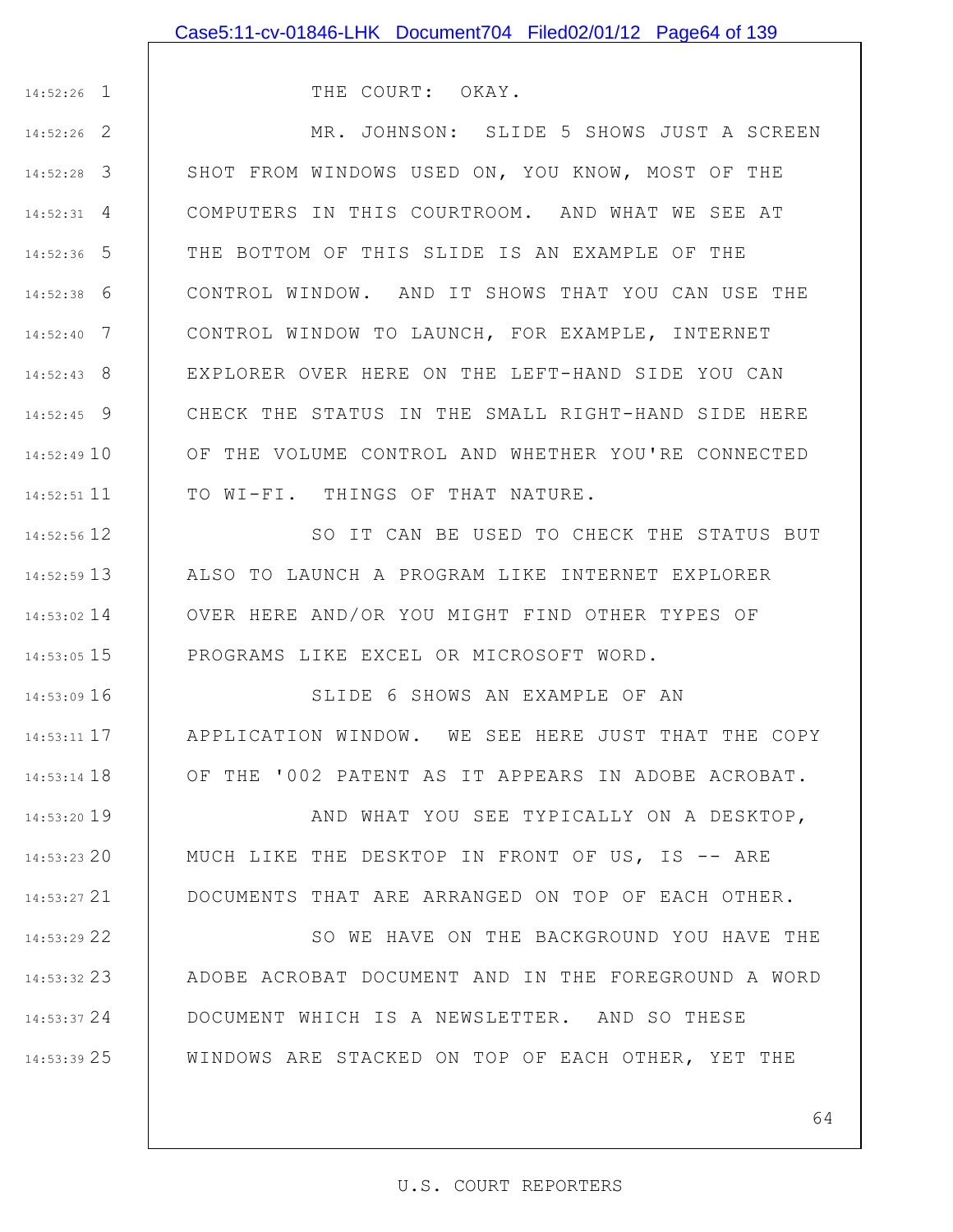## Case5:11-cv-01846-LHK Document704 Filed02/01/12 Page65 of 139

CONTROL WINDOW APPEARS ON TOP OF EACH OF THESE.

1 14:53:41

2 14:53:47 3 14:53:50 4 14:53:54 5 14:53:58 6 14:54:00 7 14:54:06 IN 1992, JUST TO DESCRIBE SORT OF THE STATE OF THE ART, IN 1992, NEXTSTEP OPERATING SYSTEM 3.0 ALSO HAD A CONTROL WINDOW DOWN THE RIGHT-HAND SIDE HERE AS THE EXAMPLE, WHICH SHOWED THE ABILITY TO EITHER LAUNCH CONTROL PROGRAMS OR TO CHECK STATUS.

8 14:54:07 9 14:54:08 10 14:54:12 11 14:54:15 12 14:54:19 FOR EXAMPLE, YOU COULD CHECK ON THIS LITTLE NEXT -- YOU CAN CLICK ON THIS LITTLE NEXT BOX AND IT WOULD PULL UP THE WINDOW DOWN BELOW WHICH ALLOWED YOU TO SEARCH ON YOUR COMPUTER HARD DRIVE LOOKING FOR FILES.

13 14:54:20 14 14:54:22 15 14:54:25 16 14:54:27 17 14:54:30 18 14:54:34 IF I WANTED TO FIND A PARTICULAR PAPER THAT I HAD WRITTEN ON MY HARD DRIVE OR STORED AN EXCEL SPREADSHEET, I CAN CLICK ON THIS CONTROL WINDOW AND STATUS. AND THIS IS VERY SIMILAR TO LAUNCHING INTERNET EXPLORER OR LAUNCHING MICROSOFT WORD OR LAUNCHING THE FINDER.

19 14:54:36 20 14:54:38 21 14:54:41 22 14:54:44 23 14:54:47 24 14:54:51 25 14:54:54 YOU CAN CLICK ON THE ICON JUST BELOW THAT WHICH WOULD SHOW THAT YOU CAN LAUNCH THE CALENDAR PROGRAM, YOU CAN LAUNCH E-MAIL, YOU CAN DO A LITTLE BIT OF PAINTING, CHECK YOUR PASSWORDS. AND WHAT YOU SEE OVER HERE ARE EXAMPLES OF APPLICATION WINDOWS THAT ALSO, YOU KNOW, APPEARED IN THE NEXT STEP OPERATING SYSTEM.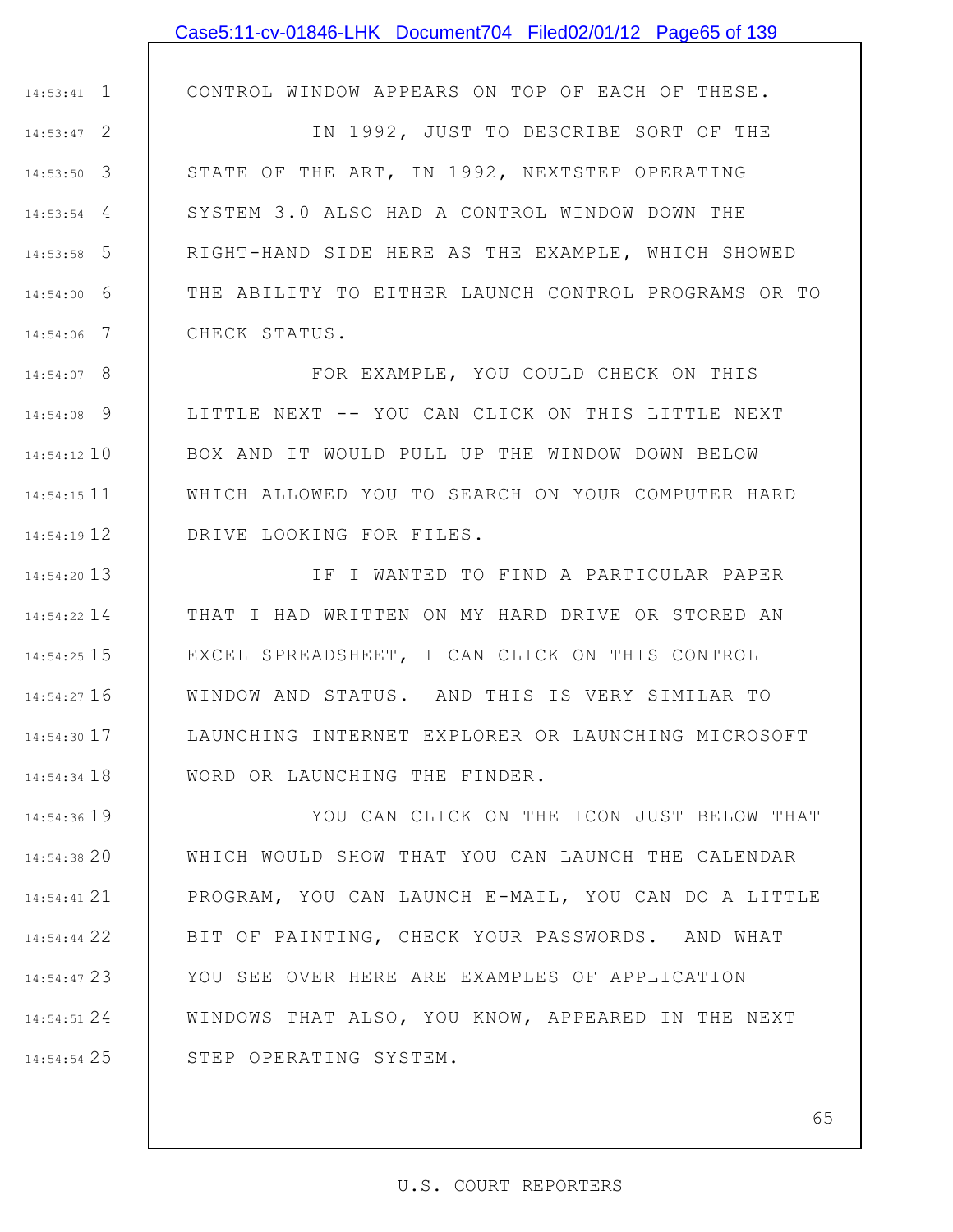1 14:54:55 2 14:55:00 3 14:55:03 4 14:55:06 5 14:55:09 6 14:55:13 7 14:55:18 THE '002 PATENT TALKS ABOUT BOTH APPLICATION WINDOWS AND THE CONTROL WINDOWS. AND THIS IS FIGURE 2A FROM THE PATENT, AND IT SHOWS MUCH LIKE THE EXAMPLE THAT WE JUST LOOKED AT EXAMPLES OF APPLICATIONS. AND THIS IS RIGHT HERE WE SEE THE ABILITY TO LAUNCH OTHER PROGRAMS FROM THIS APPLICATION WINDOW.

8 14:55:19 9 14:55:21 14:55:24 10 11 14:55:28 12 14:55:31 13 14:55:35 14 14:55:38 FOR EXAMPLE, YOU CAN LAUNCH WORD, OR YOU CAN LAUNCH THE MOVIE PLAYER OVER HERE. YOU CAN CHECK THE -- YOUR MODEM, AND THEN THERE'S ANOTHER APPLICATION WINDOW DOWN HERE WHICH DESCRIBES HOW MUCH MEMORY IS LEFT IN THE DISK, HOW MANY ITEMS ARE IN THIS PARTICULAR FOLDER AS WELL AS HOW MUCH MEMORY IS AVAILABLE STILL ON THE DISK.

15 14:55:40 16 14:55:43 17 14:55:45 18 14:55:49 19 14:55:52 20 14:55:56 21 14:55:58 AND YET AT THE BOTTOM WE ALSO THEN SEE THE CONTROL WINDOW. AND THIS IS ALSO REFERRED TO AS THE FIRST WINDOW REGION IN THE CLAIMS. AND HERE WE SEE AGAIN THE ABILITY TO CHECK THE STATUS OF THE BATTERY OR THE BRIGHTNESS IN THIS INSTANCE. WE ALSO SEE THE ABILITY TO LAUNCH DIFFERENT PROGRAMS AS WELL.

22 14:56:02 23 14:56:04 24 14:56:08 25 14:56:11 SO ONE OF THE ISSUES WITH RESPECT TO THE '002 PATENT IS JUST THE ITEMS THAT TYPICALLY APPEAR IN A CONTROL WINDOW VERSUS ITEMS THAT APPEAR TO -- IN AN APPLICATION WINDOW.

## 66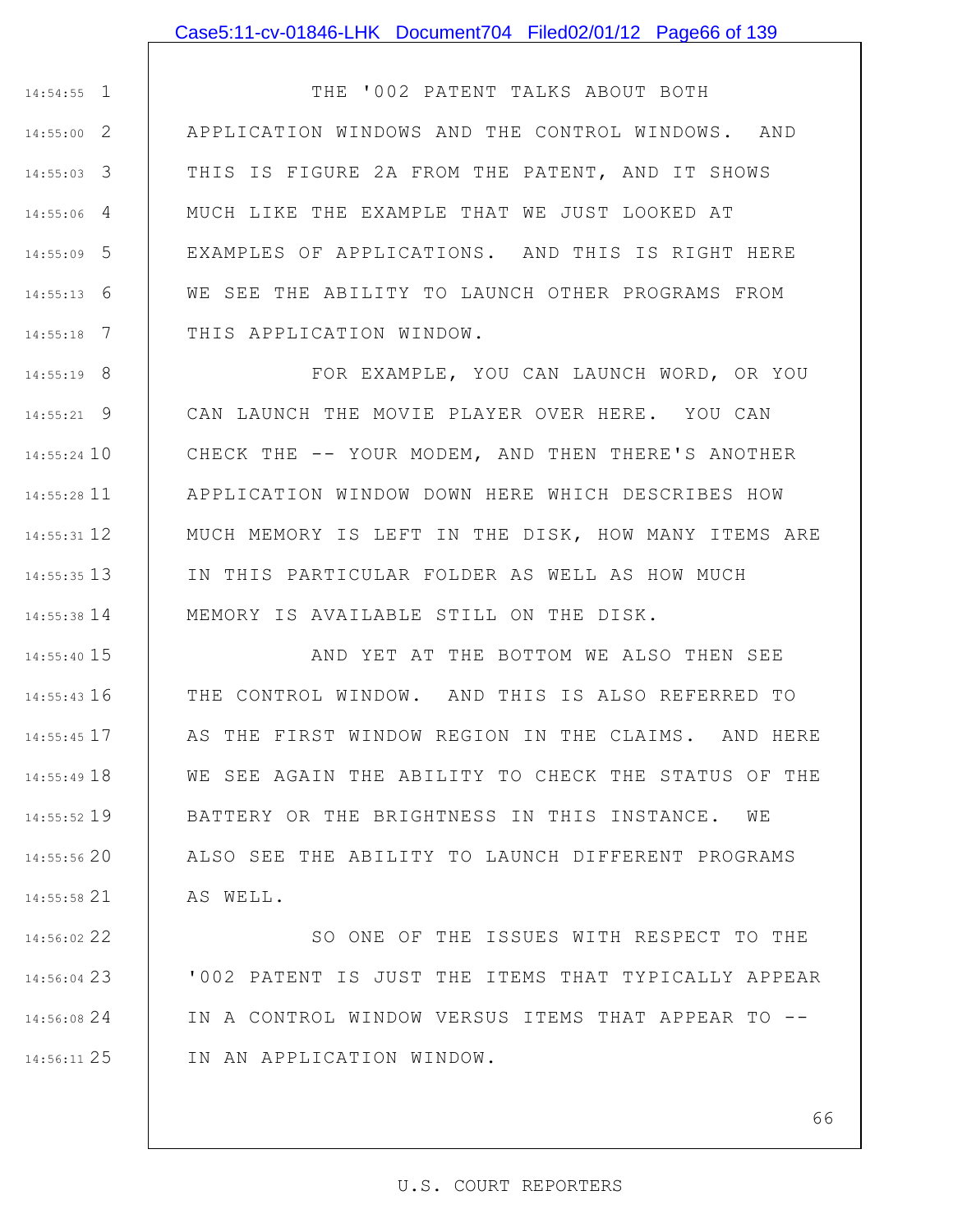1 14:56:13 2 14:56:17 3 14:56:19 4 14:56:24 5 14:56:28 6 14:56:30 A CONTROL WINDOW INCLUDES MODULES THAT TYPICALLY PROVIDE THE STATUS AND CONTROL FUNCTIONS SUCH AS NETWORK CONNECTION SUCH AS IS MY WI-FI CONNECTED AND THE BATTERY MONITOR, LCD BRIGHTNESS, POWER SETTING INDICATORS, AS WELL AS THE ABILITY TO CONTROL THE VOLUME.

7 14:56:31 8 14:56:33 9 14:56:37 14:56:40 10 ITEMS THAT APPEAR IN AN APPLICATIONS WINDOW ARE USUALLY APPLICATION PROGRAMS OR THEY'RE ICONS THAT THEN LINK TO CONTROL PROGRAMS, LIKE THE ABILITY TO LAUNCH INTERNET EXPLORER, FOR EXAMPLE.

11 14:56:43

12 14:56:49

13 14:56:53

SO THAT IS THE '002 PATENT, YOUR HONOR. THE '891 PATENT IS A PATENT THAT IS FILED IN 2008 AND ISSUED IN 2010.

14 14:56:55 15 14:56:59 16 14:57:05 17 14:57:07 AND THIS PATENT IS A METHOD FOR DISPLAYING A STATUS WINDOW, FOR EXAMPLE, A VOLUME OR BRIGHTNESS THAT AUTOMATICALLY CLOSES AFTER A CERTAIN AMOUNT OF TIME EXPIRES.

18 14:57:11 19 14:57:14 20 14:57:18 AND THE STATUS WINDOW DOES NOT CLOSE IN RESPONSE TO A USER WINDOW BUT JUST AUTOMATICALLY EXPIRES AFTER A CERTAIN AMOUNT OF TIME.

21 14:57:20 22 14:57:22 23 14:57:26 24 14:57:29 25 14:57:31 FIGURE 16 FROM THE PATENT, AND I'M LOOKING AT SLIDE 13 HERE, AND SHOWS THE EMBODIMENT AND THIS IS A QUOTE, "IN MORE THAN ONE EMBODIMENT OF THE INVENTION, A WINDOW IS CLOSED AUTOMATICALLY AFTER A TIMER EXPIRES OR WHEN A CONDITION OR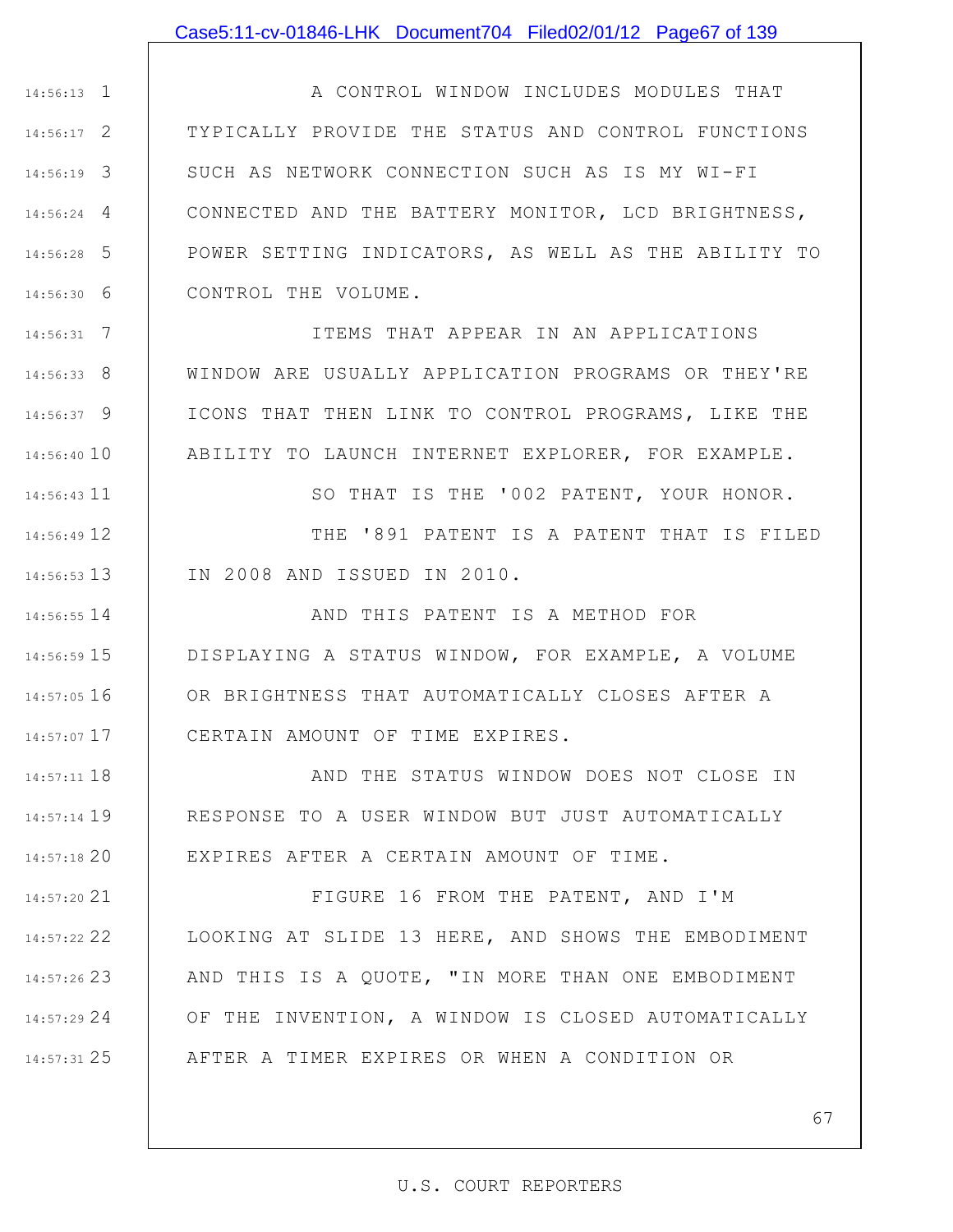|                    | Case5:11-cv-01846-LHK Document704 Filed02/01/12 Page68 of 139 |
|--------------------|---------------------------------------------------------------|
|                    |                                                               |
| $14:57:34$ 1       | CRITERION IS MET OR SYSTEM INPUT IS RECEIVED                  |
| $14:57:38$ 2       | WITHOUT USER INPUT."                                          |
| $14:57:40$ 3       | AND IN THIS FIGURE WE SEE THE STATUS                          |
| $14:57:42 \quad 4$ | WINDOW IS THE VOLUME CONTROL, AND WE SAW THAT IN              |
| $14:57:44$ 5       | MR. BALAKRISHNAN'S TUTORIAL AS WELL.                          |
| $14:57:47$ 6       | AGAIN, THE STATE OF THE ART. IN 2001                          |
| $14:57:55$ 7       | SEVERAL YEARS BEFORE THE '891 PATENT --                       |
| $14:57:58$ 8       | THE COURT: YOU KNOW, I DON'T WANT A LOT                       |
| 14:58:00 9         | OF THIS PRIOR ART INVALIDITY STUFF. THAT'S NOT                |
| $14:58:05$ $10$    | WHAT I WANT IN THE TUTORIAL SO.                               |
| 14:58:07 11        | MR. JOHNSON: OKAY. I CAN SKIP AHEAD.                          |
| 14:58:09 12        | THE COURT: OKAY.                                              |
| 14:58:10 13        | MR. JOHNSON: YOU KNOW, WHAT ONE OF THE                        |
| 14:58:12 14        | ISSUES WITH RESPECT TO THE '891 PATENT IS THE                 |
| 14:58:15 15        | DISTINCTION BETWEEN A CURSOR AND A CARET.                     |
| 14:58:17 16        | A CURSOR, AS WE ALL ARE AWARE, IS                             |
| 14:58:22 17        | BASICALLY A FREE FLOATING POINTER AND THAT                    |
| 14:58:24 18        | DETERMINES A POSITION ON A DISPLAY.                           |
| 14:58:26 19        | A CARET ON THE OTHER HAND IS AN INDICATOR                     |
| 14:58:29 20        | OF A POSITION WITHIN A DOCUMENT. IT'S WHAT TELLS              |
| 14:58:33 21        | YOU AM I BETWEEN THE LETTERS P AND A, FOR EXAMPLE,            |
| 14:58:37 22        | OR BETWEEN A AND N HERE? I CAN KEEP TRACK OF HOW              |
| 14:58:40 23        | TO EDIT PARTICULAR DOCUMENTS.                                 |
| 14:58:42 24        | SO A CURSOR IS USED TO MOVE OR ALTER THE                      |
| 14:58:46 25        | SIZE OF A WINDOW AND SITS USUALLY ON TOP OF WINDOWS           |
|                    |                                                               |
|                    | 68                                                            |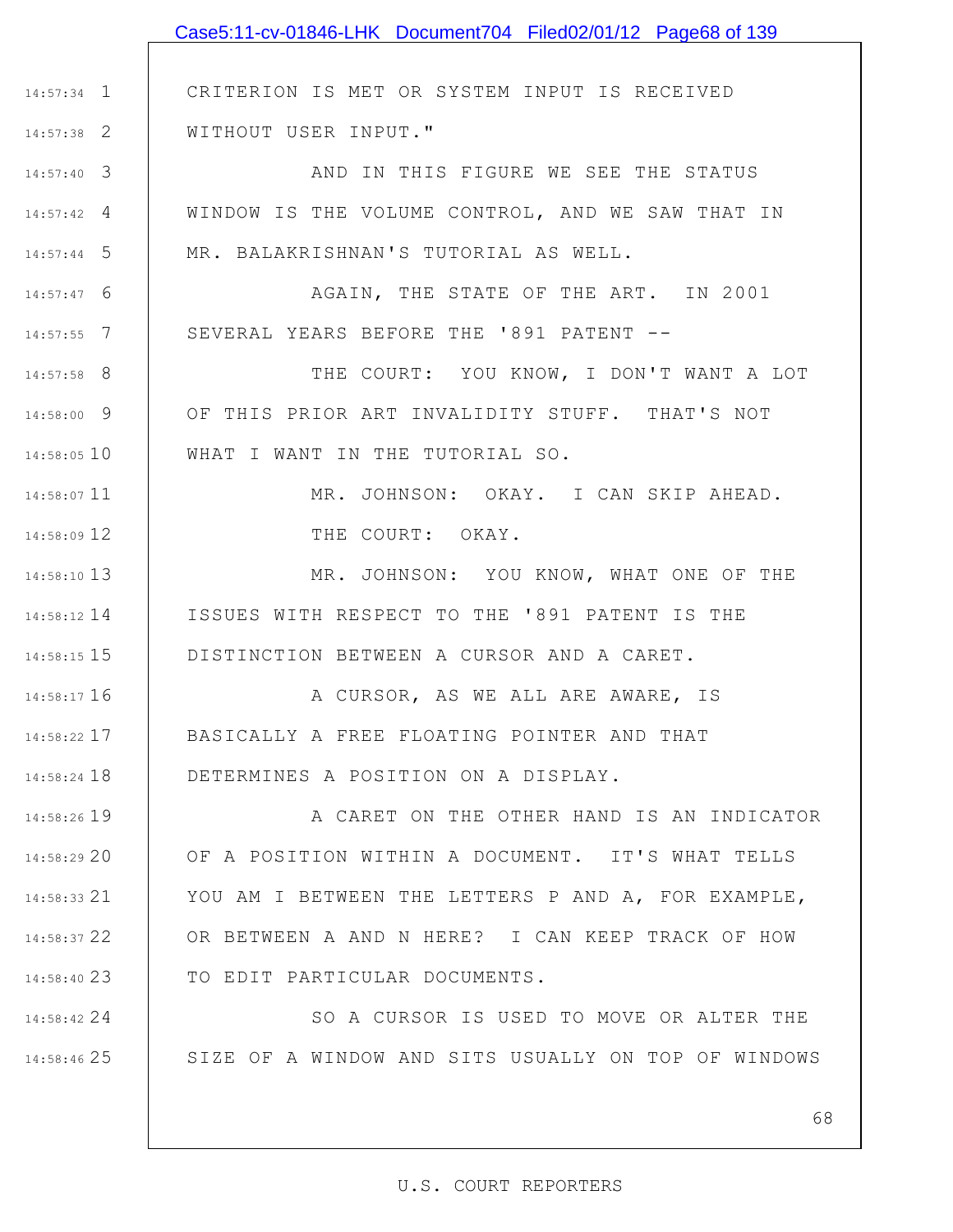AND USUALLY WE SEE THE CURSOR DOWN BELOW CHANGING THE SIZE OF THIS PARTICULAR BOX.

1 14:58:50

2 14:58:52

25 15:00:09

3 14:58:56 4 14:58:58 5 14:59:02 6 14:59:04 AND YET THE CARET, WHICH APPEARS AFTER THE LETTER BEING -- AFTER THE WORD "BROWN" HERE MAINTAINS ITS RELATIVE POSITION WITHIN THE DOCUMENT AND RESIDES WITHIN THAT DOCUMENT.

7 14:59:06 8 14:59:11 9 14:59:16 14:59:20 10 11 14:59:24 12 14:59:27 SO JUST TO RUN THAT AGAIN, WE SEE A CURSOR ON THE LEFT. IT COULD BE USED TO EXPAND BOXES, EXPAND WINDOWS. AND EACH TIME THE CURSOR MOVES OVER ON TOP OF THE WINDOW BUT YET THE CARET REMAINS IN THE SAME RELATIVE POSITION WITHIN THE WINDOW.

13 14:59:30 14:59:32 14 | THE FUNCTIONS BETWEEN THE CURSOR AND A CARET ARE 15 14:59:36 16 14:59:40 17 14:59:43 SO, AGAIN, SOME OF THE DISTINCTIONS AND THE CURSOR HAS THE ABILITY TO MOVE BETWEEN WINDOWS WHEREAS A CARET DOESN'T. IT STAYS WITHIN THE SINGLE WINDOW THAT IT'S WORKING ON.

18 14:59:44 19 14:59:48 THE CURSOR CAN MOVE FREELY ON THE SCREEN, ALL OVER THE SCREEN, AND THE CARET CANNOT.

20 14:59:50 21 14:59:53 THE CURSOR CAN BE USED TO CLICK ON DIFFERENT TYPES OF ICONS AND THE CARET CANNOT.

22 14:59:56 23 15:00:01 24 15:00:03 AND A CURSOR DOES NOT, HOWEVER, HAVE THE ABILITY TO IDENTIFY A POSITION WITHIN A DOCUMENT. THAT'S WHAT A CARET DOES.

THE COURT: WHY IS THAT? WHY IS THAT?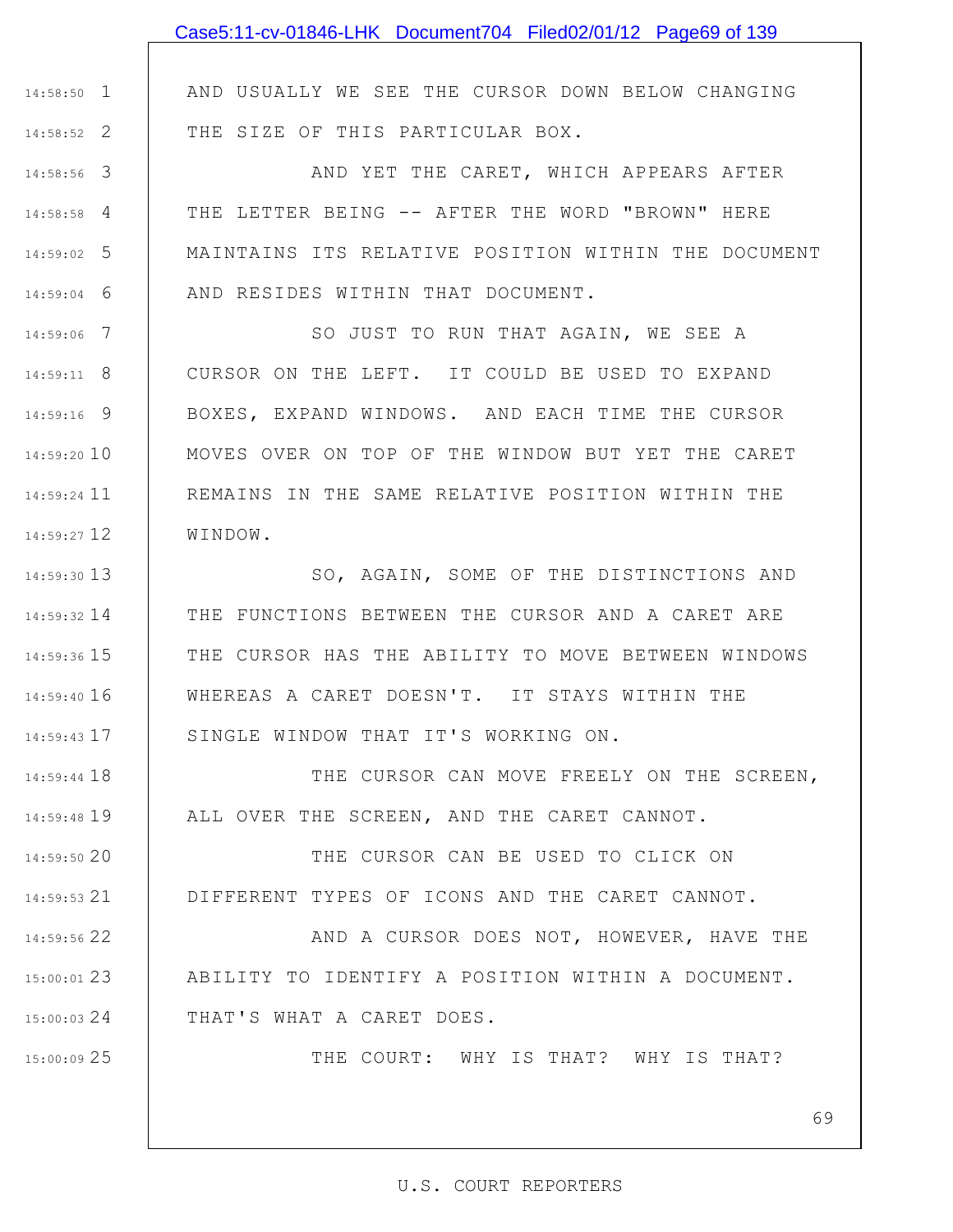|               | Case5:11-cv-01846-LHK Document704 Filed02/01/12 Page70 of 139 |
|---------------|---------------------------------------------------------------|
|               |                                                               |
| $15:00:13$ 1  | CAN YOU PLEASE GO TO THAT?                                    |
| $15:00:16$ 2  | MR. JOHNSON: JUST TO GO BACK. SO GOING                        |
| $15:00:18$ 3  | BACK TO THE EXAMPLE OF THE QUICK BROWN FOX.                   |
| $15:00:24$ 4  | THE CARET IS WHAT IDENTIFIES THE POSITION                     |
| $15:00:28$ 5  | WITHIN THE PARTICULAR DOCUMENT AFTER THE WORD                 |
| $15:00:29$ 6  | "BROWN." A CURSOR DOES NOT REALLY TELL YOU WHERE              |
| $15:00:31$ 7  | YOU'RE EDITING WITHIN A DOCUMENT. IT CAN BE USED              |
| $15:00:33$ 8  | TO PLACE A CARET, FOR EXAMPLE.                                |
| $15:00:36$ 9  | THE COURT: YEAH.                                              |
| $15:00:37$ 10 | MR. JOHNSON: RIGHT. BUT IT HAS MUCH                           |
| $15:00:39$ 11 | WIDER ABILITIES TO MOVE OUTSIDE OF THE WINDOWS,               |
| $15:00:42$ 12 | OUTSIDE OF THE DOCUMENTS. AND SO IT DOESN'T                   |
| $15:00:45$ 13 | IDENTIFY THE ACTUAL POSITION WITHIN -- SORRY --               |
| $15:00:52$ 14 | WITHIN THE DOCUMENT.                                          |
| $15:00:53$ 15 | I CAN HAVE MY CURSOR IN THE UPPER                             |
| $15:00:56$ 16 | LEFT-HAND CORNER OF A WINDOW AND THE CARET IS STILL           |
| 15:00:58 17   | ON THE WORD "BROWN" AND WHEN I START EDITING, MY              |
| $15:01:02$ 18 | EDITS GO IN WHERE THE CARET IS, NOT WHERE THE                 |
| 15:01:05 19   | CURSOR IS.                                                    |
| 15:01:05 20   | SO THE CARET TELLS YOU WHERE YOUR EDITS                       |
| $15:01:08$ 21 | ARE GOING TO GO, IDENTIFIES THE POSITIONS WITHIN              |
| $15:01:10$ 22 | THE DOCUMENT, AND THE CURSOR DOES NOT TELL YOU                |
| $15:01:13$ 23 | WHERE YOU ARE WITHIN THE DOCUMENT.                            |
| $15:01:14$ 24 | AND I MAKE THAT MISTAKE ALL OF THE TIME                       |
| 15:01:18 25   | ACTUALLY WHEN I MAKE AN EDIT. WHEN I SEE THE                  |

U.S. COURT REPORTERS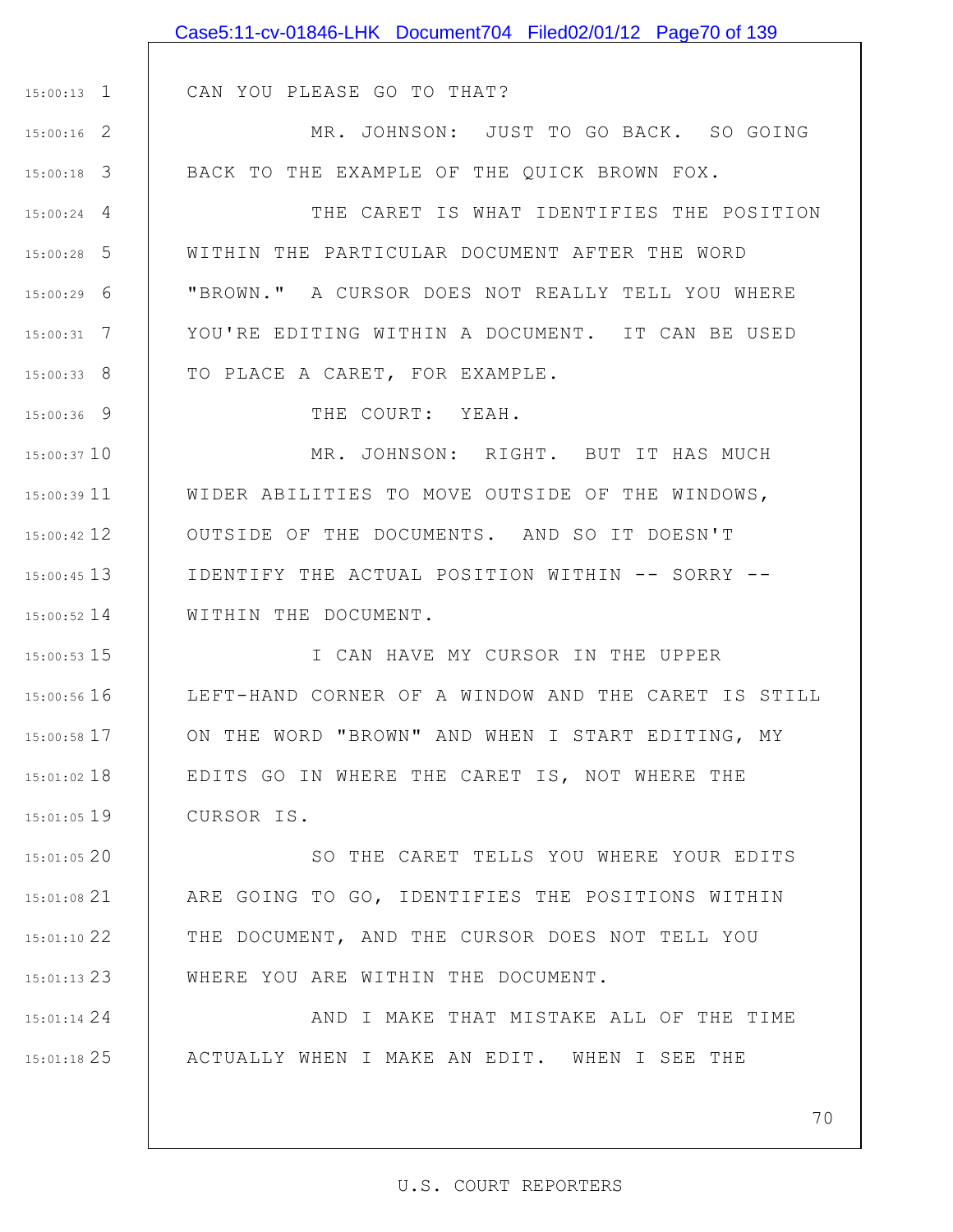# 1 15:01:19 2 15:01:22 3 15:01:25 CURSOR, AND I THINK I'M GOING TO START EDITING WHERE THE CURSOR IS, YET I FIND THAT MY EDITS ARE GOING SOMEPLACE ELSE.

Case5:11-cv-01846-LHK Document704 Filed02/01/12 Page71 of 139

4 15:01:27 5 15:01:30 6 15:01:36 7 15:01:38 8 15:01:41 SO A CURSOR DOES NOT IDENTIFY A POSITION WITHIN THE DOCUMENT. THAT'S WHAT THE CARET DOES. AND WE SEE THAT THERE ARE SOME DISTINCTIONS WITH THE INPUT DEVICES FOR CURSOR VERSUS CARET.

9 15:01:42 15:01:46 10 15:01:48 11 12 15:01:51 THE KEYBOARD HERE, THE TRACK PAD, THE MOUSE, AND THE TRACK BALL CAN ALL BE USED IN ONE WAY OR ANOTHER TO BASICALLY MOVE THE CARET AROUND THE DOCUMENT.

13 15:01:52 14 15:01:56 15 15:02:00 16 15:02:04 17 15:02:07 18 15:02:10 WHEREAS WITH RESPECT TO A CURSOR, THE KEYBOARD IS NOT USED TO CONTROL THE LOCATION OF A CURSOR. THE TRACK BALL CAN BE USED -- SORRY -- THE MOUSE CAN BE USED, AND THE TRACK PAD CAN BE USED TO MOVE THE CURSOR AROUND, BUT THE KEYBOARD DOES NOT MOVE THE CURSOR AROUND. SO THAT'S THE '891 PATENT.

19 15:02:17 20 15:02:20 21 15:02:29 22 15:02:33 23 15:02:35 24 15:02:39 25 15:02:42 THE '381 PATENT WAS FILED IN DECEMBER OF 2007, ISSUED IN 2008. IT DESCRIBES, YOU KNOW, AND INDICATES TO THE USER WHEN THE EDGE OF AN ELECTRONIC DOCUMENT HAS BEEN REACHED; WHEN A READER GETS TO THE ELECTRONIC DOCUMENT BEYOND THE EDGE, AN AREA BEYOND THE EDGE OF THE ELECTRONIC DOCUMENT IS DISPLAYED; AND THEN WHEN THE USER REMOVES HIS OR

## 71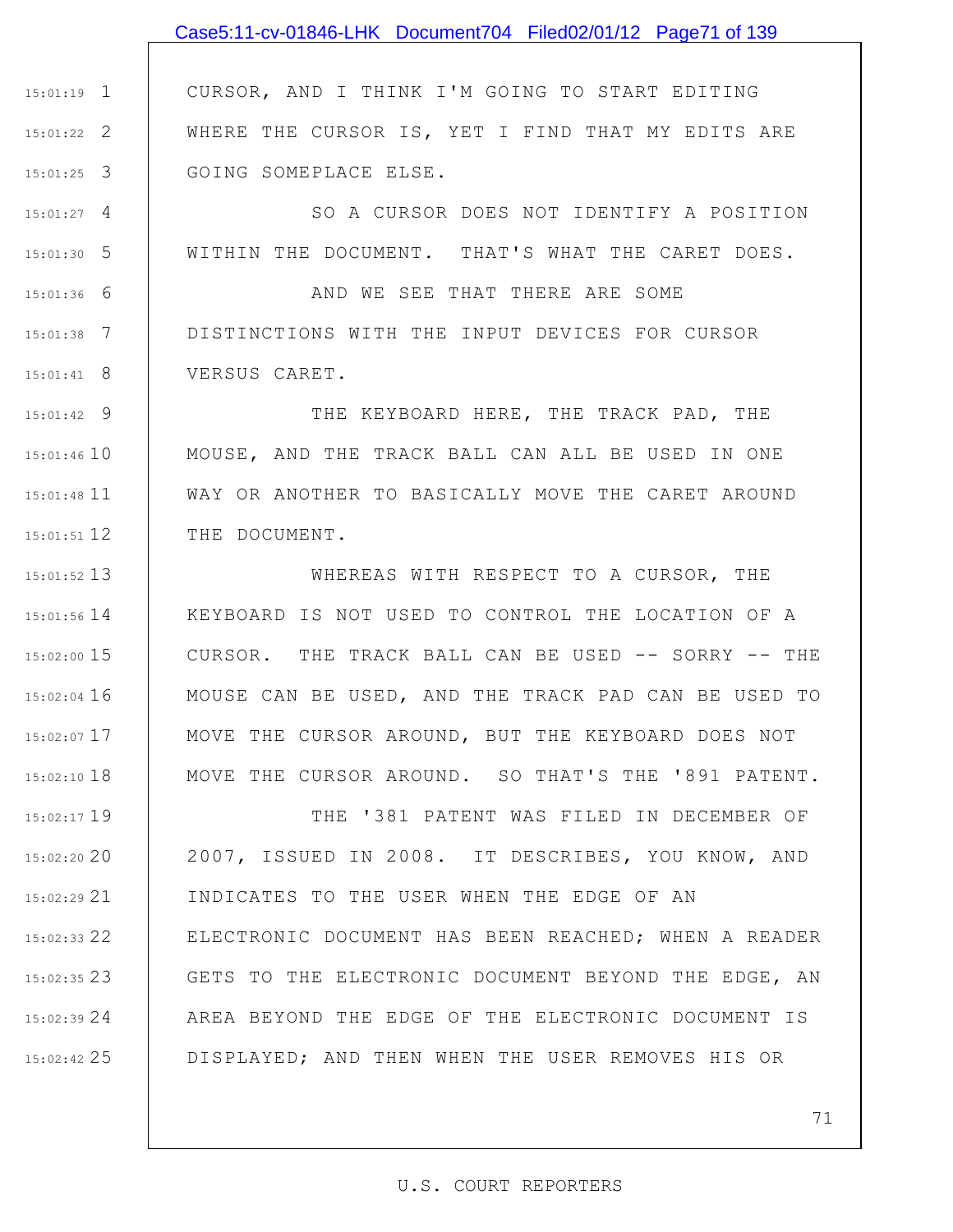|                 | Case5:11-cv-01846-LHK Document704 Filed02/01/12 Page72 of 139 |
|-----------------|---------------------------------------------------------------|
|                 |                                                               |
| $15:02:45$ 1    | HER FINGER FROM THE DISPLAY, THE DOCUMENT SNAPS               |
| $15:02:47$ 2    | BACK TO LINE UP TO THE EDGE OF THE SCREEN.                    |
| $15:02:49$ 3    | THE SPECIFICATION PROVIDES EXAMPLES OF                        |
| $15:02:53$ 4    | ELECTRONIC DOCUMENTS. AND THIS IS FROM COLUMN 27,             |
| $15:02:57$ 5    | LINE 7 TO 13 WE SEE EXAMPLES HERE OF A WORD                   |
| $15:03:03$ 6    | PROCESSING DOCUMENT AND A SPREADSHEET AND IN YELLOW           |
| $15:03:06$ 7    | WE SEE THE AREAS BEYOND THE EDGE. THE ELECTRONIC              |
| $15:03:10$ 8    | DOCUMENT HAS THE GREEN HASH MARKS AROUND IT.                  |
| $15:03:15$ 9    | FURTHER EXAMPLES OF ELECTRONIC DOCUMENTS                      |
| $15:03:17$ 10   | INCLUDE A WEB PAGE, AGAIN WITH THE GREEN HASH MARKS           |
| 15:03:21 11     | AND THE AREAS BEYOND THE EDGE IS MARKED IN YELLOW             |
| 15:03:24 12     | HERE.                                                         |
| 15:03:25 13     | YOU CAN ALSO HAVE A DIGITAL IMAGE, A                          |
| 15:03:25 14     | PHOTOGRAPH OF THE GORILLA WHICH HAS YELLOW AREAS              |
| $15:03:32$ 15   | BEHOND THE EDGE OF THE DOCUMENT AS WELL.                      |
| $15:03:33$ 16   | AND WEB PAGES CAN HAVE DIGITAL IMAGES                         |
| $15:03:36$ 17   | IMBEDDED WITHIN THEMSELVES, AND IF YOU THINK OF THE           |
| $15:03:39$ $18$ | "NEW YORK TIMES" ARTICLE THAT WE SAW IN THE                   |
| $15:03:41$ 19   | TUTORIAL THAT APPLE DID, LIKE THIS "TIME" ARTICLE,            |
| $15:03:45$ 20   | THERE ARE SEVERAL ELECTRONIC DOCUMENTS ON THIS                |
| $15:03:48$ 21   | PAGE.                                                         |
| 15:03:48 22     | YOU CAN HAVE THE ELECTRONIC DOCUMENT BE                       |
| $15:03:50$ 23   | THE ENTIRE WEB PAGE, YOU CAN ALSO HAVE THE                    |
| $15:03:54$ 24   | ELECTRONIC DOCUMENT BE, FOR EXAMPLE, THE IMAGE OF             |
| 15:03:57 25     | WHAT APPEARS HERE WITH THE GREEN HASH MARKS.                  |
|                 |                                                               |

## U.S. COURT REPORTERS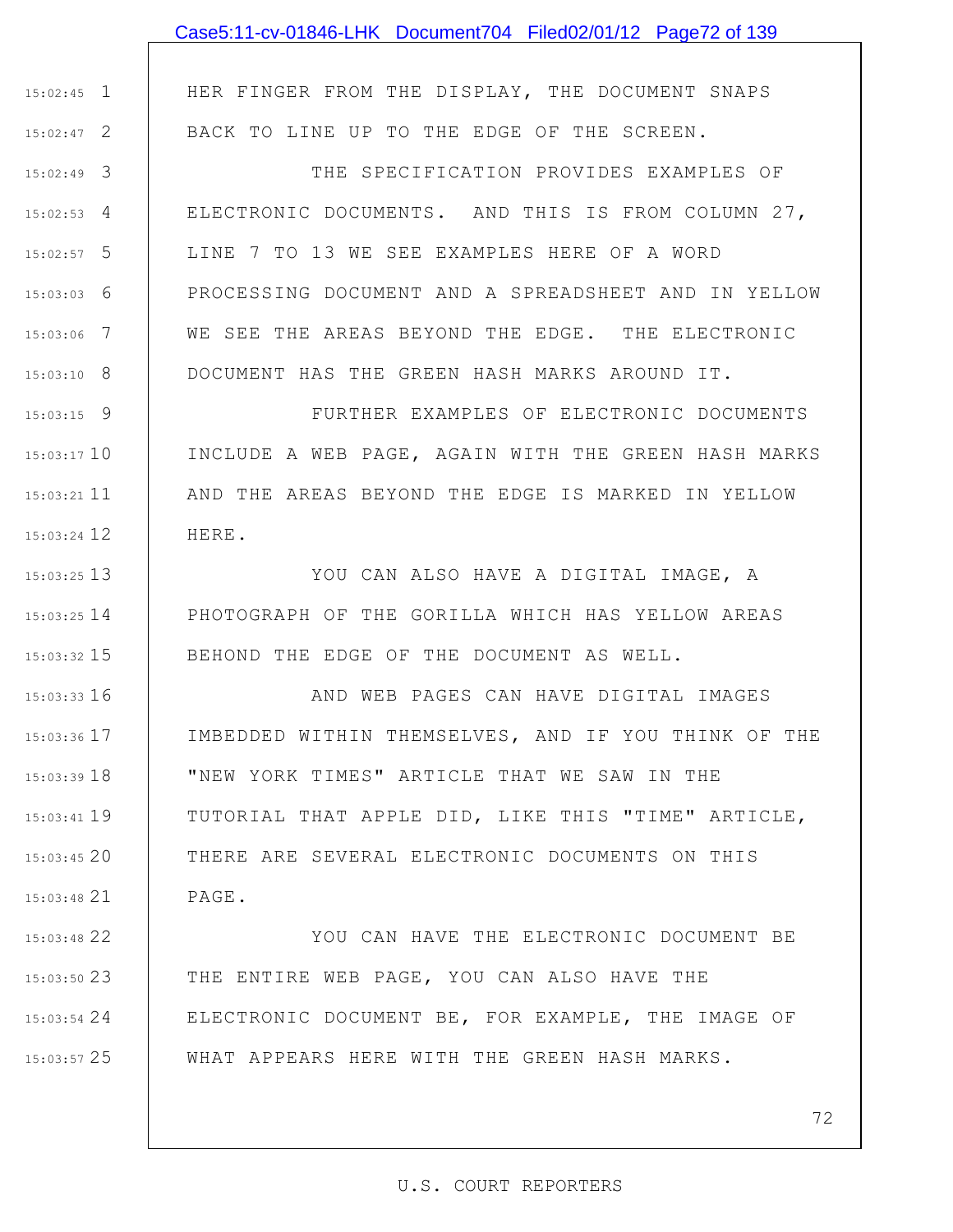#### Case5:11-cv-01846-LHK Document704 Filed02/01/12 Page73 of 139

1 15:04:00 2 15:04:04 3 15:04:07 AND THEY'RE GROUPINGS, FOR EXAMPLE. THIS CAN BE AN ELECTRONIC DOCUMENT OVER ON THE LEFT-HAND SIDE AND THE EDITORS PICKED SEGMENTS.

4 15:04:10 5 15:04:12 6 15:04:15 AND SO ONE OF THE ISSUES THAT WE'LL TALK ABOUT ON FRIDAY IS OBVIOUSLY WHAT DOES AN AREA BEYOND THE EDGE MEAN.

7 15:04:19 8 15:04:21 WITH THAT, YOUR HONOR, I'LL TURN IT OVER TO MR. VERHOEVEN TO DISCUSS THE '915 PATENT.

9 15:04:26 15:04:27 10 11 15:04:32 12 15:04:35 THE COURT: LET ME ASK EITHER SIDE. I HAD SOME QUESTIONS THAT GO TO CLAIM CONSTRUCTION. WOULD YOU LIKE TO GET INTO THAT DISCUSSION TODAY OR JUST SAVE IT FOR FRIDAY? WHAT IS YOUR PREFERENCE?

13 15:04:37

14 15:04:39

15 15:04:41

16 15:04:44

17 15:04:48

MR. JOHNSON: WELL, IF YOUR HONOR HAS ANY QUESTIONS ABOUT IT, I THINK WE WOULD BE WILLING TO HEAR WHAT THE QUESTIONS ARE AND AS OPPOSED TO ARGUING THEM AND ARGUING THE MERITS OF THEM. IT MAY INFORM OUR PRESENTATION FOR PURPOSES OF FRIDAY.

18 15:04:50 19 15:04:52 20 15:04:54 21 15:04:58 22 15:05:01 THE COURT: OKAY. ALL RIGHT. IT JUST WOULD -- SOME OF THE ANSWERS WOULD HELP ME IN PREPARING FOR FRIDAY, AND THAT'S THE ONLY REASON I WANTED TO SEE IF YOU WANTED TO TALK ABOUT THEM TODAY.

23 15:05:01 24 15:05:05 25 15:05:08 BUT IF YOU WANT TO WAIT UNTIL FRIDAY, THAT'S FINE. I WILL LET YOU KNOW WHAT MY QUESTIONS ARE.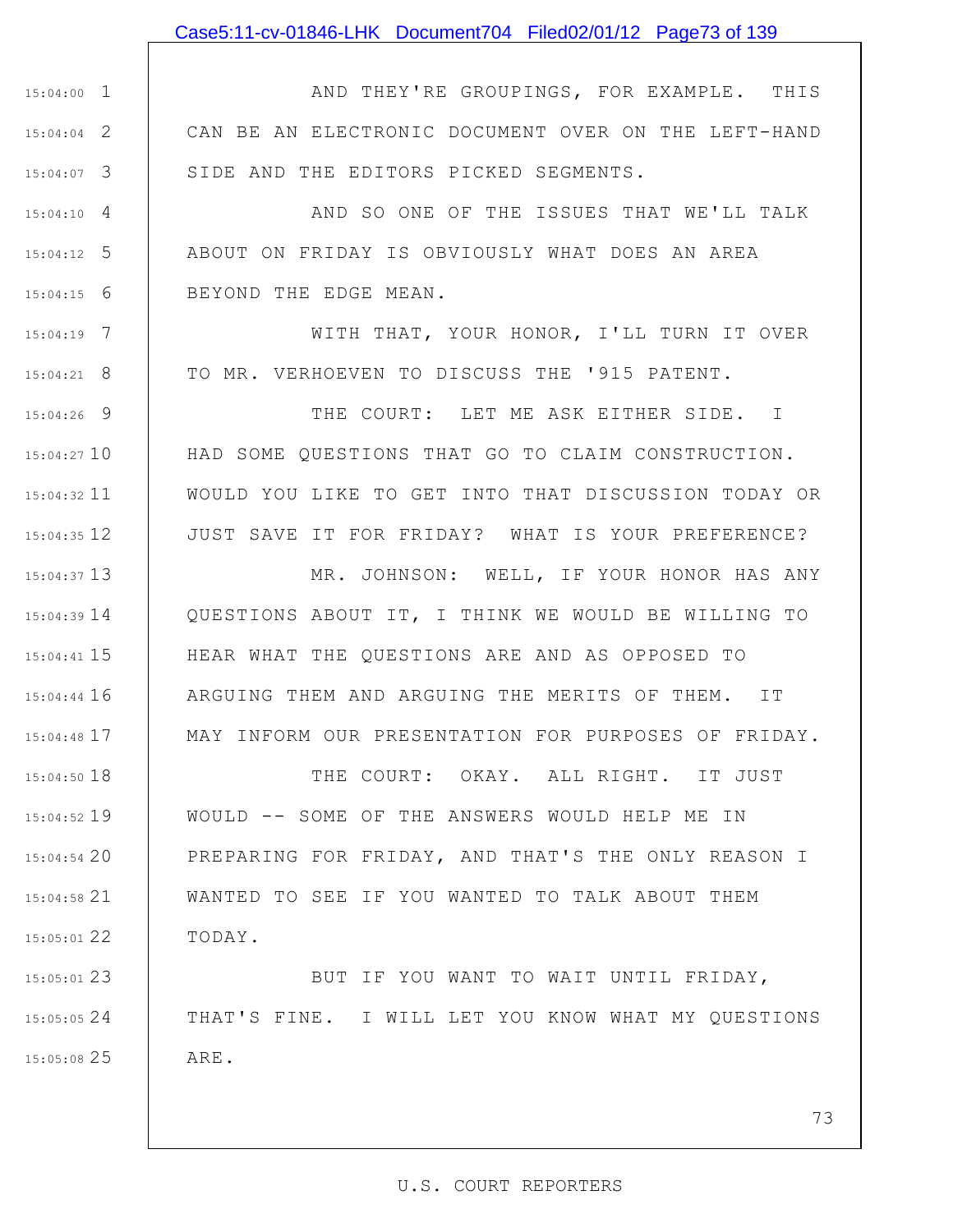Case5:11-cv-01846-LHK Document704 Filed02/01/12 Page74 of 139

1 15:05:08 2 15:05:12 3 15:05:14 WHY DON'T WE GO THROUGH THE TUTORIAL PRESENTATION, AND THEN I'LL LET YOU KNOW WHAT MY QUESTIONS ARE.

4 15:05:14 5 15:05:15 MR. JOHNSON: OKAY. THANK YOU, YOUR HONOR.

6 15:05:16 7 15:05:17 8 15:05:22 9 15:05:26 MR. VERHOEVEN: GOOD AFTERNOON, YOUR HONOR. SOME OF WHAT I'M GOING TO DO IS GOING TO BE REPETITIVE TO WHAT DR. BALAKRISHNAN PRESENTED, AND SO I'LL MOVE RELATIVELY QUICKLY.

10 15:05:29 11 15:05:31 12 15:05:34 13 15:05:37 14 15:05:41 STARTING WITH THE '915 PATENT, YOUR HONOR, THIS PATENT CONCERNS SCROLLING AND GESTURE OPERATIONS AND THE -- WHAT IS GOING TO BE AT ISSUE ON FRIDAY WILL BE THE MEANING OF ONE OF THE SCROLLING PHASES.

15 15:05:42 16 15:05:45 17 15:05:48 SO FOR TODAY ALL I WANT TO TALK ABOUT IS THE PATENT DISTINGUISHES BETWEEN SPECIFIC SCROLL OPERATIONS AND GESTURE OPERATIONS.

18 15:05:51 19 15:05:55 SO THE PATENT USES THE WORD "SCROLL" DIFFERENTLY THAN "GESTURE" IN THE SPECIFICATION.

20 15:05:57 21 15:05:59 THE TERM FOR FRIDAY IS "SCROLLING A WINDOW HAVING A VIEW."

22 15:06:04 23 15:06:08 24 15:06:10 25 15:06:15 GOING INTO THIS, ON THE LEFT HERE IS AN EXAMPLE OF SCROLL OPERATIONS AS DESCRIBED IN THE PATENT; AND ON THE RIGHT IS GESTURE OPERATIONS. AND I'LL JUST PLAY THIS AND THEN LET YOU READ THE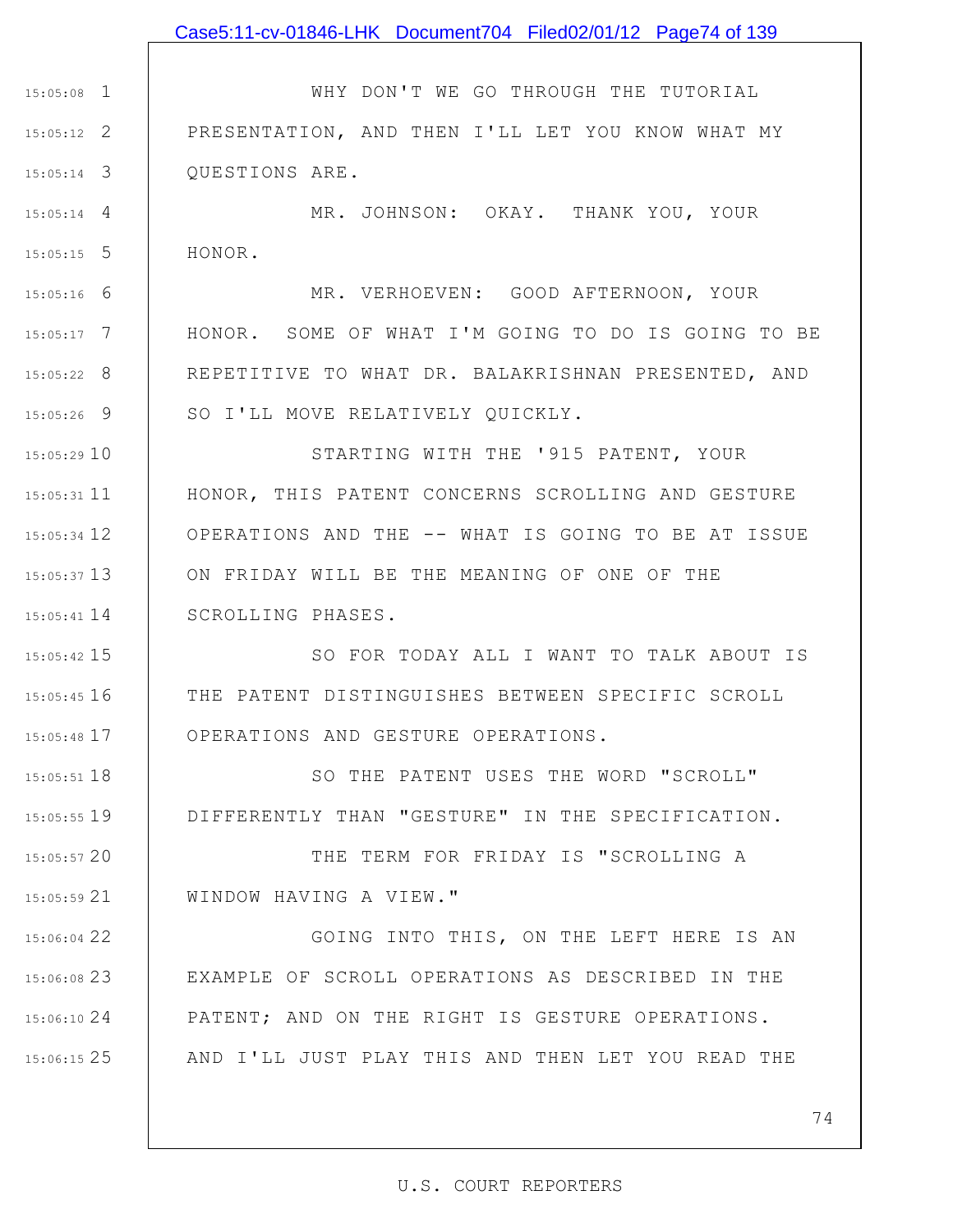BULLETS.

1 15:06:18

2 15:06:19 3 15:06:22 4 15:06:27 5 15:06:31 6 15:06:35 7 15:06:40 8 15:06:42 9 15:06:45 15:06:47 10 11 15:06:49 SO AS DESCRIBED IN THE PATENT, THE SCROLL OPERATIONS ARE OPERATIONS WHERE YOU USE ONE FINGER INSTEAD OF MULTIPLE FINGERS AND A SINGLE TOUCH WHEREAS GESTURE OPERATIONS ARE WHERE YOU'RE USING MULTI TOUCH, YOU'RE USING TWO FINGERS AND/OR YOU CAN USE MORE THAN TWO FINGERS, AND THAT'S THE WAY THAT THE -- SO WHEN THE PATENT IS TALKING ABOUT GESTURE, THAT'S WHAT THE PATENT IS TALKING ABOUT; WHEN THE PATENT IS TALKING ABOUT SCROLL, THAT'S WHAT THE PATENT IS TALKING ABOUT.

12 15:06:50 13 15:06:53 I'LL PLAY THIS ONE MORE TIME SO WE CAN WATCH IT AGAIN.

14 15:06:53 15 15:06:57 16 15:07:02 17 15:07:07 SO ON THE LEFT IT'S ONE FINGER AND THAT'S WHAT THE PATENT IS CALLED IS SCROLLING; AND ON THE RIGHT IT'S CALLED MULTI TOUCH, TWO FINGERS, YOU CAN PINCH AND EXPAND IT AND YOU CAN PINCH IT.

18 15:07:14 19 15:07:19 20 15:07:25 21 15:07:28 22 15:07:31 23 15:07:33 OKAY. WE JUST COVERED THAT, YOUR HONOR. SO ON SLIDE 29 SOME OF THE TERMS IN THE PATENT SCROLLING A VIEW AND SCROLLING A WINDOW HAVING A VIEW I THINK GET A LITTLE CONFUSING. SO I'M JUST GOING TO SHOW WHAT WE THINK THAT MEANS WITH AN ILLUSTRATION.

24 15:07:34 25 15:07:39 BUT BEFORE I GET TO THAT, ON GESTURE OPERATIONS, JUST FOR COMPLETENESS, THE THINGS YOU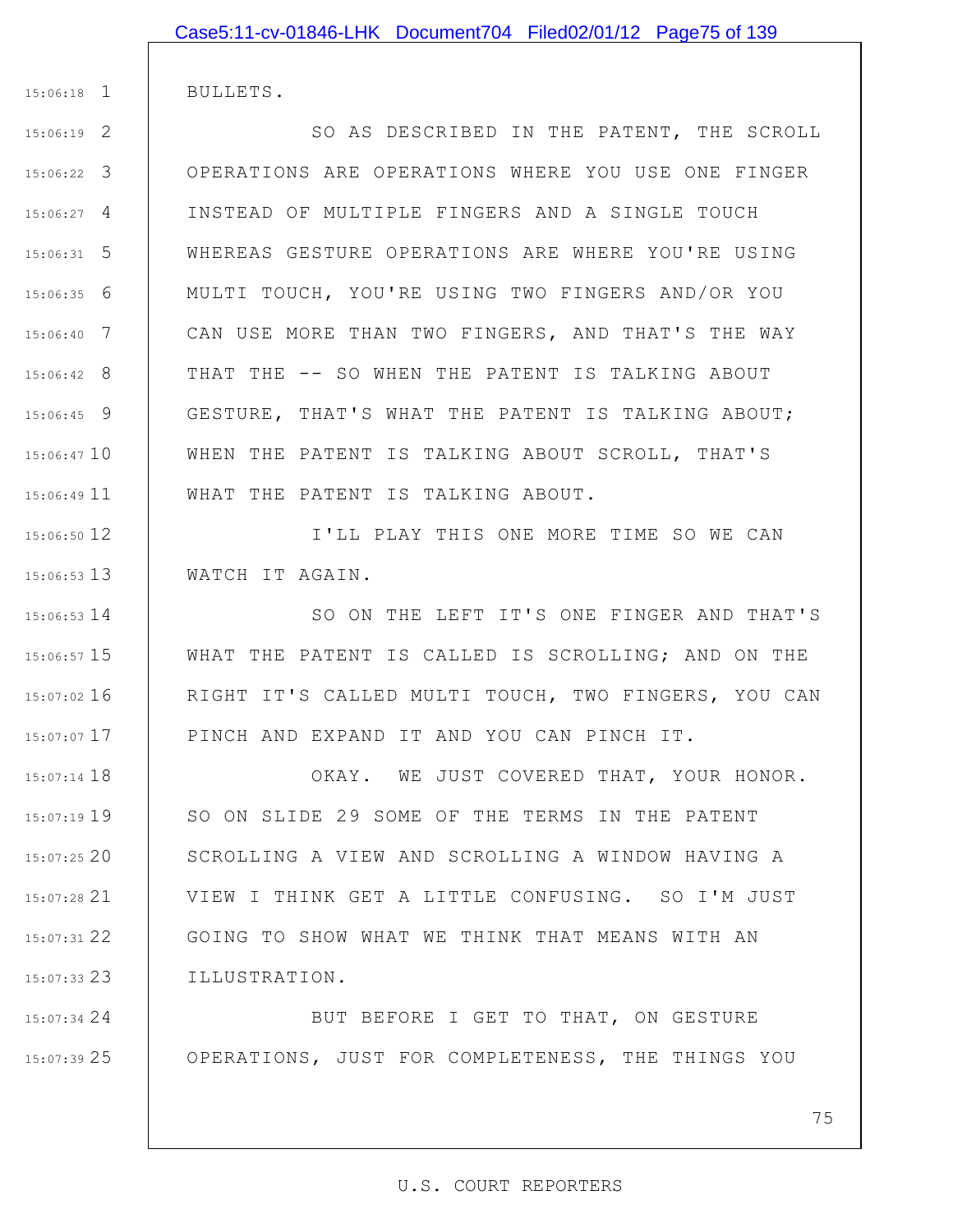|               | Case5:11-cv-01846-LHK Document704 Filed02/01/12 Page76 of 139   |
|---------------|-----------------------------------------------------------------|
|               |                                                                 |
| $15:07:41$ 1  | CAN DO WITH THE GESTURE ARE YOU CAN EXPAND, YOU CAN             |
| $15:07:44$ 2  | ZOOM. WE JUST SAW THOSE TWO IN THE ILLUSTRATION.                |
| $15:07:47$ 3  | AND ANOTHER THING YOU CAN DO IS I DIDN'T                        |
| $15:07:50$ 4  | ILLUSTRATE IS THAT YOU CAN ROTATE AS YOUR HONOR                 |
| $15:07:52$ 5  | PROBABLY KNOWS BY MOVING YOUR HANDS THAT WAY AND                |
| $15:07:54$ 6  | THAT WOULD BE ANOTHER GESTURE OPERATION THAT YOU                |
| $15:07:56$ 7  | CAN DO.                                                         |
| $15:07:56$ 8  | AND THE SCROLLING OPERATIONS, THE PATENT                        |
| $15:07:59$ 9  | TALKS ABOUT SCROLLING A VIEW, SCROLLING A WINDOW                |
| 15:08:01 10   | HAVING A VIEW. AND LET ME SHOW YOU WHAT WE THINK                |
| $15:08:03$ 11 | THAT PATENT IS DESCRIBING HERE.                                 |
| 15:08:05 12   | SO A VIEW AS DESCRIBED IN THE                                   |
| $15:08:09$ 13 | SPECIFICATION, YOUR HONOR, IS THAT THE PATENT SAYS              |
| $15:08:10$ 14 | THAT IT CAN BE, IT'S BASICALLY THE BACKGROUND OF A              |
| 15:08:13 15   | WINDOW.                                                         |
| 15:08:14 16   | SO THE PATENT GIVES THREE, THREE EXAMPLES                       |
| $15:08:16$ 17 | OF WHAT THAT CAN BE. IT SAYS IT CAN BE AN IMAGE,                |
| 15:08:22 18   | IT CAN BE A WEB PAGE, IT CAN BE TEXT.                           |
| 15:08:26 19   | SO I'M USING THIS PICTURE AS IMAGE AS AN                        |
| 15:08:29 20   | EXAMPLE OF A VIEW.                                              |
| 15:08:30 21   | AND THEN THE PATENT TALKS ABOUT THE VIEW                        |
| 15:08:32 22   | IN RELATION TO A WINDOW. AND SO WE'RE JUST USING A              |
| $15:08:37$ 23 | FRAME HERE AS ILLUSTRATIVE.                                     |
| 15:08:40 24   | SO A WINDOW HAVING A VIEW WOULD BE THIS                         |
|               | 15:08:43 25   FRAME WOULD BE THE WINDOW AND THE IMAGE BEHIND IT |
|               |                                                                 |
|               | 76                                                              |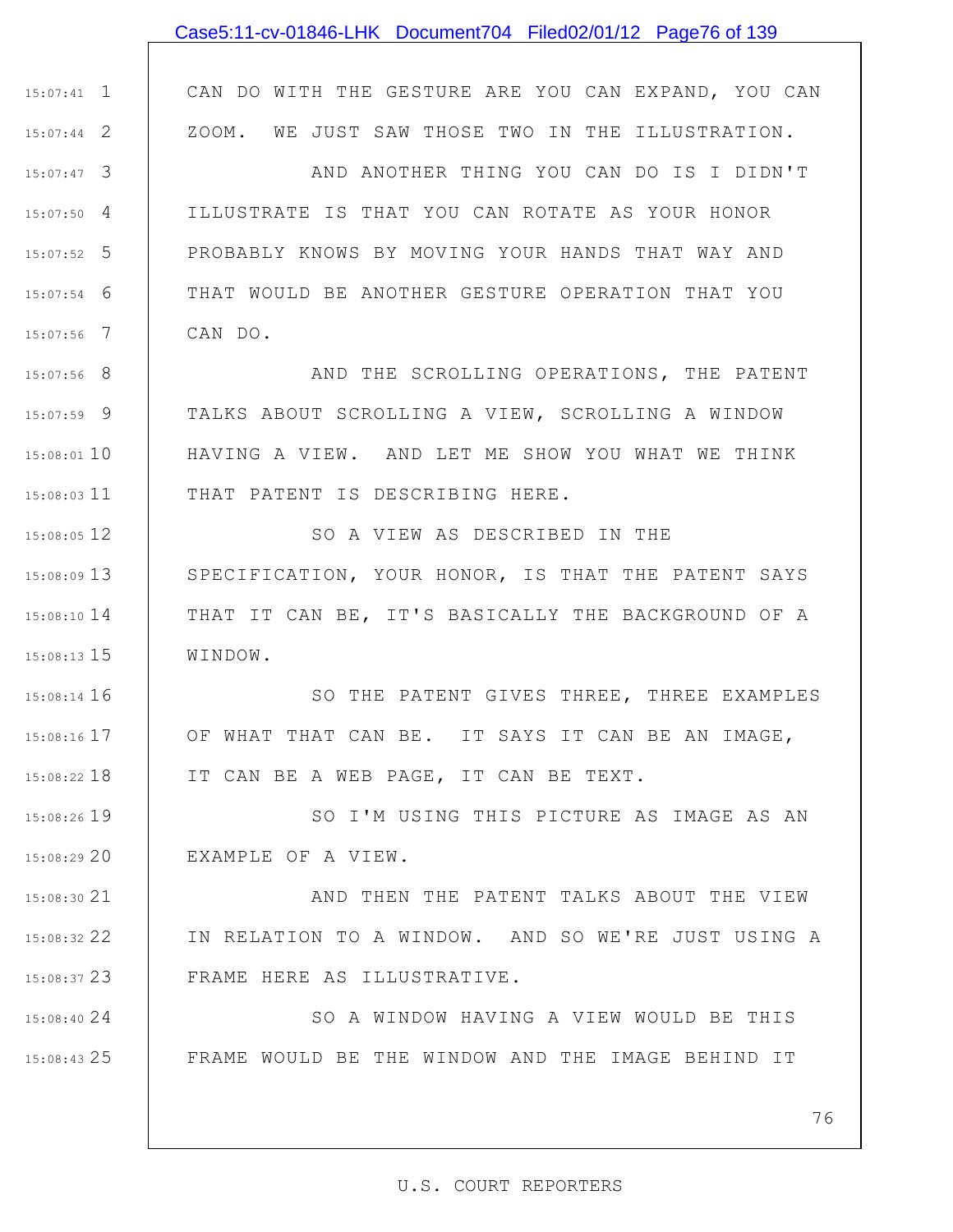|                 | Case5:11-cv-01846-LHK Document704 Filed02/01/12 Page77 of 139 |
|-----------------|---------------------------------------------------------------|
|                 |                                                               |
|                 | 15:08:46 1   WOULD BE THE VIEW.                               |
| 15:08:47 2      | AND THEN SCROLLING A WINDOW HAVING A VIEW                     |
| $15:08:55$ 3    | AS USED IN THE PATENT, AND I'LL DO THAT ONE MORE              |
| $15:08:57$ 4    | TIME, IS YOU'RE MOVING THE WINDOW OVER A STATIC               |
| $15:09:04$ 5    | IMAGE. AND THEN SCROLLING THE VIEW, WE'LL PLAY                |
| $15:09:12$ 6    | THIS, IS THE WINDOW STAYS THE SAME AND THE                    |
| $15:09:17$ 7    | BACKGROUND IMAGE IS MOVING.                                   |
| $15:09:18$ 8    | SO THAT'S PRETTY SIMPLE, AND THAT'S ALL I                     |
| $15:09:21$ 9    | HAVE TO SAY ON THE TUTORIAL FOR THAT.                         |
| 15:09:23 10     | LET'S MOVE ON TO THE '607, WHICH IS A                         |
| $15:09:26$ 11   | TRANSPARENT HARDWARE TOUCHSCREEN PATENT, YOUR                 |
| 15:09:29 12     | HONOR.                                                        |
| $15:09:31$ 13   | DR. BALAKRISHNAN SPENT A LOT OF TIME                          |
| $15:09:34$ 14   | TALKING ABOUT THE CONCEPT OF MUTUAL CAPACITANCE AND           |
| 15:09:39 15     | ALL OF THAT, AND I DON'T WANT TO TAKE THE TIME TO             |
| 15:09:41 16     | REPEAT IT. SO I'LL GO THROUGH IT BRIEFLY.                     |
| 15:09:44 17     | THE PATENT TALKS ABOUT A SPECIFIC TYPE OF                     |
| 15:09:47 18     | TECHNOLOGY FOR MULTIPOINT TOUCHSCREENS AND THE                |
| 15:09:54 19     | SPECIFIC TYPE USES TWO LAYERS OF PARALLEL                     |
| 15:09:59 20     | TRANSPARENT CONDUCTIVE LINES THAT ARE                         |
| $15:10:01$ $21$ | PERPENDICULAR; AND THIS ARRANGEMENT CREATES AN X-Y            |
| 15:10:07 22     | GRID OF TRACES, T-R-A-C-E-S, WHERE THE HORIZONTAL             |
| 15:10:10 23     | LAYER AND THE VERTICAL LAYER ARE SPACIALLY                    |
| $15:10:14$ 24   | SEPARATED FROM ONE ANOTHER; AND THIS CREATES WHAT             |
| $15:10:16$ 25   | IS CALLED MUTUAL CAPACITANCE.                                 |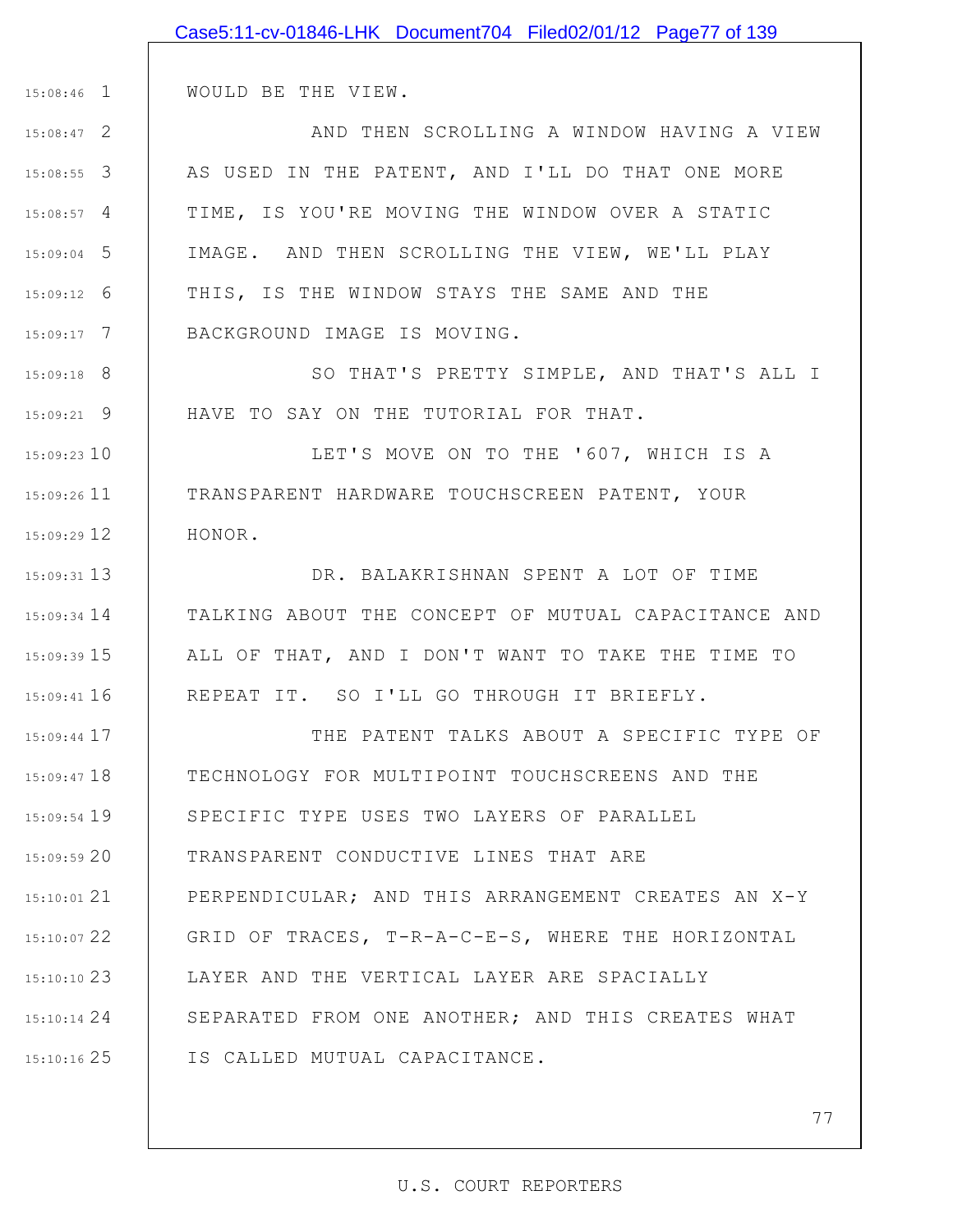1 15:10:18 2 15:10:22 3 15:10:25 AND THE CAPACITIVE MONITORING CIRCUITRY ENABLES THE DETECTION OF MULTIPLE TOUCHES AT THE SAME TIME.

4 15:10:29 5 15:10:32 6 15:10:34 7 15:10:37 8 15:10:40 TOUCHSCREENS, AS DR. BALAKRISHNAN WENT THROUGH, HAVE BEEN AROUND FOR A LONG TIME. MUTUAL CAPACITANCE WAS AROUND BEFORE THE PATENTS. I'M NOT GOING TO GO INTO THE PRIOR ARGUMENTS. I DON'T THINK THAT'S DISPUTED.

9 15:10:43 15:10:46 10 15:10:49 11 SO REALLY BRIEFLY, THIS IS FIGURE 2, YOU CAN DO MULTIPLE TOUCHES AS SHOWING THE CROSS-HATCH OF THE CONDUCTIVE LINES.

12 15:10:52 13 15:10:55 14 15:10:59 15 15:11:03 16 15:11:05 17 15:11:09 18 15:11:12 19 15:11:17 THIS IS SIMILAR TO WHAT DR. BALAKRISHNAN DISPLAYED, IT'S A STACK FOR HOW A MUTUAL CAPACITANCE TOUCHSCREEN WORKS. AND SO YOU HAVE A DISPLAY AT THE BOTTOM; AND THEN YOU HAVE THREE TRANSPARENT LAYERS, AND THOSE ARE THE BLUE LAYERS THERE; AND THEN YOU'VE GOT ROWS OF CONDUCTIVE LINES AND COLUMNS OF CONDUCTIVE LINES AND THEY'RE CROSS-HATCHED.

20 15:11:18 21 15:11:21 22 15:11:25 AND I'M NOT SURE IF DR. BALAKRISHNAN GOT INTO THIS, BUT ONE SET OF THE LINES IS GOING TO BE CALLED DRIVE LINES.

23 15:11:26 24 15:11:29 25 15:11:34 AND THE ELECTRONIC CIRCUITRY DRIVES POWER THROUGH THOSE LINES, AND THEN THE SECOND SET OF LINES IS WHAT IS CALLED SENSE LINES. AND THEY HAVE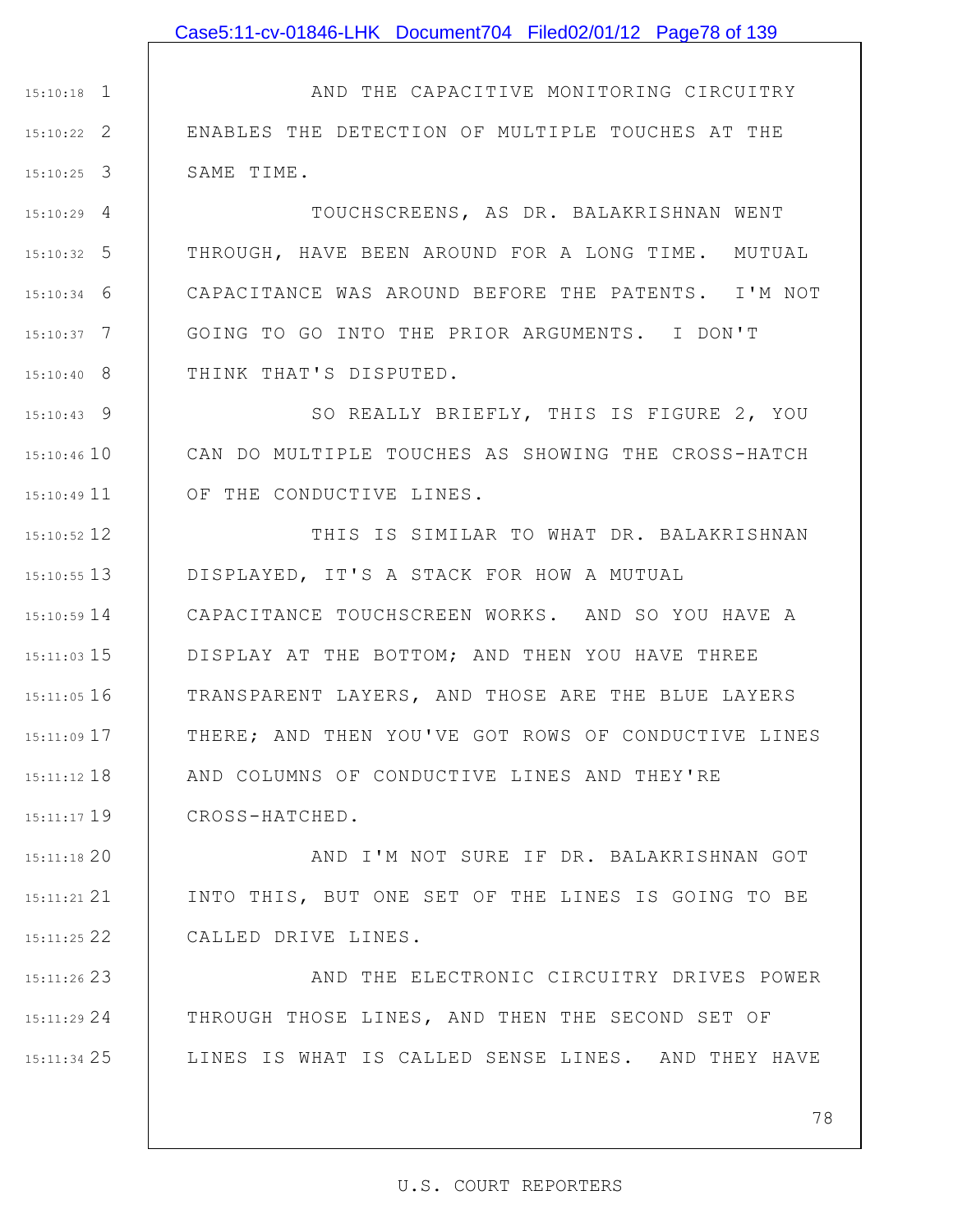# Case5:11-cv-01846-LHK Document704 Filed02/01/12 Page79 of 139

CIRCUITRY COMING OUT AND IT GOES BACK INTO A CHIP AND THAT MEASURES AND SENSES CHANGES IN CAPACITY.

1 15:11:39

2 15:11:43

25 15:13:02

3 15:11:49 4 15:11:52 5 15:11:54 6 15:11:56 7 15:11:59 8 15:12:02 SO I DON'T THINK THAT -- CERTAINLY NOT FOR FRIDAY DO WE NEED TO GO INTO ALL OF THAT BECAUSE THE ONLY CLAIM CONSTRUCTION TERM FOR FRIDAY IS WHETHER THESE TRANSPARENT LAYERS HAVE TO BE GLASS OR HAVE TO BE PLASTIC. SO THE ELECTRONIC CIRCUITRY IS NOT GOING TO BE CRITICAL FOR FRIDAY.

9 15:12:05 15:12:08 10 15:12:11 11 THIS IS A STACK FROM FIGURE 10 AND YOU HAVE GOT YOUR DRIVE LINES AND YOUR SENSE LINES AND YOU HAVE YOUR THREE TRANSPARENT LAYERS.

12 15:12:17 13 15:12:21 14 15:12:25 15 15:12:27 16 15:12:30 17 15:12:34 18 15:12:39 19 15:12:41 AND THIS IS -- BY WAY OF BACKGROUND, IF YOU'RE TRYING TO DEVELOP A MUTUAL CAPACITANCE TOUCHSCREEN, YOUR HONOR, YOU CAN HAVE CHOICES FOR YOUR TRANSPARENT LAYERS: YOU CAN USE GLASS, THAT'S ONE CHOICE; YOU CAN USE PLASTIC. A LOT OF PEOPLE LIKE TO USE P-E-T, THAT'S POLYETHYLENE TEREPHTHALATE, WHICH IS THE SAME MATERIAL THAT IS IN THE OLD TWO LITER COKE BOTTLES.

15:12:47 20 21 15:12:49 22 15:12:51 ON THE CONDUCTIVE LINES YOU HAVE A WHOLE VARIETY OF CHOICES OF CONDUCTIVE MATERIALS. YOU CAN USE COPPER, SILVER, INDIUM TIN OXIDE.

23 15:12:56 24 15:13:00 AND THEN IN ADHESIVES, YOU'D PROBABLY USE GLUE OR SOME SORT OF CLEAR ADHESIVE.

THIS IS JUST GOING OVER SOME OF THE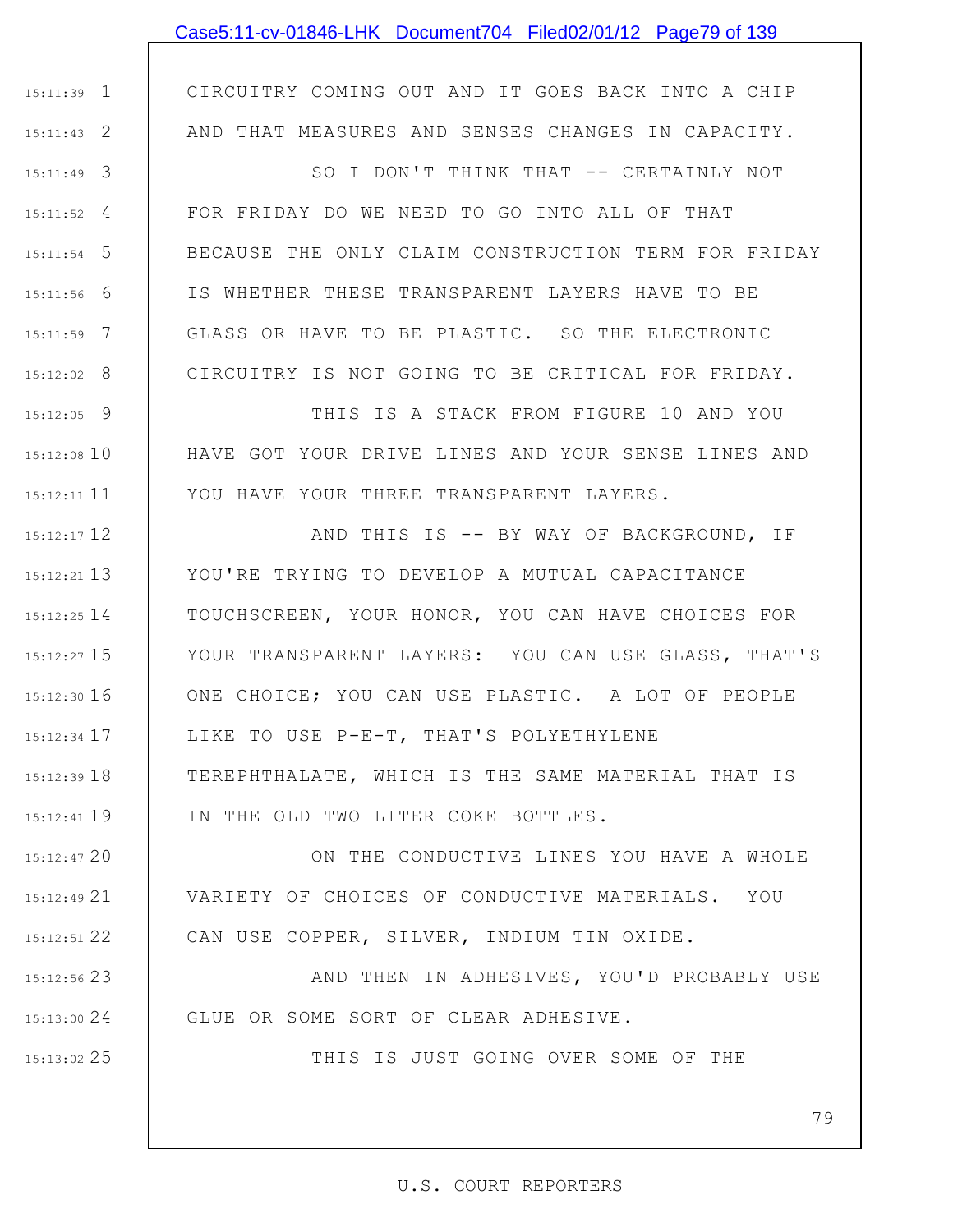|               | Case5:11-cv-01846-LHK Document704 Filed02/01/12 Page80 of 139 |
|---------------|---------------------------------------------------------------|
|               |                                                               |
| $15:13:06$ 1  | BENEFITS OF THE DIFFERENT MATERIALS THAT YOU CAN              |
| $15:13:08$ 2  | CHOOSE. GLASS HAS CHEMICAL RESISTANCE AND IT'S                |
| $15:13:13$ 3  | SCRATCH RESISTANCE AND DIELECTRIC PROPERTIES.                 |
| $15:13:16$ 4  | PLASTIC IS LIGHTER AND IF YOU DROP YOUR                       |
| $15:13:20$ 5  | PHONE IT'S NOT GOING TO SHATTER AND IT'S EASIER TO            |
| $15:13:23$ 6  | WORK WITH.                                                    |
| $15:13:23$ 7  | AND THAT'S ALL I HAVE FOR THAT PATENT                         |
| $15:13:26$ 8  | UNLESS YOUR HONOR HAS ANY QUESTIONS.                          |
| $15:13:28$ 9  | MOVE ONTO THE '828 PATENT, WHICH IS THE                       |
| 15:13:31 10   | ELLIPSE FITTING PATENT, YOUR HONOR.                           |
| 15:13:41 11   | THIS PATENT CONCERNS WHEN YOU'RE                              |
| $15:13:43$ 12 | INPUTTING DATA POINTS, CONTACT POINTS FROM A                  |
| $15:13:47$ 13 | TOUCH-SENSITIVE SURFACE ARE SEGMENTED INTO                    |
| $15:13:49$ 14 | DISTINCTIVE TOUCHES; A MATHEMATICAL MODEL OF AN               |
| $15:13:53$ 15 | ELLIPSE IS FITTED TO EACH SIGNIFICANT TOUCH; THE              |
| $15:13:56$ 16 | PARAMETERS DESCRIBING THIS ELLIPSE ARE LATER USED             |
| 15:13:59 17   | FOR GESTURE RECOGNITION.                                      |
| $15:14:00$ 18 | AND YOU REMEMBER DR. BALAKRISHNAN'S SLIDE                     |
| $15:14:02$ 19 | SHOWED THE HAND AND HOW THE LITTLE OVAL LIKE                  |
| 15:14:06 20   | CIRCLES, THAT'S TYPICALLY LIKE WHAT PATTERN GETS              |
| $15:14:09$ 21 | FORMED WHEN YOU TOUCH A TOUCHSCREEN, AND THE PATENT           |
| 15:14:11 22   | IS REFERRING TO THAT TO FITTING THAT TOUCH,                   |
| 15:14:14 23   | FIGURING OUT THE BOUNDARY OF THAT TOUCH AS THE                |
| 15:14:1824    | ELLIPSE FITTING.                                              |
| $15:14:19$ 25 | THIS IS JUST TALKING ABOUT, AS                                |
|               |                                                               |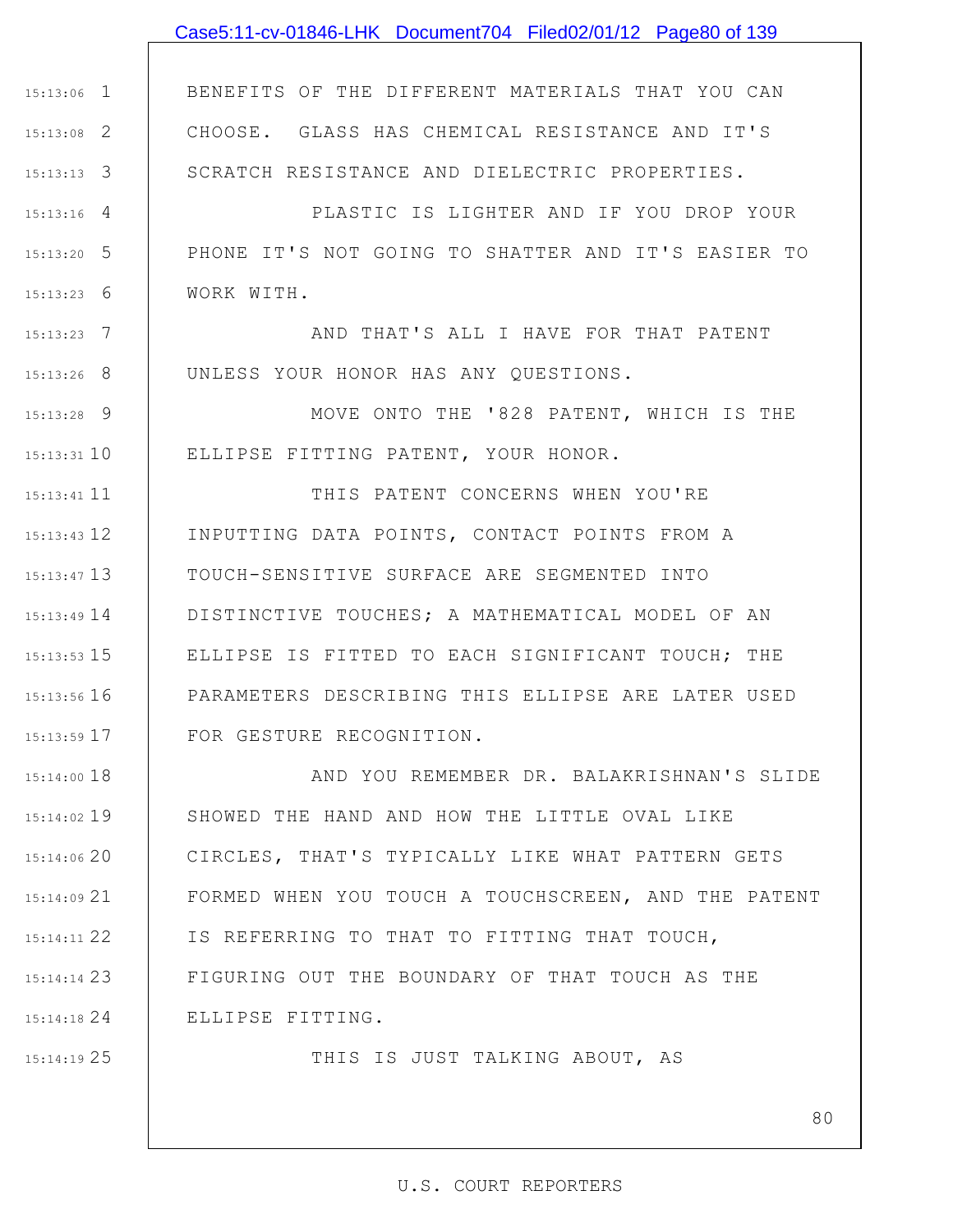|               | Case5:11-cv-01846-LHK Document704 Filed02/01/12 Page81 of 139 |
|---------------|---------------------------------------------------------------|
|               |                                                               |
| $15:14:26$ 1  | DR. BALAKRISHNAN SAID BEFORE, THIS PATENT THERE ARE           |
| $15:14:29$ 2  | MANY OTHER PATENTS THAT TALK ABOUT ELLIPSE FITTING.           |
| $15:14:31$ 3  | SO LET'S GO INTO '828 AND ELLIPSE                             |
| $15:14:34$ 4  | FITTING.                                                      |
| $15:14:34$ 5  | YOU START WITH AN ELECTRODE SCANNING                          |
| $15:14:37$ 6  | HARDWARE WE HAVE HERE; AND THEN YOU HAVE THE STEP             |
| $15:14:40$ 7  | OF CALIBRATION AND PROXIMITY IMAGE FORMATION.                 |
| $15:14:44$ 8  | AND THIS GOES INTO THE DESCRIPTION OF HOW                     |
| $15:14:46$ 9  | YOU CALCULATE THE ELLIPSE PARAMETERS OR WHAT THE              |
| $15:14:50$ 10 | SHAPE OF THE ELLIPSE IS AND THE PATENT DESCRIBES              |
| $15:14:56$ 11 | THE CALCULATION OF 5 MATHEMATICAL PARAMETERS AND              |
| 15:15:00 12   | THE X AND Y COORDINATE OF THE CENTROID, WHICH                 |
| 15:15:06 13   | DR. BALAKRISHNAN WENT INTO. AND THAT'S TWO OF THE             |
| 15:15:06 14   | PARAMETERS.                                                   |
| 15:15:09 15   | AND THEN THE LENGTH OF THE MAJOR AXIS,                        |
| $15:15:11$ 16 | AND THAT'S THIS LINE GOING FROM LOWER LEFT TO UPPER           |
| $15:15:14$ 17 | RIGHT ON SLIDE 47; THE LENGTH OF THE MINOR AXIS,              |
| $15:15:22$ 18 | AND THAT'S GOING FROM UPPER LEFT TO LOWER RIGHT ON            |
| 15:15:24 19   | THIS SLIDE IN BLUE; AND THEN THE FINAL PARAMETER              |
| 15:15:27 20   | THE PATENT TALKS ABOUT IS THE ORIENTATION.                    |
| 15:15:30 21   | SO YOU FIGURE OUT WHERE THE CENTER IS;                        |

22 15:15:33 23 15:15:36 24 15:15:38 YOU FIGURE OUT WHERE THE MAJOR AXIS OF THE ELLIPSE; YOU FIGURE OUT THE MINOR AXIS OF THE ELLIPSE, AND THEN YOU FIGURE OUT HOW IS THIS THING ORIENTED.

25 15:15:41

AND AT A HIGH LEVEL, THAT'S WHAT THE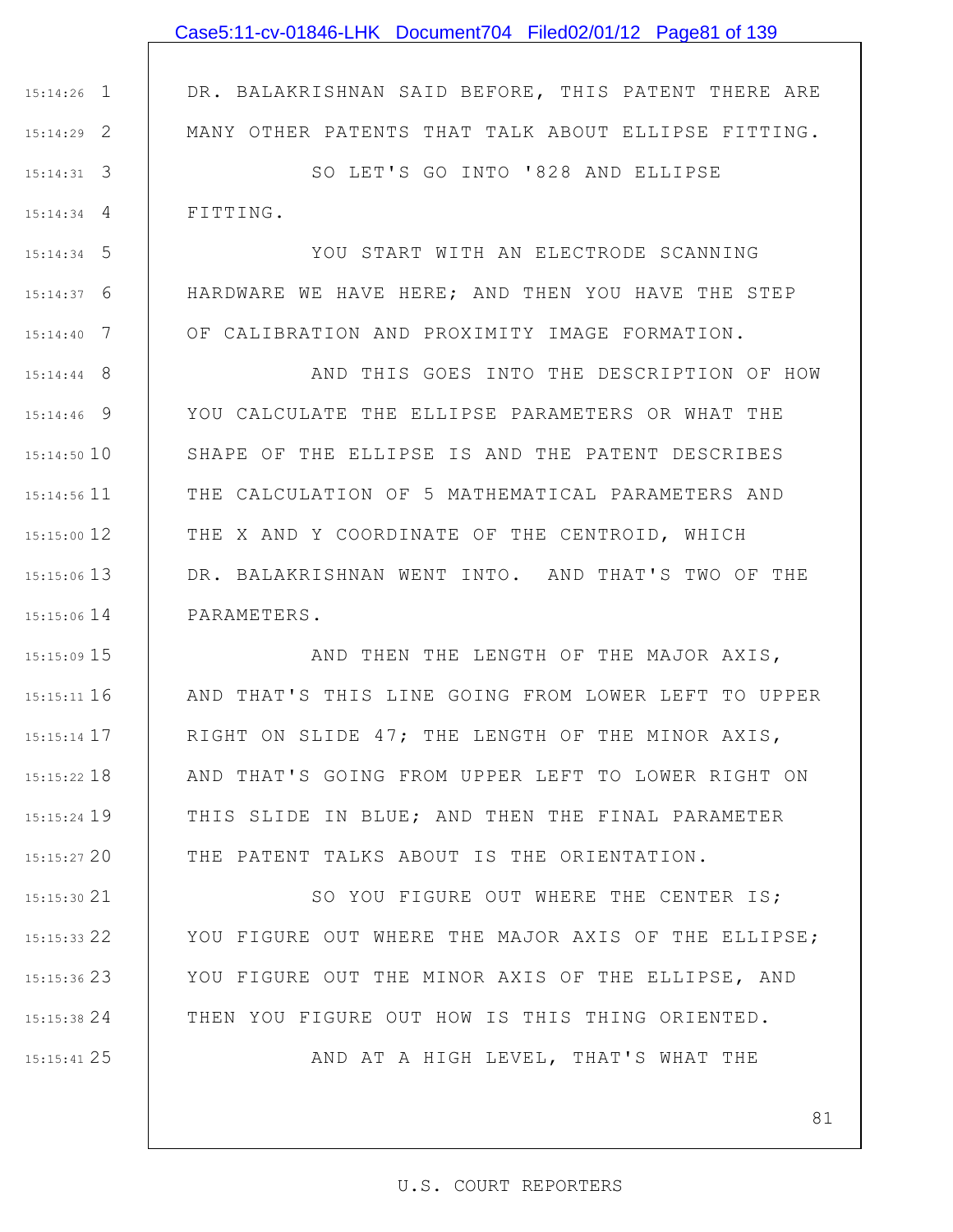|               | Case5:11-cv-01846-LHK Document704 Filed02/01/12 Page82 of 139 |
|---------------|---------------------------------------------------------------|
|               |                                                               |
| $15:15:43$ 1  | PATENT TALKS ABOUT.                                           |
| $15:15:47$ 2  | NOW, THERE'S A LOT OF COMPLEX LINEAR                          |
| $15:15:51$ 3  | ALGEBRA IN HERE, YOUR HONOR, BUT I DON'T THINK                |
| $15:15:53$ 4  | THAT'S NECESSARY FOR US TO LEARN LINEAR ALGEBRA FOR           |
| $15:15:57$ 5  | US TO LEARN THIS PATENT. AND IF IT IS, THEN I'M               |
| $15:16:00$ 6  | NOT GOING TO BE ABLE TO EXPLAIN IT TO YOU.                    |
| $15:16:02$ 7  | BUT I JUST WANT TO SHOW WHERE SORT OF                         |
| $15:16:04$ 8  | LINING UP WITH THOSE FIVE STEPS WHERE WE BELIEVE IT           |
| $15:16:10$ 9  | FITS IN WITH THE PATENT AND I THINK WE'RE ALL IN              |
| $15:16:13$ 10 | AGREEMENT WITH WHAT DR. BALAKRISHNAN SHOWED FOR               |
| $15:16:16$ 11 | WHERE THESE STEPS ARE.                                        |
| $15:16:18$ 12 | THESE FIRST NUMBERED 12, 13, AND 14                           |
| $15:16:23$ 13 | EQUATIONS, AND THIS IS FROM COLUMN 25, LINE 61 TO             |
| $15:16:28$ 14 | COLUMN 26:10, YOUR HONOR.                                     |
| 15:16:31 15   | THOSE CORRESPOND TO CALCULATING THE X                         |
| $15:16:34$ 16 | COORDINATE AND THE Y COORDINATE OF THE CENTROID.              |
| $15:16:41$ 17 | THEN WE GO TO 15 THROUGH 19. YOU NEED                         |
| $15:16:45$ 18 | 15, 16, 17, AND 18 TO GET TO 19.                              |
| 15:16:48 19   | THIS IS PART OF THE ELLIPSE FITTING                           |
| 15:16:5120    | PROCEDURE THAT REQUIRES THIS UNITARY TRANSFORMATION           |
| 15:16:53 21   | OF THE GROUP COVARIANCE MATRIX WHICH IS GOING TO BE           |
| 15:16:58 22   | AT ISSUE ON FRIDAY.                                           |
| 15:16:59 23   | IF YOU LOOK -- SO YOU HAVE TO DO 15                           |
| 15:17:02 24   | THROUGH 18 STEPS BUT THEN WHEN YOU GET TO 19 IT               |
| $15:17:05$ 25 | SAYS G MAJOR THERE. THAT CORRESPONDS TO THE                   |
|               |                                                               |
|               | 82                                                            |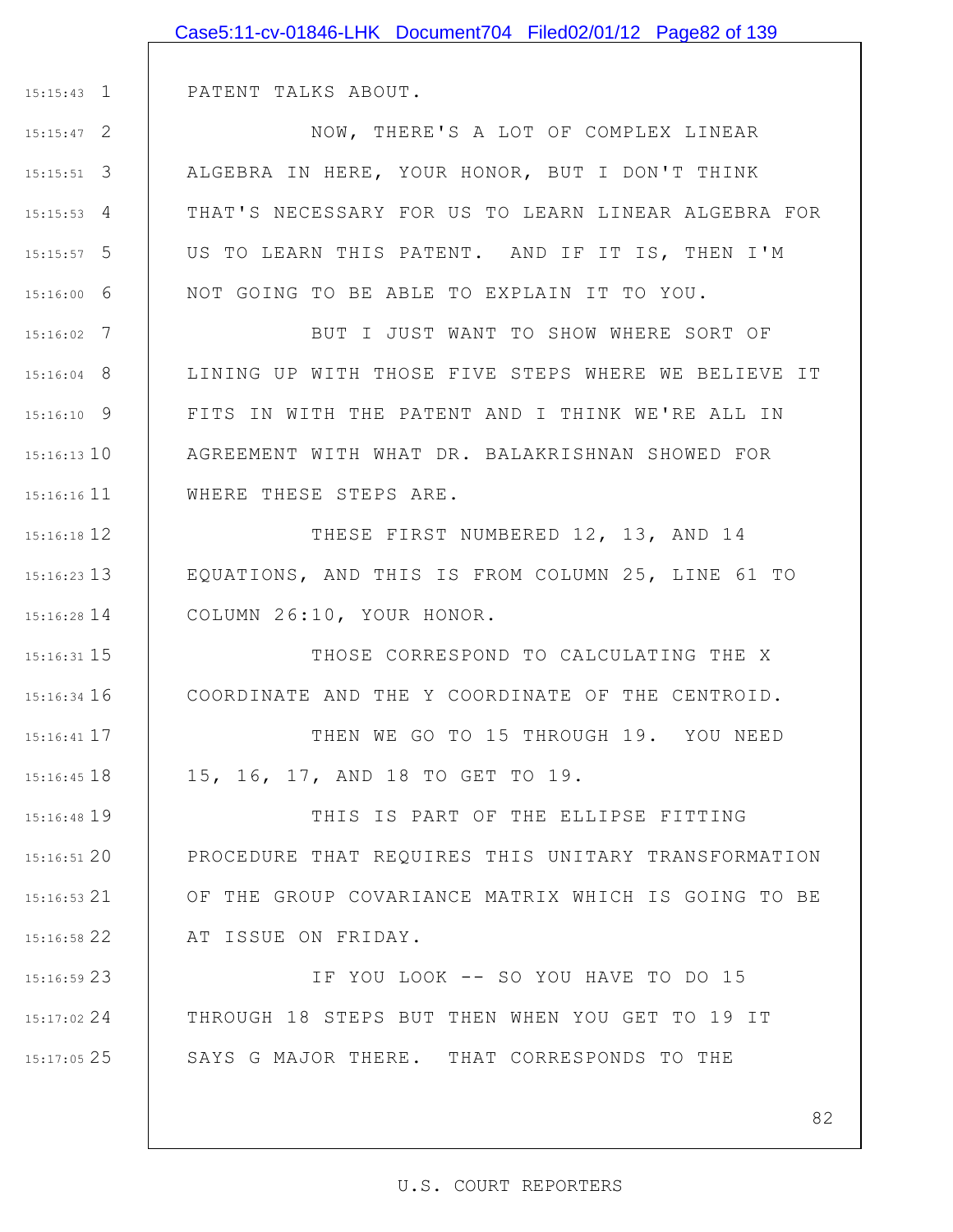|               | Case5:11-cv-01846-LHK Document704 Filed02/01/12 Page83 of 139    |
|---------------|------------------------------------------------------------------|
|               |                                                                  |
| $15:17:08$ 1  | CALCULATION, THE FORMULA FOR THE CALCULATION OF THE              |
| $15:17:14$ 2  | MAJOR AXIS RIGHT HERE. SO GOING BACK.                            |
| $15:17:16$ 3  | SO YOU NEED TO DO ALL OF THESE, BUT THEN                         |
| $15:17:18$ 4  | WHEN YOU GET TO 19 YOU GET YOUR G MAJOR AND THAT                 |
| $15:17:21$ 5  | CORRESPONDS TO THE MAJOR AXIS.                                   |
| $15:17:23$ 6  | AND THEN THE NEXT STEP 20, G MINOR, THAT                         |
| $15:17:28$ 7  | CORRESPONDS TO THE CALCULATION OF THE MINOR AXIS.                |
| $15:17:31$ 8  | AND THE LAST STEP EQUATION 21 IS WHERE                           |
| $15:17:37$ 9  | YOU'RE CALCULATING THE ORIENTATION.                              |
| $15:17:48$ 10 | NOW, I SHOULD PROBABLY MENTION THAT                              |
|               | 15:17:50 11   ANOTHER CALCULATION THAT IS DONE IN HERE WHEN      |
| 15:17:52 12   | YOU'RE DOING THAT I BELIEVE IT'S GOING BACK TO                   |
| 15:17:58 13   | SLIDE 48, I BELIEVE IT'S IN THIS GREEN BOX HERE,                 |
| 15:18:03 14   | YOU'RE ALSO CALCULATING ECCENTRICITY, WHICH IS                   |
|               | 15:18:09 15   ANOTHER PARAMETER THAT I DIDN'T PUT UP, THAT'S THE |
| 15:18:14 16   | RELATIONSHIP BETWEEN THE MAJOR AND MINOR AXES OF                 |
| $15:18:19$ 17 | THE ELLIPSE AND IT MEASURES HOW MUCH THE ELLIPSE                 |
| $15:18:24$ 18 | VARIES FROM A CIRCLE.                                            |
| 15:18:26 19   | SO I NEGLECTED TO PUT THAT ON THE SLIDES,                        |
| 15:18:29 20   | BUT THAT'S ALSO DONE IN THE SPECIFICATION HERE.                  |
| $15:18:33$ 21 | IT'S PART OF WHAT THAT -- WHAT DR. BALAKRISHNAN                  |
| 15:18:37 22   | SAYS THAT THAT EMBODIMENT REQUIRES.                              |

23 15:18:40 24 15:18:43 25 15:18:46 WE HAVE A DISPUTE AS TO THE PARAGRAPH, BUT I'M NOT GOING TO SPEND A LOT OF TIME ARGUING IT, YOUR HONOR, THAT DR. BALAKRISHNAN CALLS THE

#### U.S. COURT REPORTERS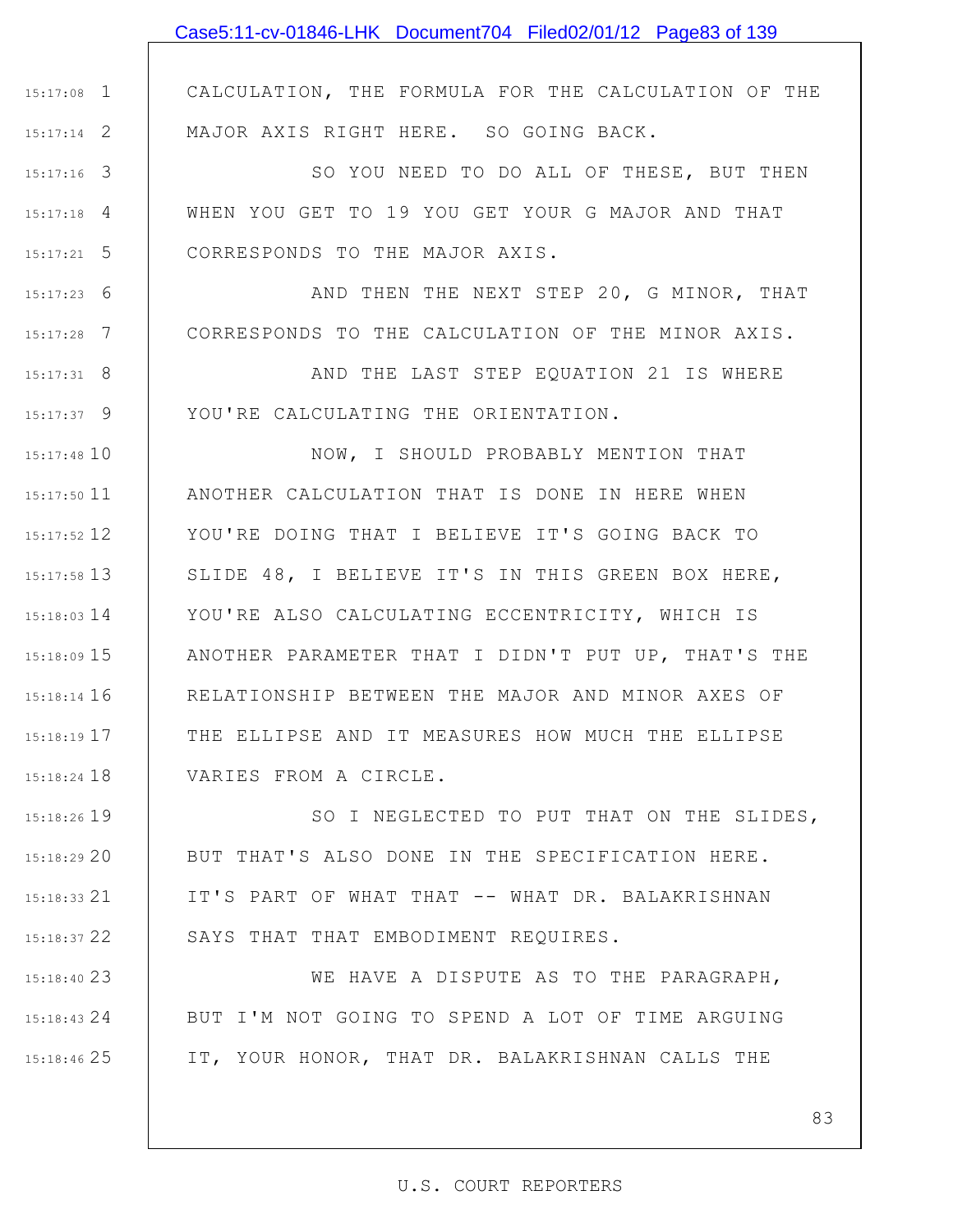# Case5:11-cv-01846-LHK Document704 Filed02/01/12 Page84 of 139

SECOND EMBODIMENT. WE'LL TALK ABOUT THAT ON FRIDAY. WE DON'T BELIEVE THAT'S A PROPER CHARACTERIZATION.

1 15:18:48

2 15:18:51

3 15:18:53

25 15:20:01

4 15:18:54 5 15:18:56 6 15:18:59 I WILL DESCRIBE WHAT IT'S DOING THOUGH, IF I MAY, YOUR HONOR, IN THAT PARAGRAPH FROM A TECHNICAL STANDPOINT.

7 15:19:00 8 15:19:06 9 15:19:10 15:19:16 10 15:19:18 11 15:19:20 12 13 15:19:24 14 15:19:29 15 15:19:31 WHAT THAT IS DOING IS -- LET'S LOOK AT THIS FIRST. IT'S TALKING ABOUT "ON LOW RESOLUTION ELECTRODE ARRAYS, THE TOTAL GROUP PROXIMITY GZ IS A MORE RELIABLE INDICATOR OF THE CONTACT SIZE AS WELL AS FINGER PRESSURE THAN THE FITTED ELLIPSE PARAMETERS. THEREFORE, IF PROXIMITY IMAGES HAVE LOW RESOLUTION, THE ORIENTATION AND ECCENTRICITY OF SMALL CONTACTS ARE SET TO DEFAULT VALUES RATHER THAN THEIR MEASURED VALUES."

16 15:19:35 17 15:19:37 18 15:19:40 19 15:19:42 20 15:19:45 SO WE INTERPRET THAT AS SAYING, I DON'T WANT TO GET INTO TOO MUCH ARGUMENT, IF IT'S LOW RESOLUTION AND YOU CAN'T FIGURE IT OUT, THEN WE'RE NOT GOING TO DO THESE CALCULATIONS AND WE'RE JUST GOING TO GO TO DEFAULT.

21 15:19:50 22 15:19:52 23 15:19:55 24 15:19:59 FOR EXAMPLE, THERE'S TWO -- WELL, I DON'T KNOW IF YOU HAVE -- I CAN'T ELECTRONICALLY DISPLAY DR. BALAKRISHNAN'S SLIDE, BUT HIS SLIDE T94, WHICH WAS THIS ONE, YOUR HONOR.

THE COURT: I DON'T THINK WE HAVE A COPY

84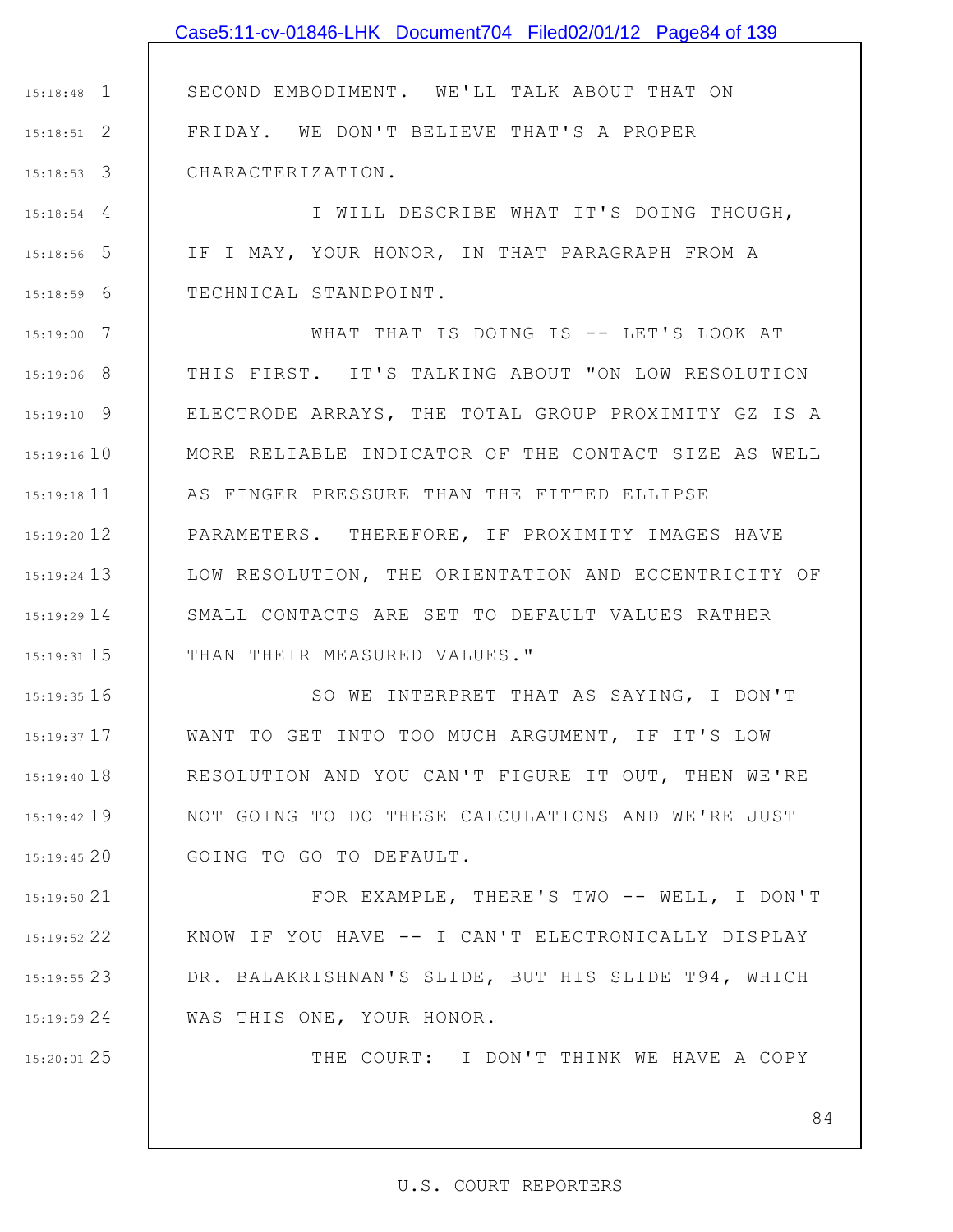|               | Case5:11-cv-01846-LHK Document704 Filed02/01/12 Page85 of 139 |
|---------------|---------------------------------------------------------------|
|               |                                                               |
| $15:20:03$ 1  | OF THE APPLE PRESENTATION.                                    |
| $15:20:14$ 2  | MR. MCELHINNY: SORRY, YOUR HONOR, THAT                        |
| $15:20:16$ 3  | IS MY ERROR.                                                  |
| $15:20:16$ 4  | THE CLERK: AND, COUNSEL, IF BOTH SIDES                        |
| $15:20:19$ 5  | HAVE A COPY FOR THE COURT REPORTER AS WELL.                   |
| $15:20:23$ 6  | MR. VERHOEVEN: ABSOLUTELY.                                    |
| $15:20:48$ 7  | THE COURT: WHAT WAS THE PAGE NUMBER?                          |
| $15:20:50$ 8  | MR. VERHOEVEN: T94.                                           |
| $15:20:51$ 9  | THE COURT: OKAY.                                              |
| 15:20:52 10   | MR. VERHOEVEN: I BELIEVE, IF I DIDN'T                         |
| $15:20:54$ 11 | MISHEAR HIM, I THOUGHT I HEARD DR. BALAKRISHNAN SAY           |
| 15:20:55 12   | THAT THIS CALCULATION NUMBER 12 IS THE ONLY THING             |
| $15:20:58$ 13 | THAT WAS DONE WITH I THINK I SHOWED THE SAME TEXT             |
| $15:21:01$ 14 | HERE.                                                         |
| $15:21:02$ 15 | SO THAT MEANS THAT YOU'RE NOT DOING ANY                       |
| 15:21:04 16   | OF THE STEPS, YOU'RE NOT CALCULATING THE X                    |
| 15:21:06 17   | COORDINATE OR THE Y COORDINATE WHICH ARE THE                  |
| $15:21:09$ 18 | OTHER -- WHICH ARE 13 AND 14 BELOW THAT OR ANY OF             |
| 15:21:12 19   | THE OTHER STEPS. AND WE CAN GET INTO ARGUMENT ON              |
| 15:21:16 20   | FRIDAY BUT JUST AS A TECHNICAL MATTER, I THINK                |
| $15:21:18$ 21 | WE'RE IN AGREEMENT THERE.                                     |
| 15:21:20 22   | AND I REFER TO THE ORIENTATION AND                            |
| $15:21:23$ 23 | ECCENTRICITY, THOSE ARE SET TO ZERO.                          |
| $15:21:27$ 24 | SO WE'RE NOT DETERMINING, WE'RE NOT                           |
| $15:21:33$ 25 | TRYING TO MEASURE HOW MUCH IT VARIES FROM THE                 |
|               |                                                               |
|               | 85                                                            |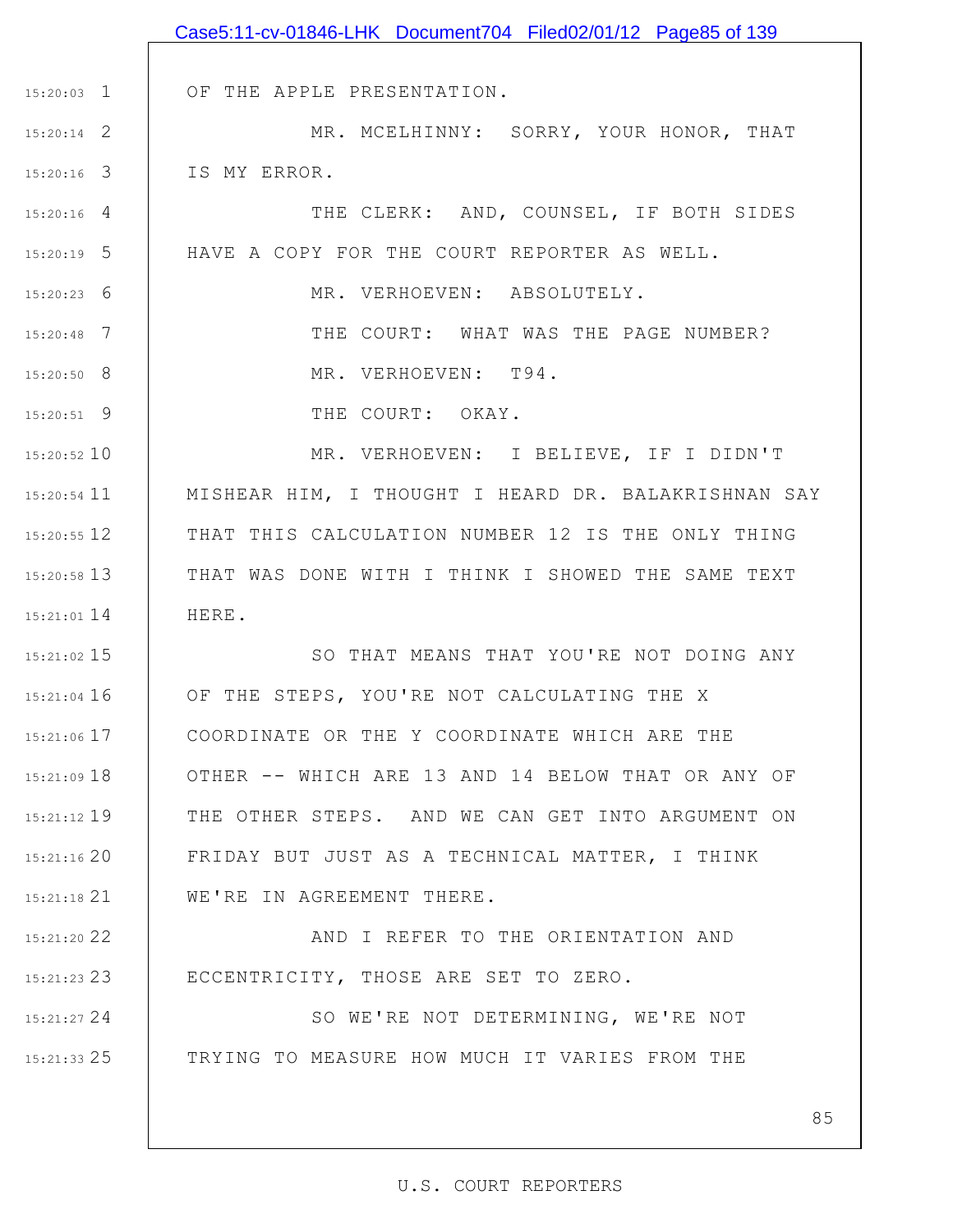|               | Case5:11-cv-01846-LHK Document704 Filed02/01/12 Page86 of 139 |
|---------------|---------------------------------------------------------------|
|               |                                                               |
| $15:21:36$ 1  | CIRCLE AND WE'RE NOT TRYING TO FIND OUT THE                   |
| $15:21:39$ 2  | ORIENTATION OF THAT ELLIPSE.                                  |
| $15:21:40$ 3  | UNLESS YOUR HONOR HAS ANY FURTHER                             |
| $15:21:43$ 4  | QUESTIONS, THAT CONCLUDES OUR DISCUSSION OF THE               |
| $15:21:45$ 5  | APPLE.                                                        |
| $15:21:45$ 6  | THE COURT: AND YOU SAID FOR THE                               |
| $15:21:47$ 7  | ORIENTATION THAT'S THE RELATIONSHIP BETWEEN THE               |
| $15:21:49$ 8  | MAJOR AND THE MINOR AXIS AND YOU'RE SAYING THAT THE           |
| $15:21:53$ 9  | ECCENTRICITY IS HOW THIS CIRCLE DIFFERS FROM AN               |
| 15:21:56 10   | ELLIPSE? IS THAT WHAT YOU'RE TALKING ABOUT?                   |
| $15:21:58$ 11 | MR. VERHOEVEN: YES. SO IF WE GO BACK TO                       |
| $15:22:00$ 12 | THE PICTURE, THE ORIENTATION IS THE POSITIONING.              |
| $15:22:05$ 13 | THE COURT: OH, OKAY.                                          |
| $15:22:06$ 14 | MR. VERHOEVEN: AND THEN YOU USE THE X,                        |
| $15:22:08$ 15 | YOU USE THE CALCULATION OF THE MAJOR AXIS TO THE              |
| $15:22:11$ 16 | MINOR AXIS TO GET YOUR ECCENTRICITY.                          |
| $15:22:15$ 17 | THE COURT: OKAY.                                              |
| $15:22:17$ 18 | MR. VERHOEVEN: SO THAT'S WHY WE DIDN'T                        |
| $15:22:20$ 19 | REALLY PUT IT IN THERE IN OUR SLIDES BECAUSE IT'S             |
| 15:22:22.20   | KIND OF INHERENT IN WHAT WE'RE SHOWING BY                     |
| 15:22:24 21   | CALCULATING THE MAJOR AXIS TO THE MINOR AXIS,                 |
| $15:22:27$ 22 | YOU'RE GETTING THIS NOTION OF ECCENTRICITY AND                |
| 15:22:33 23   | ECCENTRICITY IS, AS I UNDERSTAND IT, YOUR HONOR,              |
| $15:22:34$ 24 | MEASURES THE RELATIONSHIP BETWEEN THOSE TWO                   |
| 15:22:37 25   | PARAMETERS AND HOW MUCH THE ELLIPSE VARIES FROM THE           |
|               |                                                               |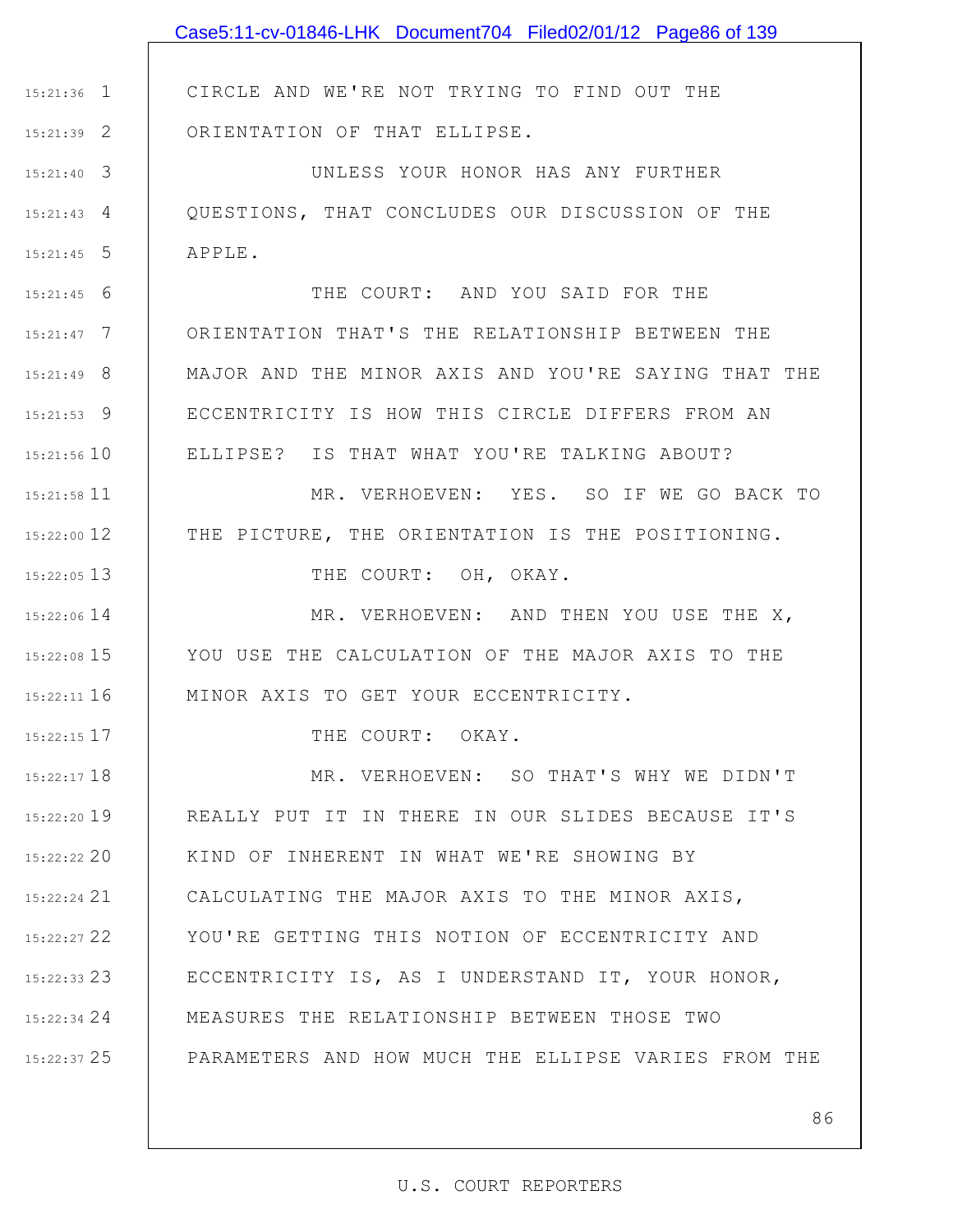|               | Case5:11-cv-01846-LHK Document704 Filed02/01/12 Page87 of 139 |
|---------------|---------------------------------------------------------------|
|               |                                                               |
| $15:22:40$ 1  | CIRCLE.                                                       |
| $15:22:40$ 2  | SO WHEN YOU GO TO, WHEN YOU GO TO THIS                        |
| $15:22:44$ 3  | DISCUSSION OF THIS SINGLE PARAGRAPH --                        |
| $15:22:47$ 4  | THE COURT: UH-HUH.                                            |
| $15:22:50$ 5  | MR. VERHOEVEN: -- YOU'RE SAYING YOU                           |
| $15:22:51$ 6  | DON'T CALCULATE THE X COORDINATE CENTRIC, YOU DON'T           |
| $15:22:54$ 7  | CALCULATE THE Y COORDINATE CENTRIC, YOU DON'T                 |
| $15:22:56$ 8  | CALCULATE THE MAJOR AXIS AND THE MINOR AXIS AND YOU           |
| $15:22:59$ 9  | DON'T CALCULATE THE ORIENTATION AND ORIENTATION               |
| $15:23:05$ 10 | ECCENTRICITY ARE SET TO ZERO.                                 |
| $15:23:06$ 11 | FROM A TECHNICAL PERSPECTIVE THAT IS WHY                      |
| $15:23:08$ 12 | WE UNDERSTAND THAT'S WHAT IT'S SAYING AND IT SOUNDS           |
| $15:23:11$ 13 | LIKE DR. BALAKRISHNAN'S SLIDE T94 THAT HE AGREES.             |
| $15:23:15$ 14 | SO THAT CONCLUDES OUR PRESENTATION AND AS                     |
| 15:23:19 15   | I UNDERSTAND IT THE PARTIES AGREE THAT THE NEXT               |
| $15:23:21$ 16 | STEP IS FOR US TO KEEP GOING AND TO PRESENT A                 |
| $15:23:25$ 17 | TUTORIAL ON THE SAMSUNG PATENTS.                              |
| 15:23:28 18   | THE COURT: ON THE ONE PATENT, THE '711,                       |
| 15:23:30 19   | RIGHT?                                                        |
| 15:23:31 20   | MR. VERHOEVEN: WE HAD HOPED TO MAKE SOME                      |
| 15:23:32 21   | PRESENTATION ON -- IT WASN'T CLEAR TO US EXACTLY              |
| 15:23:36 22   | HOW MANY THINGS WOULD BE COVERED. WE HAD HOPED TO             |
| 15:23:37 23   | MAKE A PRESENTATION, A BRIEF OVERVIEW OF ALL OF THE           |
| $15:23:41$ 24 | TECHNOLOGY, YOUR HONOR, IF THAT'S ACCEPTABLE.                 |
| 15:23:44 25   | I NOTE THAT APPLE DID THAT IN THEIR                           |
|               |                                                               |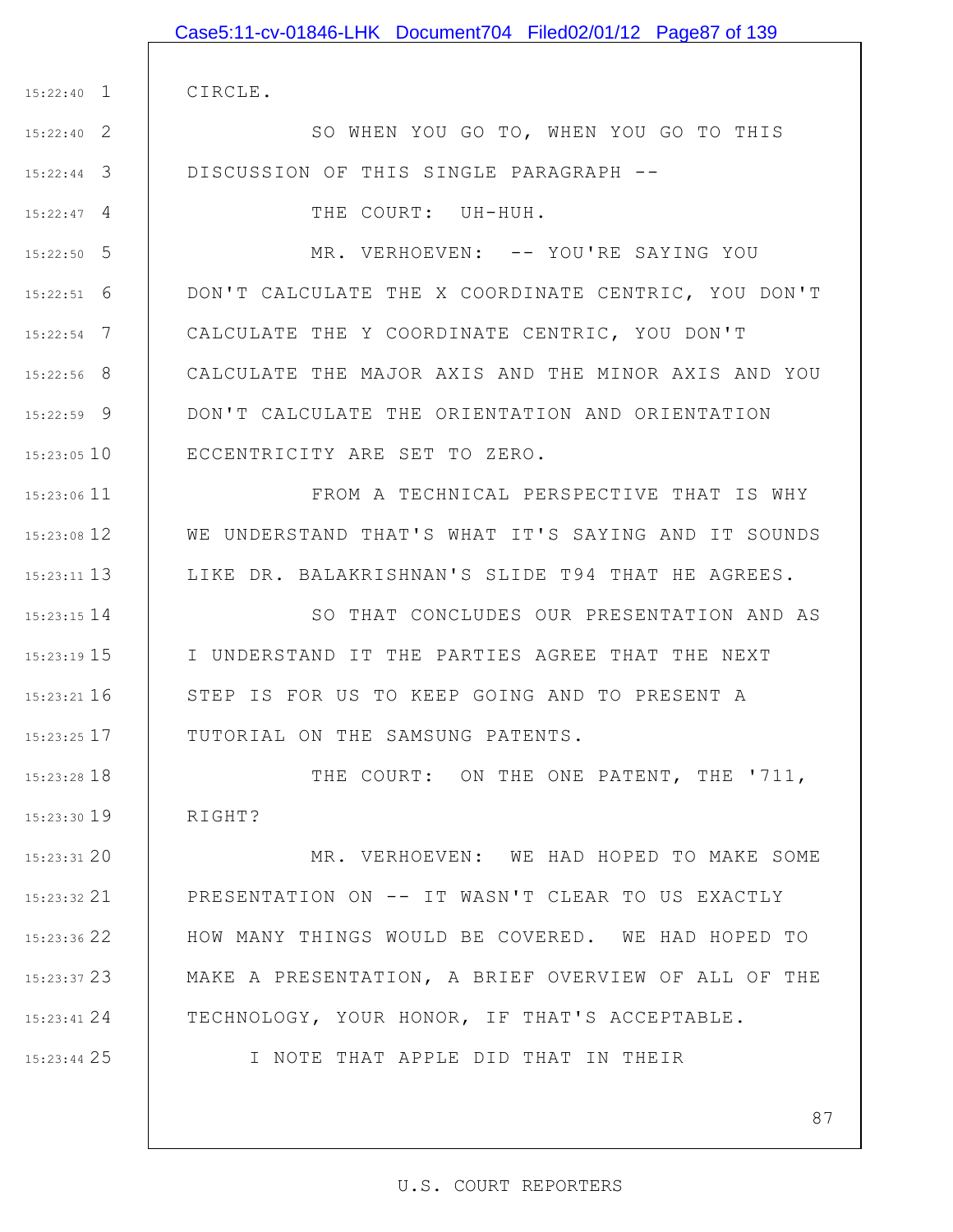1 15:23:46 2 15:23:48 3 15:23:50 4 15:23:53 5 15:23:54 6 15:24:00 7 15:24:01 8 15:24:03 9 15:24:04 15:24:06 10 11 15:24:09 12 15:24:14 13 15:24:17 14 15:24:21 15 15:24:24 16 15:24:27 17 15:24:27 18 15:24:32 19 15:24:34 20 15:24:36 21 15:24:38 22 15:24:39 23 15:24:40 24 15:24:49 25 15:24:50 88 PRESENTATION, THEY PRESENTED ON ALL OF THEIR PATENTS, NOT JUST THE ONES FROM MARKMAN, BUT OBVIOUSLY, YOUR HONOR, YOU'LL TELL US WHAT YOU WANT TO DO. MR. MCELHINNY: BEFORE YOU GET THERE, YOUR HONOR, I HAVE A DIFFERENT POINT AND I DON'T KNOW HOW YOU WANT TO DEAL WITH THIS. THE COURT: UH-HUH. MR. MCELHINNY: I DON'T KNOW IF IT'S A DEBATE ABOUT EXPERTS BUT IN MR. VERHOEVEN'S PRESENTATION HE POINTED TO THE CALCULATIONS AT LINES 12, 13, AND 14 AND TOLD THE COURT THAT THOSE WERE USED TO CALCULATE ECCENTRICITY. WE HAVE -- DR. BALAKRISHNAN WAS HERE AND IMMEDIATELY WROTE ME A NOTE AND SAID THAT'S SIMPLY NOT TRUE. AND UNLIKE MR. VERHOEVEN, I THINK IN ORDER TO UNDERSTAND THIS PATENT YOU DO HAVE TO UNDERSTAND THE EQUATIONS TO UNDERSTAND WHAT IS GOING ON HERE, AND I JUST DON'T KNOW HOW YOUR HONOR WANTS TO HANDLE THAT. THE COURT: WELL, WHAT PORTION OF WHAT MR. VERHOEVEN SAID DOES DR. BALAKRISHNAN DISAGREE WITH? JUST THAT ONE POINT? MR. MCELHINNY: THE TWO THINGS, THE NOTES Case5:11-cv-01846-LHK Document704 Filed02/01/12 Page88 of 139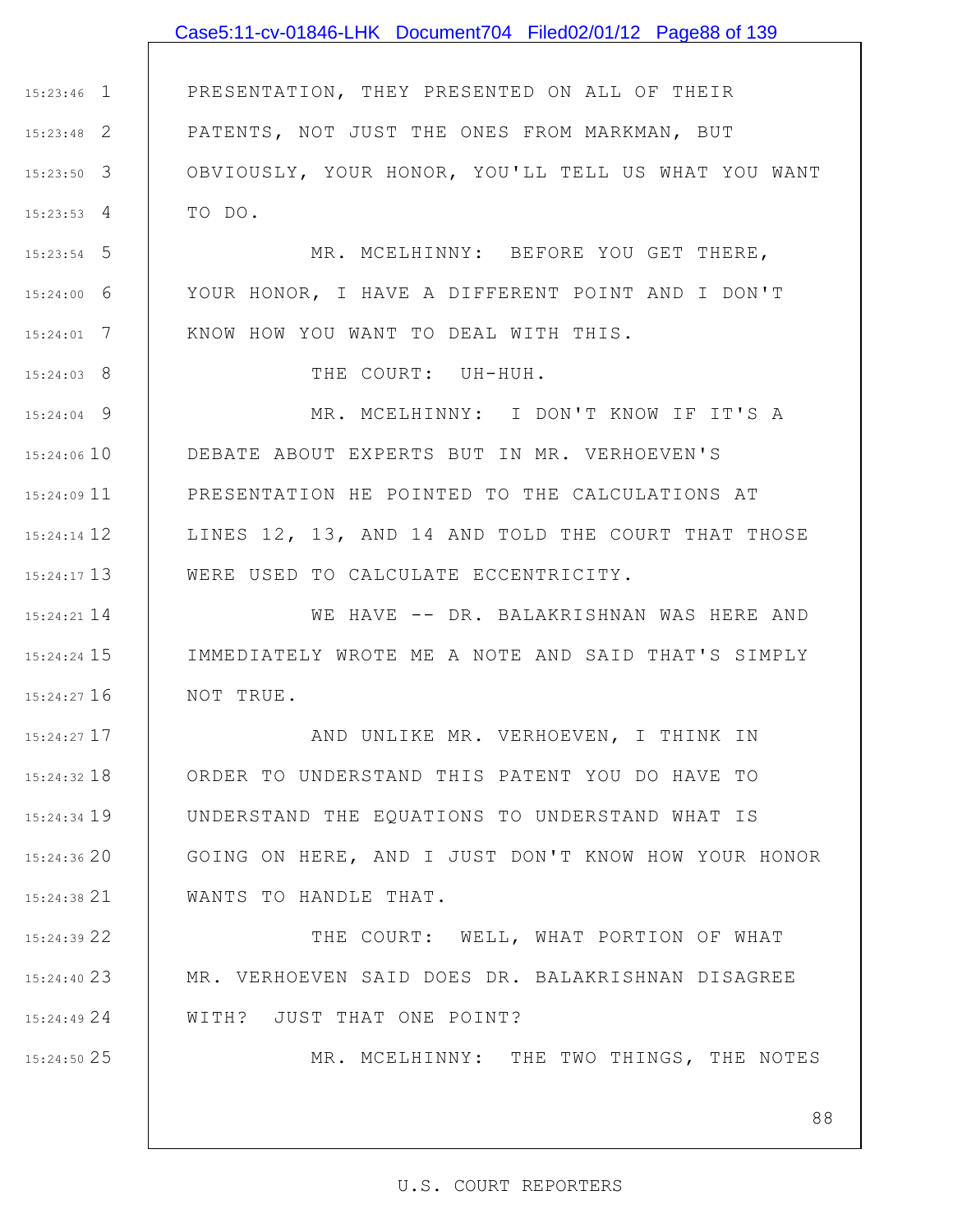## Case5:11-cv-01846-LHK Document704 Filed02/01/12 Page89 of 139

1 15:24:52 2 15:24:55 3 15:24:57 4 15:25:01 5 15:25:05 6 15:25:07 7 15:25:10 THAT I GOT. I MEAN, WE CAN ASK HIM. BUT THE TWO THINGS ARE, ONE, THAT THE STATEMENT 12, 13, AND 14 ARE USED TO CALCULATE ECCENTRICITY; AND THE SECOND ONE WAS WHEN MR. VERHOEVEN PURPORTED TO QUOTE DR. BALAKRISHNAN THAT ONLY NUMBER 12 WAS USED IN THE SECOND EMBODIMENT. DR. BALAKRISHNAN DIDN'T SAY THAT AND DISAGREES WITH THAT.

8 15:25:13 9 15:25:14 15:25:19 10 THE COURT: WELL, I WAS GOING TO ASK HIM IF HE AGREED WITH WHAT WAS STATED. SO WHY DOESN'T HE JUST.

11 15:25:20 12 15:25:22 MR. BALAKRISHNAN: SHOULD I GO UP TO THE MICROPHONE?

13 15:25:23 14 15:25:25 MR. MCELHINNY: PLEASE. AND SPEAK SLOWLY | SO THE COURT REPORTER UNDERSTANDS THE TERMS.

MR. BALAKRISHNAN: YES, YOUR HONOR.

16 15:25:30 17 15:25:33 18 15:25:38 19 15:25:43 THE COURT: SO DO YOU AGREE WITH WHAT MR. VERHOEVEN STATED AS TO -- I MEAN, EVERYTHING IS BOILING DOWN TO COLUMN 27 AND WHETHER LINES 1 THROUGH 8 OF THE SECOND EMBODIMENT OR NOT?

15 15:25:27

25 15:26:05

20 15:25:47 21 15:25:50 22 15:25:56 23 15:25:59 24 15:26:01 YOU ALREADY SAID THAT THERE'S NO UNITARY TRANSFORMATION OF A COVARIANCE MATRIX IN COLUMN 27. BUT WHAT MR. VERHOEVEN STATED, DO YOU AGREE OR DISAGREE WITH WHAT IS OCCURRING IN EQUATIONS 12 THROUGH 14 IN COLUMN 26?

MR. BALAKRISHNAN: I'M JUST GETTING THOSE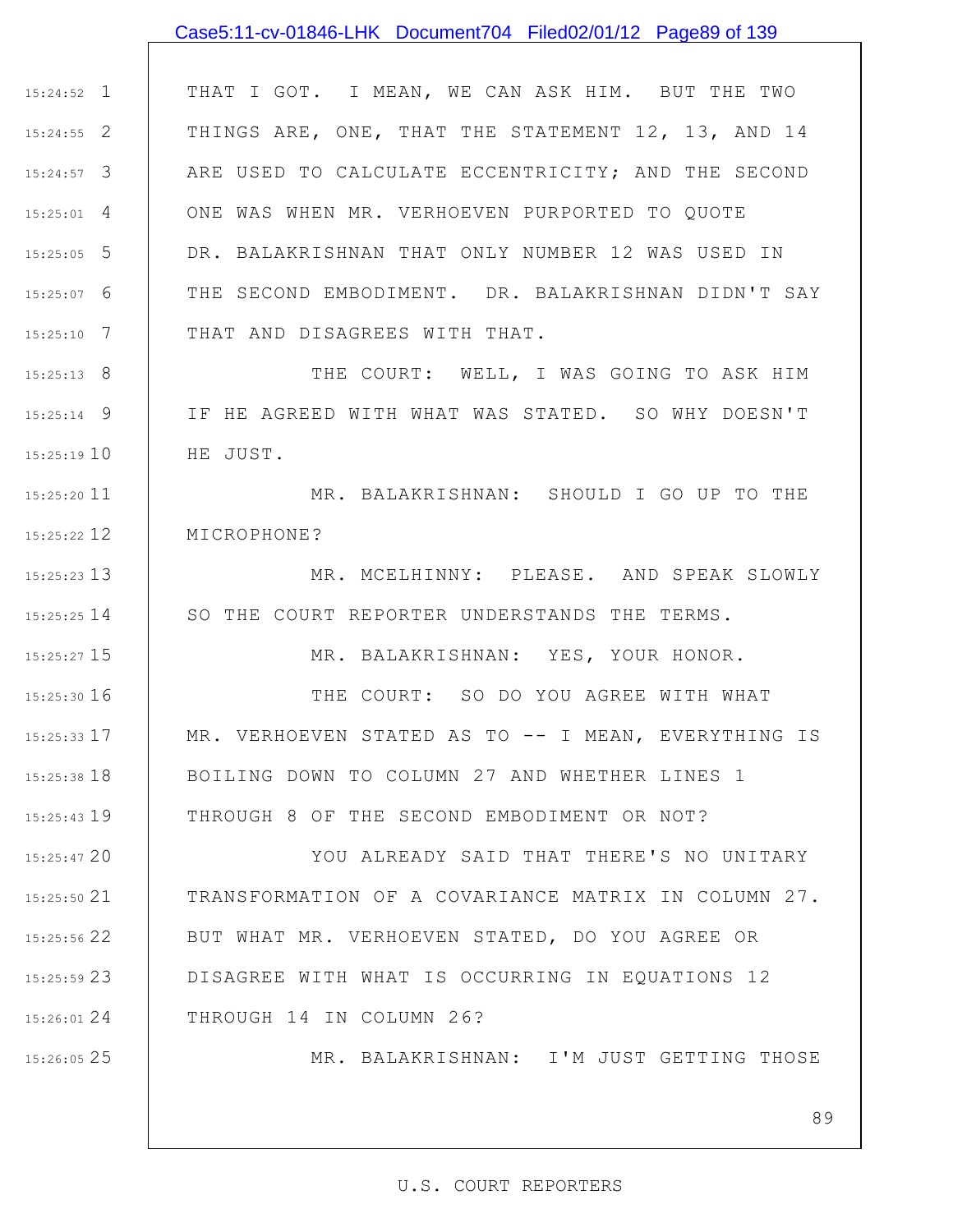|               | Case5:11-cv-01846-LHK Document704 Filed02/01/12 Page90 of 139 |
|---------------|---------------------------------------------------------------|
|               |                                                               |
| $15:26:06$ 1  | EQUATIONS IN FRONT OF ME SO I'M REFERRING TO THE              |
| $15:26:10$ 2  | EXACT SAME THINGS. ONE SECOND.                                |
| $15:26:17$ 3  | SO EQUATION 12, YOUR HONOR, CALCULATES                        |
| $15:26:21$ 4  | THE SIZE OF THE TOUCH AND EQUATIONS 13 AND 14                 |
| $15:26:25$ 5  | CALCULATES THE CENTER, THE POSITION OF THE CENTER             |
| $15:26:28$ 6  | OF THE TOUCH AND POSITION 13 CALCULATES THE X                 |
| $15:26:32$ 7  | POSITION, AND EQUATION 14 CALCULATES THE Y                    |
| $15:26:36$ 8  | POSITION.                                                     |
| $15:26:36$ 9  | I BELIEVE I HEARD DR. OR MR. VERHOEVEN                        |
| 15:26:3910    | SAY THAT THOSE THREE EQUATIONS DETERMINE THE                  |
| $15:26:43$ 11 | ECCENTRICITY AND THAT IS NOT TRUE IF WHAT I HEARD             |
| 15:26:46 12   | IS CORRECT.                                                   |
| 15:26:47 13   | THE COURT: IT DOES MAKE SENSE THAT THAT                       |
| $15:26:50$ 14 | WOULD BE USED TO CALCULATE ORIENTATION, THOUGH,               |
| $15:26:52$ 15 | WOULD YOU AGREE?                                              |
| 15:26:53 16   | MR. BALAKRISHNAN: NO, ORIENTATION IS                          |
| 15:26:55 17   | CALCULATED LATER.                                             |
| 15:26:55 18   | THE COURT: WHY NOT?                                           |
| 15:26:57 19   | MR. BALAKRISHNAN: EXPLICITLY IN EQUATION                      |
| 15:26:59 20   | 21, YOUR HONOR, WHERE IT SAYS G THETA IS CALCULATED           |
| 15:27:03 21   | USING THAT GROUP COVARIANCE MATRIX EARLIER ON AND             |
| 15:27:08 22   | MAJOR AND MINOR AXES WERE CALCULATED IN EQUATIONS             |
| 15:27:14 23   | 19 AND 20.                                                    |
| 15:27:1524    | NOW, YOU CAN CALCULATE THE ECCENTRICITY                       |
| 15:27:21 25   | AS EQUATION 22 INDICATES, WHICH I DID NOT TALK                |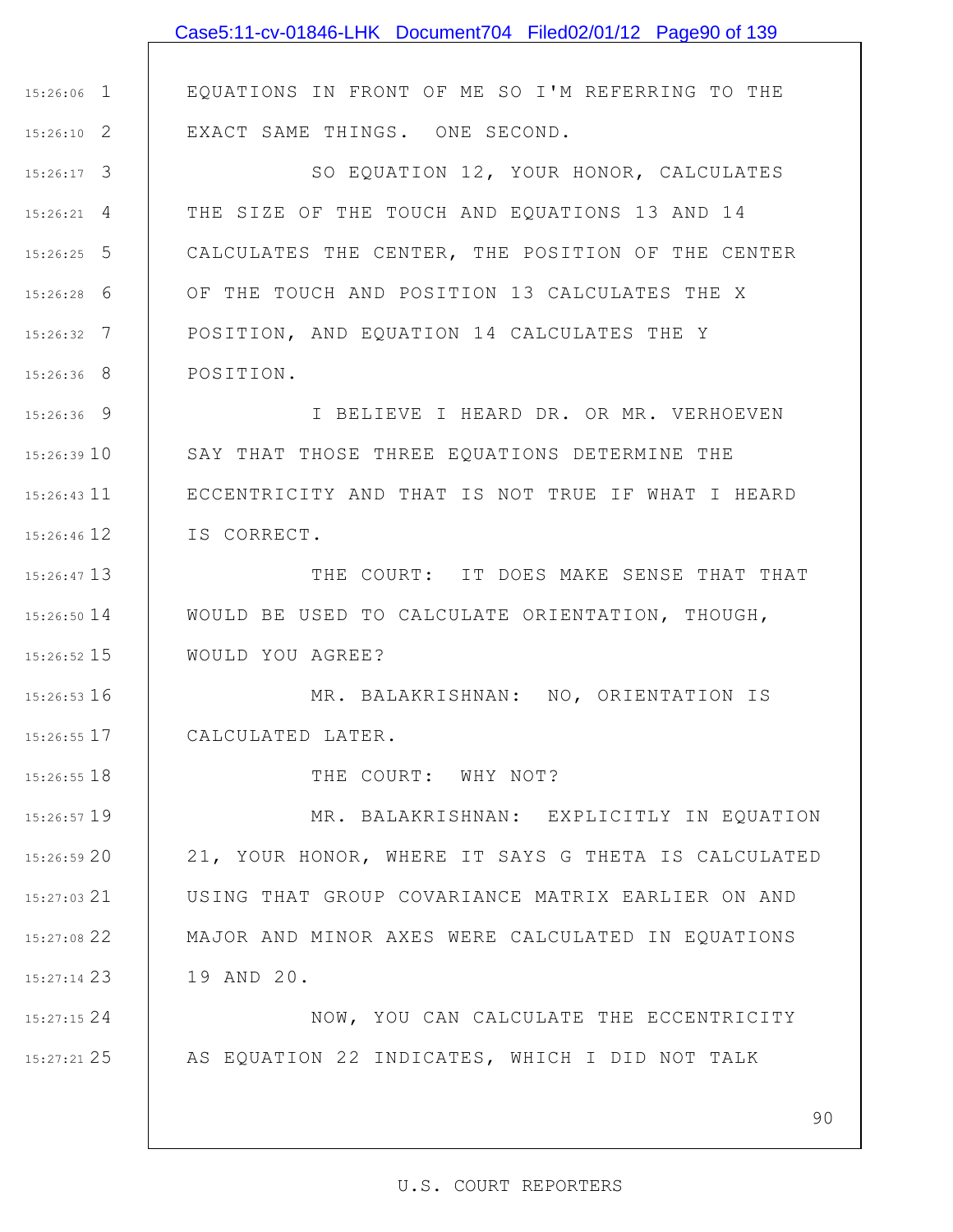## Case5:11-cv-01846-LHK Document704 Filed02/01/12 Page91 of 139

1 15:27:23 2 15:27:27 3 15:27:30 4 15:27:35 5 15:27:39 ABOUT IN MY PRESENTATION, BUT IT'S RIGHT THERE IN THE BOTTOM OF COLUMN 26, EQUATION NUMBER 22 CLEARLY SAYS THAT ECCENTRICITY IS CALCULATED AS THE RATIO OF THE MAJOR AND MINOR AXES VALUES THAT WERE PREVIOUSLY CALCULATED IN EQUATIONS 19 AND 20.

6 15:27:42 7 15:27:48 8 15:27:52 9 15:27:57 15:27:59 10 11 15:28:02 SO IF I RECALL MR. VERHOEVEN'S STATEMENT THAT THE ECCENTRICITY WAS BASED ON EQUATIONS 12, 13, AND 14, IF INDEED THAT WAS TRUE, WHAT HE SAID MY CONTENTION IS THAT THAT IS NOT TRUE AND THE PATENT EXPLICITLY GIVES THE EQUATION FOR THE ECCENTRICITY CALCULATION IN EQUATION 22.

12 15:28:06 13 15:28:07 14 15:28:11 15 15:28:13 THE COURT: WHAT IS THE DIFFERENCE BETWEEN CALCULATING THE X VALUE AND THE Y VALUE AND THEN COMPUTING THE WHOLE AXIS, WHETHER MINOR OR MAJOR?

16 15:28:14 17 15:28:16 18 15:28:19 MR. BALAKRISHNAN: THE X AND Y VALUE, YOUR HONOR, IS SIMPLY THE CENTER POSITION OF THE ELLIPSE.

CAN I GET SLIDE --

19 15:28:20

20 15:28:36 21 15:28:38 22 15:28:40 23 15:28:44 24 15:28:47 25 15:28:54 THIS IS A GOOD SLIDE. YOUR HONOR, IF I MAY, THE CENTER POINT HERE, THE GREEN POINT IS THE CENTER OF AN ELLIPSE AND THAT HAS AN X VALUE AND A Y VALUE CORRESPONDING TO THE X AXIS, WHICH IS THE HORIZONTAL AXIS OF THE CARTESIAN SYSTEM AND THE Y AXIS, WHICH IS THE VERTICAL. AND SO THE CENTROID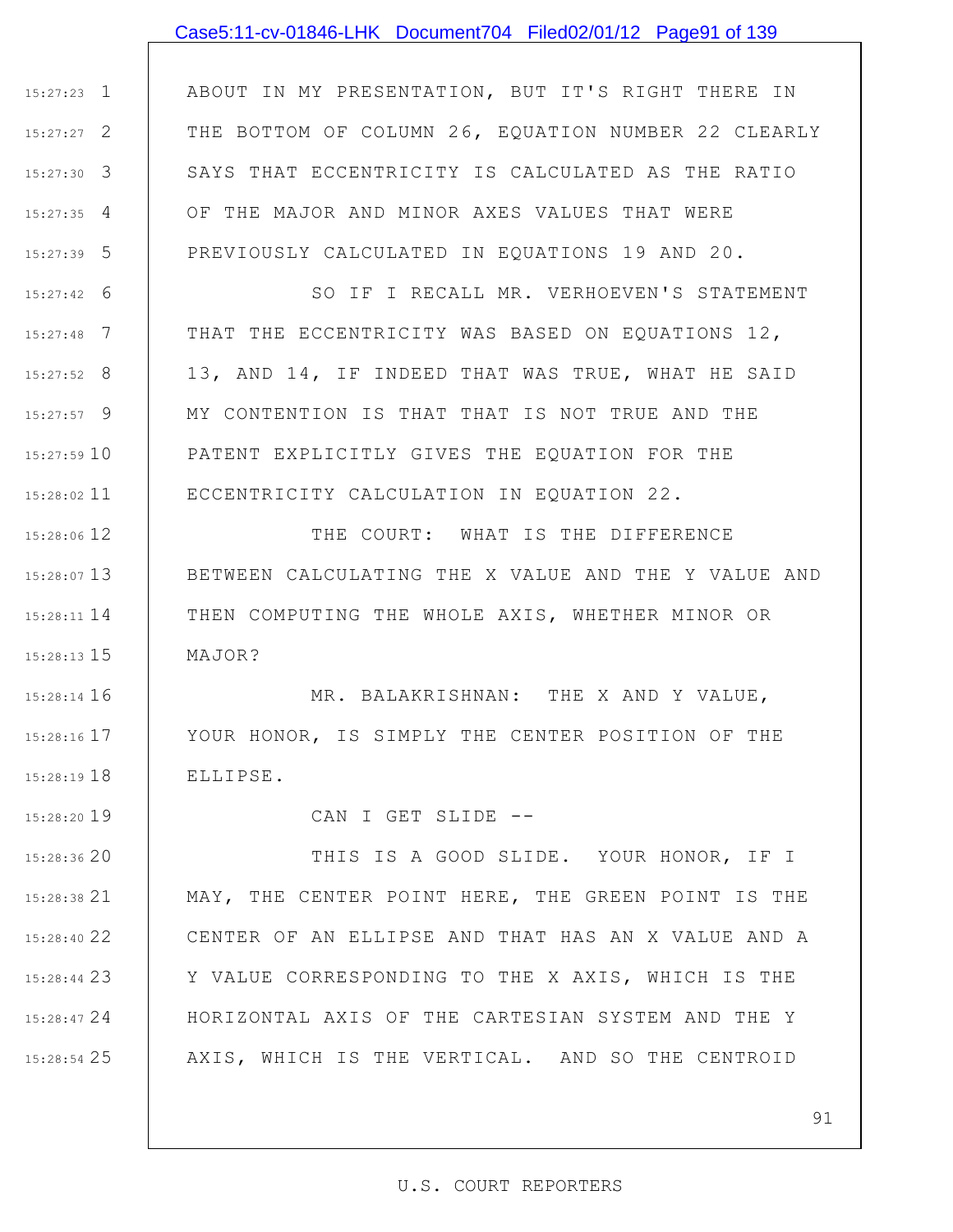|               | Case5:11-cv-01846-LHK Document704 Filed02/01/12 Page92 of 139 |
|---------------|---------------------------------------------------------------|
|               |                                                               |
| $15:28:57$ 1  | SAYS WHAT IS THE LOCATION OF THE X AND Y LOCATION             |
| $15:29:02$ 2  | OF THE CENTER ELLIPSE.                                        |
| $15:29:05$ 3  | THE MAJOR AXIS REFERS TO THE LENGTH OF                        |
| $15:29:08$ 4  | THE LONGEST AXIS ATTENDED IN THE ELLIPSE AND THAT'S           |
| $15:29:13$ 5  | SHOWN HERE IN ORANGE, YOUR HONOR. AND THAT HAS A              |
| $15:29:20$ 6  | LENGTH VALUE ASSOCIATED WITH IT. SIMILAR FOR THE              |
| $15:29:23$ 7  | MINOR AXIS, WHICH IS PERPENDICULAR TO THE MAJOR               |
| $15:29:25$ 8  | AXIS.                                                         |
| $15:29:26$ 9  | AND THE PATENT VERY CLEARLY WITH THE                          |
| $15:29:28$ 10 | EQUATIONS 19 AND 20 SHOW HOW TO CALCULATE THE MAJOR           |
| 15:29:35 11   | AND MINOR AXIS USING THE COVARIANCE MATRIX                    |
| 15:29:41 12   | CALCULATIONS IN THE EARLIER EQUATIONS IN THE FIRST            |
| 15:29:45 13   | EMBODIMENT.                                                   |
| $15:29:51$ 14 | THE COURT: LET ME ASK MR. VERHOEVEN, IT                       |
| $15:29:53$ 15 | DOES SAY ECCENTRICITY IN 22.                                  |
| 15:29:57 16   | MR. VERHOEVEN: I DON'T DISAGREE. AND I                        |
| $15:29:59$ 17 | APOLOGIZE IF I WAS NOT AS TECHNICALLY AS STUDIOUS             |
| $15:30:01$ 18 | AS DR. BALAKRISHNAN.                                          |
| 15:30:03 19   | I BELIEVE YOU USE THOSE DETERMINED VALUES                     |
| 15:30:0520    | IN 13 AND 14 LATER AS PART OF DETERMINING THE G               |
| 15:30:10 21   | MAJOR AND THE G MINOR AND THEN YOU DO THE                     |
| 15:30:12 22   | ECCENTRICITY ON 22. I DON'T DISAGREE WITH THAT,               |
| 15:30:16 23   | YOUR HONOR.                                                   |
| 15:30:16 24   | THE COURT: OKAY. WHAT ABOUT                                   |
| $15:30:18$ 25 | ORIENTATION? HE'S -- DR. BALAKRISHNAN IS SAYING               |
|               |                                                               |
|               | 92                                                            |

 $\mathbf l$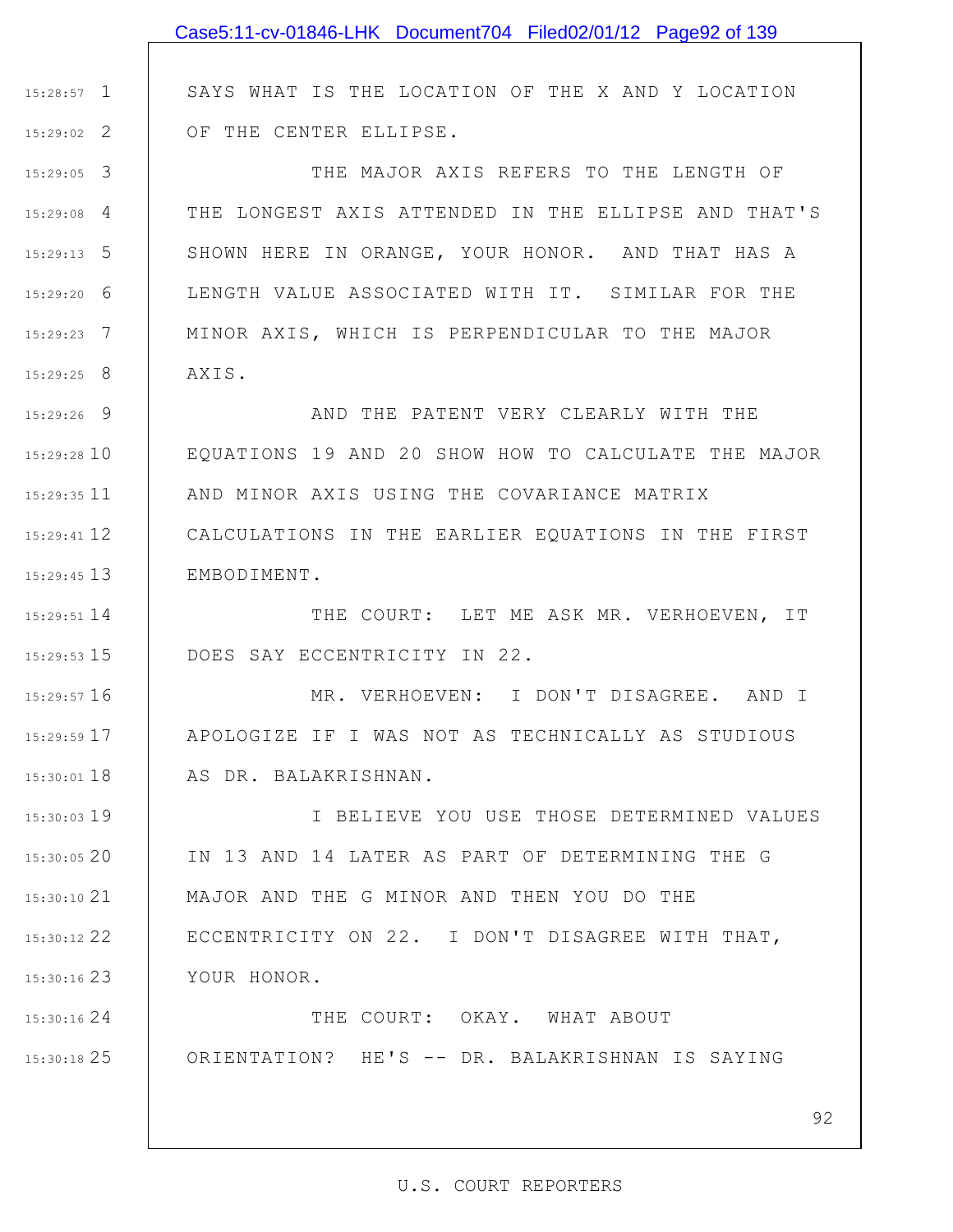|                 | Case5:11-cv-01846-LHK Document704 Filed02/01/12 Page93 of 139 |
|-----------------|---------------------------------------------------------------|
|                 |                                                               |
| $15:30:20$ 1    | THAT ORIENTATION IS IN 21 AND NOT IN EQUATIONS                |
| $15:30:26$ 2    | $12 - -$                                                      |
| $15:30:28$ 3    | MR. VERHOEVEN: THAT'S ALL I'M TRYING TO                       |
| $15:30:28$ 4    | SAY IS THAT YOU NEED TO DO THOSE -- I'M SORRY.                |
| $15:30:34$ 5    | THAT'S WHAT I THOUGHT I SAID. IF I WASN'T CLEAR,              |
| $15:30:35$ 6    | THAT'S WHAT I MEAN TO SAY, IS THAT YOU NEED TO DO             |
| $15:30:37$ 7    | THOSE IN ORDER TO GET TO THAT POINT AND JUST LIKE             |
| $15:30:40$ 8    | WITH THE CALCULATION OF -- SO I WOULD JUST LIKE TO            |
| $15:31:04$ 9    | GET TO THE POINT WHERE YOU DO THE FINAL                       |
| $15:31:06$ 10   | CALCULATIONS TO GET THE LENGTH OF THE MAJOR AXIS,             |
| $15:31:10$ 11   | THAT'S WHERE YOU DO THAT CALCULATION 19.                      |
| 15:31:12 12     | MY ONLY POINT WAS THAT YOU NEED TO DO 15,                     |
| $15:31:15$ 13   | 16, 17, AND 18 TO GET TO 19 AND I'M TRYING TO HELP            |
| $15:31:19$ $14$ | MYSELF UNDERSTAND, AND HOPEFULLY YOUR HONOR                   |
| $15:31:21$ $15$ | UNDERSTANDS, THAT WHEN THIS SAYS ELLIPSE FITTING              |
| $15:31:25$ 16   | PROCEDURE REQUIRES A UNITARY TRANSFORMATION OF THE            |
| $15:31:28$ 17   | GROUP COVARIANCE MATRIX, WHAT IS THAT REFERRING TO?           |
| $15:31:31$ 18   | IT'S REFERRING TO THIS STUFF HERE. AND                        |
| 15:31:33 19     | THEN YOU GET DOWN HERE TO THIS STEP AND THAT'S                |
| 15:31:35 20     | WHERE YOU CALCULATE -- I'M TRYING TO TAKE THE                 |
| $15:31:37$ $21$ | EQUATIONS AND PLUG THEM IN SO YOU CAN SEE HOW THEY            |
| 15:31:40 22     | PLUG INTO THESE PICTURES.                                     |
| $15:31:42$ 23   | THE COURT: OKAY.                                              |
| $15:31:45$ 24   | MR. VERHOEVEN: AND THE LENGTH OF THE                          |

MAJOR AXIS PLUGS INTO THE EQUATION ON 19.

25 15:31:46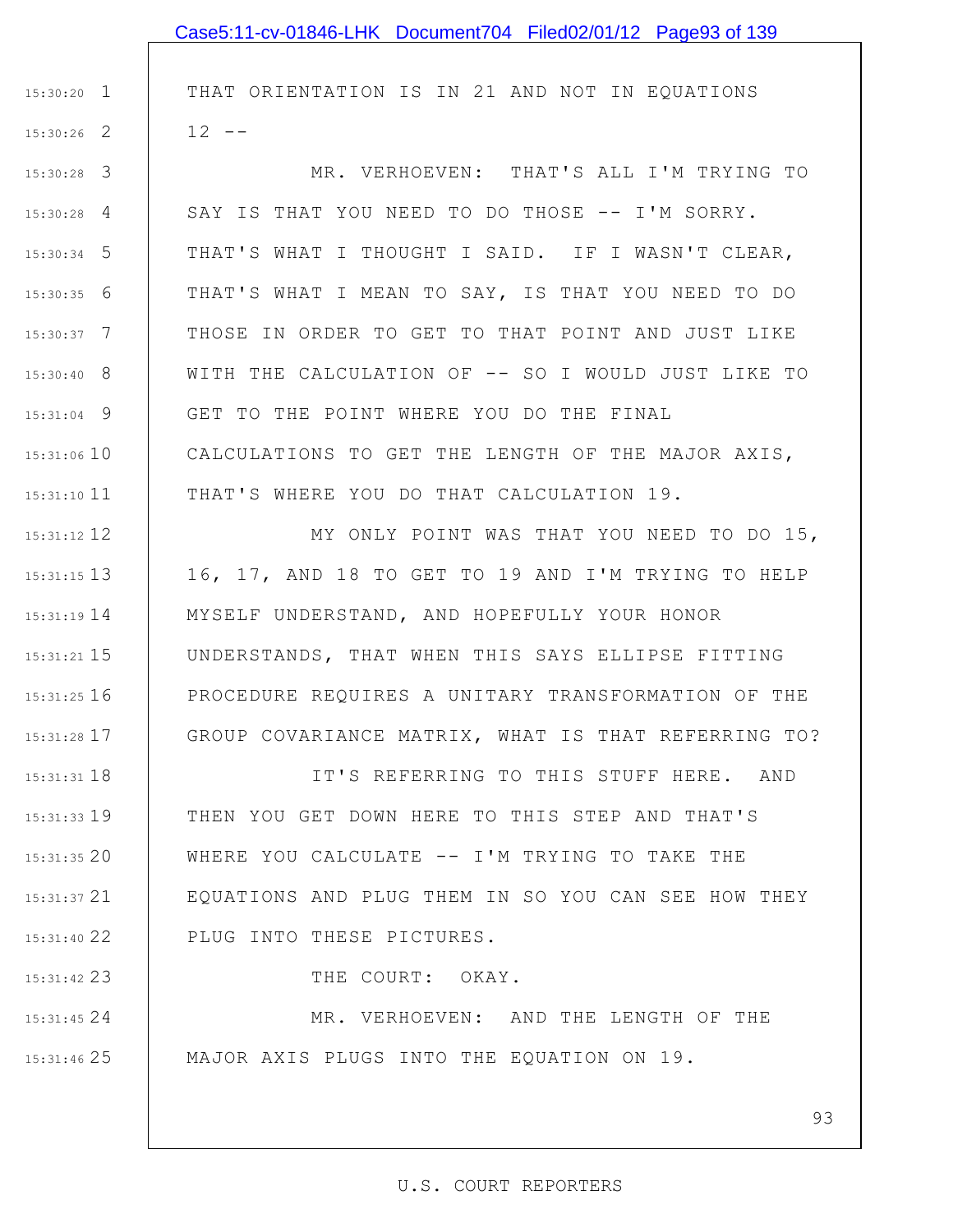### Case5:11-cv-01846-LHK Document704 Filed02/01/12 Page94 of 139

1 15:32:01 2 15:32:05 3 15:32:08 AND THE LENGTH WILL BE MINOR AXIS IS EQUATION 20 AS I UNDERSTAND IT. SO THAT CORRELATES TO OUR SIMILAR SLIDE RIGHT HERE.

4 15:32:12 5 15:32:14 6 15:32:22 7 15:32:25 AND THEN THE CALCULATION OF THE ORIENTATION. AND WE'RE IN AGREEMENT THAT THE CALCULATION OF THE ORIENTATION THE FINAL CALCULATION THAT YOU DO TO GET THERE IS 21.

8 15:32:37

9 15:32:39

15:32:41 10

15:32:41 11

15:32:43 12

13 15:32:44

15:32:49 14

15 15:32:52

16 15:32:54

17 15:32:58

18 15:33:00

19 15:33:02

20 15:33:04

21 15:33:06

I THINK WE'RE IN AGREEMENT ON THAT.

THE COURT: OKAY. WHY DON'T WE TAKE A BREAK.

MR. MCELHINNY: THE OTHER ISSUE, AND THE OTHER ISSUE WAS THE STATEMENT THAT ONLY THE CALCULATION IN NUMBER 12 WAS USED IN THE SECOND EMBODIMENT. THAT'S THE OTHER POINT THAT DR. --

THE COURT: WELL, I THOUGHT THAT'S WHAT HE SAID THAT DR. BALAKRISHNAN SAID AS WELL.

MR. MCELHINNY: ACTUALLY THAT'S WHAT MR. VERHOEVEN SAID THAT DR. BALAKRISHNAN SAID AS WELL, BUT I DON'T THINK WE AGREE WITH THAT.

THE COURT: OKAY. SO I THOUGHT IT WAS DEFAULT VALUES AND THEN GZ AND GZ IS EQUATION 12.

22 15:33:10 23 15:33:11 24 15:33:14 25 15:33:18 MR. BALAKRISHNAN: JUST TO CLARIFY WHAT I BELIEVE I SAID WAS THAT THE SECOND EMBODIMENT CALCULATES G SUB Z, WHICH IS EQUATION 12, AND WHICH IS THE SIZE WHICH CAN THEN BE USED TO DETERMINE THE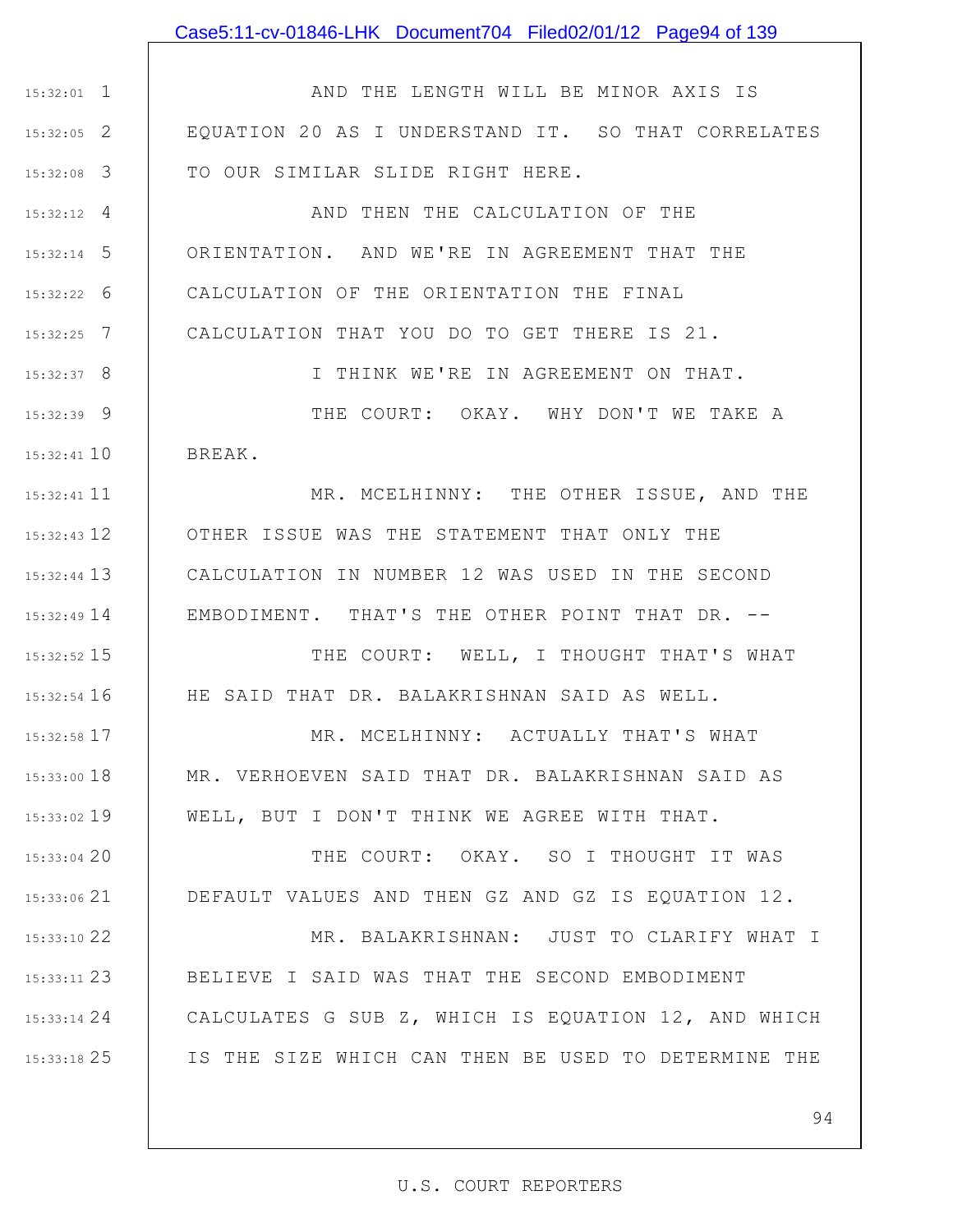#### Case5:11-cv-01846-LHK Document704 Filed02/01/12 Page95 of 139

1 15:33:21 2 15:33:24 3 15:33:30 4 15:33:33 5 15:33:35 6 15:33:37 7 15:33:43 VALUES OF MAJOR AND MINOR AXES AND THEY WOULD BE EQUIVALENT IN THAT CASE AND IT ALSO OBVIOUSLY HAS TO CALCULATE THE CENTROID, WHICH IS THE X AND Y POSITION WHICH IS THE CENTROID OF THE ELLIPSE WHICH IS EQUATIONS 13 AND 14. AND I BELIEVE I COVERED THAT WHEN I TALKED ABOUT THE SECOND EMBODIMENT IN MY PRESENTATION, YOUR HONOR.

> THE COURT: SO YOU'RE SAYING THAT --WHICH -- BECAUSE I HAD THE SAME UNDERSTANDING AS MR. VERHOEVEN THAT IT WAS ONLY GZ THAT WAS BEING CALCULATED AND EVERYTHING ELSE WAS SET TO DEFAULT.

8 15:33:44

9 15:33:48

10 15:33:51

11 15:33:55

12 15:33:57

13 15:34:00

22 15:34:26

23 15:34:29

SO TELL ME AGAIN WHICH EQUATIONS DO YOU BELIEVE THAT ARE BEING USED IN COLUMN 27?

15:34:04 14 15 15:34:07 16 15:34:10 17 15:34:13 MR. BALAKRISHNAN: IN COLUMN 27, G SUB Z IS DEFINITELY USED IN EQUATION 12 AND EQUATIONS 13 AND 14 HAVE TO BE USED AS WELL BECAUSE THAT DETERMINES THE CENTER POSITION OF THE ELLIPSE.

18 15:34:17 19 15:34:19 20 15:34:23 21 15:34:26 IF YOU DO NOT HAVE THE POSITION OF THE ELLIPSE AND JUST THE SIZE, YOU WILL HAVE NO IDEA WHERE THAT FINGER IS TOUCHING ON THE ENTIRE TOUCH PAD.

> SO AT A BARE MINIMUM, WE NEED TO KNOW THE | X AND Y POSITION OF THE CENTROID OF THE ELLIPSE.

24 15:34:32 25 15:34:38 AND SO IT'S EQUATIONS 12, 13, AND 14 THAT WOULD HAVE TO BE CALCULATED, OR SOME VARIANT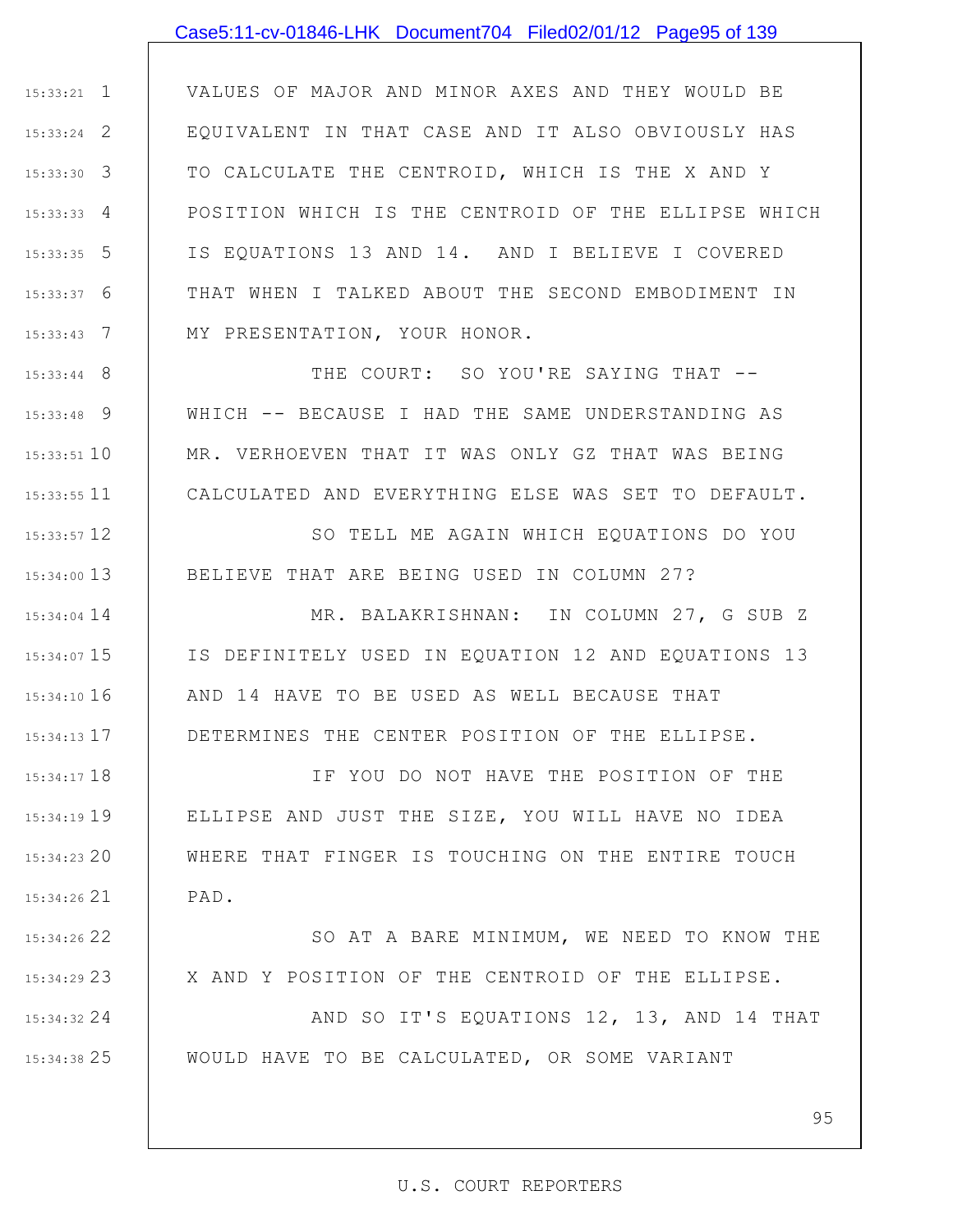### Case5:11-cv-01846-LHK Document704 Filed02/01/12 Page96 of 139

1 15:34:40 2 15:34:44 3 15:34:49 4 15:34:52 THEREOF, YOU WOULD HAVE TO BE ABLE TO DETERMINE THE CENTER OF THE ELLIPSE IN ORDER TO HAVE THIS DEFAULT VALUE FOR THE OTHER PARAMETERS SUCH AS MAJOR AND MINOR AXIS AND ECCENTRICITY AND ORIENTATION.

5 15:34:57 6 15:34:59 7 15:35:02 THE COURT: OKAY. BUT YOU AGREE THAT EQUATIONS 15 THROUGH 22 ARE NOT NECESSARY IN COLUMN 27?

8 15:35:03 9 15:35:07 MR. BALAKRISHNAN: THAT IS CORRECT, YOUR HONOR.

> THE COURT: OKAY. ALL RIGHT. LET ME ASK MR. VERHOEVEN IF YOU WANTED TO ADDRESS THAT OR NOT.

12 15:35:12 13 15:35:13 14 15:35:16 MR. VERHOEVEN: I THOUGHT THAT THAT'S WHAT HE SAID, YOUR HONOR, SO I'M NOT GOING TO GO UP AGAINST A SCIENTIST ON THIS.

15 15:35:17 16 15:35:19 I DON'T THINK IT REALLY MATTERS FOR OUR CLAIM CONSTRUCTION ARGUMENTS.

17 15:35:23 18 15:35:25 19 15:35:27 20 15:35:32 21 15:35:42 22 15:35:45 23 15:35:48 24 15:35:50 THE POINTS THAT WE'RE IN AGREEMENT ON IS THE POINT THAT WOULD BE RELEVANT FOR FRIDAY, WHICH IS THE ONLY -- EVEN ASSUMING THAT IT CALCULATES AS CENTER POINT, SO IF YOU GO BACK TO -- AND I HAD SAID THAT YOU DON'T DO X COORDINATE OR Y COORDINATE BECAUSE HE SAID THAT AND IF THAT -- BECAUSE IF HE DISAGREES WITH ME, I DON'T THINK IT'S THAT IMPORTANT. THAT'S JUST THE DOT.

25 15:35:55

15:35:07 10

11 15:35:09

GENTLEMEN, YOU AGREE THAT'S JUST THE DOT?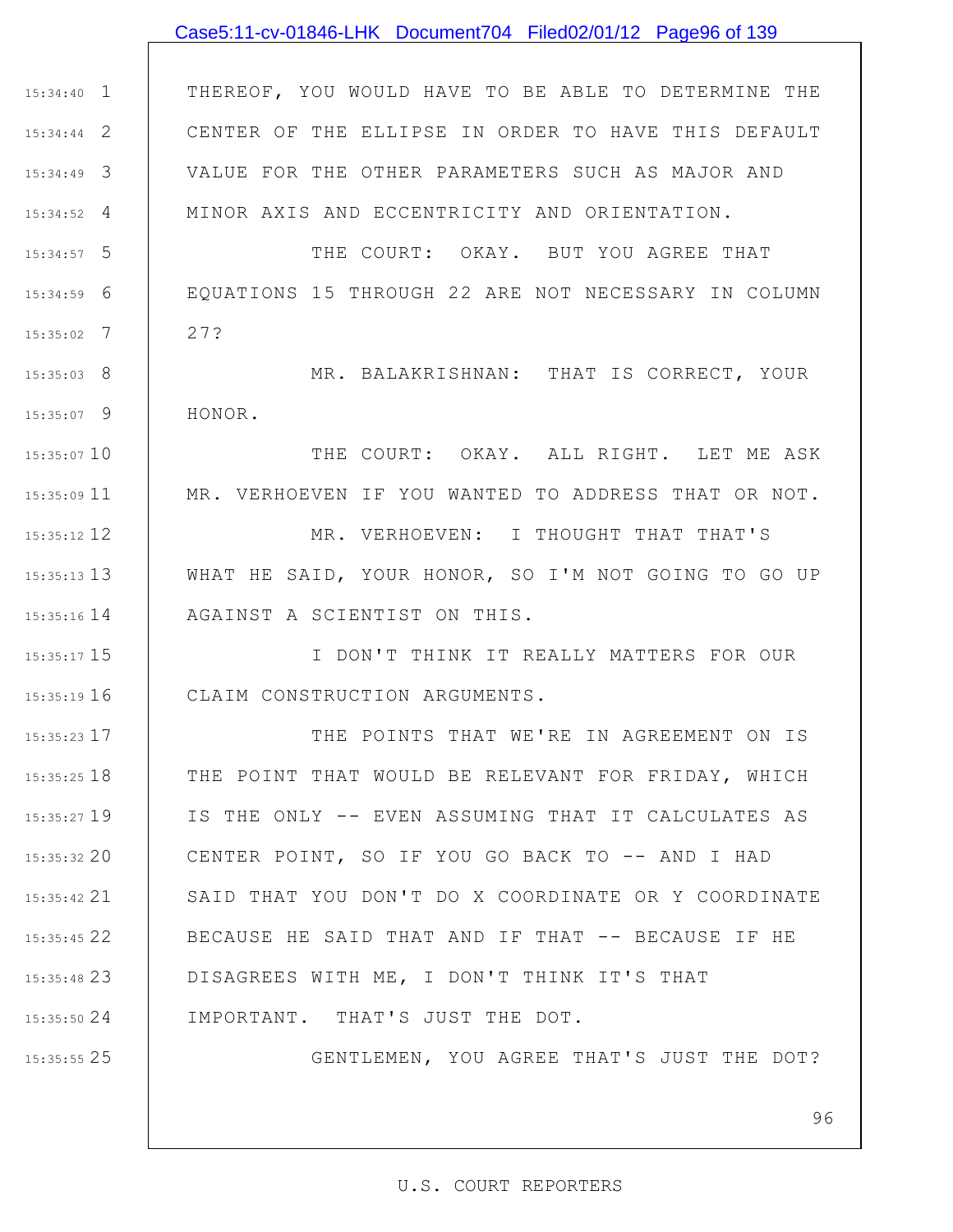| SO WE'RE IN AGREEMENT THAT MEANS THAT YOU CALCULATE |
|-----------------------------------------------------|
| THAT DOT.                                           |
| SO I DON'T THINK THAT FOR FRIDAY THAT               |
| IT'S GOING TO BE THAT IMPORTANT BECAUSE ALL OF OUR  |
| ARGUMENTS ARE BASED ON THE FACT THAT YOU DON'T      |
| CALCULATE THE MAJOR AXIS, THE MINOR AXIS, THE       |
| ORIENTATION OR THE ECCENTRICITY, JUST THE DOT.      |
| SO I DON'T THINK WE NEED TO TAKE MORE               |
| TIME ON THAT.                                       |
| THE COURT: OKAY. I'D LIKE TO TAKE A                 |
| BREAK. LET ME ASK MS. RODRIGUEZ.                    |
| HOW LONG IS YOUR PRESENTATION?                      |
| MR. VERHOEVEN: WE HAVE PROBABLY ABOUT               |
| 20, 25 MINUTES, YOUR HONOR.                         |
| WE HAVE BROUGHT AN EXPERT WHO HAS                   |
| TRAVELLED ALL OF THE WAY HERE TO TALK ABOUT OUR     |
| PATENTS AND SOME OF WHICH ARE NOT AT ISSUE.         |
| IF WE COULD HAVE A FEW MINUTES TO TALK              |
| ABOUT THAT, THAT WOULD FALL WITHIN THAT TIMEFRAME,  |
| YOUR HONOR, WE MIGHT VERY MUCH APPRECIATE IT.       |
| THE COURT: OKAY. LET ME HEAR FROM                   |
| MR. MCELHINNY. HOW MUCH TIME DO YOU NEED ON THE     |
| '711?                                               |
| MR. MCELHINNY: TEN MINUTES, YOUR HONOR.             |
| THE COURT: OKAY. THAT'S FINE.                       |
|                                                     |
|                                                     |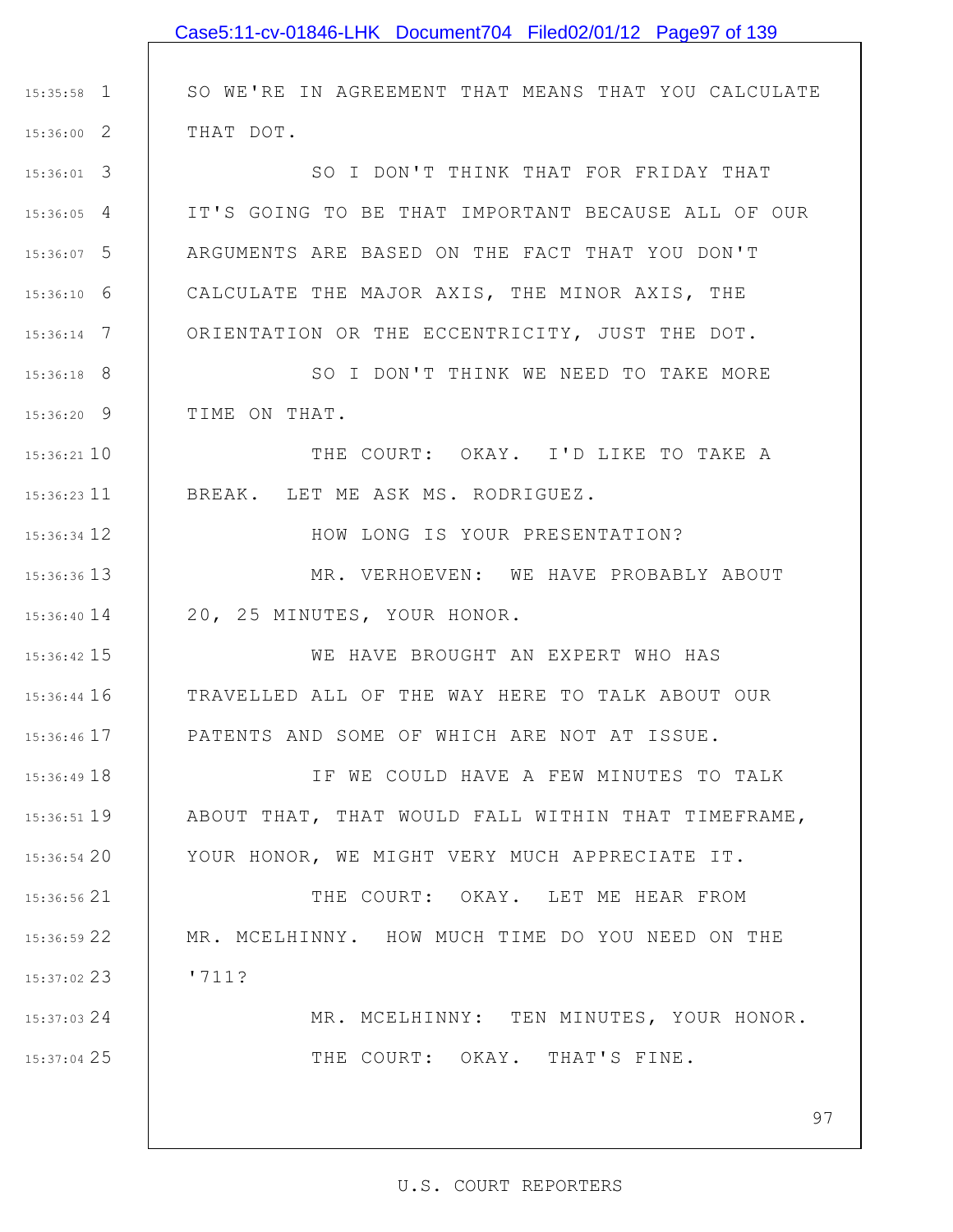1 15:37:06 2 15:37:23 LET'S TAKE A QUICK FIVE-MINUTE BREAK. (WHEREUPON, A RECESS WAS TAKEN.)

3 15:47:18 4 15:47:20 5 15:47:23 6 15:47:27 THE COURT: HAVE YOU ALL AGREED ON WHAT A PERSON OF ORDINARY SKILL IN THE ART FOR THE PATENTS THAT ARE THE SUBJECT OF THIS CLAIM CONSTRUCTION SHOULD BE OR NOT? NO? OKAY.

7 15:47:30 8 15:47:32 9 15:47:34 MR. MCELHINNY: I THINK WE AGREED THAT WE NEED TIME TO TALK ABOUT IT IF WE CAN COME TO AGREEMENT.

15:47:34 10 15:47:36 11 12 15:47:38 13 15:47:41 THE COURT: ALL RIGHT. WHEN ARE YOU GOING TO FILE THAT? I WANT THAT FILED BEFORE THE CLAIM CONSTRUCTION HEARING. WHEN IS THAT GOING TO HAPPEN?

15:47:41 14 15 15:47:43 MR. MCELHINNY: I THINK THAT WOULD MAKE IT -- WILL THURSDAY WORK FOR YOU?

16 15:47:45 17 15:47:51 THE COURT: I GUESS SO. YOU DON'T THINK THAT SOONER THAN THAT IS FEASIBLE?

18 15:47:53 19 15:47:54 20 15:47:56 MR. MCELHINNY: LITERALLY -- IT'S INTERESTING, BUT WE HAVEN'T HAD TO MAKE A DISCLOSURE SO WE DON'T KNOW HOW CLOSE OR FAR --

21 15:47:59 22 15:48:01 23 15:48:03 FRIDAY AT 10:00, CAN YOU DO IT AT LEAST BY NOON OR 24 15:48:07 25 15:48:10 THE COURT: THAT'S FINE. IF YOU CAN DO IT BY THURSDAY, PLEASE. SINCE WE'RE STARTING 1:00 O'CLOCK SO I HAVE A LITTLE TIME TO WORK WITH IT?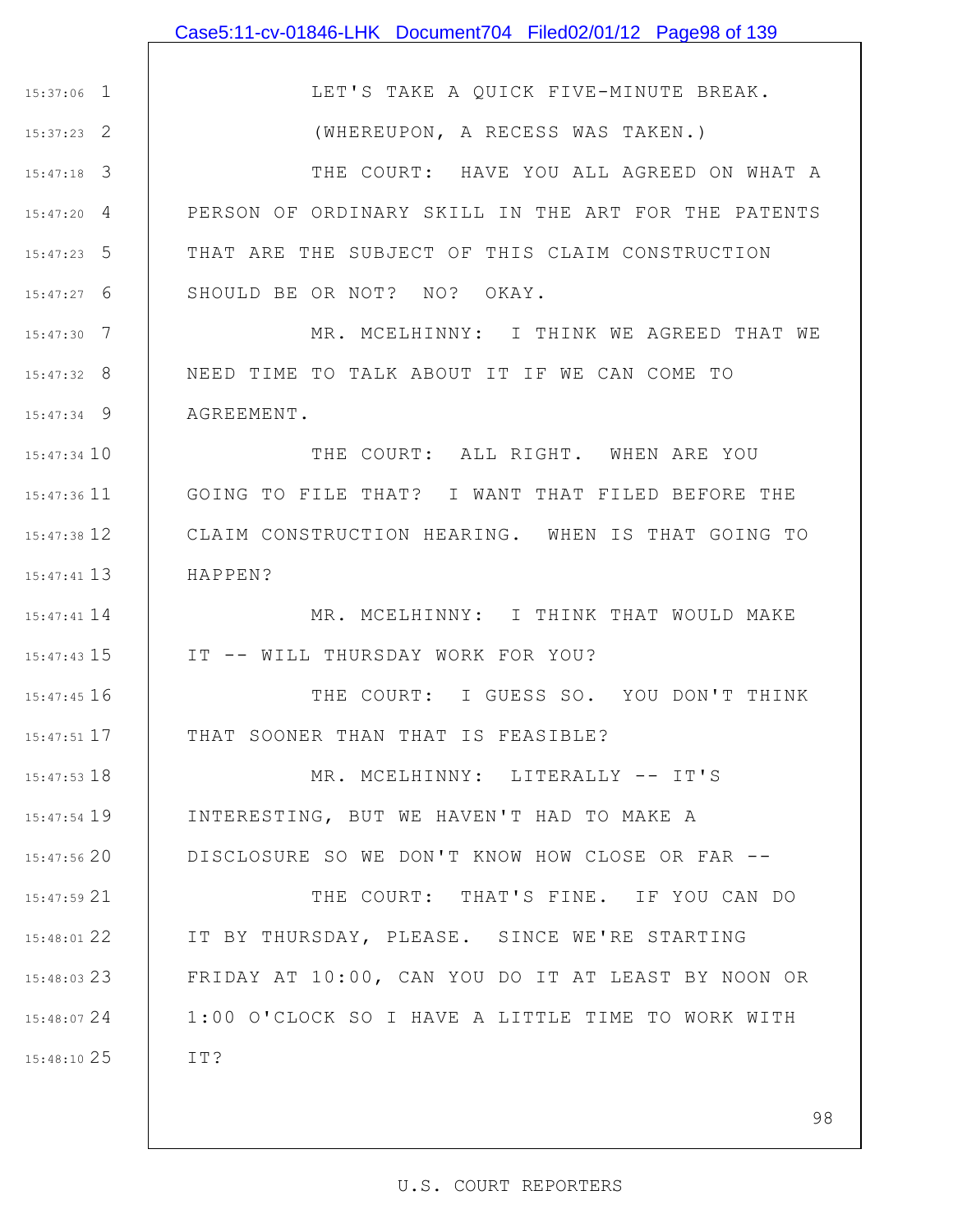|                 | Case5:11-cv-01846-LHK Document704 Filed02/01/12 Page99 of 139 |
|-----------------|---------------------------------------------------------------|
|                 |                                                               |
| $15:48:10$ 1    | MR. MCELHINNY: YES, YOUR HONOR.                               |
| $15:48:11$ 2    | THE COURT: SO LET'S SAY NOON.                                 |
| 15:48:13 3      | MR. MCELHINNY: WOW, I STARTED WITH NOON                       |
| $15:48:15$ 4    | OR 1:00 O'CLOCK AND I ENDED UP WITH NOON.                     |
| $15:48:18$ 5    | THE COURT: WELL, WE'LL STARTING FRIDAY                        |
| $15:48:23$ 6    | AT 10:00.                                                     |
| $15:48:24$ 7    | MR. MCELHINNY: NOON WILL WORK, YOUR                           |
| $15:48:25$ 8    | HONOR.                                                        |
| 15:48:25 9      | THE COURT: SO THAT'S THE 19TH.                                |
| 15:48:27 10     | THE CLERK: YES.                                               |
| 15:48:28 11     | THE COURT: SO JANUARY 19TH OF 2012.                           |
| 15:48:31 12     | OKAY. AND THEN I'M ONLY INTERESTED IN                         |
| 15:48:35 13     | THE PATENTS THAT ARE -- I'M INTERESTED IN TRYING TO           |
| $15:48:41$ $14$ | PREPARE THE CLAIM CONSTRUCTION ORDER.                         |
| 15:48:43 15     | SO LET ME ASK ANOTHER QUESTION, CAN YOU                       |
| 15:48:48 16     | ALL -- IT SEEMS LIKE -- WELL, LET ME ASK, WITH                |
| 15:48:53 17     | REGARD TO PIXEL, PIXEL GROUP, IS THERE ANY                    |
| $15:48:57$ 18   | AGREEMENT BETWEEN THE PARTIES THAT GROUP CAN JUST             |
| 15:48:59 19     | BE THE PLAIN AND ORDINARY MEANING, EVEN IF I DO               |
| 15:49:03 20     | CONSTRUE PIXEL?                                               |
| 15:49:04 21     | MR. MCELHINNEY: THAT IS OUR                                   |
| $15:49:05$ 22   | UNDERSTANDING. IT'S A COLLECTION OF PIXELS, OR                |
| 15:49:0923      | HOWEVER YOUR HONOR INTERPRETS THAT.                           |
| 15:49:12 24     | THE COURT: OKAY. LET ME HEAR FROM                             |
| $15:49:15$ 25   | SAMSUNG.                                                      |
|                 |                                                               |
|                 | 99                                                            |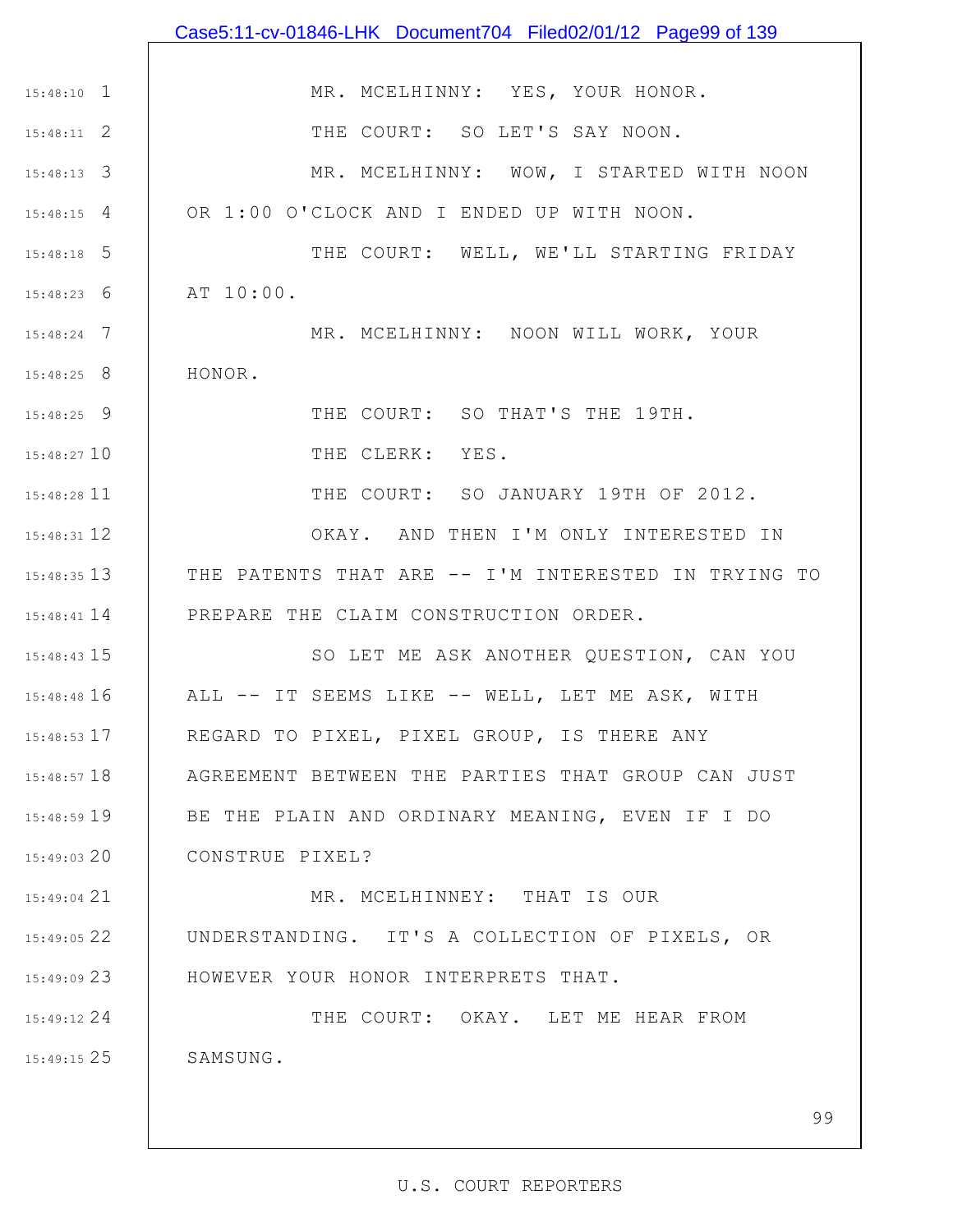|                 | Case5:11-cv-01846-LHK Document704 Filed02/01/12 Page100 of 139 |
|-----------------|----------------------------------------------------------------|
|                 |                                                                |
| $15:49:16$ 1    | MR. VERHOEVEN: ONE SECOND, YOUR HONOR.                         |
| $15:49:17$ 2    | THE COURT: OKAY.                                               |
| $15:49:18$ 3    | (PAUSE IN PROCEEDINGS.)                                        |
| $15:49:37$ 4    | THE COURT: AND ON PERSON OF ORDINARY                           |
| $15:49:38$ 5    | SKILL IN THE ART, IF YOU COULD PLEASE, IF YOU                  |
| $15:49:40$ 6    | DISAGREE, THEN JUST PUT YOUR COMPETING, YOU KNOW,              |
| $15:49:45$ 7    | ACADEMIC AND INDUSTRY EXPERIENCE OPINIONS.                     |
| $15:49:49$ 8    | MR. MCELHINNY: A PRESENTATION THAT GIVES                       |
| $15:49:51$ 9    | YOU THE TITLE OF THE PATENT EITHER AN AGREED PERSON            |
| $15:49:54$ 10   | OF ORDINARY SKILL IN THE ART OR THE TWO SIDE BY                |
| $15:49:56$ 11   | SIDE.                                                          |
| 15:49:57 12     | THE COURT: SURE. AND MAYBE JUST A BRIEF                        |
| $15:49:58$ 13   | SENTENCE OR TWO AS TO IF THERE'S A DISAGREEMENT, AS            |
| $15:50:01$ $14$ | TO WHY YOURS IS THE CORRECT ONE.                               |
| 15:50:03 15     | MR. MCELHINNY: GOT IT.                                         |
| 15:50:04 16     | MR. VERHOEVEN: AND CAN I CONSULT WITH                          |
| 15:50:06 17     | COUNSEL TO SEE IF I CAN ANSWER AS TO WHETHER WE'RE             |
| $15:50:10$ 18   | IN AGREEMENT ON GROUP?                                         |
| 15:50:11 19     | THE COURT: YES, PLEASE.                                        |
| 15:50:12 20     | (PAUSE IN PROCEEDINGS.)                                        |
| 15:50:23 21     | MR. VERHOEVEN: THE REASON I'M ASKING IS                        |
| 15:50:24 22     | THAT IT SAYS PLAIN AND ORDINARY MEANING, AND I WANT            |
| 15:50:26 23     | TO MAKE SURE WE HAVE THE SAME UNDERSTANDING AS TO              |
| 15:50:28 24     | WHAT THE PLAIN AND ORDINARY MEANING IS.                        |
| 15:50:30 25     | THE COURT: OKAY.                                               |
|                 |                                                                |
|                 | 100                                                            |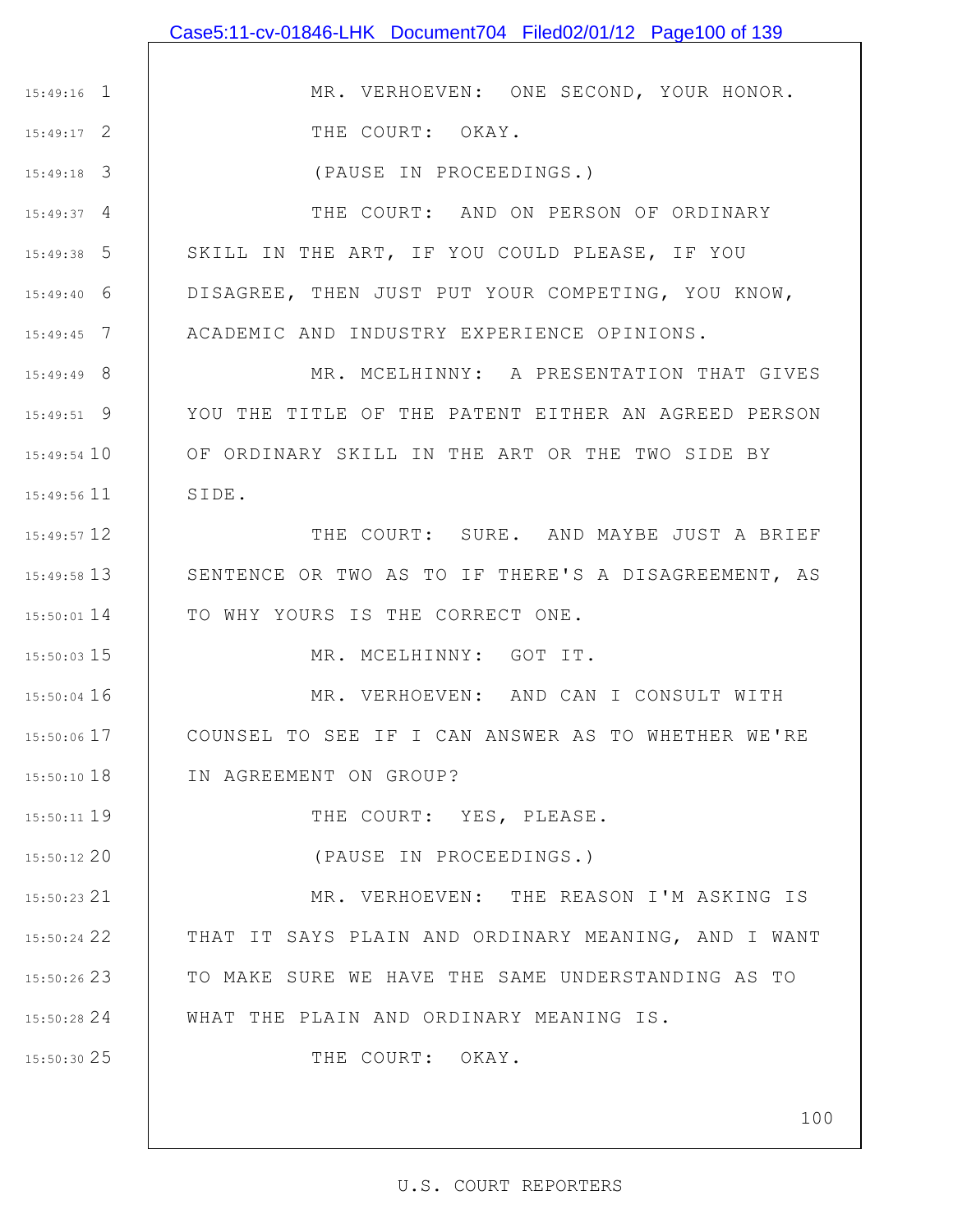### Case5:11-cv-01846-LHK Document704 Filed02/01/12 Page101 of 139

1 15:50:31 2 15:50:58

8 15:51:14

(PAUSE IN PROCEEDINGS.)

3 15:51:00 4 15:51:02 5 15:51:06 MR. VERHOEVEN: TO THE EXTENT THAT WE ALL UNDERSTAND THAT A GROUP, WE'RE TALKING ABOUT ONE OR MORE, IF THAT'S THEIR UNDERSTANDING OF THE PLAIN MEANING OF GROUP, THEN WE HAVE AN AGREEMENT.

6 15:51:09 7 15:51:11 MR. MCELHINNY: THAT'S WHAT WE AGREED. MR. VERHOEVEN: WE HAVE A DISAGREEMENT AS

TO PIXEL. SO THAT IS MODIFIED OBVIOUSLY.

9 15:51:17 15:51:18 10 THE COURT: SO BOTH SIDES THEN WOULD STIPULATE THAT GROUP IS ONE OR MORE? OR WHAT?

15:51:21 11 12 15:51:23 13 15:51:25 14 15:51:27 MR. MCELHINNY: I'M SORRY. IT'S HARD SEEING ONE BEING A GROUP. WHAT I'M TRYING TO STIPULATE TO IS THAT A GROUP IS MORE THAN ONE. IT'S A COLLECTION.

15 15:51:29 16 15:51:32 17 15:51:38 THE COURT: OKAY. CAN WE DO THIS THEN? ARE THERE ANY OF THESE TERMS? I APPRECIATE THAT YOU'VE BASICALLY STIPULATED TO THE FIRST TERM.

18 15:51:44 19 15:51:46 ARE THERE ANY OTHERS THAT YOU THINK THAT YOU MIGHT BE ABLE TO COME TO AGREEMENT ON?

20 15:51:48 21 15:51:52 I WAS THINKING THAT PIXEL, PIXEL GROUP MIGHT BE A FERTILE ONE BUT LET ME KNOW.

22 15:51:56 23 15:51:57 24 15:52:00 25 15:52:03 MR. VERHOEVEN: WE CAN ATTEMPT TO NEGOTIATE OVER THE COURSE OF THE NEXT DAY AND HALF AND TRY TO MAKE PROGRESS AND SUBMIT THAT TOGETHER WITH OUR RESULTS OF OUR NEGOTIATION OF THE PERSON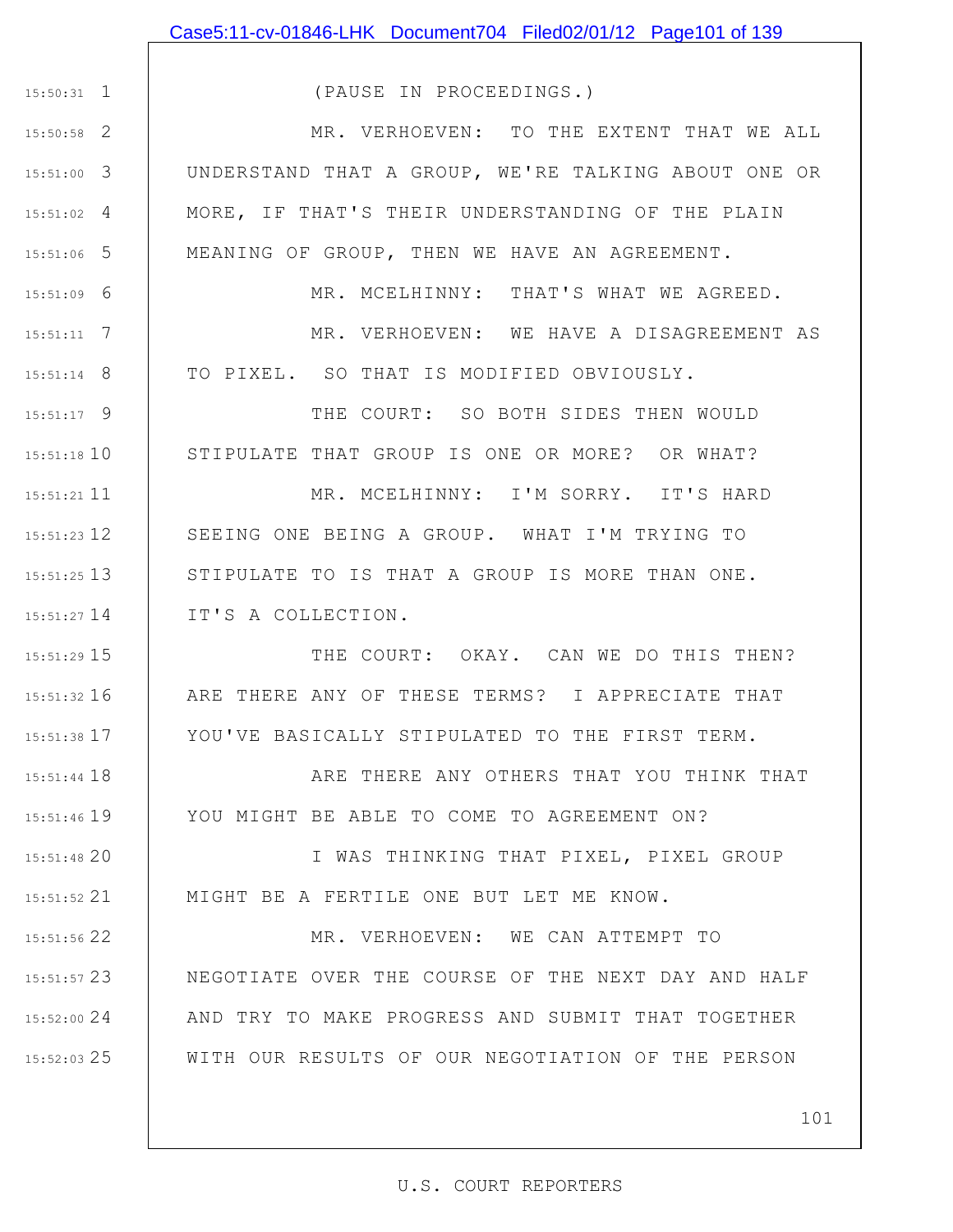|               | Case5:11-cv-01846-LHK Document704 Filed02/01/12 Page102 of 139 |
|---------------|----------------------------------------------------------------|
|               |                                                                |
| $15:52:05$ 1  | OF ORDINARY SKILL IN THE ART.                                  |
| $15:52:06$ 2  | THE COURT: I APPRECIATE THAT. AND I                            |
| $15:52:08$ 3  | FORGOT TODAY IS TUESDAY, AND I WAS ASSUMING THIS IS            |
| $15:52:10$ 4  | MONDAY. SO THIS IS A MORE CONSTRAINED TIMEFRAME.               |
| $15:52:15$ 5  | COULD YOU SEE IF YOU CAN REACH AN                              |
| $15:52:18$ 6  | AGREEMENT ON PIXEL, PIXEL GROUP?                               |
| $15:52:22$ 7  | MR. VERHOEVEN: WE WILL ATTEMPT TO, YOUR                        |
| $15:52:23$ 8  | HONOR.                                                         |
| 15:52:23 9    | THE COURT: OKAY. THANK YOU. ARE THERE                          |
| 15:52:29 10   | ANY OTHERS?                                                    |
| 15:52:29 11   | MR. MCELHINNY: I WASN'T AWARE THAT WE                          |
| 15:52:31 12   | ACTUALLY REACHED AN AGREEMENT ON ANY OF THE ONES               |
| $15:52:34$ 13 | THAT ARE REMAINING IN FRONT OF YOU.                            |
| 15:52:35 14   | THE COURT: WELL, ON THE '792 SYMBOL, YOU                       |
|               | 15:52:38 15   BASICALLY STATE IN YOUR OPPOSITION THAT YOU ARE  |
| $15:52:41$ 16 | FINE WITH SAMSUNG'S ALTERNATIVE CONSTRUCTIONS, AND             |
| $15:52:45$ 17 | I DIDN'T PAY ATTENTION TO SYMBOL AT ALL '792.                  |
| 15:52:49 18   | MR. MCELHINNY: I'M SORRY. I'M GETTING                          |
| $15:52:50$ 19 | LOST BETWEEN MY CASE AND WILMER'S CASE. I BELIEVE              |
| 15:52:54 20   | YOUR HONOR IS CORRECT.                                         |
| 15:52:55 21   | THE COURT: YES. SO I'M GOING TO ASK,                           |
| $15:52:59$ 22 | AND SINCE I DIDN'T -- I FORGOT IT WAS TUESDAY AND              |
| 15:53:02 23   | NOT MONDAY, IF YOU COULD, I WOULD APPRECIATE IF YOU            |
| 15:53:05 24   | COULD TRY TO MEET AND CONFER AND SEE IF THERE'S ANY            |
| 15:53:09 25   | EITHER NARROWING OR AGREEMENT THAT YOU COULD REACH             |
|               |                                                                |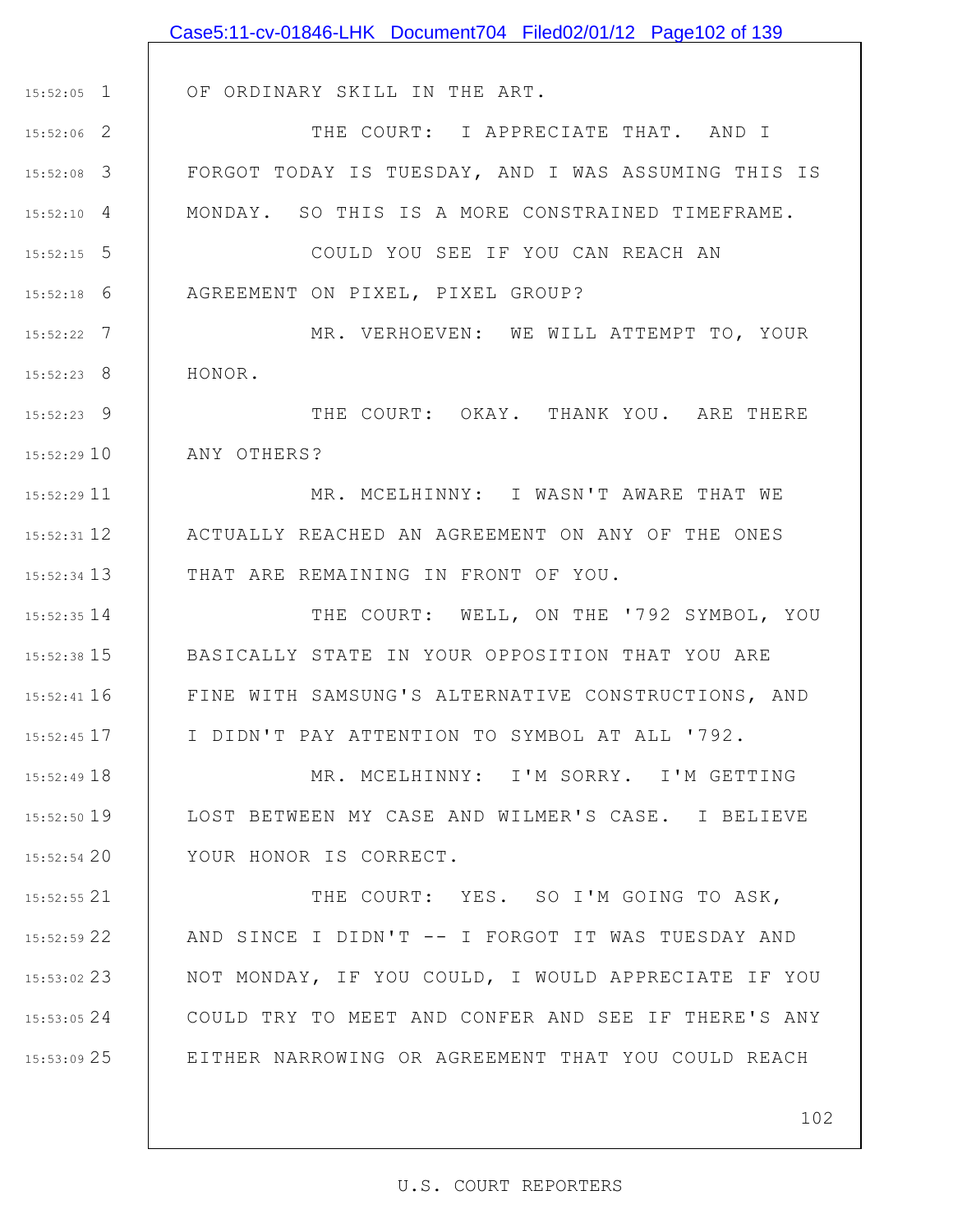|                 | Case5:11-cv-01846-LHK Document704 Filed02/01/12 Page103 of 139 |
|-----------------|----------------------------------------------------------------|
|                 |                                                                |
| $15:53:13$ 1    | ON ANY OF THE TERMS BEFORE FRIDAY. OKAY.                       |
| $15:53:18$ 2    | MR. VERHOEVEN: WE ABSOLUTELY WILL DO                           |
| $15:53:19$ 3    | THAT, YOUR HONOR.                                              |
| $15:53:20$ 4    | THE COURT: AND DO YOU NEED MORE TIME                           |
| $15:53:21$ 5    | THAN NOON ON THURSDAY TO DO THAT AND THE PERSON OF             |
| $15:53:24$ 6    | ORDINARY SKILL IN THE ART OR NOT?                              |
| $15:53:26$ 7    | MR. MCELHINNY: I DON'T THINK WE DO.                            |
| 15:53:27 8      | THE COURT: OKAY. DO YOU AGREE WITH                             |
| $15:53:29$ 9    | THAT?                                                          |
| 15:53:29 10     | MR. VERHOEVEN: WELL, WE'LL TRY. WE'LL                          |
| $15:53:31$ 11   | TRY TO DO IT BY THEN AND WE'LL GIVE YOU A REPORT OF            |
| $15:53:33$ $12$ | OUR PROGRESS BY THEN, YOUR HONOR, TOGETHER WITH OUR            |
| $15:53:36$ 13   | RESULTS ON THE PERSON OF ORDINARY SKILL IN THE ART             |
| $15:53:38$ 14   | SO THAT YOU HAVE THAT IN TIME TO USE IT IN SOME                |
| $15:53:42$ 15   | WAY.                                                           |
| $15:53:42$ 16   | THE COURT: OKAY. WELL, WHY DON'T -- YOU                        |
| 15:53:45 17     | KNOW WHAT, I'LL JUST MOVE THIS TO 2:00 P.M. ON                 |
| 15:53:49 18     | THURSDAY SINCE THIS IS THE END OF THE DAY ON                   |
| 15:53:52 19     | TUESDAY AND SO YOU REALLY ONLY HAVE TOMORROW AND               |
| 15:53:54 20     | HALF OF THURSDAY.                                              |
| $15:53:55$ 21   | IF YOU ARE MAKING GOOD PROGRESS AND YOU                        |
| 15:53:57 22     | NEED MORE TIME, JUST LET ME KNOW.                              |
| 15:53:59 23     | OKAY. SO MEET AND CONFER ON ANY OF THE                         |
| 15:54:02 24     | OTHERS AS WELL.                                                |
| 15:54:03 25     | MR. VERHOEVEN: YES, YOUR HONOR.                                |
|                 | 103                                                            |
|                 |                                                                |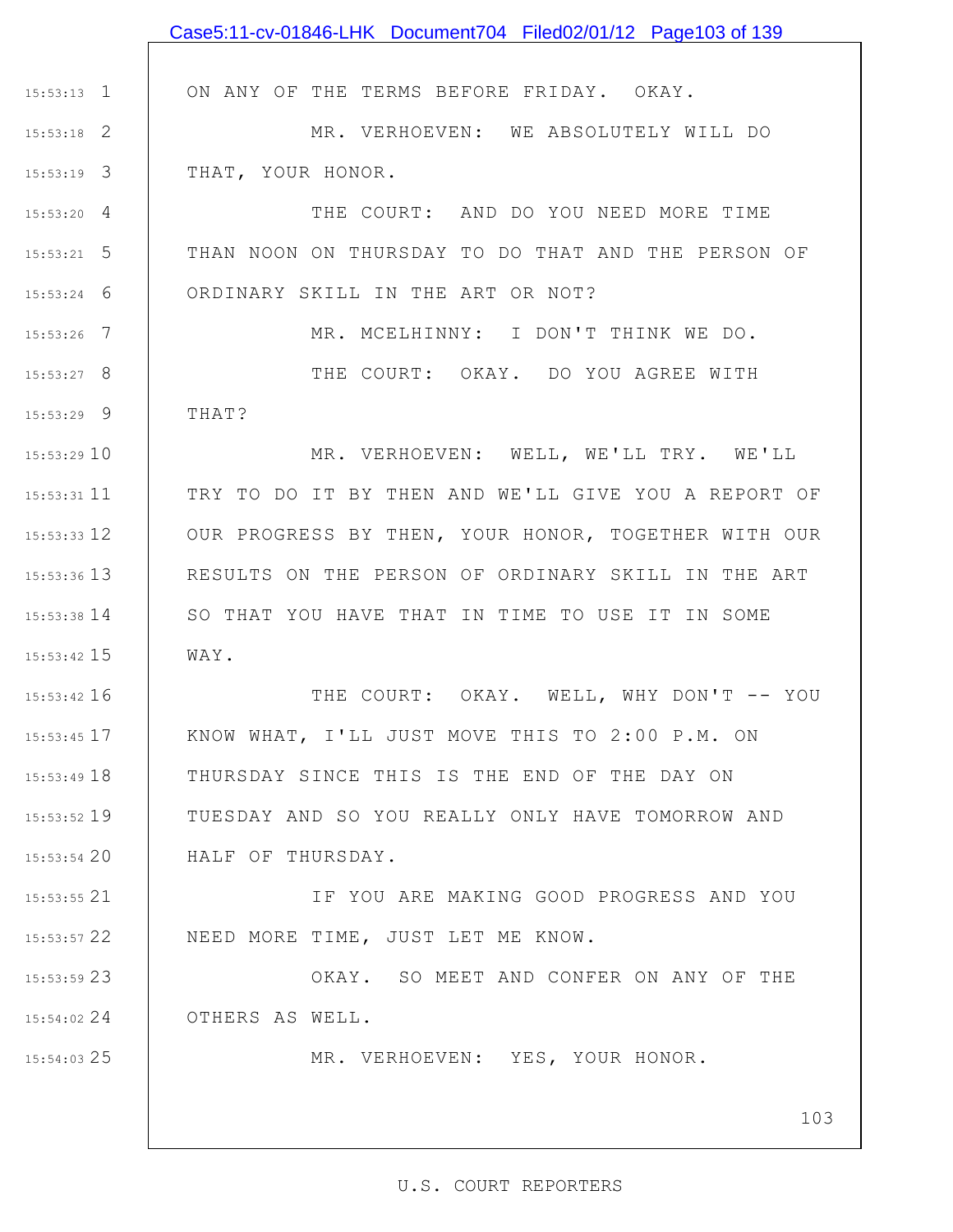# Case5:11-cv-01846-LHK Document704 Filed02/01/12 Page104 of 139

1 15:54:04 2 15:54:20 3 15:54:21 4 15:54:23 5 15:54:25 6 15:54:26 7 15:54:27 8 15:54:29 9 15:54:30 15:54:32 10 11 15:54:36 12 15:54:39 13 15:54:41 15:54:42 14 15 15:54:46 16 15:54:50 17 15:54:54 18 15:54:57 19 15:55:01 20 15:55:03 21 15:55:06 22 15:55:09 23 15:55:11 24 15:55:15 25 15:55:18 THE COURT: AND SO LET'S GO TO THE '711. MR. VERHOEVEN: YOUR HONOR, WHAT I WAS HOPING, I THOUGHT YOUR HONOR SAID IT WAS OKAY WAS THAT WE COULD MAKE A SHORT PRESENTATION -- THE COURT: VERY SHORT. MR. VERHOEVEN: -- TEN MINUTES ON THE STANDARDS PATENTS SINCE OUR EXPERT CAME OUT HERE. THE COURT: THAT'S FINE. MR. VERHOEVEN: AND THEN A PRESENTATION ON THE FEATURE PATENT BY ANOTHER EXPERT WE HAVE HERE AS WELL MR. TIPTON COLE. THE COURT: OKAY. MR. VERHOEVEN: SO REALLY QUICKLY IF I CAN INTRODUCE OUR FIRST EXPERT DR. RICHARD WESEL. HE'S A PROFESSOR OF ELECTRICAL ENGINEERING AT UCLA AND SINCE 2007 HE'S BEEN THE ASSOCIATE DEAN OF ACADEMIC AND STUDENT AFFAIRS IN THE ENGINEERING AND APPLIED SCIENCE SCHOOL; PH.D. IN ELECTRICAL ENGINEERING FROM STANFORD; AND BACHELORS AND MASTERS DEGREES IN ELECTRICAL ENGINEERING FROM M.I.T. AND OTHER ASSOCIATE INFORMATION THAT BECAUSE OF TIME I'LL SKIP OVER. AND WITH THAT IF DR. WESEL COULD COME UP AND MAKE A SHORT PRESENTATION. MR. WESEL: GOOD AFTERNOON, YOUR HONOR.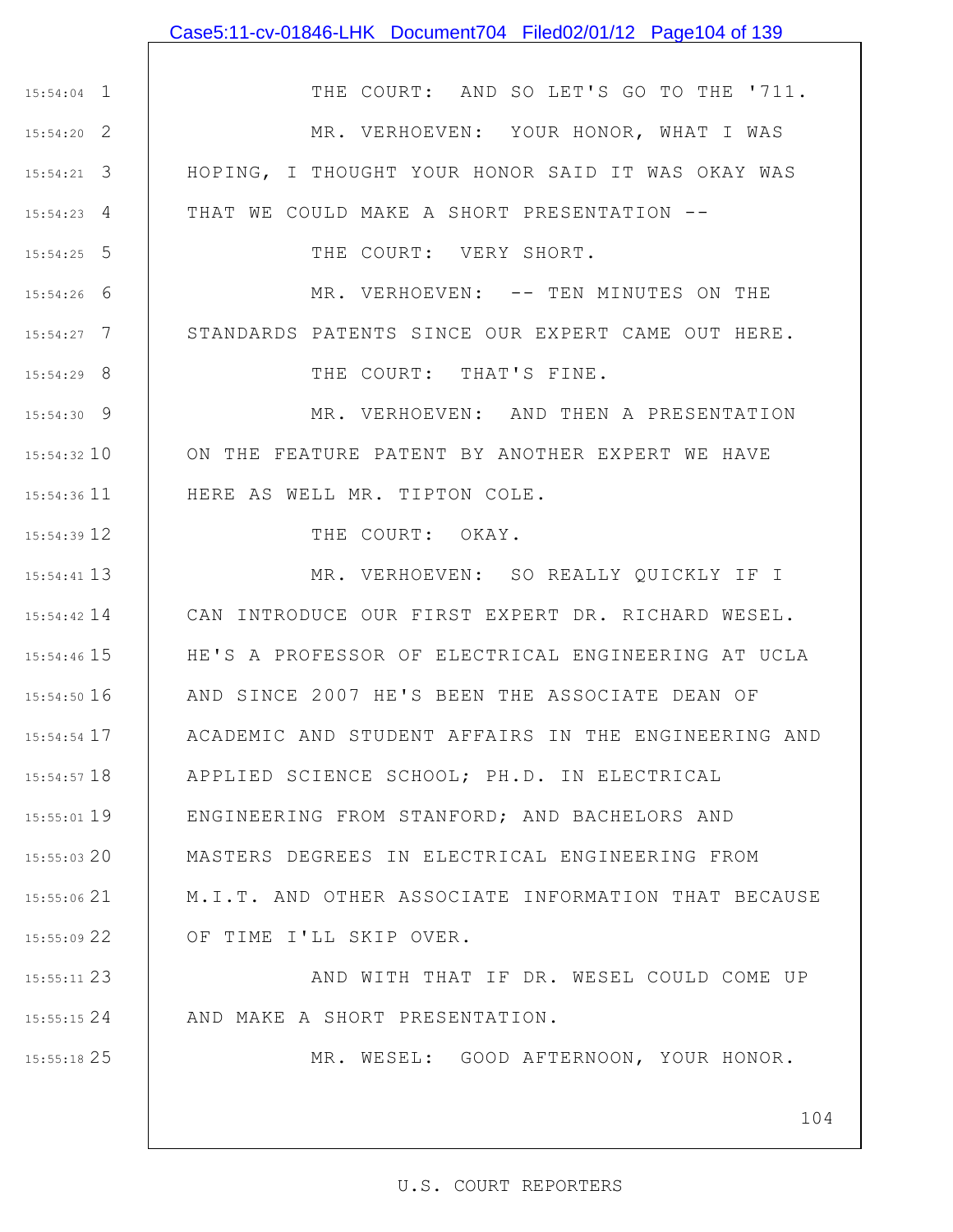## Case5:11-cv-01846-LHK Document704 Filed02/01/12 Page105 of 139

1 15:55:19 2 15:55:24 3 15:55:27 SO TODAY I'LL BE TALKING ABOUT SEVEN PATENTS THAT HELP MAKE THE CELL PHONE SYSTEM THAT WE HAVE TODAY WORK SO WELL.

4 15:55:28 5 15:55:31 6 15:55:36 7 15:55:39 8 15:55:42 9 15:55:45 SO AN EARLY CELL PHONE WAS JUST A PHONE. BUT TODAY A CELL PHONE IS A PHONE, A WEB BROWSER, A MUSIC PLAYER, A DEVICE THAT YOU SEND E-MAIL WITH, YOU CAN USE IT FOR NAVIGATION, TO PLAY A MOVIE. THE PERSON IN OUR SLIDE IS TOO RESPECTFUL OF THE COURT BUT THEY'RE ALSO USED FOR PLAYING GAMES.

15:55:47 10 11 15:55:50 12 15:55:53 13 15:55:56 14 15:55:58 AND WITH TODAY'S PHONES YOU CAN EVEN BE DOING ALL OF THESE THINGS AT ONCE, YOU CAN BE DOING SEVERAL THINGS AT ONCE. YOU CAN SEND AN E-MAIL AT THE SAME TIME YOU'RE TALKING ON THE PHONE AND MAY BE BE RECEIVING A TEXT AT THE SAME TIME.

15 15:56:00 16 15:56:02 17 15:56:06 18 15:56:09 OKAY. SO WITH ALL OF THAT STUFF GOING ON, YOU NEED TO HAVE A CELL PHONE NETWORK THAT CAN HANDLE MANY DEVICES DOING MANY DIFFERENT THINGS SIMULTANEOUSLY.

19 15:56:10 20 15:56:14 SO -- AND WITH PHONES THAT ARE MADE BY MANY DIFFERENT MANUFACTURERS.

21 15:56:16 22 15:56:21 23 15:56:23 24 15:56:25 25 15:56:28 SO TO MAKE THIS ALL PLAY TOGETHER, THE -- BECAUSE EVEN THOUGH THE DIFFERENT COMPANIES WANT TO COMPETE WITH EACH OTHER BY HAVING THE BEST PHONES, IT'S IN THE INTEREST OF ALL OF THE COMPANIES THAT THE PHONES ACTUALLY WORK WELL TOGETHER SO THE

105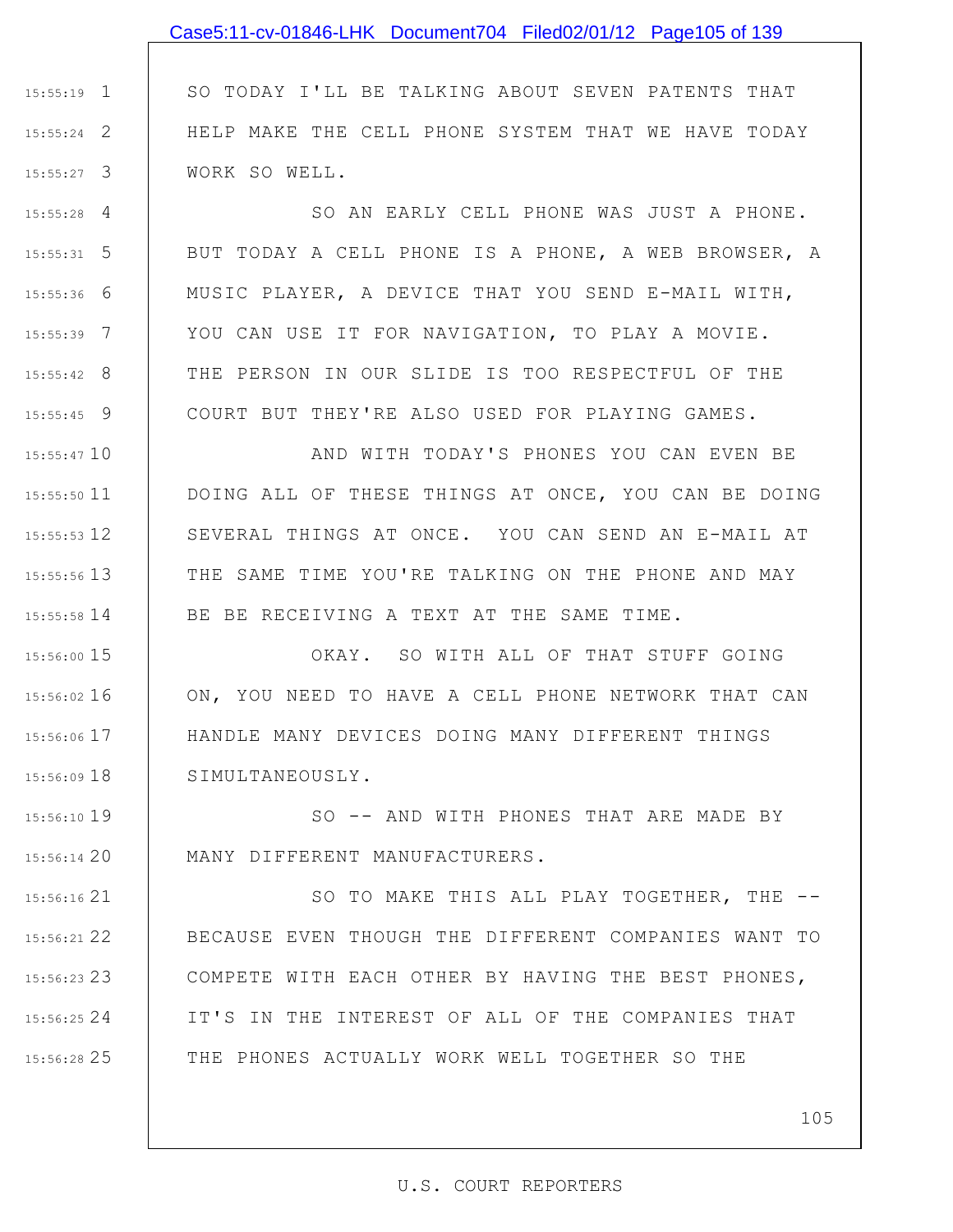#### Case5:11-cv-01846-LHK Document704 Filed02/01/12 Page106 of 139

1 15:56:30 2 15:56:32 3 15:56:37 4 15:56:39 5 15:56:41 6 15:56:44 7 15:56:47 8 15:56:49 COMPANIES, BECAUSE OF THAT COMMON GOAL, GET TOGETHER AND FORM STANDARDS SO THAT, FOR EXAMPLE, THE PHONE KNOWS EXACTLY HOW IT'S SUPPOSED TO COMMUNICATE TO THE BASE STATION AND THE SYSTEM DOESN'T FAIL BECAUSE THERE'S NOT A COMMON LANGUAGE. WE DON'T WANT THE CELL TOWER TO BE A TOWER OF BABBLE. IT HAS TO BE SOMETHING THAT EVERYBODY IS TALKING TO THE SAME WAY.

9 15:56:50 10 15:56:52 11 15:56:54 12 15:56:57 SO WE HAVE THIS SYSTEM. THERE'S A LOT OF STUFF GOING ON. THERE'S DIFFERENT COMMUNICATIONS. THERE'S ALSO THE ISSUE OF DIFFERENT LEVELS OF CHANNEL QUALITY, HOW MANY BARS DO YOU HAVE.

13 15:56:59 14 15:57:02 15 15:57:05 SO WHEN YOU'RE CLOSE TO THE TOWER AND YOU HAVE A CLEAR LINE OF SIGHT, THEN REALLY THINGS ARE KIND OF EASY.

16 15:57:06 17 15:57:08 18 15:57:10 19 15:57:13 20 15:57:15 BUT WHAT IS INTERESTING FOR AN ENGINEER IS THAT CASE WHEN YOU'RE FAR AWAY FROM THE TOWER, MAYBE BEHIND THE BUILDING TRYING TO DOWNLOAD AN IMPORTANT FILE AND YOU NEED TO GET THIS THING TO WORK.

21 15:57:16 22 15:57:18 23 15:57:21 24 15:57:23 25 15:57:27 AND THAT'S WHAT THE SEVEN PATENTS THAT I'M GOING TO TALK ABOUT TODAY ARE ADDRESSING, THEY'RE TRYING TO GET THIS COMPLICATED SYSTEM TO WORK AS EFFICIENTLY AND RELIABLY AS POSSIBLE AND HELP SOLVE THOSE TOUGH CASES.

106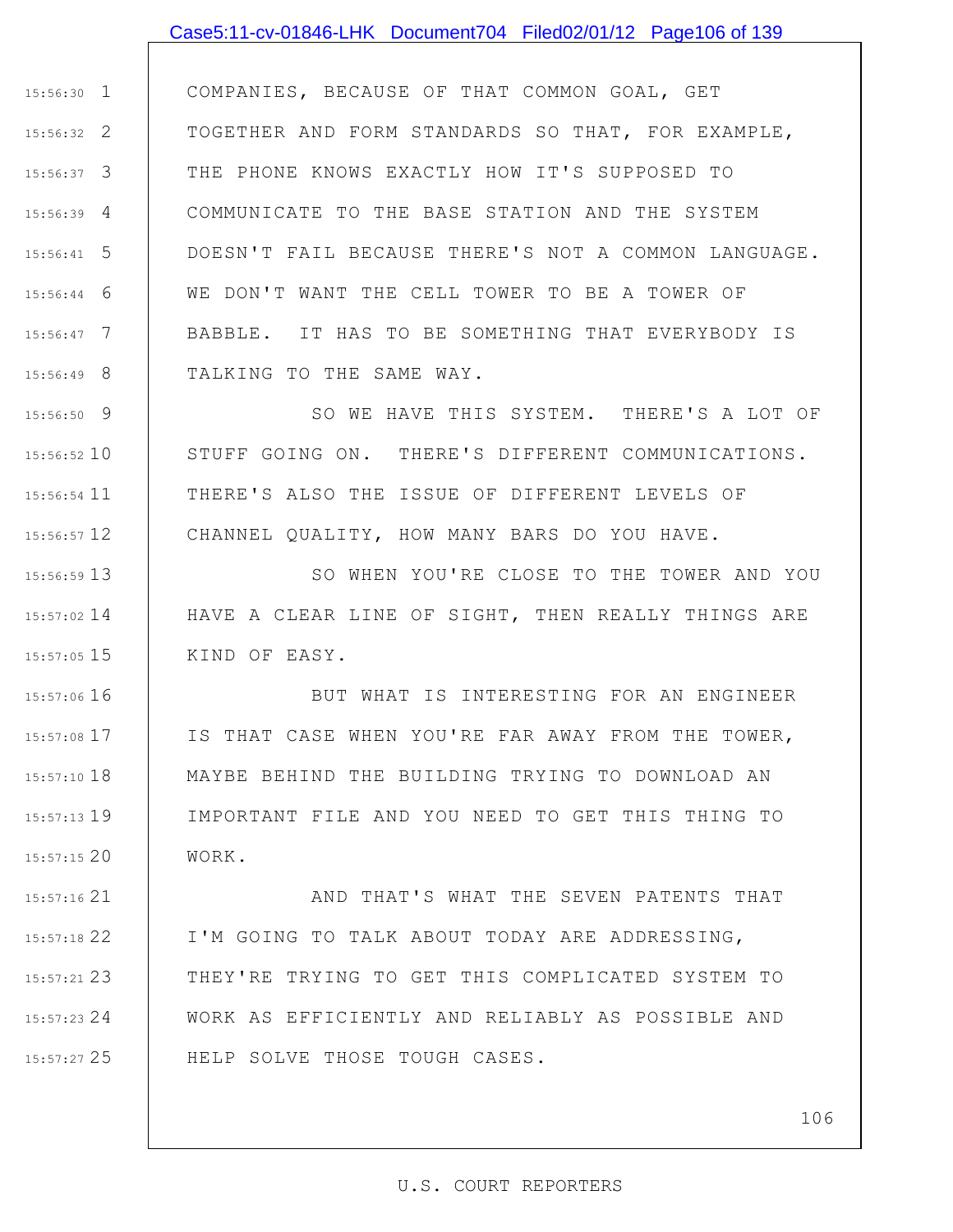### Case5:11-cv-01846-LHK Document704 Filed02/01/12 Page107 of 139

1 15:57:29 2 15:57:32 3 15:57:36 4 15:57:38 SO ONE OF THE IMPORTANT TOOLS THAT A CELL PHONE USES ALL OF THE TIME BUT IT BECOMES REALLY IMPORTANT ON THOSE TOUGH CHANNELS IS CHANNEL CODING.

5 15:57:38 6 15:57:41 7 15:57:44 8 15:57:47 SO CHANNEL CODING IS THIS IDEA WHERE YOU TAKE YOUR DATA AND YOU MIGHT HAVE A THOUSAND BITS OF DATA AND YOU TURN OUT A THOUSAND BITS INTO 3,000 BITS.

9 15:57:48 10 15:57:51 11 15:57:54 12 15:57:56 13 15:57:58 AND THOSE EXTRA 2,000 BITS, WHEN YOU SEND 3,000 INSTEAD OF 2,000 OVER THAT TOUGH CHANNEL, THEN AT THE RECEIVER YOU'RE GOING TO BE ABLE TO FIGURE OUT THE THOUSAND THAT YOU'RE REALLY INTERESTED IN FROM THE 3,000.

14 15:57:59 15 15:58:03 16 15:58:05 SO THERE'S OVERHEAD, EXTRA BITS THAT MAKE THE TRANSMISSION MORE RELIABLE AND THAT'S WHAT CHANNEL CODING IS.

17 15:58:07 18 15:58:09 19 15:58:14 20 15:58:17 AND ONE OF THE BEST CHANNEL CODING TECHNOLOGIES IS THAT OF TURBO CODES. SO TURBO CODES ARE VERY EFFECTIVE CHANNEL CODES AND THAT LEADS US INTO OUR FIRST PATENT THE '604 PATENT.

21 15:58:20 22 15:58:24 23 15:58:27 24 15:58:30 25 15:58:35 SO THE '604 PATENT HAS TO DO WITH TURBO CODES, AND I THINK THE PLACE TO START IS WITH FIGURE 1 OF THAT PATENT. LET'S LOOK AT WHAT A TURBO CODE IS. SO THIS IS A TURBO CODE. TURBO CODE TAKES THE DATA, WHAT YOU'RE ACTUALLY TRYING TO

107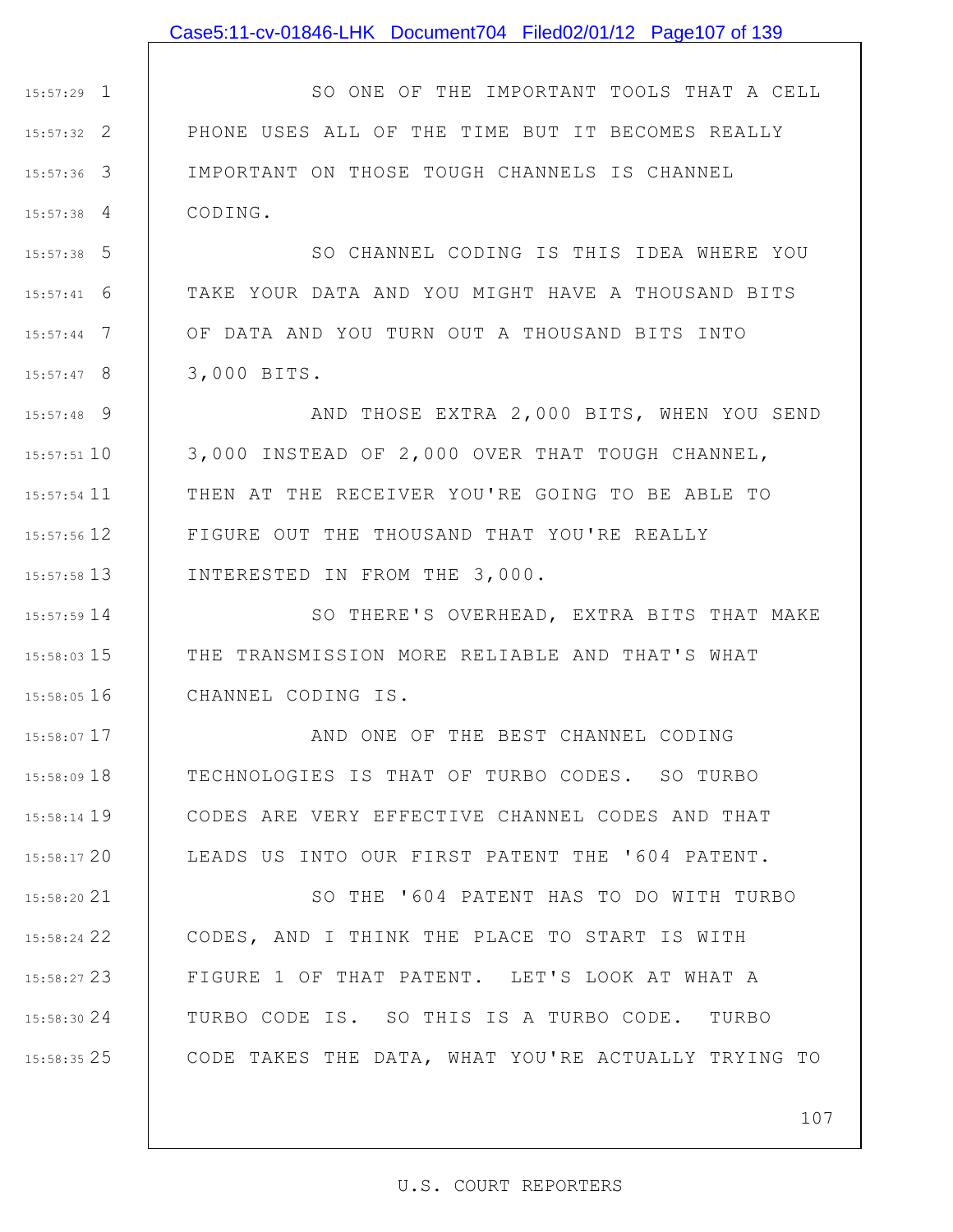# Case5:11-cv-01846-LHK Document704 Filed02/01/12 Page108 of 139

CONVEY, THE DK, AND THE FIRST THING IT DOES IS PUTS IT THROUGH THE OUTPUT, THE SK.

3 15:58:45 4 15:58:47 SO THE SYSTEMATIC BITS, IT'S JUST THE DATA THAT YOU'RE TRYING TO SEND.

5 15:58:50 6 15:58:53 7 15:58:55 8 15:58:59 AND THEN IT TAKES THOSE BITS AND PROCESSES IT WITH THE BLUE BOX, THE FIRST CONSTITUENT ENCODER, AND THAT PRODUCES A SET OF PARITY BITS, THOSE BLUE PARITY BITS.

9 15:59:02 15:59:04 10 11 15:59:06 12 15:59:09 13 15:59:13 AND THEN IT DOES SOMETHING ELSE WITH THEM. IT PASSES THE DATA THROUGH AN INTERLEAVER AND I'LL TELL YOU A LITTLE BIT LATER WHAT AN INTERLEAVER IS. FOR NOW IT'S JUST A BOX, AND I'LL TELL YOU ABOUT IT LATER.

15:59:14 14 15 15:59:15 16 15:59:19 17 15:59:24 18 15:59:25 BUT THEN AFTER THAT IS PASSES IT THROUGH THE SECOND CONSTITUENT ENCODER TO THE PRODUCE THE REDPARITY BITS. SO SYSTEMATIC BITS AND PARITY BITS COME UP A LOT IN THESE SEVEN PATENTS SO IT'S IMPORTANT TO UNDERSTAND THAT DISTINCTION.

19 15:59:27 20 15:59:29 21 15:59:31 22 15:59:35 23 15:59:37 24 15:59:38 AND THE SYSTEMATIC BITS ARE THE ENCODED BITS BUT THEY'RE JUST THE ORIGINAL DATA WHEREAS THE PARITY BITS ARE NOT EXACTLY THE ORIGINAL DATA, THEY WERE DERIVED FROM THE ORIGINAL DATA TO HELP WHEN THE DECODED PROCESSER HELPER BITS TO HELP THE TRANSMISSION BECOME MORE RELIABLE.

25 15:59:40

1 15:58:38

2 15:58:43

OKAY. SO TURBO CODES ARE REALLY GREAT.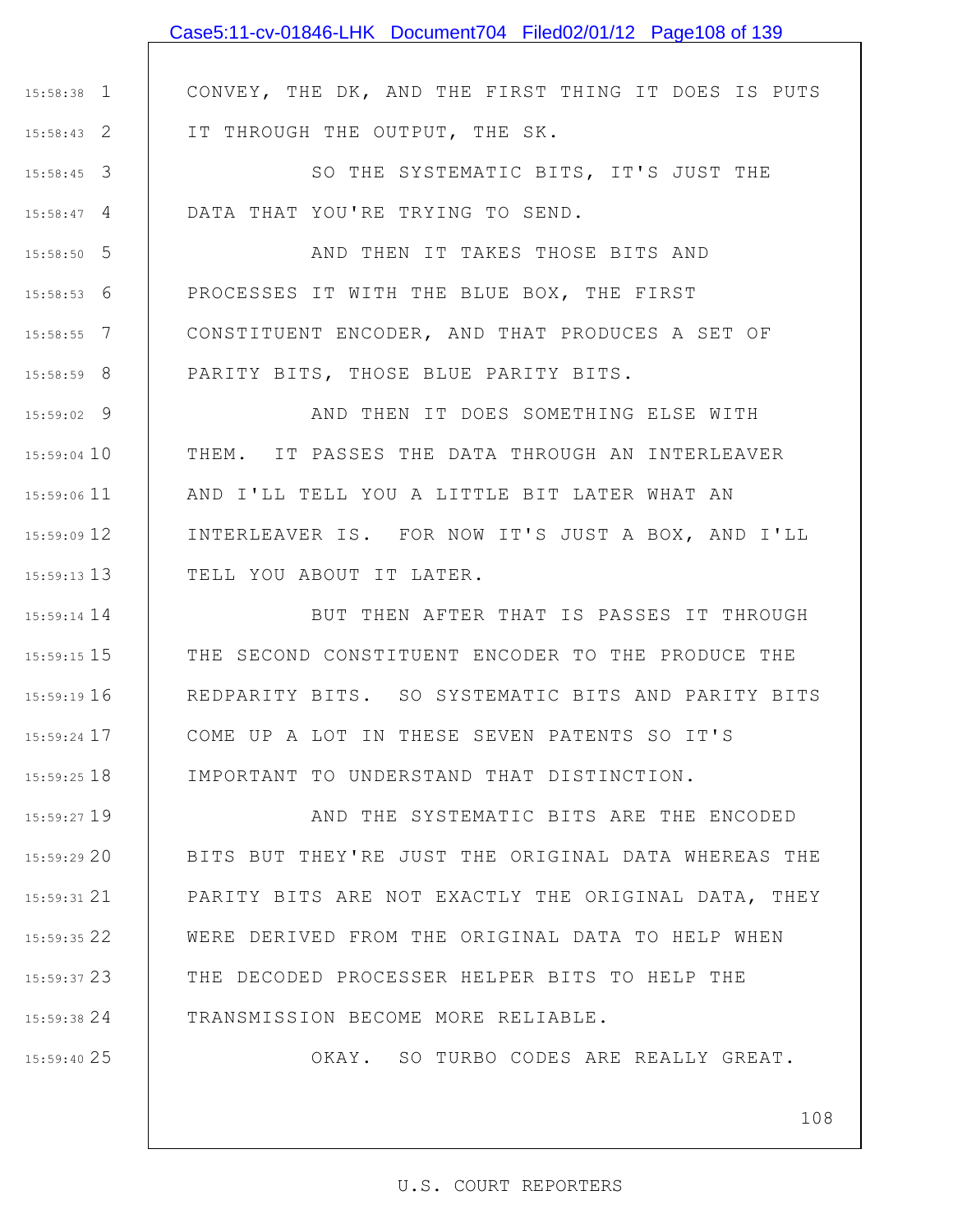### Case5:11-cv-01846-LHK Document704 Filed02/01/12 Page109 of 139

1 15:59:45 2 15:59:49 3 15:59:49 4 15:59:49 5 15:59:57 6 15:59:58 IT WAS VERY EXCITING, YOU KNOW, IN THE EARLY '90S, '93 AND '94 WHEN THE TURBO CODES WERE FIRST INVENTED. AT THE CONFERENCE WHERE THEY WERE PRESENTED SOME CODING THAT HAD BEEN WORKING THE AREA FOR MANY YEARS THOUGHT THAT GUY IS NOT RIGHT AND IT CAN'T BE WORKING THAT WELL.

7 16:00:00 8 16:00:02 9 16:00:10 16:00:13 10 16:00:14 11 BUT HE WAS RIGHT. SO THEY'RE A GREAT THING. BUT THIS ACHILLES HAS A HEEL. TURBO CODES WORKED WELL ON LONG -- WHEN YOU PROCESS A LONG DATA FRAME, THE TURBO CODE GIVES YOU A VERY POWERFUL CODE.

12 16:00:14 13 16:00:16 THE COURT: I'M SORRY TO INTERRUPT YOU. THESE PATENTS ARE NOT FOR THE CLAIM CONSTRUCTION.

14 16:00:18 15 16:00:20 16 16:00:23 17 16:00:25 18 16:00:28 19 16:00:30 YOU'RE GOING TO GET ME COMPLETELY CONFUSED. I HAVE NOT READ THESE PATENTS, AND I DIDN'T READ ANY CLAIM CONSTRUCTION BRIEF ON ANY OF THESE PATENTS AND I'M HAVING ENOUGH DIFFICULTY TRYING TO MASTER ALL OF THE PATENTS THAT ARE SUBJECT TO CLAIM CONSTRUCTION.

20 16:00:31 21 16:00:34 22 16:00:36 SO IF YOU HAVE SORT OF A MORE OVERVIEW OF THE OTHERS, BUT IF WE GET INTO THE NITTY GRITTY OF THIS ONE, I'LL BE COMPLETELY CONFUSED FOR FRIDAY.

23 16:00:40 24 16:00:41 25 16:00:43 MR. VERHOEVEN: YOUR HONOR, I APOLOGIZE ABOUT THIS. WE WEREN'T ENTIRELY CERTAIN WHAT AREAS YOU WANTED TO COVER IN THE TUTORIAL. NOW THAT YOU

109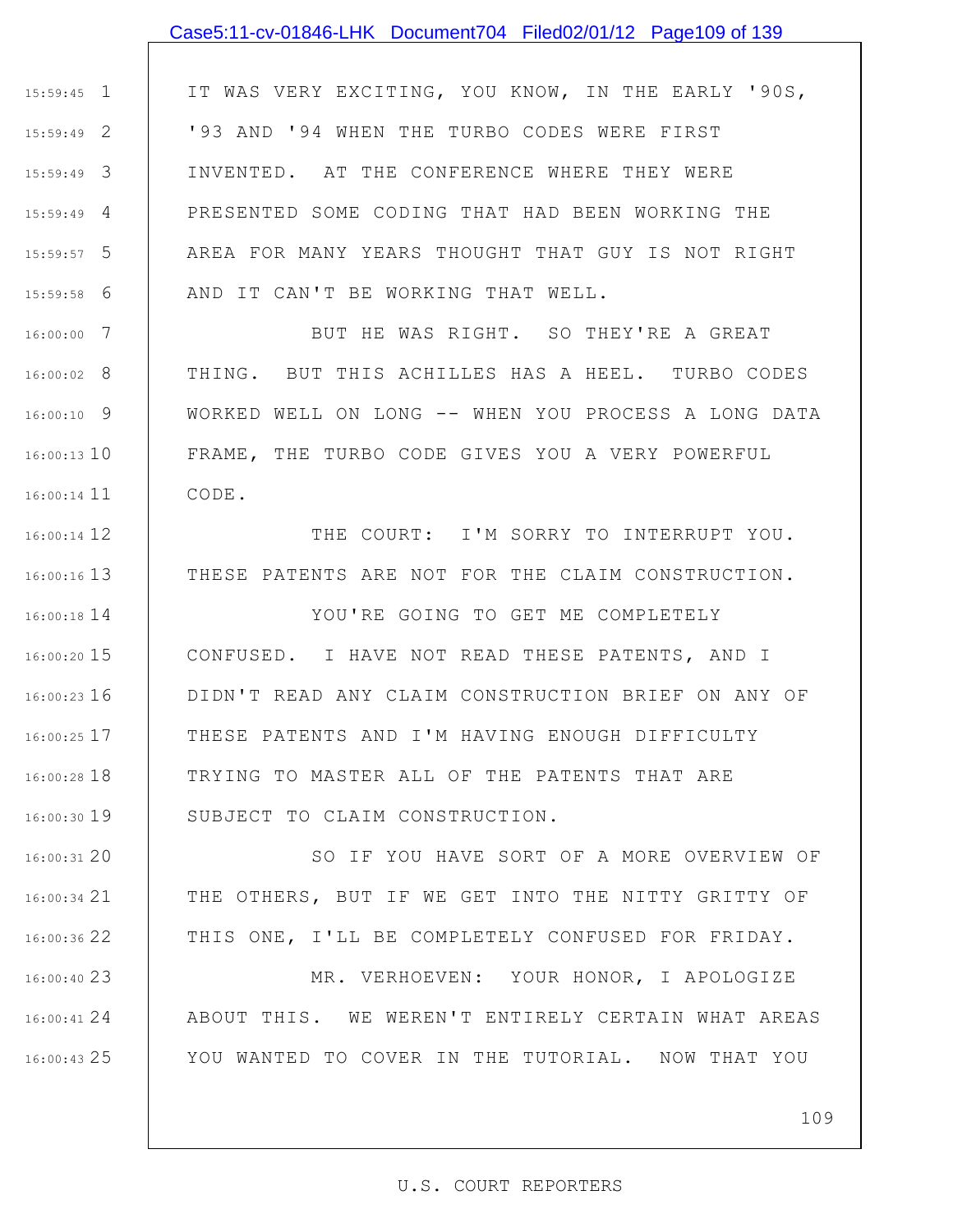## Case5:11-cv-01846-LHK Document704 Filed02/01/12 Page110 of 139

1 16:00:46 2 16:00:48 3 16:00:50 4 16:00:52 5 16:00:55 HAVE MADE THAT CLEAR, WHY DON'T WE STOP THIS PRESENTATION AND MAYBE THERE WILL BE ANOTHER POINT IN THE CASE WHERE IT WILL BE USEFUL TO MAKE A PRESENTATION ABOUT THIS AND GO TO THE LAST PATENT AT ISSUE FOR THE CLAIM CONSTRUCTION.

6 16:00:56 7 16:00:58 8 16:01:01 9 16:01:03 THE COURT: I MEAN, IF YOU HAVE SOME SORT OF OVERVIEW, IF YOU WANTED TO, I'D GIVE YOU A FEW MINUTES SINCE YOU FLEW ALL OF THE WAY OUT HERE, DR. WESEL.

16:01:03 10 16:01:05 11 12 16:01:08 13 16:01:10 MR. VERHOEVEN: I THINK AT THIS POINT, IF IT'S OKAY WITH YOU, I THINK WE SHOULD GET DOWN TO BUSINESS FOR THE TERM -- THE PATENT THAT IS THE LAST PATENT AT ISSUE, YOUR HONOR, IF THAT'S OKAY.

THE COURT: OKAY. THAT'S FINE.

15 16:01:27 16 16:01:29 17 16:01:32 MR. VERHOEVEN: WE DO HAVE ANOTHER EXPERT FOR THAT, YOUR HONOR, IT'S TIPTON COLE. IF WE CAN GO TO SLIDE 46.

THE COURT: OKAY.

14 16:01:13

18 16:01:32

19 16:01:35 20 16:01:35 21 16:01:39 22 16:01:42 23 16:01:44 24 16:01:46 25 16:01:48 MR. VERHOEVEN: I'LL VERY BRIEFLY COVER HE HAS A MASTER FROM COMPUTER SCIENCE FROM U.C. AUSTIN, OVER 34 YEARS OF EXPERIENCE, FOUNDER AND THE OWNER OF MULTIPLE SOFTWARE DEVELOPMENT AND CONSULTING BUSINESSES THROUGHOUT HIS CAREER; HE HAS EXTENSIVE EXPERIENCE IN DOCUMENTING AND DELIVERING USER INTERFACE PROJECTS; AND FORMER INSTRUCTOR IN

110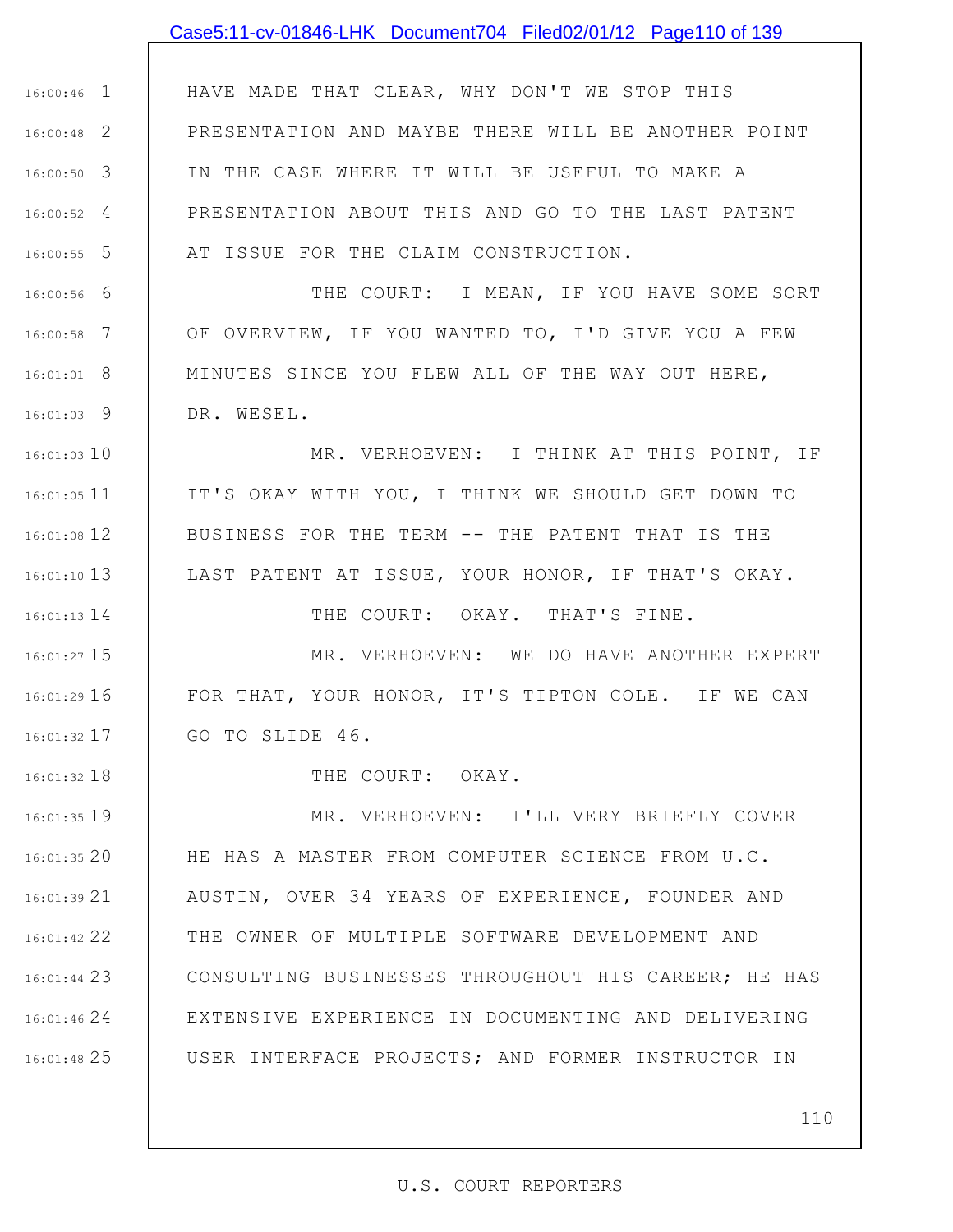|               | Case5:11-cv-01846-LHK Document704 Filed02/01/12 Page111 of 139 |
|---------------|----------------------------------------------------------------|
|               |                                                                |
| $16:01:52$ 1  | DATA STRUCTURES AND SENIOR LEVEL DATABASE                      |
| $16:01:55$ 2  | MANAGEMENT SYSTEMS.                                            |
| $16:01:56$ 3  | AND WITH THAT, I'LL LEAVE IT TO MR. COLE                       |
| $16:02:01$ 4  | AND YOU'RE ONLY GOING TO TALK ABOUT --                         |
| $16:02:13$ 5  | MR. COLE: GOOD AFTERNOON, YOUR HONOR.                          |
| $16:02:13$ 6  | THE COURT: GOOD AFTERNOON.                                     |
| $16:02:14$ 7  | MR. COLE: THE SAMSUNG FEATURE PATENTS,                         |
| $16:02:16$ 8  | THERE WERE FIVE FEATURE PATENTS AND I'M ONLY GOING             |
| $16:02:19$ 9  | TO TALK ABOUT THE '711 PATENT TODAY AND THE OTHERS             |
| $16:02:22$ 10 | HAVE NO CLAIM TERMS ASSOCIATED WITH THEM, OR I'M               |
| $16:02:25$ 11 | SORRY, NO TERMS TO BE CONSTRUED.                               |
| 16:02:25 12   | THE COURT: LET ME ASK A QUESTION.                              |
| $16:02:28$ 13 | APPLE, HOW COME YOU DID NOT WANT TO CONSTRUE ANY OF            |
| $16:02:31$ 14 | THE TERMS FROM THE SAMSUNG PATENTS?                            |
| $16:02:32$ 15 | MR. COLE: I DON'T KNOW.                                        |
| $16:02:32$ 16 | THE COURT: WELL, I WAS ASKING                                  |
| $16:02:35$ 17 | MR. MCELHINNY OR MAYBE THAT WAS A WILMER HALE                  |
| $16:02:39$ 18 | QUESTION. I DON'T KNOW.                                        |
| $16:02:42$ 19 | MR. VERHOEVEN: HOLD ON. SHE HAS A                              |
| $16:02:44$ 20 | OUESTION.                                                      |
| 16:02:44 21   | THE COURT: HOW COME YOU DID NOT WANT TO                        |
| $16:02:45$ 22 | CONSTRUE ANY OF THE TERMS OF THE SAMSUNG?                      |
| 16:02:48 23   | MR. BASSETT: ORIGINALLY SOME OF THEM                           |
| 16:02:49 24   | WERE THE CLAIM TERMS THAT WE SUGGESTED MIGHT NEED              |
| 16:02:52 25   | TO BE CONSTRUED BUT THROUGH THE PROCESS OF                     |
|               |                                                                |
|               | 111                                                            |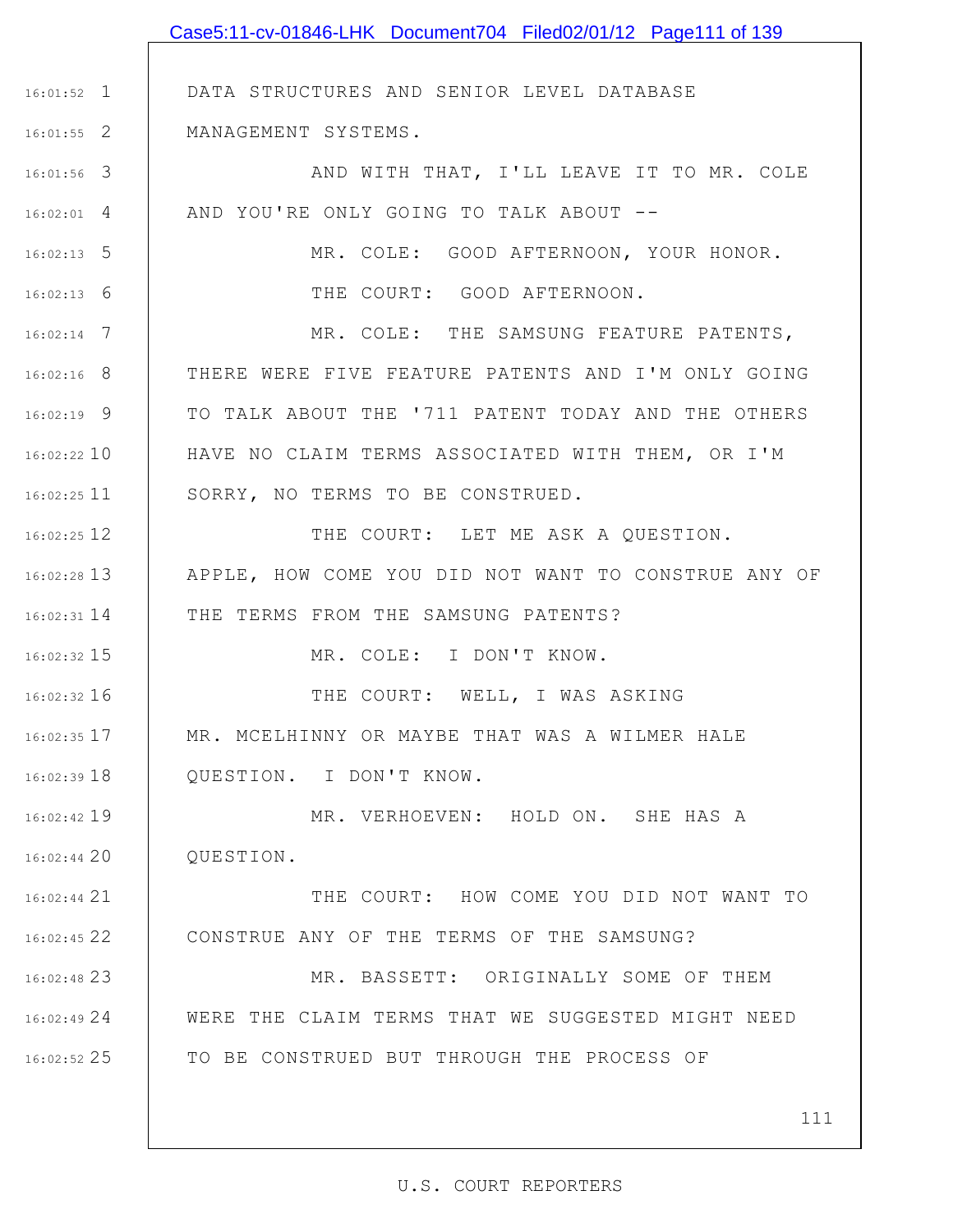### Case5:11-cv-01846-LHK Document704 Filed02/01/12 Page112 of 139

1 16:02:54 2 16:02:57 3 16:03:00 4 16:03:03 5 16:03:06 6 16:03:10 NEGOTIATING AND NARROWING DOWN WE WERE ABLE TO EITHER GET COMFORTABLE WITH OUR RESPECTIVE POSITIONS AND WE GOT IT DOWN TO THE ONE CLAIM TERM IN THIS OTHER PATENT AND THAT'S THE ONLY TERM THAT IS IN DISPUTE BETWEEN THE PARTIES REGARDING THE SAMSUNG PATENT.

7 16:03:11 8 16:03:12 THE COURT: OKAY. GO AHEAD, PLEASE, MR. COLE. I'M SORRY TO INTERRUPT YOU.

9 16:03:16

10 16:03:18

16:03:20 11

MR. COLE: SO WE'LL GO TO THE '711 PATENT. THIS PATENT HAS TO DO WITH MULTITASKING AND SPECIFICALLY WHILE PLAYING THE MP3 MUSIC FILES.

16:03:26 12 13 16:03:32 14 16:03:38 15 16:03:43 16 16:03:47 THE SOLUTION WAS PROVIDED BY THE '711 PATENT IS TO START THE MUSIC PLAY, GET THE MUSIC GOING. YOU SEE THE INDICATOR THAT THE MUSIC IS PLAYING, AND THEN TO BEGIN ANOTHER, TO BEGIN ANOTHER APPLICATION TASK.

17 16:03:49 18 16:03:52 19 16:03:56 SO AGAIN, THE MUSIC CONTINUES TO PLAY WHILE WE START THE NEXT TASK, WHICH IS IN THIS CASE IS AN E-MAIL.

20 16:04:00 21 16:04:03 22 16:04:06 23 16:04:11 24 16:04:17 25 16:04:19 SO THE THRUST OF THE PATENT IS THAT WE GET THE MUSIC PLAYING AND THEN WE'RE ABLE TO GO OFF AND DO OTHER TASKS ON THE PHONE. WE CAN DO E-MAIL, WE CAN SORT THROUGH PHOTO FILES, WE CAN DO TEXT MESSAGING, ET CETERA, ALL OF THE THINGS THAT YOU MIGHT WANT TO DO ON YOUR PHONE.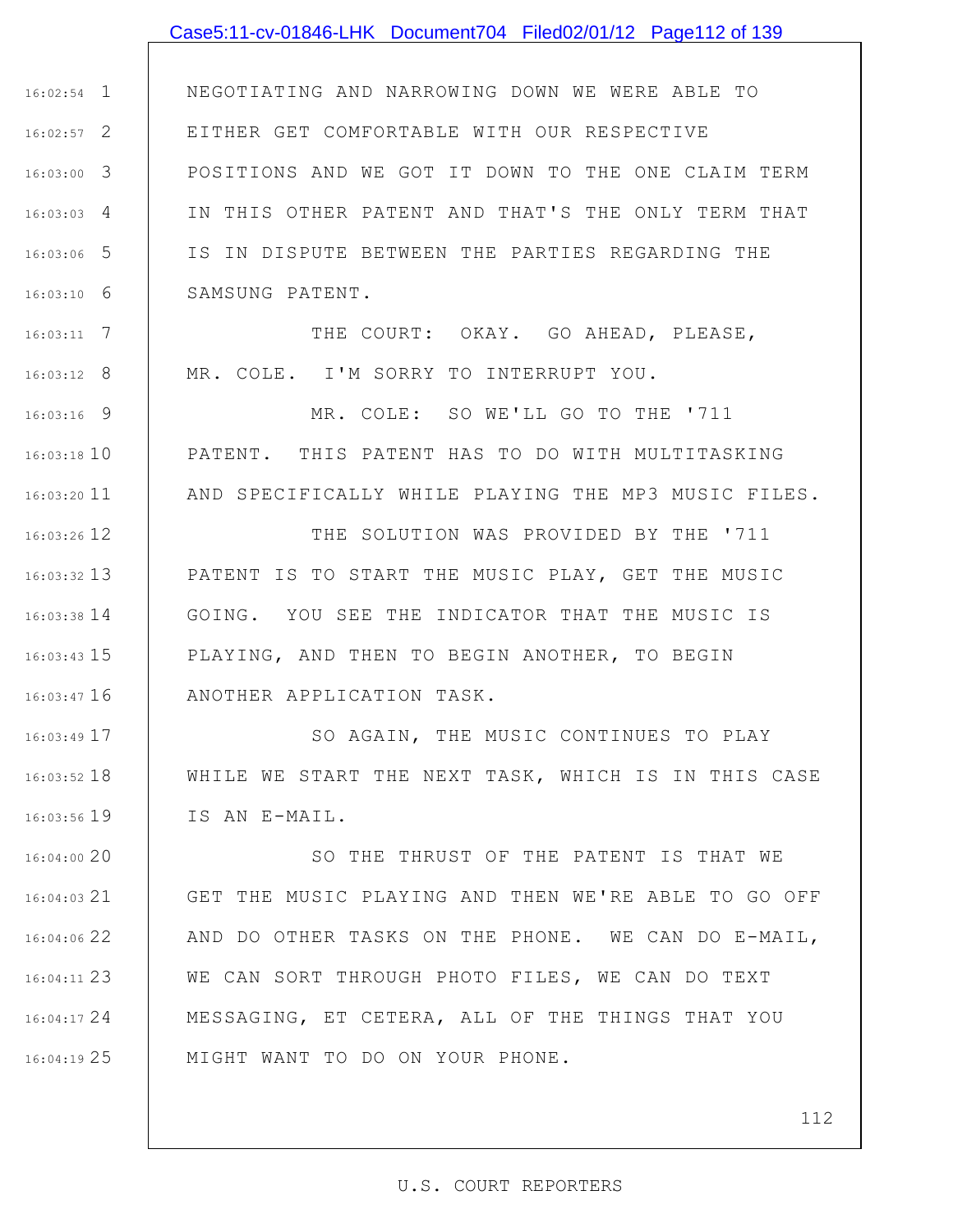### Case5:11-cv-01846-LHK Document704 Filed02/01/12 Page113 of 139

1 16:04:21 2 16:04:26 3 16:04:31 4 16:04:34 5 16:04:36 THE TERM IN DISPUTE, AS I UNDERSTAND, IS THE TERM "APPLET" WHICH APPEARS IN THE PATENT AS PART OF THE PHRASE "AN APPLICATION MODULE INCLUDING AT LEAST ONE APPLET." I BELIEVE THAT OCCURS IN THE SPECIFICATION ONCE AND IN A COUPLE OF CLAIMS.

6 16:04:38 7 16:04:44 8 16:04:47 9 16:04:51 10 16:04:54 TO APPROACH THAT WE TALK FIRST ABOUT WHAT AN APPLICATION MODULE IS. WHAT WE'RE TALKING ABOUT IS AN APPLICATION ON A DESKTOP COMPUTER. IT WOULD BE A WORD PROCESSOR OR SPREADSHEET DOCUMENT VIEWER LIKE THE ADOBE.

16:04:56 11 12 16:05:00 13 16:05:07 ON A CELL PHONE IT WOULD BE AN APPLICATION LIKE THE PHOTO BROWSER OR THE NOTE-TAKER OR THE MUSIC PLAYER.

14 16:05:09 15 16:05:15 THESE ARE EACH APPLICATION MODULES ON THE PHONE PLATFORM.

16 16:05:15 17 16:05:19 18 16:05:23 WHAT AN APPLET IS, APPLET IS COMMONLY CHARACTERIZED AS A SMALL PROGRAM DESIGNED FOR A SPECIFIC TASK.

19 16:05:25 20 16:05:30 21 16:05:33 22 16:05:36 23 16:05:42 24 16:05:46 25 16:05:50 AND THE EXAMPLES THAT, AGAIN, ARE MOST COMMON WOULD BE THINGS ON YOUR DESKTOP LIKE A QUICK CALCULATOR THAT YOU CAN POP UP, OR A CLOCK THAT WOULD SIT THERE FOR THE CELL PHONES -- I'M SORRY -- WITHIN THE BROWSERS, SIMPLE GAMES WITHIN A BROWSER THAT YOU CAN POP UP, THAT YOU CAN PLAY SUDUKO, IF YOU WANT TO, A MORTGAGE CALCULATOR ON THE WEB PAGE.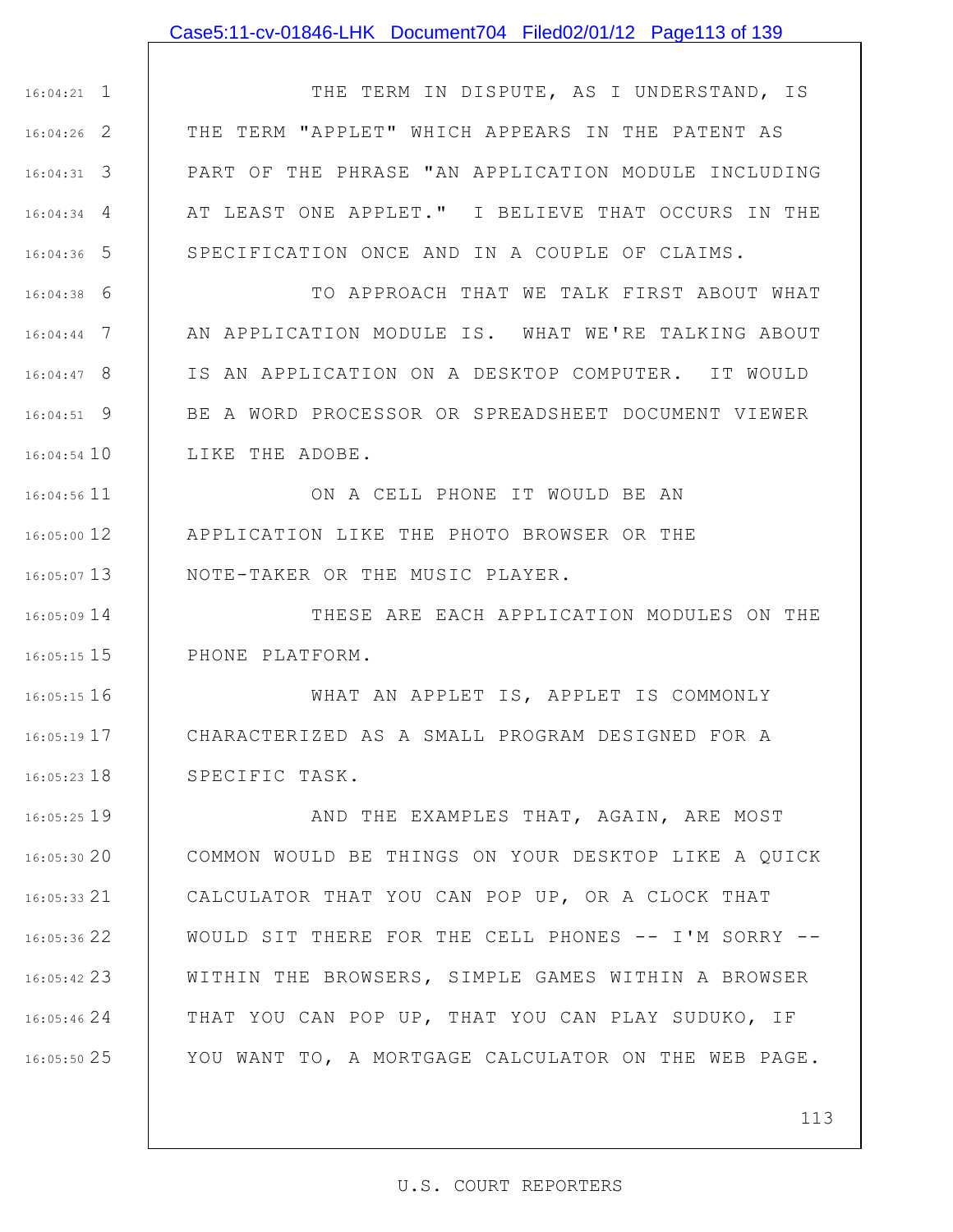### Case5:11-cv-01846-LHK Document704 Filed02/01/12 Page114 of 139

1 16:05:53 2 16:05:58 3 16:06:01 4 16:06:05 AN APPLET IS LIKE ANY OTHER PROGRAM, IT CAN BE WRITTEN IN ANY OF THE NUMBER OF DIFFERENT PROGRAMMING LANGUAGES. THAT WILL BE MORE SIGNIFICANT IN JUST A LITTLE WHILE.

5 16:06:12 6 16:06:17 7 16:06:19 8 16:06:21 THE PRINCIPAL ISSUE CONCERNING APPLETS, I BELIEVE I HEARD DISCUSSION ABOUT IT EARLIER TODAY IS THE NOTION OF OPERATING SYSTEM INDEPENDENCE OR OPERATING SYSTEM DEPENDENCE FOR THE APPLET ITSELF.

9 16:06:25 10 16:06:28 16:06:31 11 12 16:06:35 13 16:06:40 14 16:06:44 15 16:06:48 16 16:06:53 17 16:06:59 18 16:07:02 SO JUST TO CHARACTERIZE WHAT AN OPERATING SYSTEM INDEPENDENT APPLET WOULD BE, WE HAVE AN EXAMPLE OF SOMETHING THAT RUNS WITHIN A WEB BROWSER AND THAT SAME APPLICATION CAN RUN ON A WINDOWS SYSTEM PERHAPS USING THE INTERNET EXPLORER OR ON A MACINTOSH SYSTEM, AN APPLE SYSTEM, PERHAPS USING THE SAFARI BROWSER, BUT THE THING IS THAT THE SAME SOURCE CODE THAT DEFINES THE APPLET OPERATES IN BOTH OF THESE ENVIRONMENTS UNCHANGED AND THAT'S WHAT OPERATING SYSTEM INDEPENDENCE MEANS.

19 16:07:07 20 16:07:11 21 16:07:14 22 16:07:18 23 16:07:21 FORTY YEARS AGO OR SO THE TERMS I.B.M. AND COMPUTER WERE PRETTY MUCH SYNONYMOUS TO THE GENERAL PUBLIC. I WAS WORKING IN COMPUTERS AT THE TIME AND I WORKED ON HONEYWELL SYSTEMS AND I WORKED ON NCR SYSTEMS AND I KNEW THE DIFFERENCE.

24 16:07:24 25 16:07:27 WITHIN THE GENERAL COMMUNITY NOW THE NOTION OF WHAT AN APPLET IS, IS THAT IT'S COMMONLY

114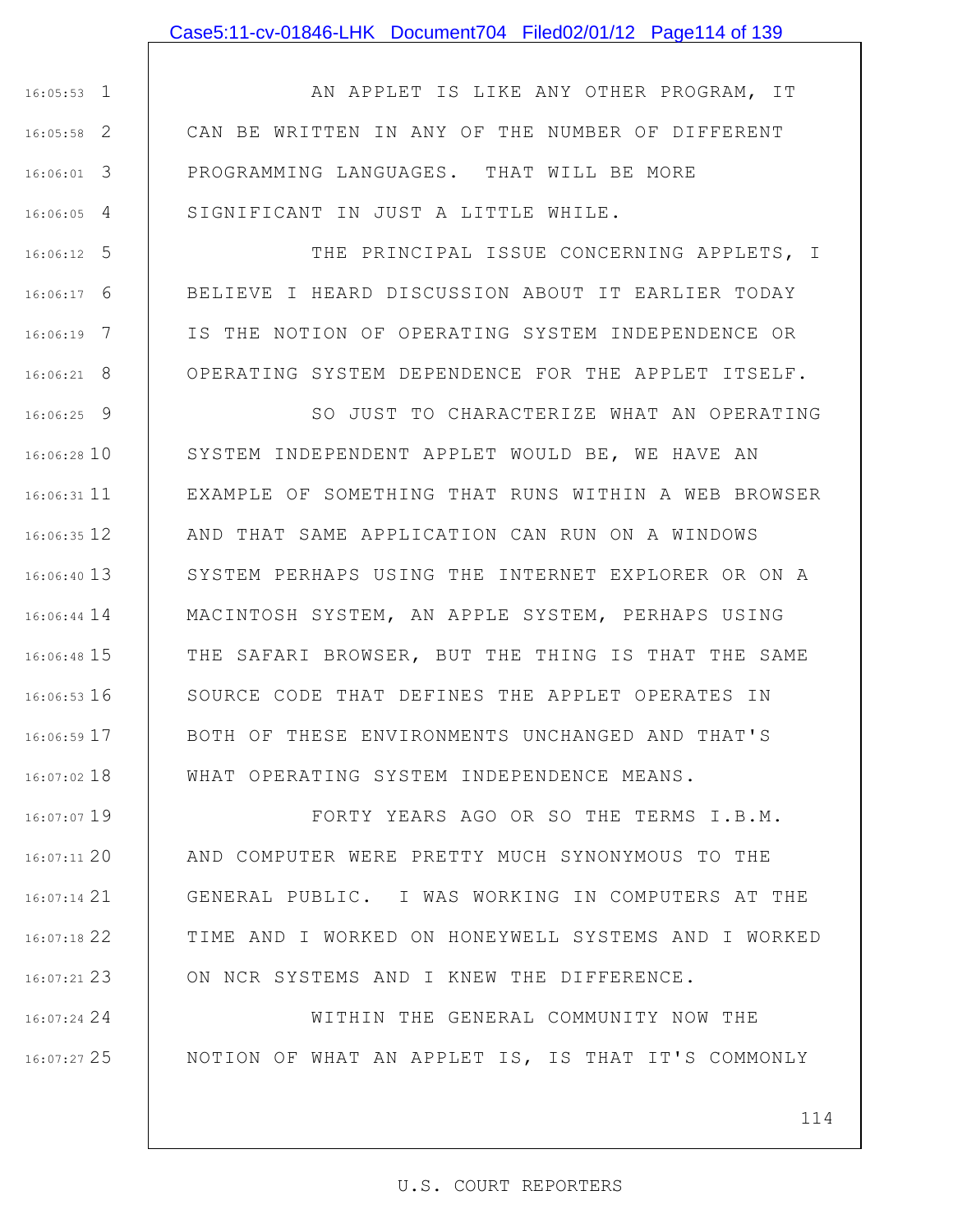|                           | Case5:11-cv-01846-LHK Document704 Filed02/01/12 Page115 of 139 |
|---------------------------|----------------------------------------------------------------|
|                           |                                                                |
| $16:07:30$ 1              | CONSIDERED TO BE A JAVA APPLET. THAT'S WHAT MOST               |
| $16:07:35$ 2              | PEOPLE THINK OF IF THEY THINK OF APPLETS IF THEY               |
| $16:07:37$ 3              | THINK OF ANYTHING AT ALL.                                      |
| $16:07:39$ 4              | JAVA APPLETS ARE INTENDED TO BE AND ARE                        |
| $16:07:43$ 5              | ALMOST EXCLUSIVELY INTENDED TO BE A JAVA APPLET.               |
| $16:07:47$ 6              | THAT IS A JAVA APPLET WORKS IN WHAT IS CALLED A                |
| $\frac{1}{2}$<br>16:07:52 | SAND BOX AND JAVA PREVENTS THE APPLET FROM DOING               |
| $16:07:56$ 8              | THINGS THAT ARE SPECIFIC TO A PARTICULAR OPERATING             |
| $16:07:59$ 9              | SYSTEM.                                                        |
| 16:08:00 10               | THE COURT: SO YOU SAID IF MOST PEOPLE                          |
| $16:08:02$ 11             | HEAR THE WORD "APPLET" THEY'RE GOING TO ASSUME IT'S            |
| $16:08:04$ 12             | A JAVA APPLET.                                                 |
| $16:08:07$ 13             | MR. COLE: THEY'RE GOING TO ASSUME IT'S A                       |
| $16:08:08$ 14             | JAVA APPLET.                                                   |
| 16:08:11 15               | THE COURT: WHY IS THAT?                                        |
| $16:08:14$ 16             | MR. COLE: THAT'S WHY BECAUSE PEOPLE                            |
| $16:08:15$ 17             | DON'T SAY FACIAL TISSUES, THEY SAY KLEENEX. AND                |
| $16:08:18$ 18             | CERTAINLY WITHIN THE GENERAL POPULATION THAT'S TRUE            |
| $16:08:21$ 19             | AND THE POPULATION OF COMPUTER PROGRAMMERS HAS                 |
| 16:08:25 20               | BECOME VERY LARGE SINCE 40 YEARS AGO WHEN I WAS                |
| 16:08:28 21               | DOING THIS AND EVEN IN THE COMPUTER PROGRAMMER                 |
| 16:08:32 22               | POPULATION, IT'S NOT UNCOMMON TO SEE PEOPLE WHOSE              |
| 16:08:35 23               | ONLY EXPOSURE TO WRITING APPLETS IS USING JAVA                 |
| 16:08:39 24               | APPLETS. AND THEY OFFER COURSES AT UNIVERSITIES                |
| $16:08:43$ 25             | THAT ONLY DISCUSS JAVA APPLETS AND THEY DON'T                  |

115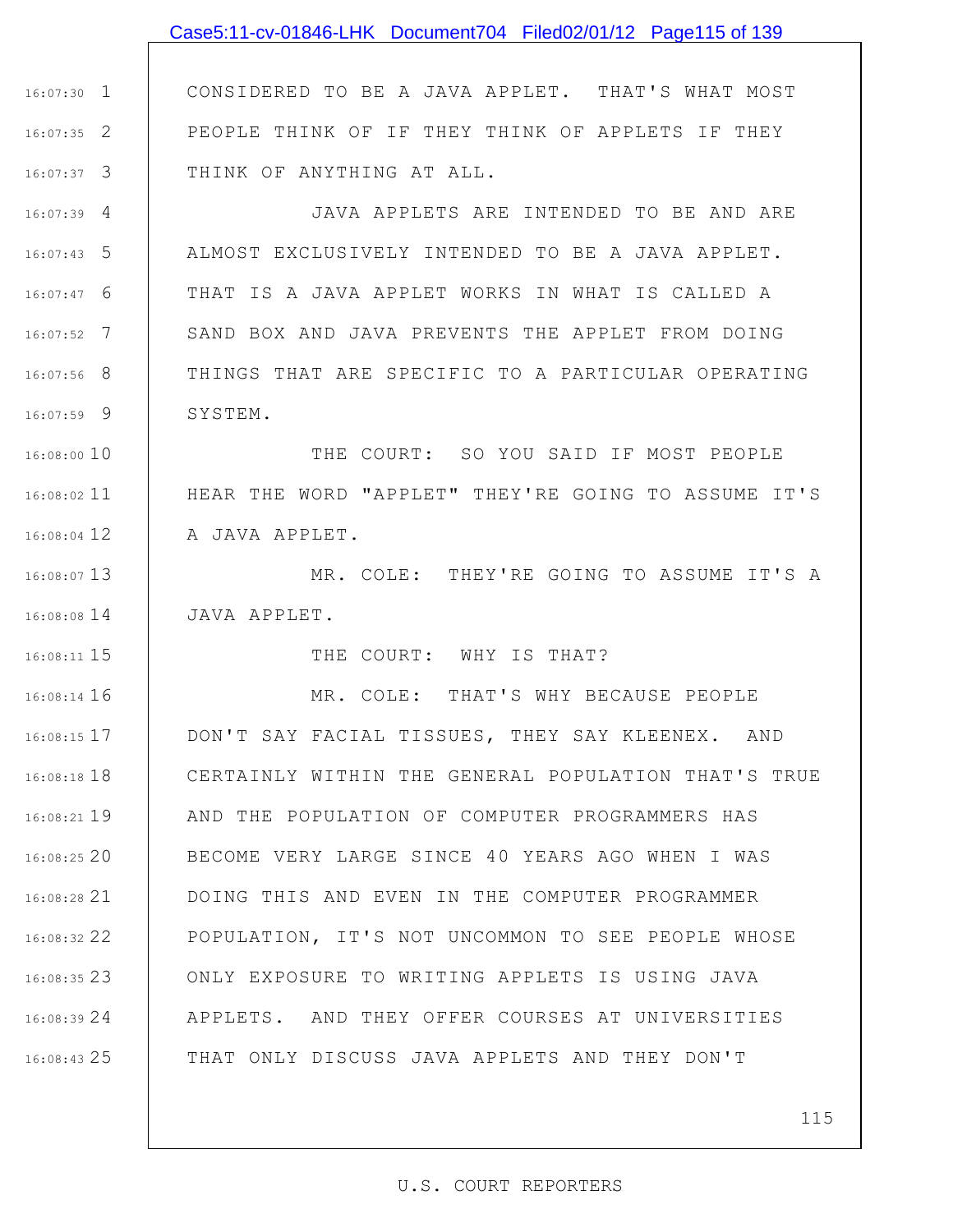|               | Case5:11-cv-01846-LHK Document704 Filed02/01/12 Page116 of 139 |
|---------------|----------------------------------------------------------------|
|               |                                                                |
| $16:08:45$ 1  | DISCUSS OTHERS.                                                |
| $16:08:45$ 2  | THE COURT: AND IS THAT BECAUSE THE FIRST                       |
|               | 16:08:47 3   APPLETS WERE ALL JAVA APPLETS?                    |
| $16:08:51$ 4  | MR. COLE: NOT EXACTLY, ANYMORE THAN THE                        |
| $16:08:53$ 5  | FIRST COMPUTERS WERE I.B.M. COMPUTERS. IT'S JUST               |
| 16:08:55 6    | THAT THEY HAVE PENETRATED THE MARKET VERY SERIOUSLY            |
| $16:09:00$ 7  | AND IT'S A BRAND.                                              |
| $16:09:04$ 8  | THE COURT: OKAY. BUT IT MUST HAVE BEEN                         |
| $16:09:06$ 9  | ONE OF THE EARLIER ONES.                                       |
| $16:09:09$ 10 | MR. COLE: IT'S FAIRLY EARLY. THE TERMS                         |
| $16:09:16$ 11 | AND IN THE RESEARCH THAT I DID THERE WAS REFERENCE             |
| 16:09:19 12   | TO THE TERMS APPLET IN EARLY 1990. THE JAVA DID                |
| $16:09:23$ 13 | NOT EXIST UNTIL EARLY 1995.                                    |
| $16:09:26$ 14 | SO THE TERM APPLET PRECEDES THE JAVA                           |
| $16:09:32$ 15 | APPLETS, BUT LIKE I SAY, IT'S BECOME VERY POPULAR              |
| $16:09:39$ 16 | IMPLEMENTATION OR METHOD OF IMPLEMENTING APPLETS.              |
| $16:09:47$ 17 | THE COURT: GO AHEAD.                                           |
| $16:09:49$ 18 | MR. COLE: SO THE JAVA APPLETS ARE                              |
| $16:09:52$ 19 | INTENDED TO BE AND ARE ALMOST EXCLUSIVELY OPERATING            |
| 16:09:55 20   | SYSTEM INDEPENDENT.                                            |
| $16:09:56$ 21 | BUT JAVA IS NOT THE ONLY LANGUAGE IN                           |
| $16:09:58$ 22 | WHICH ONE CAN WRITE APPLETS. FOR INSTANCE, AS I                |
| 16:10:0023    | SAID, THE APPLET TERM PREDATES THE EMERGENCE OF                |
| 16:10:0524    | JAVA AS A PROGRAMMING LANGUAGE.                                |
| 16:10:07 25   | EXAMPLES ARE SHOWN HERE. APPLESCRIPT IS                        |
|               | 116                                                            |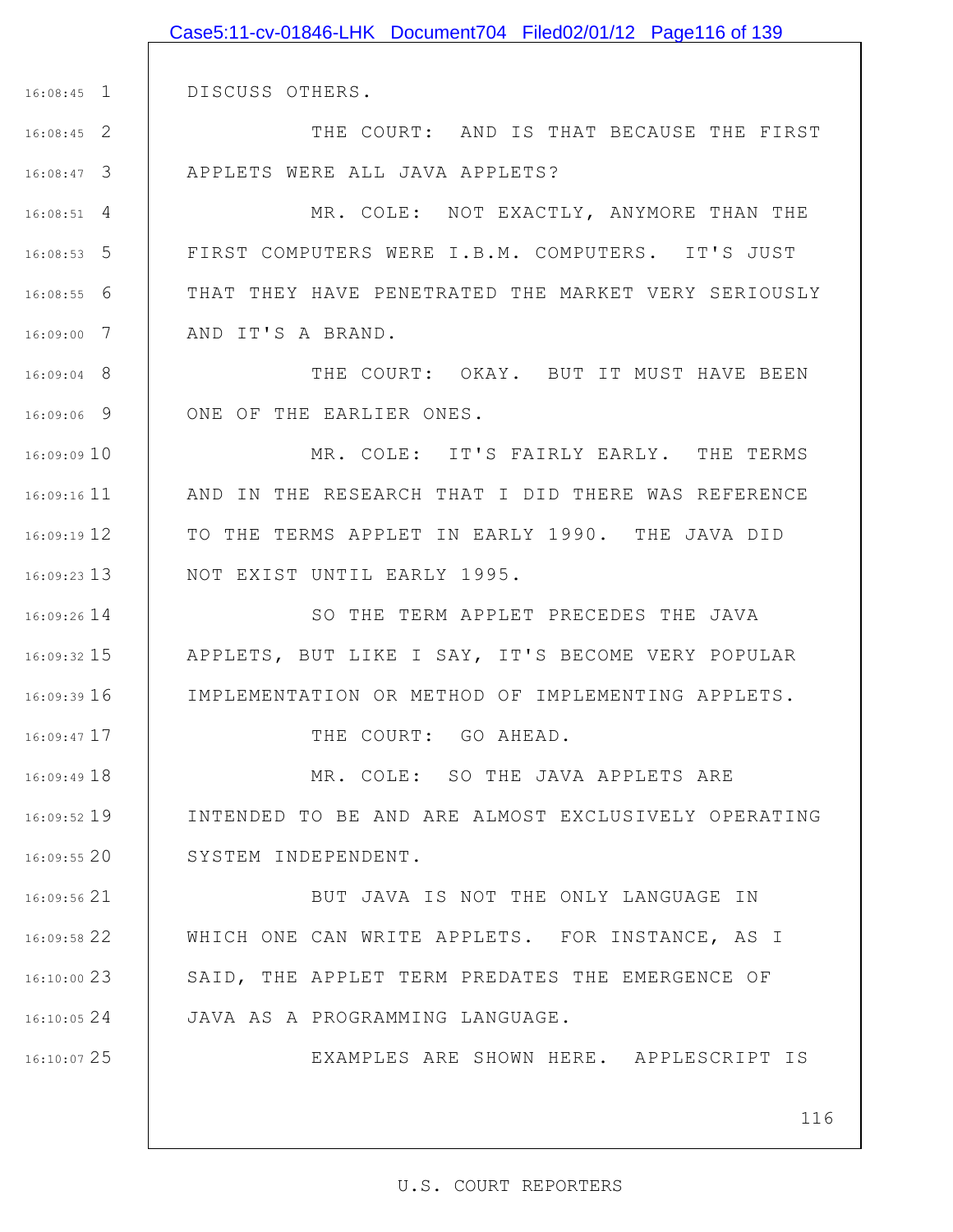|                 | Case5:11-cv-01846-LHK Document704 Filed02/01/12 Page117 of 139    |
|-----------------|-------------------------------------------------------------------|
|                 |                                                                   |
|                 | 16:10:14 1   A PARTICULAR LANGUAGE THAT IS USED FOR DOING         |
| $16:10:17$ 2    | OPERATING SYSTEMS DOT TYPE PROGRAMMING ON AN APPLE                |
| $16:10:20$ 3    | MACINTOSH COMPUTER.                                               |
| $16:10:21$ 4    | APPLESCRIPT APPLETS ARE PRETTY COMMON,                            |
| $16:10:26$ 5    | AND THEY RUN ONLY ON THE MAC OS OPERATING SYSTEM.                 |
| $16:10:31$ 6    | THE COURT: AND WHAT DOES IT DO?                                   |
| $16:10:34$ 7    | MR. COLE: WHAT DOES IT DO?                                        |
| $16:10:36$ 8    | THE COURT: YEAH.                                                  |
| $16:10:37$ 9    | MR. COLE: WELL, THE SAME TYPES OF THINGS                          |
| $16:10:39$ $10$ | THAT I DESCRIBED EARLIER. IT'S POSSIBLE TO -- IN                  |
| $16:10:42$ 11   | APPLESCRIPT IT'S POSSIBLE TO IMPLEMENT VERY SMALL                 |
| $16:10:45$ 12   | UTILITIES THAT DO LITTLE HELPER FUNCTIONS FOR                     |
| $16:10:51$ 13   | PROGRAMMERS OR COMPUTER USERS.                                    |
| $16:10:56$ 14   | THERE ARE EXAMPLES OF RESETTING THE CLOCK                         |
|                 | 16:11:00 15   TIME. I DON'T REMEMBER RIGHT NOW WHAT THEY WERE,    |
|                 | 16:11:03 16   SOME OF THE ONES THAT I LOOKED AT, BUT YOU CAN, FOR |
| $16:11:08$ 17   | INSTANCE, USE THE APPLESCRIPT WHEN YOU START YOUR                 |
| $16:11:10$ 18   | COMPUTER TO START UP A PARTICULAR APPLICATION FOR                 |
| $16:11:15$ 19   | YOU.                                                              |
| 16:11:1620      | IT'S A HELPER TYPE OF OPERATION. OR                               |
| $16:11:21$ 21   | TO -- PROGRAMMERS WHO DO THIS WHO DON'T USE THE                   |
| $16:11:25$ 22   | GRAPHICAL USER INTERFACE OR USE THE COMMAND LINE                  |
| $16:11:29$ 23   | FOR THE INTERFACE USERS, YOU CAN USE AN APPLESCRIPT               |
| $16:11:32$ 24   | TO PUT YOU IN THE RIGHT POSITION, THE RIGHT                       |
| $16:11:34$ 25   | DIRECTORY TO DO YOUR WORK.                                        |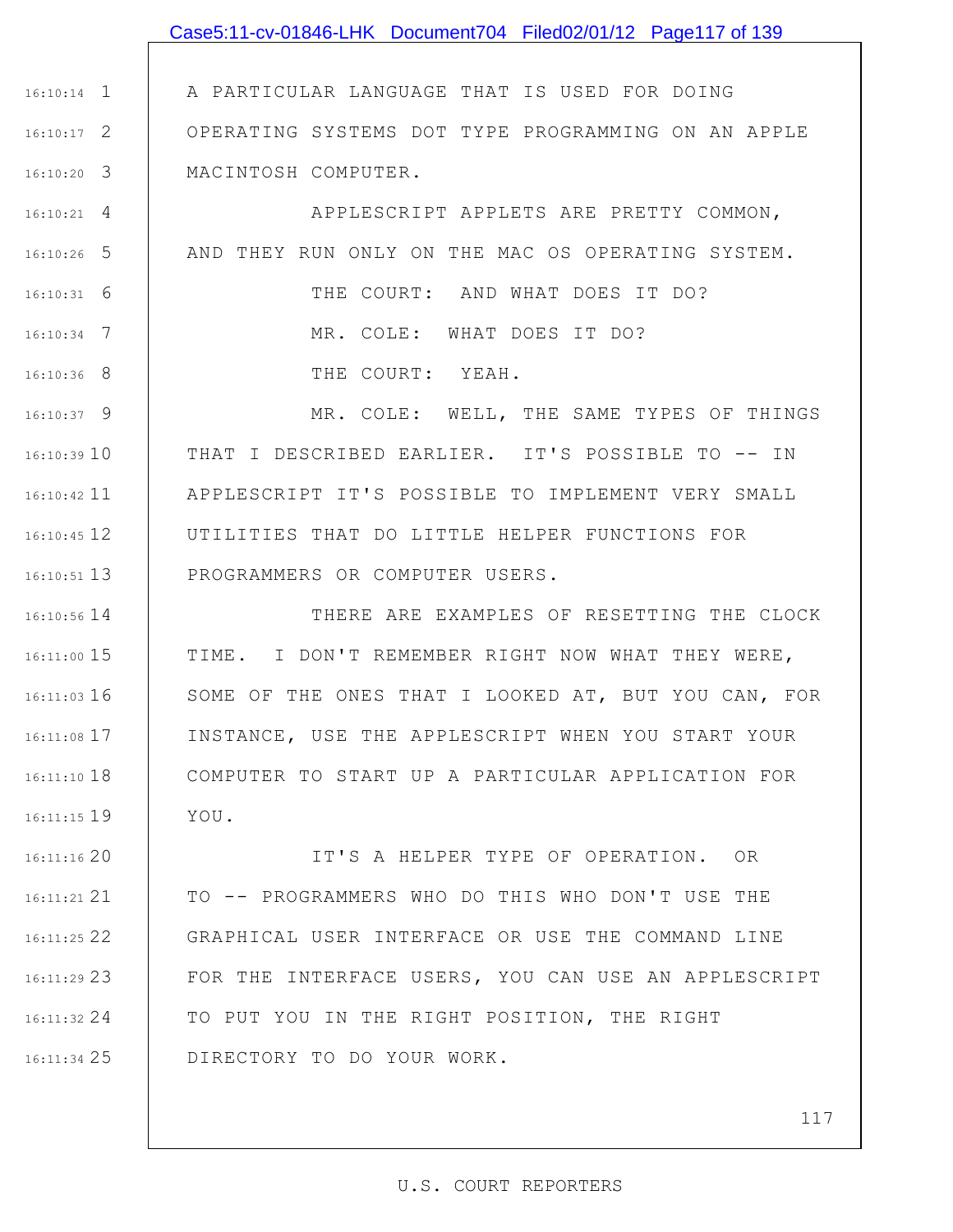1 16:11:36 2 16:11:39 3 16:11:40 4 16:11:42 5 16:11:45 6 16:11:48 7 16:11:50 8 16:11:54 9 16:11:55 10 16:12:01 16:12:04 11 16:12:07 12 13 16:12:12 14 16:12:12 15 16:12:14 16 16:12:18 17 16:12:20 18 16:12:23 19 16:12:30 20 16:12:33 21 16:12:35 22 16:12:39 23 16:12:42 24 16:12:45 25 16:12:48 THE COURT: DOES IT HAVE A MULTITASKING FUNCTION OR NOT? MR. COLE: THE APPLESCRIPT IS --THE COURT: NOT THE APPLESCRIPT, JUST THE APPLET. MR. COLE: AN APPLET, AN APPLET IS A MECHANISM FOR DOING MULTITASKING OR IT CAN BE AT LEAST. IT'S NOT NECESSARILY SHOW. AND THE -- WHETHER YOU ASCRIBE THE MULTITASK TO THE APPLET OR TO THE APPLICATION THAT IT'S ASSOCIATED WITH OR TO THE OPERATING SYSTEM, APPLET IS A MECHANISM FOR IMPLEMENTING A MULTITASK PROCESS. THE COURT: AND IS IT SORT OF A WORD THAT COMES FROM APPLICATION? MR. COLE: YES, IN THE SAME WAY THAT THE WORD APP ON YOUR PHONE COMES FROM APPLICATION, THE TERM CONNOTES SOMETHING THAT IS, AGAIN, SMALL, UNAMBITIOUS, JUST VERY TIGHTLY FOCUSSED IN WHAT IT DOES. THE APPLETS ARE ALSO COMBINED TOGETHER ON THE WINDOWS OPERATING SYSTEM, FOR INSTANCE, THERE'S A -- THERE'S A GROUP OF APPLETS THAT ARE CALLED THE CONTROL PANEL APPLETS AND YOU RUN A CONTROL PANEL MENU AND IT GIVES YOU 10 OR 15 OR 20 DIFFERENT Case5:11-cv-01846-LHK Document704 Filed02/01/12 Page118 of 139

118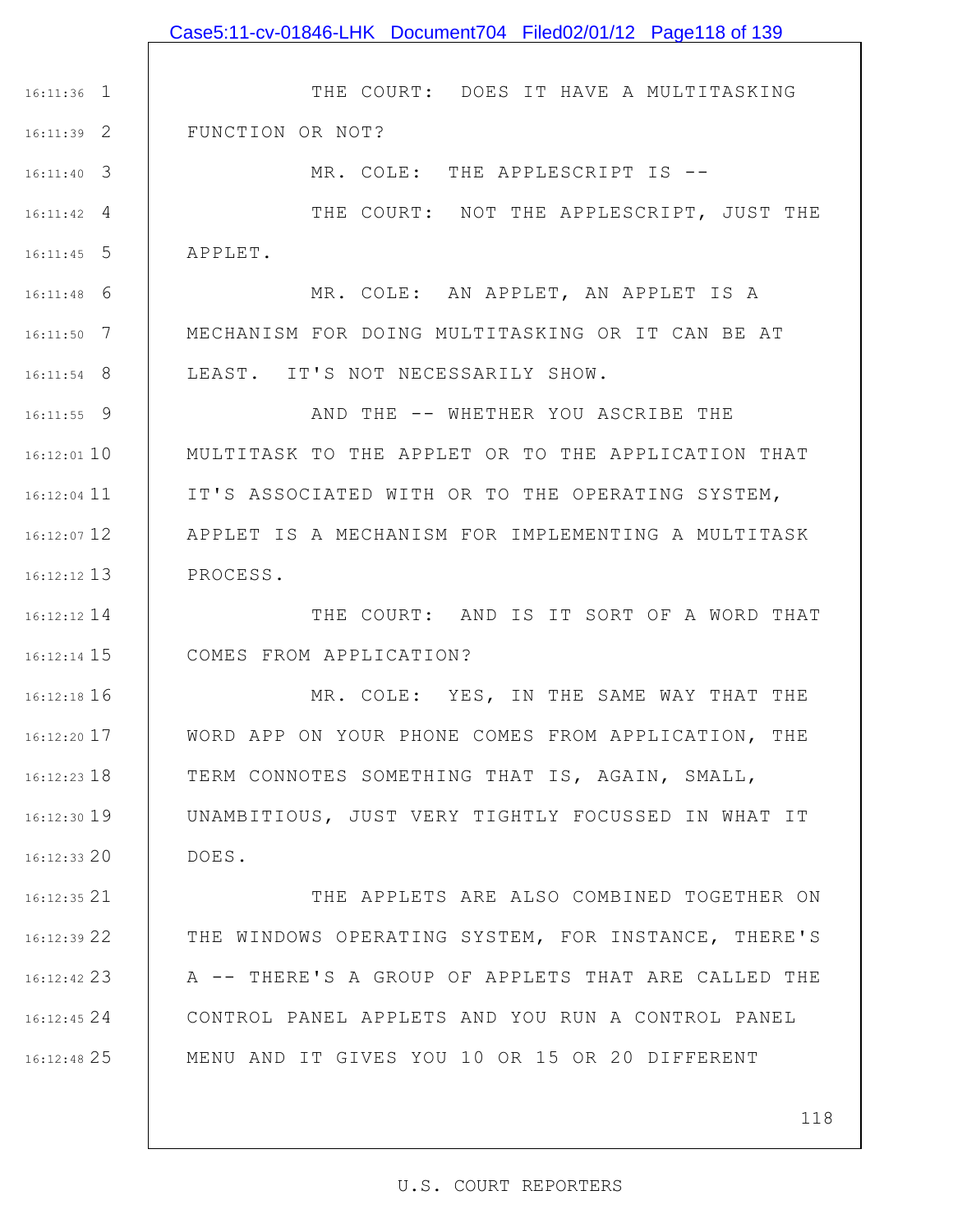|               | Case5:11-cv-01846-LHK Document704 Filed02/01/12 Page119 of 139 |
|---------------|----------------------------------------------------------------|
|               |                                                                |
| $16:12:54$ 1  | LITTLE THINGS THAT YOU CAN DO ON YOUR COMPUTER AND             |
| $16:12:56$ 2  | THEY'RE CALLED APPLETS.                                        |
| $16:12:58$ 3  | THE COURT: AND WHAT DOES SMALL IN THIS                         |
| $16:13:00$ 4  | CONTEXT MEAN?                                                  |
| $16:13:01$ 5  | DOES IT MEAN INCREMENTAL LIKE ITS                              |
| $16:13:03$ 6  | FUNCTION IS INCREMENTAL OR ITS SIZE?                           |
| $16:13:06$ 7  | MR. COLE: SMALL CAN BE CHARACTERIZED                           |
| $16:13:08$ 8  | EITHER WAY. LIKE I SAID, IT'S UNAMBITIOUS. IT MAY              |
| $16:13:11$ 9  | BE WHAT LOOKS LIKE A VERY SIMPLE THING.                        |
| $16:13:14$ 10 | SO, FOR INSTANCE, IF YOU'RE PLAYING MUSIC                      |
| $16:13:17$ 11 | ON YOUR PHONE, WHILE THE MUSIC IS PLAYING, YOU CAN             |
| $16:13:24$ 12 | SWITCH OVER AND SLIDE THROUGH THE DIFFERENT ALBUMS             |
| 16:13:28 13   | THAT ARE IN YOUR MUSIC COLLECTION AND PICK THE NEXT            |
| $16:13:32$ 14 | ALBUM FOR THE SONG THAT YOU WANT TO PLAY NEXT.                 |
| $16:13:35$ 15 | THAT ABILITY TO CONTINUE TO PLAY AND THEN                      |
| $16:13:41$ 16 | GO IN AND SELECT THE NEXT THING THAT YOU WANT TO DO            |
| 16:13:43 17   | WHILE THE PLAY IS GOING ON MIGHT BE AN APPLET.                 |
| $16:13:47$ 18 | IT MIGHT ALSO BE AN APPLET WHEN YOU --                         |
| $16:13:55$ 19 | LET'S SEE. IF YOU TOOK A SMALL PART OF SAY THE --              |
| 16:14:0320    | IF YOU WERE TRYING TO JUST RECEIVE AN E-MAIL THAT              |
| $16:14:05$ 21 | WAS COMING IN OR RECEIVE A TEXT MESSAGE THAT WAS               |
| 16:14:08 22   | COMING IN WHILE YOUR SONG WAS PLAYING, THAT MIGHT              |
| $16:14:10$ 23 | BE AN APPLET AS WELL.                                          |
| $16:14:11$ 24 | BUT IT'S A PIECE OF SOMETHING RATHER THAN                      |
| $16:14:13$ 25 | BEING A FULL-BLOWN APPLICATION LIKE A WORD                     |

119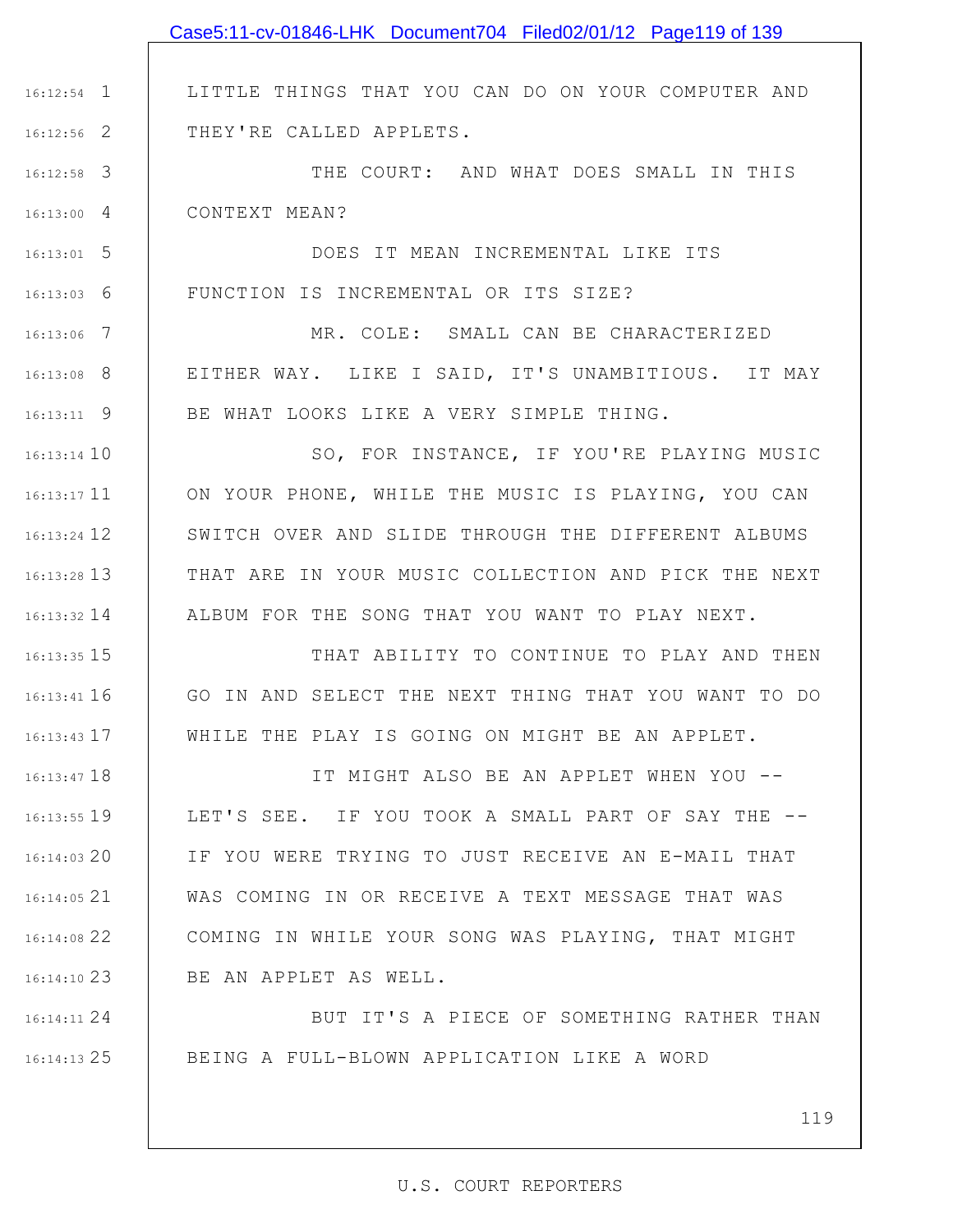|                 | Case5:11-cv-01846-LHK Document704 Filed02/01/12 Page120 of 139 |
|-----------------|----------------------------------------------------------------|
|                 |                                                                |
| $16:14:20$ 1    | PROCESSOR OR A SPREADSHEET OR SOMETHING LIKE THAT.             |
| $16:14:22$ 2    | THE COURT: AND IS APPLICATION DIFFERENT                        |
| $16:14:24$ 3    | THAN PROGRAM OR ARE THOSE THE SAME THINGS OR --                |
| $16:14:28$ 4    | MR. COLE: NOT TERRIBLY DIFFERENT.                              |
| $16:14:29$ 5    | PROGRAM IS A VERY GENERIC TERM AND APPLICATIONS                |
| $16:14:35$ 6    | TEND TO BE A SUBSET OF WHAT YOU MIGHT THINK OF AS              |
| $16:14:37$ 7    | ALL POSSIBLE PROGRAMS.                                         |
| 16:14:39 8      | AN APPLICATION -- AND, AGAIN, IT DEPENDS                       |
| $16:14:41$ 9    | ON WHERE YOU'RE STANDING WHEN YOU LOOK AT THIS.                |
| $16:14:43$ 10   | ONE MAN'S APPLICATION IS ANOTHER MAN'S UTILITY, BUT            |
| $16:14:47$ 11   | AN APPLICATION PROGRAM GENERALLY SPEAKING IS                   |
| 16:14:50 12     | SOMETHING THAT HAS COHERENT USAGE LIKE, AGAIN, GO              |
| $16:14:55$ 13   | BACK TO WORD PROCESSORS. AND YOU GENERALLY,                    |
| $16:14:59$ $14$ | ALTHOUGH YOU CAN DO SOME, YOU DON'T GENERALLY USE              |
| $16:15:05$ 15   | YOUR WORD PROCESSOR TO DO SPREADSHEET TYPE                     |
| $16:15:06$ 16   | FUNCTIONS. NEVERTHELESS THE WORD PROCESSOR HAS                 |
| $16:15:10$ 17   | VERY LARGE CAPABILITY FOR FORMATTING AND ORGANIZING            |
| $16:15:12$ 18   | THE DOCUMENTS THAT YOU'RE WORKING ON. IT'S A                   |
| $16:15:13$ 19   | FULL-BLOWN APPLICATION.                                        |
| 16:15:1420      | OTHER APPLICATIONS IN DIFFERENT                                |
| $16:15:17$ 21   | CIRCUMSTANCES WOULD BE MANUFACTURING MANAGEMENT                |
| 16:15:21 22     | WOULD BE CONSIDERED AN APPLICATION. SOMETHING LIKE             |
| 16:15:27 23     | AN HR SYSTEM ON A LARGE COMPUTER WOULD ALSO BE                 |
| $16:15:32$ 24   | CONSIDERED AN APPLICATION.                                     |

25 16:15:33

YOU MIGHT BUNDLE SEVERAL APPLICATIONS

120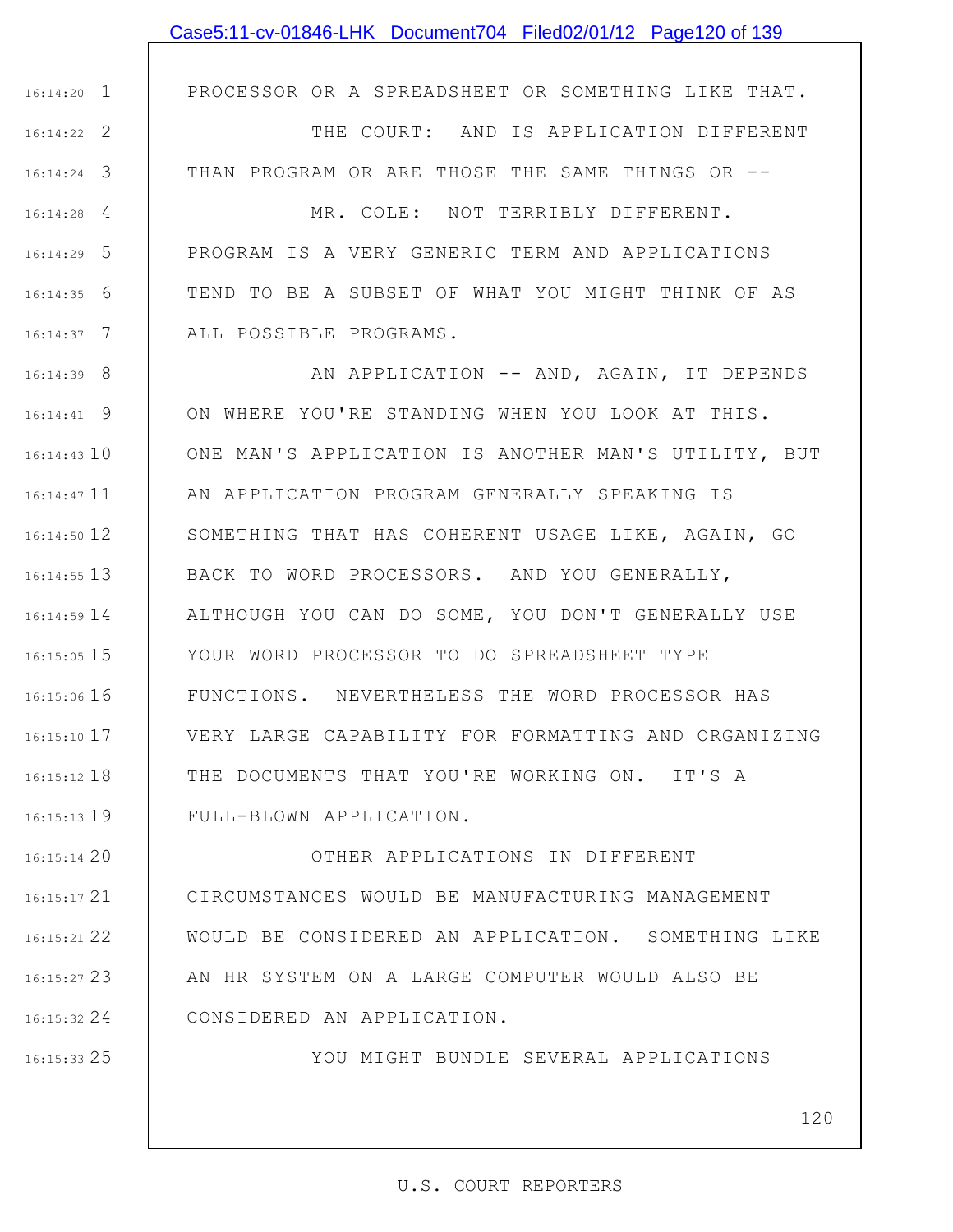## Case5:11-cv-01846-LHK Document704 Filed02/01/12 Page121 of 139

TOGETHER AND CALL IT A SYSTEM. SO THOSE ARE FAIRLY COMMON CONNOTATIONS OF THE DIFFERENT TERMS.

3 16:15:45 4 16:15:47 5 16:15:49 PROGRAM IS A BIT BROADER TERM THAN APPLICATION. APPLICATION TENDS TO BE SOMETHING THAT PEOPLE INTERACT WITH.

1 16:15:36

2 16:15:40

6 16:15:53 7 16:16:03 8 16:16:04 9 16:16:07 10 16:16:10 16:16:19 11 12 16:16:22 OKAY. SO THE NOTION HERE WHAT THIS SLIDE REPRESENTS IS THE FACT THAT FIRST OFF YOU CAN WRITE APPLICATIONS IN MANY DIFFERENT LANGUAGES. THESE ARE JUST A FEW, BUT I'M SURE THAT THERE ARE DOZENS AND DOZENS OF PROGRAM LANGUAGES THAT IMPLEMENT APPLETS AND SOME OF THESE APPLETS ARE GOING TO BE SPECIFIC TO A PARTICULAR OPERATING SYSTEM.

13 16:16:23 16:16:28 14 | MACINTOSH THAT RUNS APPLESCRIPT, FOR INSTANCE. I DON'T KNOW OF ANY SYSTEM OTHER THAN

15 16:16:31 16 16:16:34 17 16:16:39 18 16:16:40 19 16:16:43 20 16:16:49 WHILE THERE ARE PLENTY OF SYSTEMS THAT RUN PYTHON PROGRAMS, YOU CAN NEVERTHELESS WRITE A PYTHON PROGRAM THAT RELIES ON A PARTICULAR FEATURE OF THE OPERATING SYSTEM THAT YOU'RE WORKING ON AND THAT APPLET WOULD BE DEPENDENT ON THAT OPERATING SYSTEM IN ORDER TO FUNCTION.

21 16:16:49 22 16:16:52 23 16:16:55 24 16:16:58 25 16:17:01 THE SAME HAS TO DO WITH OTHER PROGRAMMING LANGUAGES THAT COULD LATCH ON TO SOME PARTICULAR FEATURE OF WINDOWS THAT THEY RELY ON. AND SO IT'S A QUESTION OF WHAT THE GOAL OF THE APPLET IS, HOW IT'S WRITTEN, AND WHETHER IT -- THE PROGRAM AS

121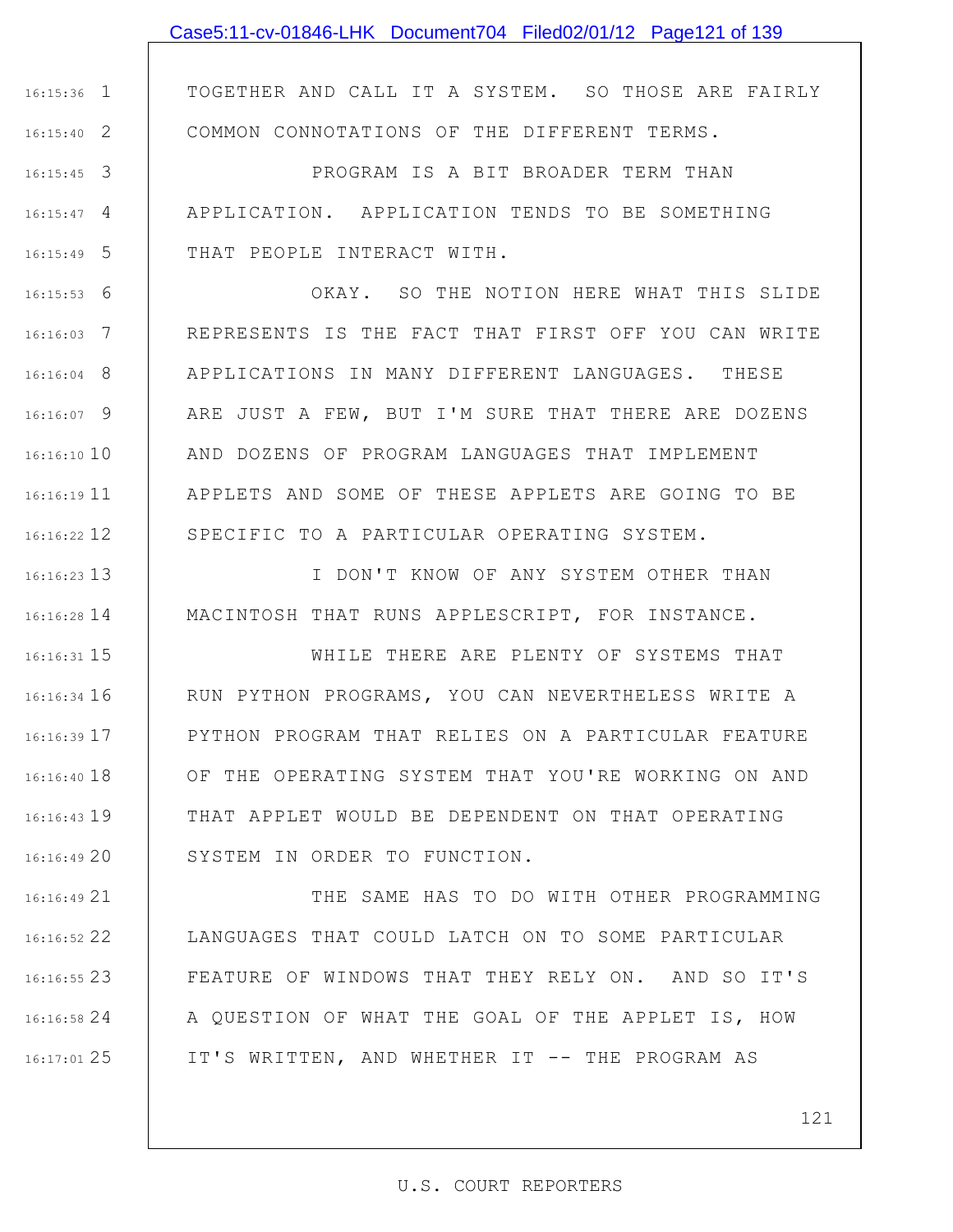|                 | Case5:11-cv-01846-LHK Document704 Filed02/01/12 Page122 of 139   |
|-----------------|------------------------------------------------------------------|
|                 |                                                                  |
| $16:17:09$ 1    | WRITTEN UNCHANGED WILL EXECUTE OR FUNCTION ON A                  |
| $16:17:15$ 2    | DIFFERENT OPERATING SYSTEM.                                      |
| $16:17:20$ 3    | UNLESS YOU HAVE OTHER QUESTIONS, THAT'S                          |
| $16:17:23$ 4    | OUR PRESENTATION ON THE '711. EXCUSE ME.                         |
| $16:17:31$ 5    | THE COURT: WOULD YOU LIKE SOME WATER?                            |
| $16:17:32$ 6    | MR. COLE: IF YOU HAVE A QUESTION OR TWO,                         |
| $16:17:34$ 7    | YES.                                                             |
| $16:17:34$ 8    | THE COURT: LET ME ASK YOU JUST ONE QUICK                         |
| $16:17:37$ 9    | QUESTION, HOW COME YOUR -- WELL, THIS IS REALLY                  |
| $16:17:41$ 10   | JUST A CLAIM CONSTRUCTION ISSUE. I'LL SAVE IT FOR                |
| $16:17:45$ 11   | FRIDAY. I'M GOOD. THANK YOU.                                     |
| $16:17:47$ 12   | MR. COLE: OKAY.                                                  |
| $16:17:57$ 13   | MR. BASSETT: GOOD AFTERNOON, YOUR HONOR.                         |
| $16:18:03$ $14$ | AND JUST TO CLARIFY ONE QUESTION THAT YOU HAD ASKED              |
|                 | 16:18:05 15   EARLIER ABOUT WAS THIS THE ONLY CLAIM TERM THAT WE |
|                 | 16:18:09 16   DISPUTED REGARDING THE SAMSUNG PATENTS?            |
| $16:18:12$ 17   | TO BE CLEAR, THE ANSWER WAS NO, BUT WE,                          |
| $16:18:15$ 18   | IN AN ATTEMPT TO COMPLY WITH THE COURT'S ORDERS,                 |
| $16:18:19$ 19   | HAD NARROWED IT DOWN TO TEN CLAIM TERMS. WE                      |
| $16:18:21$ 20   | NARROWED IT DOWN AND ENDED UP WITH ONLY ONE CLAIM                |
| 16:18:24 21     | TERM FROM THE SAMSUNG PATENTS THAT WE ARE GOING TO               |
| 16:18:27 22     | BE TALKING ABOUT ON FRIDAY.                                      |
| $16:18:28$ 23   | THAT DOESN'T MEAN OBVIOUSLY THAT THERE                           |
| 16:18:3024      | ARE NOT NECESSARILY OTHER CLAIM TERMS THAT THE                   |
| 16:18:32 25     | PARTIES DISPUTE, BUT WE'RE TRYING TO MAKE SURE THAT              |

122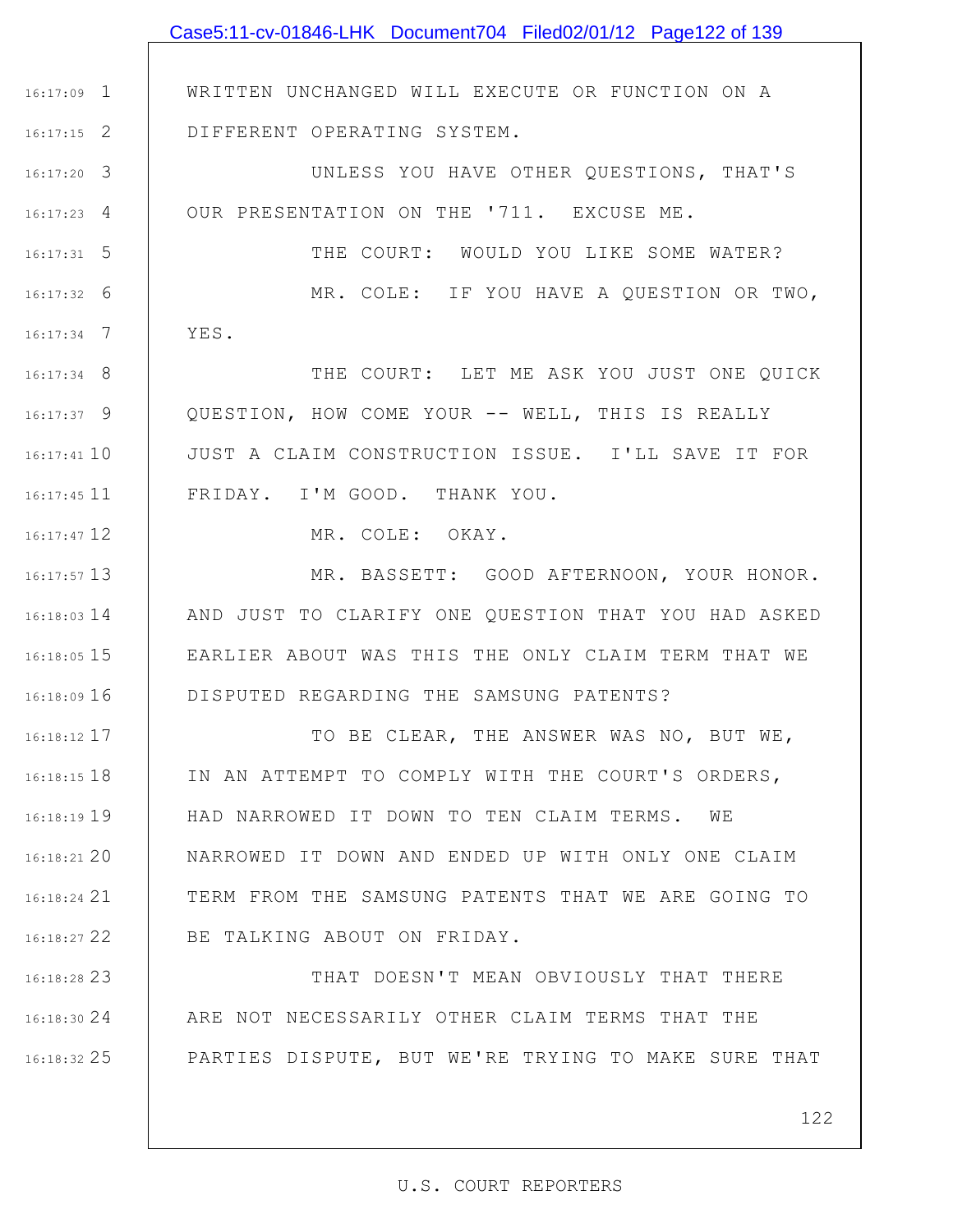|               | Case5:11-cv-01846-LHK Document704 Filed02/01/12 Page123 of 139 |
|---------------|----------------------------------------------------------------|
|               |                                                                |
| $16:18:34$ 1  | WE FOCUSSED ON THE CLAIM TERMS THAT --                         |
| $16:18:37$ 2  | THE COURT: DID YOU SELECT "SYMBOL" OF                          |
| 16:18:39 3    | THE '792 AND "APPLET" OF THE '711 OR WERE THOSE                |
| $16:18:45$ 4  | SAMSUNG'S PICKS?                                               |
| 16:18:46 5    | MR. BASSETT: I THINK WE PICKED BOTH OF                         |
| 16:18:48<br>6 | THOSE ORIGINALLY, YOUR HONOR.                                  |
| $16:18:49$ 7  | THE COURT: ALL RIGHT.                                          |
| $16:18:50$ 8  | MR. BASSETT: SO MR. COLE HAS ALREADY                           |
| 16:18:54 9    | GIVEN THE BACKGROUND OF OUR DISPUTE. SO THERE'S NO             |
| $16:18:57$ 10 | NEED TO GO THROUGH THAT IN OUR SLIDE. SO WE'LL                 |
| 16:18:59 11   | JUST GO STRAIGHT TO SLIDE 12 IN OUR PRESENTATION.              |
| 16:19:01 12   | AS MR. COLE PROPERLY SUGGESTS THE DISPUTE                      |
| 16:19:04 13   | THAT YOU'RE GOING TO HEAR ABOUT ON FRIDAY IS GOING             |
| 16:19:06 14   | TO COME DOWN TO THE QUESTION OF WHETHER APPLET IS              |
| 16:19:09 15   | OPERATING SYSTEM INDEPENDENT OR NOT.                           |
| 16:19:11 16   | BUT WHAT DOES IT MEAN TO BE OPERATING                          |
| 16:19:14 17   | SYSTEM INDEPENDENT?                                            |
| 16:19:15 18   | TO GIVE SOME BACKGROUND TO THIS IDEA,                          |
| 16:19:18 19   | LET'S START BY DISCUSSING FIRST WHAT AN OPERATING              |
| 16:19:21 20   | SYSTEM IS AND DOES.                                            |
| 16:19:23 21   | AS THIS SLIDE ILLUSTRATES, AN OPERATING                        |
| 16:19:27 22   | SYSTEM MANAGES COMPUTER HARDWARE RESOURCES AND                 |
| 16:19:31 23   | PROVIDES COMMON SERVICES IN A COMMON INTERFACE FOR             |
| 16:19:37 24   | APPLICATIONS SOFTWARE.                                         |
| 16:19:37 25   | WHAT DOES THAT MEAN? WELL, BASICALLY THE                       |
|               |                                                                |
|               | 123                                                            |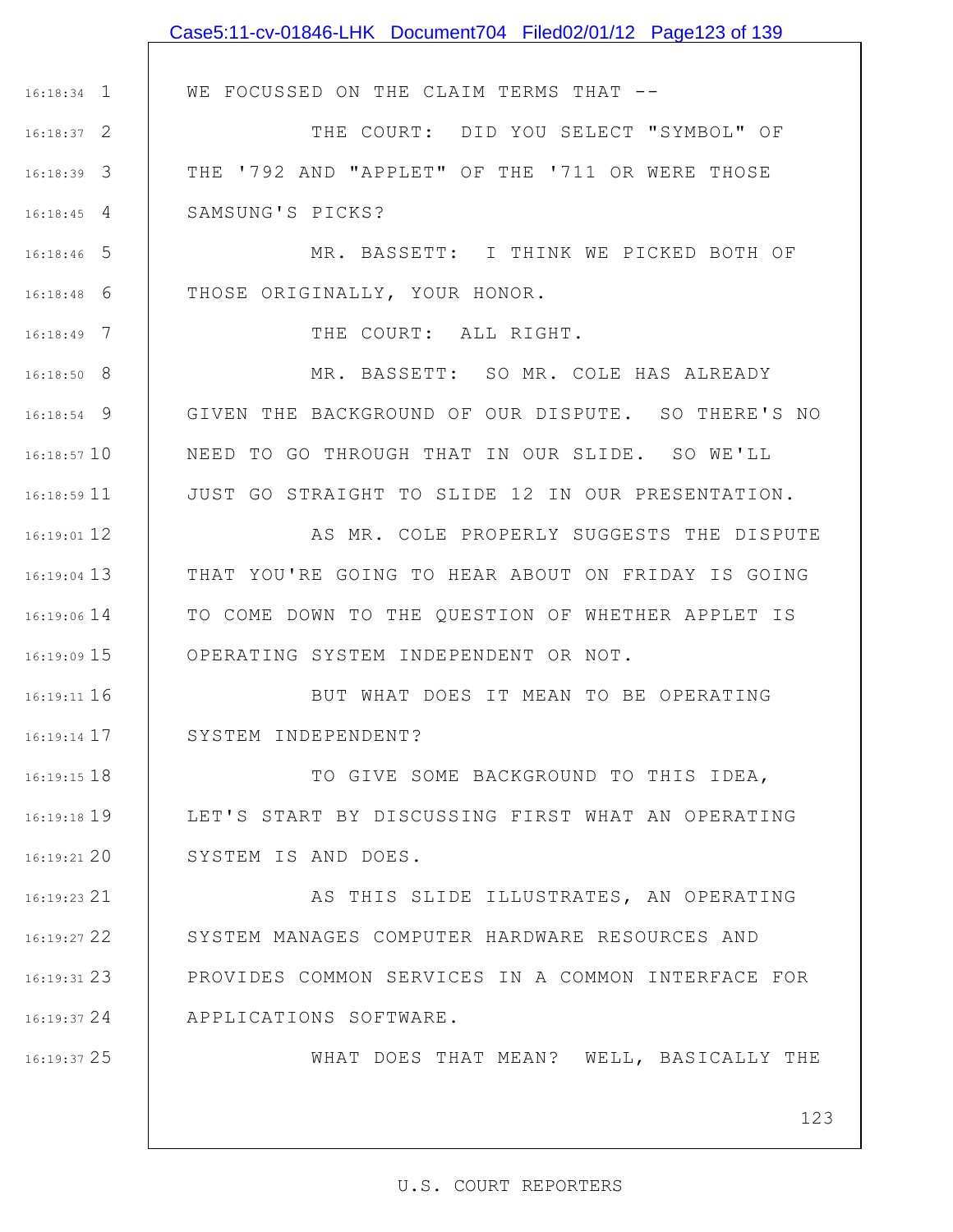### Case5:11-cv-01846-LHK Document704 Filed02/01/12 Page124 of 139

1 16:19:38 2 16:19:41 3 16:19:44 4 16:19:46 OPERATING SYSTEM CONTROLS ALL OF THE RESOURCES OF THE COMPUTER. IT PROVIDES A COMMON INTERFACE FOR APPLICATIONS TO INTERFACE WITH THOSE RESOURCES SUCH AS A KEYBOARD, A MOUSE OR A PRINTER.

5 16:19:49 6 16:19:51 7 16:19:53 8 16:19:56 THE OPERATING SYSTEM HAS TO SHARE ALL OF THESE RESOURCES AMONG THESE DIFFERENT APPLICATIONS AND PIECES OF HARDWARE. AND IT DOES SO ACCORDING TO A SET OF PRIORITIES.

9 16:20:00 16:20:02 10 16:20:05 11 16:20:07 12 13 16:20:10 14 16:20:12 FOR INSTANCE, IF YOU HAVE A CELL PHONE, THE TOP PRIORITY MOST LIKELY FOR THE OPERATING SYSTEM IN THAT CELL PHONE IS TO GOING TO BE TO MAKE SURE THAT YOU CAN RECEIVE AN INCOMING CALL, AND THAT WILL SUPERSEDE ANYTHING ELSE ACCORDING TO THE OPERATION OF THAT CELL PHONE.

15 16:20:13 16 16:20:16 17 16:20:20 18 16:20:23 SIMILARLY, IF YOU HAVE TWO PARTS OF THE COMPUTER SYSTEM THAT WANT TO PRINT AT THE SAME TIME, THE OPERATING SYSTEM IS WHAT DECIDES WHO GETS PRIORITY.

19 16:20:23 20 16:20:26 21 16:20:29 22 16:20:35 AND IN 2005, THERE WERE MULTIPLE OPERATING SYSTEMS THAT WERE WELL-KNOWN: MICROSOFT, WINDOWS, AND APPLE MAC OSX JUST BEING TWO THAT WERE KNOWN AT THE TIME.

23 16:20:36 24 16:20:39 25 16:20:41 NOW, WE SAID OPERATING SYSTEMS MANAGED RESOURCES AMONG APPLICATIONS. AN APPLICATION, AS MR. COLE SUGGESTED, IS A PROGRAM THAT IS USED TO

124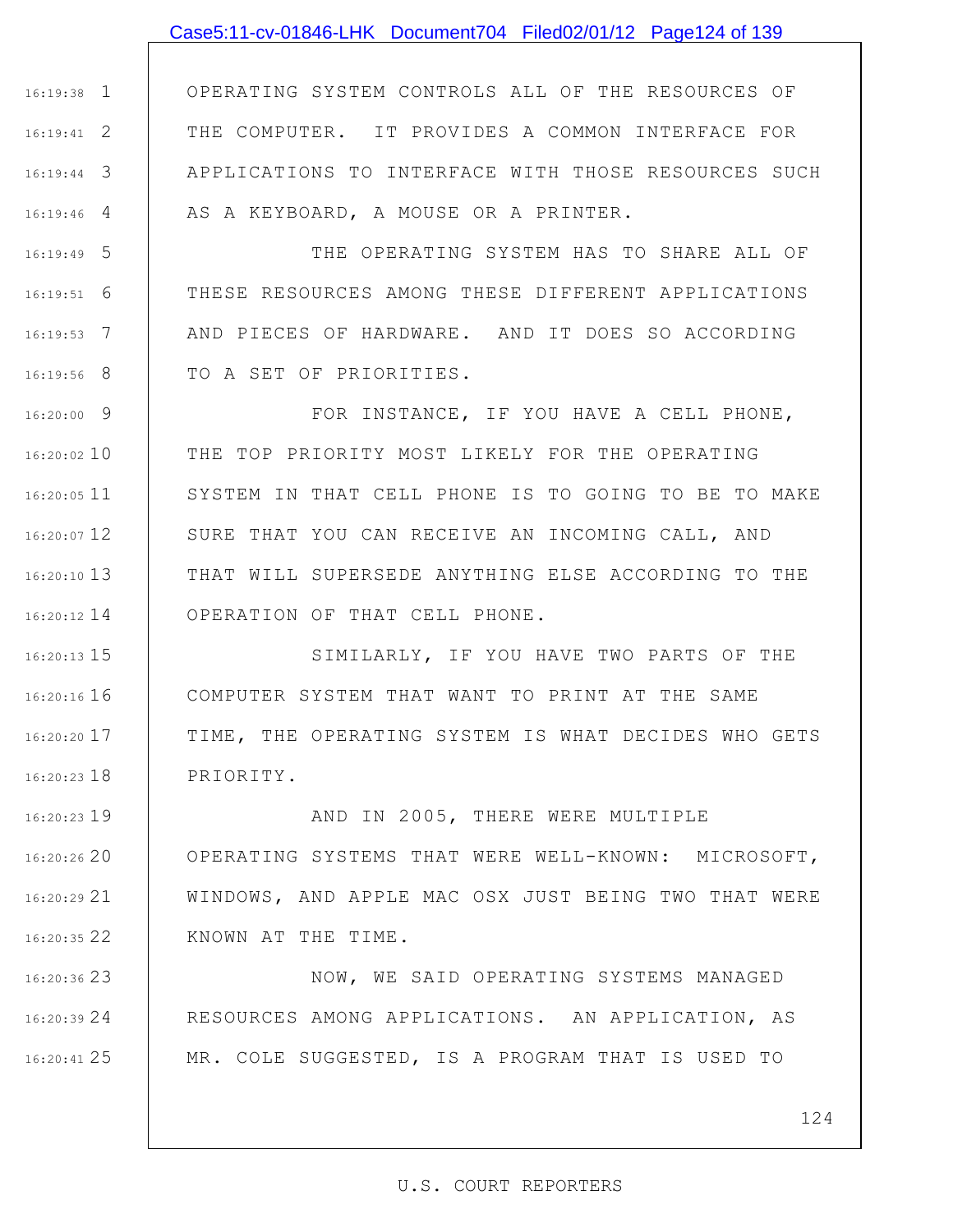# Case5:11-cv-01846-LHK Document704 Filed02/01/12 Page125 of 139

1 16:20:44 2 16:20:47 3 16:20:51 PERFORM A SPECIFIC TASK. AND IT INCLUDES FAMILIAR THINGS SUCH AS WORD PROCESSORS, E-MAIL PROGRAMS, WEB BROWSERS AND THE LIKE.

4 16:20:52 5 16:20:56 6 16:20:59 APPLICATIONS GENERALLY RUN ON AN OPERATING SYSTEM, AND THE OPERATING SYSTEM IN TURN PROVIDES SOME OF THEIR FEATURES AND FUNCTIONALITY.

7 16:21:02 8 16:21:04 9 16:21:06 ONE EXAMPLE MIGHT BE, FOR INSTANCE, AN OPERATING SYSTEM THAT PROVIDES BASIC WINDOWS FUNCTIONALITY FOR A WORD PROCESSING PROGRAM.

16:21:09 10 16:21:12 11 16:21:14 12 | APPEAR ON THE SCREEN, THAT TYPE OF APPLICATION IS 13 16:21:17 WHILE THE WORD PROCESSING APPLICATION ITSELF PROVIDES THE SPECIFICS OF HOW THE WORDS CONSIDERED OPERATING SYSTEM DEPENDENT.

14 16:21:20 15 16:21:22 16 16:21:25 THE CODE IS SPECIFIC TO THE PARTICULAR OPERATING SYSTEM, AND IT'S NOT PORTABLE TO ANOTHER OPERATING SYSTEM.

17 16:21:26 18 16:21:30 19 16:21:33 20 16:21:37 FOR EXAMPLE, WORD PROCESSING, E-MAIL, WORD BROWSER APPLICATIONS ARE ALL VERY DIFFERENT AND SPECIFIC BETWEEN MAC SYSTEMS AND WINDOWS BASED SYSTEMS FOR INSTANCE.

21 16:21:40 22 16:21:44 23 16:21:47 BUT AS OUR NEXT SLIDE ILLUSTRATES, IT IS POSSIBLE FOR A PROGRAM TO BE INDEPENDENT OF THE OPERATING SYSTEM.

24 16:21:47 25 16:21:49 AS SHOWN IN THIS ILLUSTRATION, A PROGRAM CAN OPERATE INSIDE OF WHAT IS CALLED A HOST

125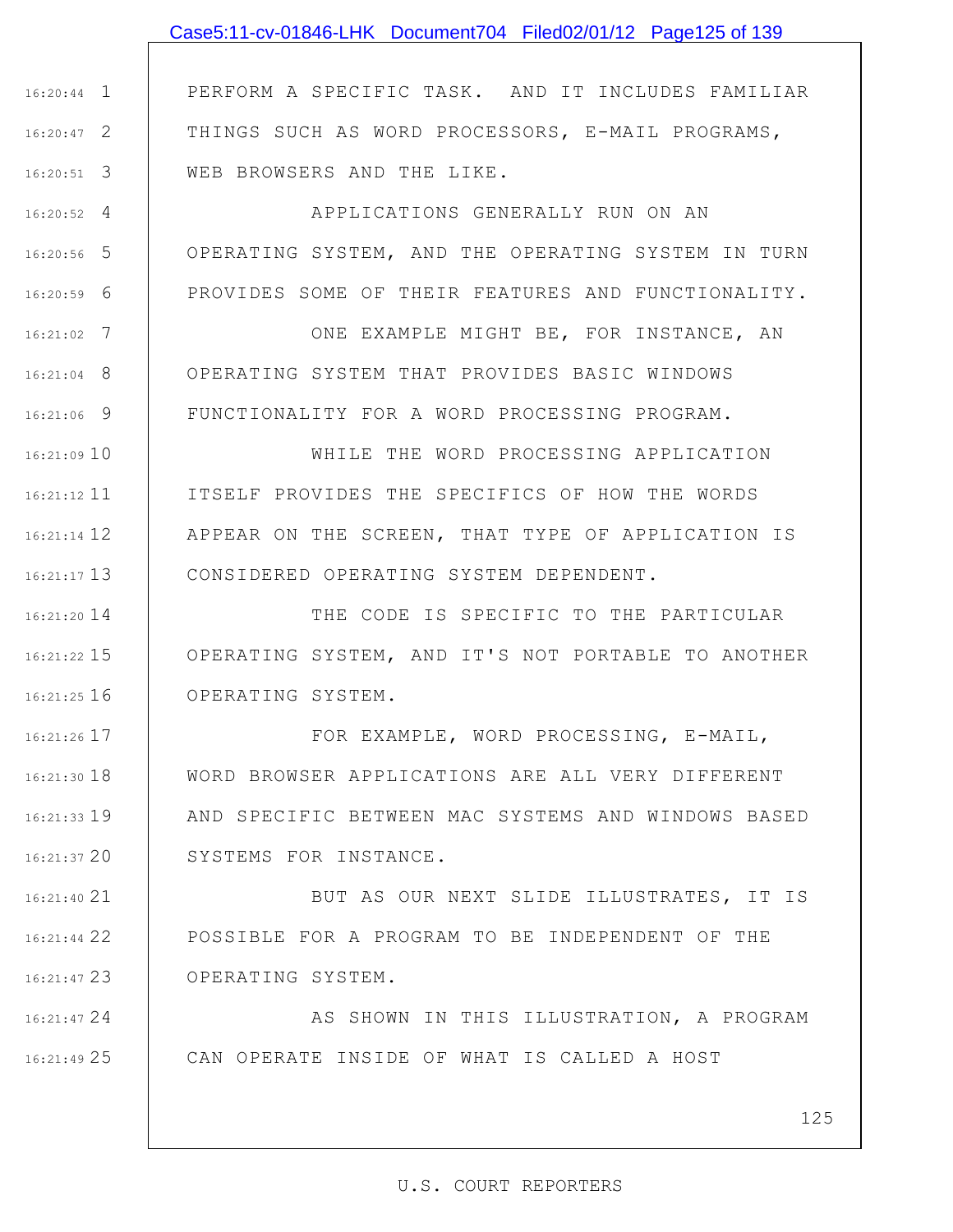|               | Case5:11-cv-01846-LHK Document704 Filed02/01/12 Page126 of 139 |
|---------------|----------------------------------------------------------------|
|               |                                                                |
| $16:21:52$ 1  | APPLICATION AND IT CAN BE ISOLATED FROM AND                    |
| $16:21:55$ 2  | INDEPENDENT OF THE OPERATING SYSTEM.                           |
| $16:21:57$ 3  | THE HOST APPLICATION PROVIDES THE                              |
| $16:22:00$ 4  | RESOURCES FOR EXECUTING THE PROGRAM AND KEEPS IT               |
| $16:22:03$ 5  | SEPARATE FROM THE OPERATING SYSTEM AND THE                     |
| $16:22:06$ 6  | HARDWARE. THESE TYPES OF PROGRAMS ARE SOMETIMES                |
| $16:22:09$ 7  | SAID TO BE NESTED INSIDE OF THE HOST APPLICATION.              |
| $16:22:12$ 8  | A COMMON EXAMPLE OF A HOST APPLICATION IS                      |
| $16:22:15$ 9  | A WEB BROWSER WHICH CAN RUN PROGRAMS DOWNLOADED                |
| $16:22:18$ 10 | FROM THE INTERNET WITHIN IT INDEPENDENT OF THE                 |
| $16:22:20$ 11 | OPERATING SYSTEM.                                              |
| 16:22:21 12   | IT CAN BE DESIRABLE TO HAVE A PROGRAM RUN                      |
| 16:22:29 13   | WITHIN ANOTHER HOST APPLICATION FOR A NUMBER OF                |
| $16:22:32$ 14 | REASONS, AND I'LL TOUCH ON THOSE IN JUST A MOMENT.             |
| 16:22:34 15   | BUT FIRST IT'S IMPORTANT TO UNDERSTAND                         |
| $16:22:36$ 16 | THE KEY FEATURE OF AN OPERATING SYSTEM INDEPENDENT             |
| 16:22:38 17   | CODE. IT CAN BE USED BY MULTIPLE OPERATING SYSTEMS             |
| $16:22:42$ 18 | ON MULTIPLE PLATFORMS WITHOUT BEING REWRITTEN.                 |
| 16:22:45 19   | NOW, THE TERM "OPERATING SYSTEM                                |
| 16:22:48 20   | INDEPENDENT" AND "PLATFORM INDEPENDENT" ARE                    |
| 16:22:51 21   | SOMETIMES USED INTERCHANGEABLY. THEY'RE SLIGHTLY               |
| 16:22:54 22   | DIFFERENT, BUT I THINK FOR OUR PURPOSES THEY CAN BE            |
| $16:22:56$ 23 | USED INTERCHANGEABLY.                                          |
| $16:22:58$ 24 | AND WE PUT UP HERE JUST A DEFINITION OF                        |
| $16:23:01$ 25 | WHAT A PLATFORM IS AS IT'S USED IN THIS CONTEXT.               |
|               |                                                                |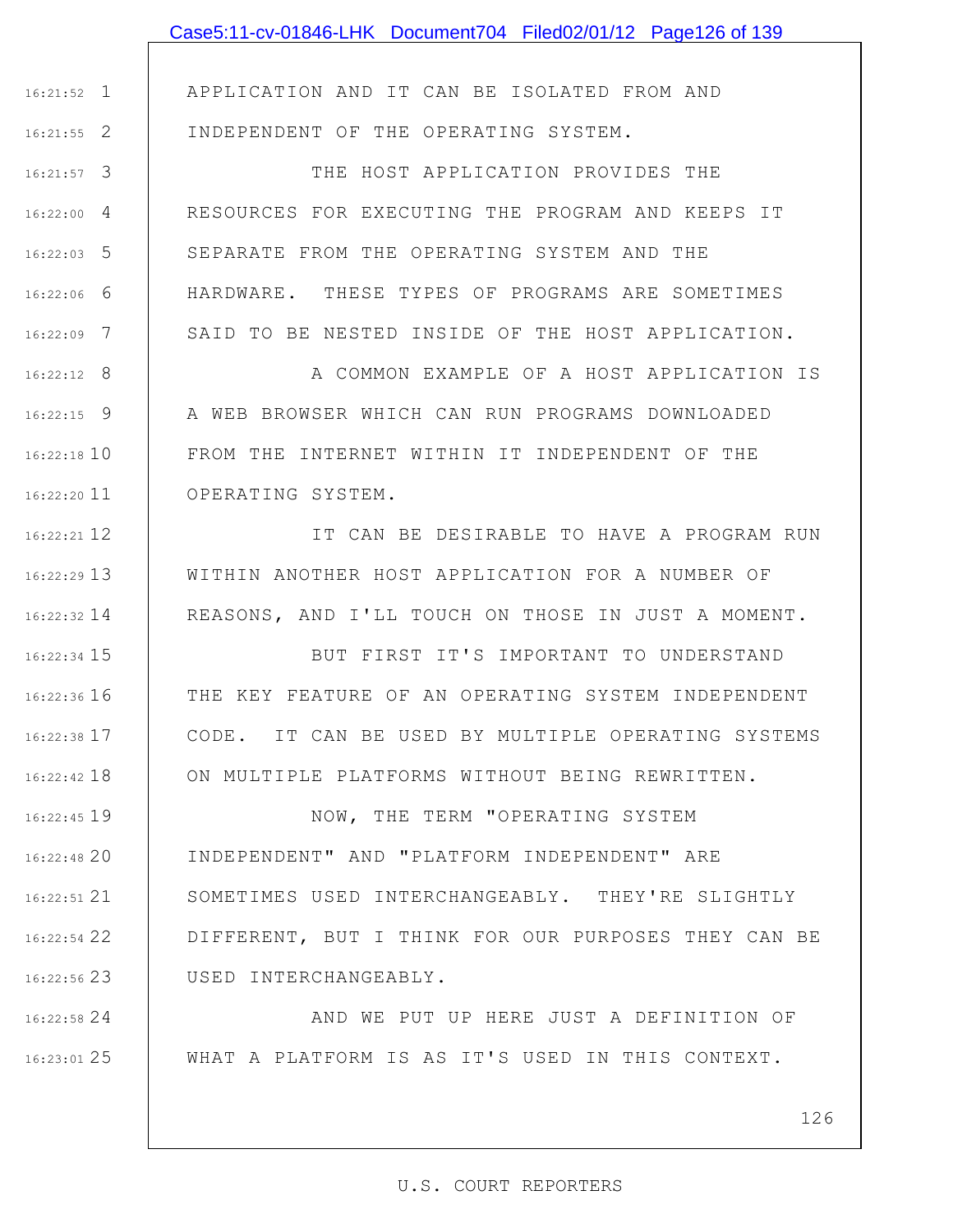# Case5:11-cv-01846-LHK Document704 Filed02/01/12 Page127 of 139

1 16:23:04 2 16:23:07 3 16:23:10 IT'S ESSENTIALLY A LOOSE TERM THAT GENERALLY REFERS TO A COMBINATION OF HARDWARE AND OPERATING SYSTEMS THAT WILL MOSTLY RUN THE SAME SOFTWARE.

4 16:23:12 5 16:23:17 6 16:23:19 7 16:23:21 SO YOU WILL SOMETIMES HEAR A PROGRAMMER REFER TO OPERATING SYSTEM INDEPENDENT OR PLATFORM INDEPENDENT AND AGAIN I THINK FOR OUR PURPOSES IT MEANS ESSENTIALLY THE SAME THING.

8 16:23:23 9 16:23:25 10 16:23:27 16:23:30 11 NOW, LET'S LOOK AT SOME OF THE ADVANTAGES OF OPERATING SYSTEM INDEPENDENT. WHY WOULD ONE WANT TO WRITE AN OPERATING SYSTEM INDEPENDENT PROGRAM IN THE FIRST PLACE?

16:23:32 12 13 16:23:35 14 16:23:38 15 16:23:41 16 16:23:43 17 16:23:46 18 16:23:49 19 16:23:52 WELL, THE FIRST ADVANTAGE IS SECURITY. THE OPERATING SYSTEM INDEPENDENT PROGRAM HAS TO DO EVERYTHING THROUGH THE HOST APPLICATION WHICH IT IS NESTED. THAT MEANS THE HOST APPLICATION, SUCH AS A WEB BROWSER, CAN PROTECT THE OPERATING SYSTEM AND THE HARDWARE FROM A POTENTIALLY MALICIOUS PROGRAM. FOR EXAMPLE, A PROGRAM OBTAINED ON THE INTERNET MAY NOT BE TRUSTED.

20 16:23:53 21 16:23:55 22 16:23:57 SO IT'S GOOD TO KEEP THAT PROGRAM FROM ACCESSING THE COMPUTER'S OPERATING SYSTEM AND HARDWARE AND POTENTIALLY CAUSING DAMAGE.

23 16:23:59 24 16:24:02 25 16:24:05 THE HOST APPLICATION CAN PROVIDE SECURITY PROTOCOL TO THE PROGRAMS THAT ARE NESTED WITHIN IT. FOR EXAMPLE, IT CAN REFUSE TO READ OR

127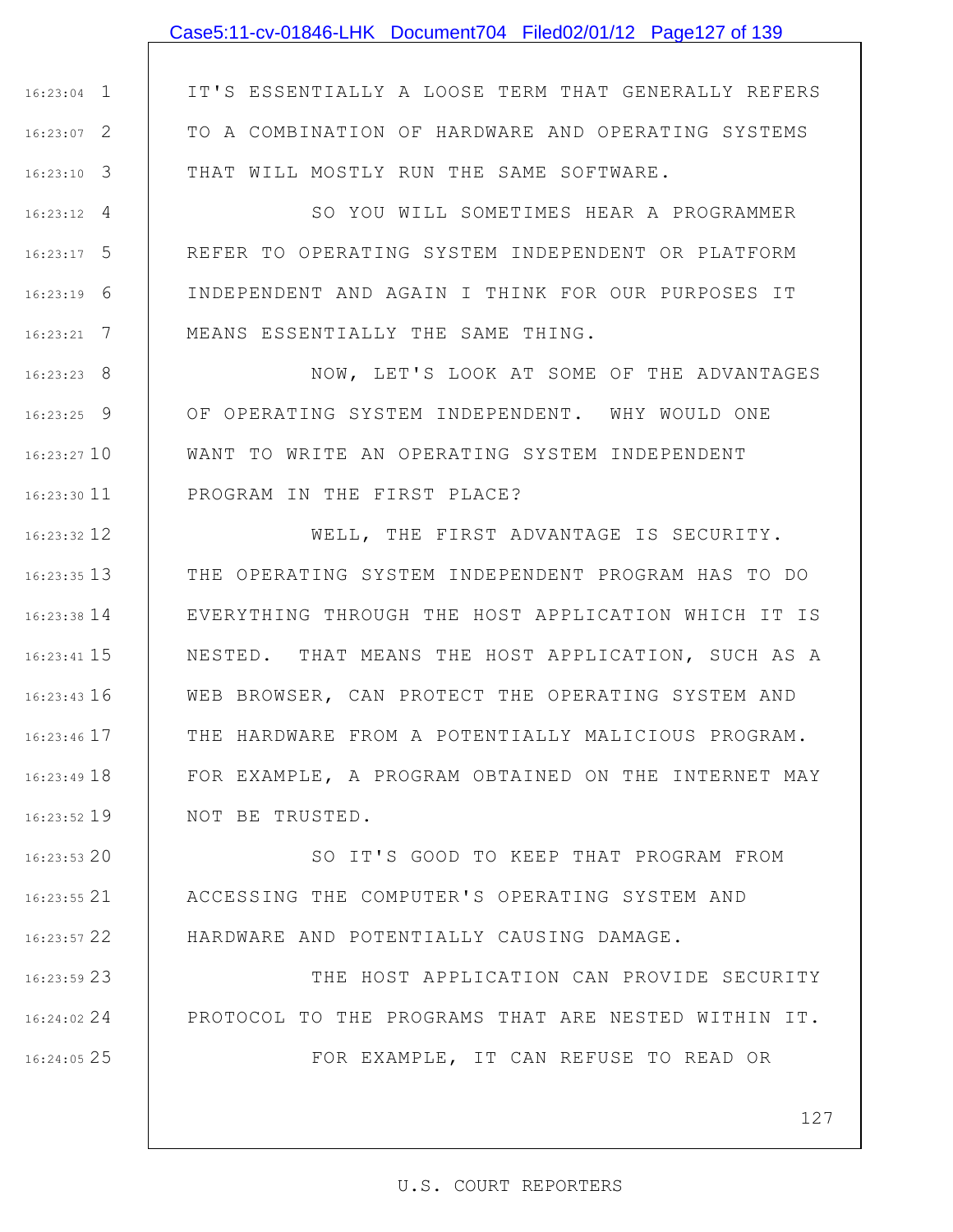|               | Case5:11-cv-01846-LHK Document704 Filed02/01/12 Page128 of 139 |
|---------------|----------------------------------------------------------------|
|               |                                                                |
| $16:24:08$ 1  | WRITE TO THE FILE SYSTEM IF THE REQUEST COMES FROM             |
| $16:24:10$ 2  | AN UNTRUSTED PROGRAM.                                          |
| $16:24:15$ 3  | THE SECOND ADVANTAGE AND THIS ONE WE                           |
| $16:24:17$ 4  | ALREADY TOUCHED UPON IS OPERATING SYSTEM                       |
| $16:24:20$ 5  | INDEPENDENT PROGRAM IS IT'S ACCESSIBLE TO A WIDE               |
| $16:24:23$ 6  | USER BASE.                                                     |
| $16:24:23$ 7  | AGAIN, USING THE INTERNET EXAMPLE, USING                       |
| 16:24:27 8    | THE USERS WITH VARIOUS TYPES OF COMPUTERS AND                  |
| 16:24:29 9    | OPERATING SYSTEMS CAN DOWNLOAD THE SAME PROGRAM                |
| $16:24:31$ 10 | FROM THE INTERNET AND THAT'S VERY BENEFICIAL FOR               |
| $16:24:33$ 11 | CONTENT THAT YOU WANT TO BE ABLE TO HAVE WIDELY                |
| 16:24:36 12   | DISTRIBUTED. IT DOESN'T HAVE TO BE REWRITTEN                   |
| $16:24:39$ 13 | MULTIPLE TIMES FOR DIFFERENT OPERATING SYSTEMS.                |
| 16:24:40 14   | NOW, AS MR. COLE TOUCHED UPON, JAVA                            |
| $16:24:44$ 15 | APPLETS ARE ONE TYPICAL AND PROBABLY I THINK THE               |
| $16:24:47$ 16 | MOST COMMON EXAMPLE OF AN OPERATING SYSTEM                     |
| 16:24:50 17   | INDEPENDENT PROGRAM THAT RUNS WITHIN A HOST                    |
| $16:24:53$ 18 | APPLICATION.                                                   |
| 16:24:54 19   | WHAT IS JAVA? JAVA IS A COMPUTER                               |
| 16:24:5820    | PROGRAMMING LANGUAGE THAT IS COMMONLY USED TO                  |

21 16:25:00 22 16:25:03 23 16:25:05 24 16:25:08 25 16:25:11 DEVELOP APPLICATIONS THAT RUN ON A VARIETY OF DIFFERENT DEVICES AND OPERATING SYSTEMS AS OFTEN USED FOR PROGRAMS DOWNLOADED OVER THE INTERNET AND RUN WITHIN A WEB BROWSER AND IN THAT CIRCUMSTANCE THE WEB BROWSER WOULD BE THE HOST APPLICATION THAT

128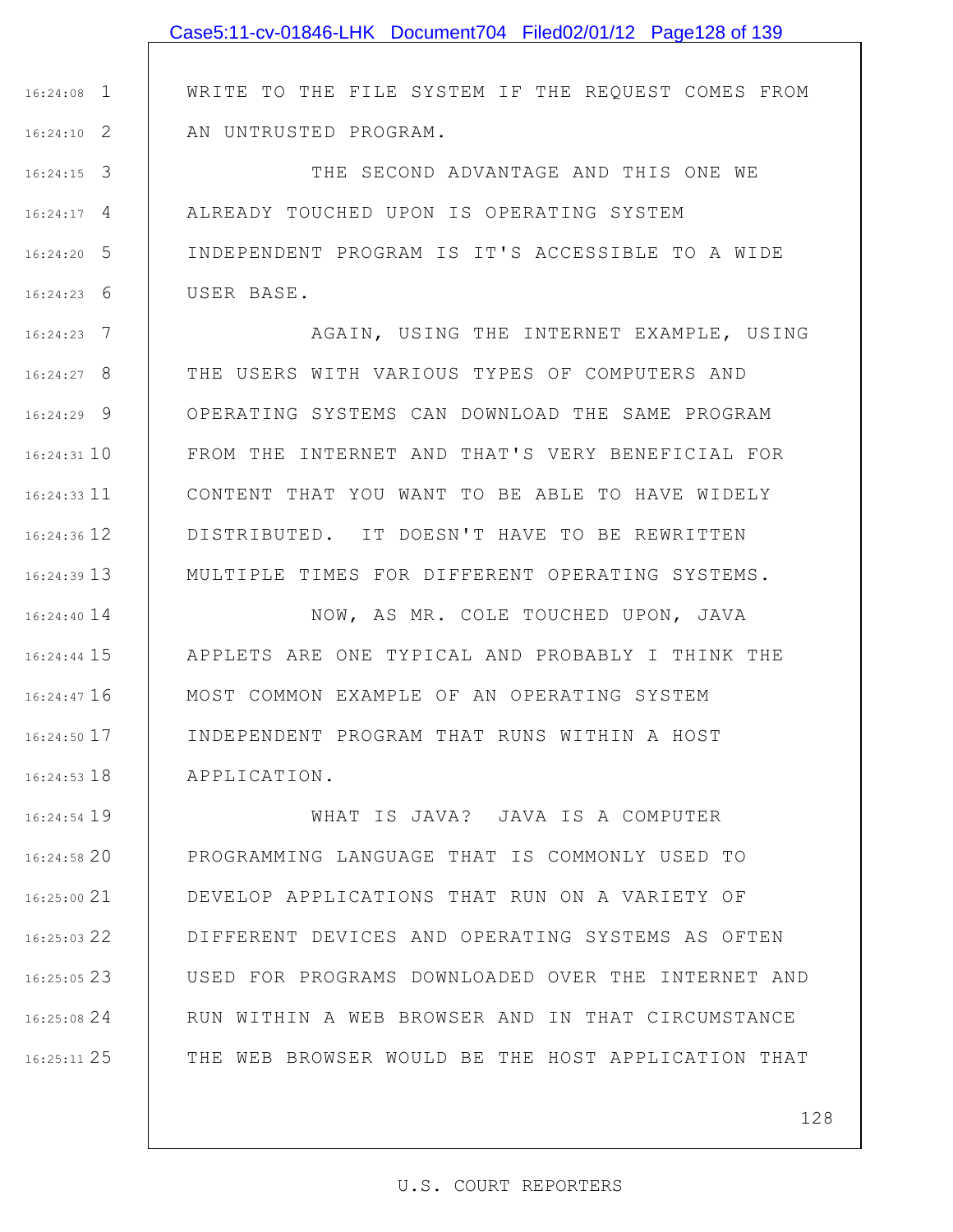## Case5:11-cv-01846-LHK Document704 Filed02/01/12 Page129 of 139

WE REFER TO IN THE OTHER SLIDES THAT NEST THE PROGRAM WITHIN IT.

1 16:25:14

2 16:25:17

3 16:25:21 4 16:25:24 5 16:25:27 LET'S TAKE A LITTLE MORE DETAILED LOOK AT HOW JAVA WORKS AND THERE'S A LOT ON THIS SLIDE BUT I'LL GO THROUGH IT AND TRY TO BREAK IT DOWN.

6 16:25:29 7 16:25:31 8 16:25:36 9 16:25:39 10 16:25:43 16:25:45 11 JAVA IS A HIGH-LEVEL PROGRAM THAT NEEDS TO BE DECOMPOSED INTO A MACHINE CODE. MACHINE CODE IS THE LOWEST LEVEL PROGRAMMING LANGUAGE. THAT'S THE ZEROS AND ONES THAT WE SEE ON THE RIGHT THAT WE'RE ALL FAMILIAR WITH, THE BINARY CODE THAT COMPUTERS RUN ON.

12 16:25:46 13 16:25:48 14 16:25:50 15 16:25:53 16 16:25:56 17 16:25:58 THE MACHINE CODE IS DIFFERENT, HOWEVER, FOR DIFFERENT TYPES OF COMPUTERS. THE MACHINE CODE THAT RUNS ON A MACINTOSH IS DIFFERENT THAN THE MACHINE CODE THAT RUNS ON A WINDOWS BASED SYSTEM OR LENOX BASED SYSTEM. THEY HAVE DIFFERENT MACHINE CODES.

18 16:25:59 19 16:26:02 20 16:26:06 SO THE FIRST STEP IN TURNING A JAVA PROGRAM INTO THE MACHINE CODE THAT'S USEABLE BY THE COMPUTERS IS TO WRITE THE SOURCE CODE OF JAVA.

21 16:26:08 22 16:26:12 AND THAT'S WHAT APPEARS UP HERE IN THE UPPER LEFT-HAND CORNER.

23 16:26:14 24 16:26:17 25 16:26:19 THE SOURCE CODE IS ESSENTIALLY A MODIFIED FORM OF ENGLISH AND THAT'S HOW THE PROGRAMS ARE ORGINALLY WRITTEN AND THEN THE SOURCE CODE IS THEN

129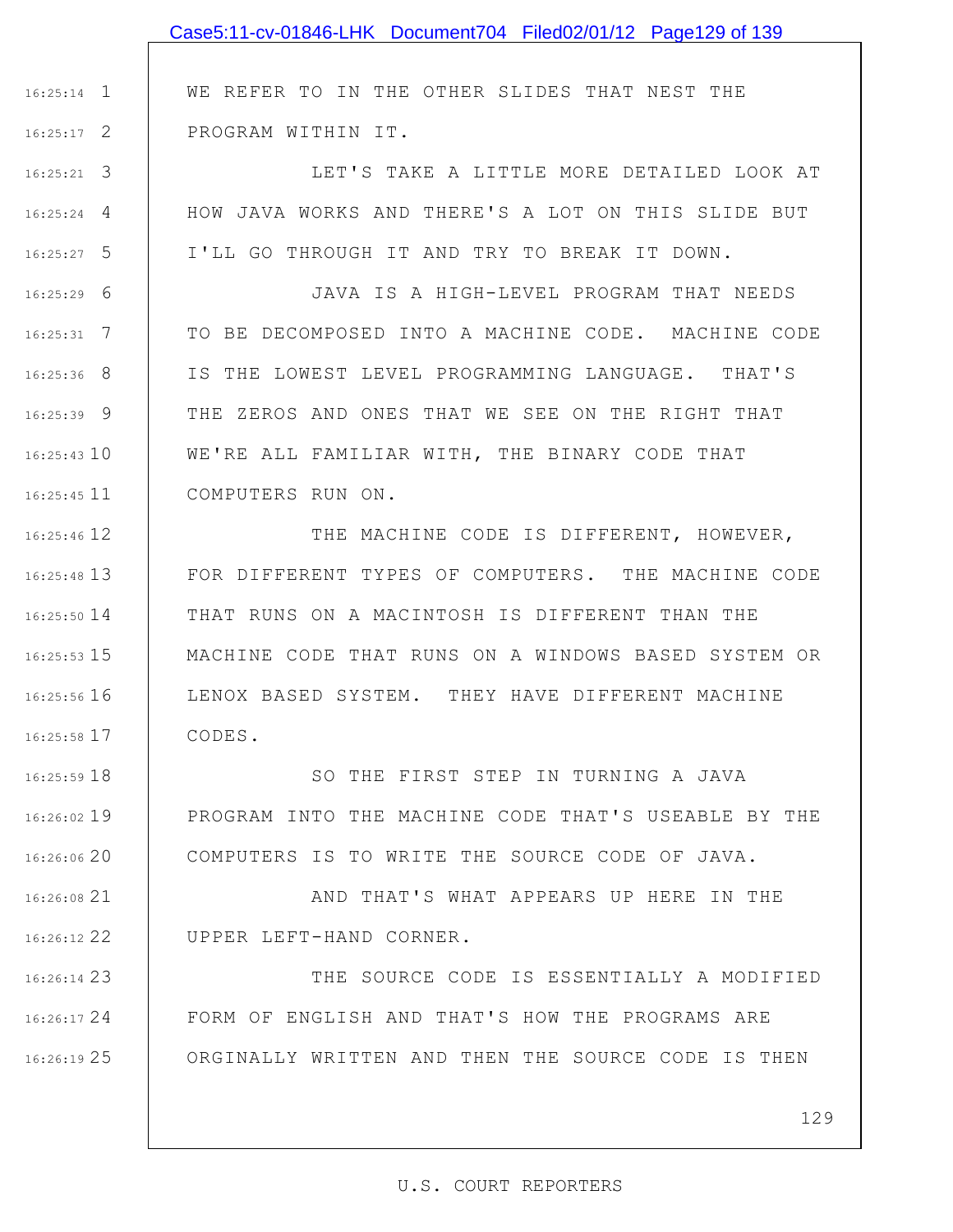|               | Case5:11-cv-01846-LHK Document704 Filed02/01/12 Page130 of 139 |
|---------------|----------------------------------------------------------------|
|               |                                                                |
| $16:26:22$ 1  | RUN THROUGH A JAVA COMPILER.                                   |
| $16:26:24$ 2  | THE RESULT THAT COMES OUT OF THE JAVA                          |
| $16:26:26$ 3  | COMPILER IS SOMETHING THAT IS CALLED JAVA BYTE                 |
| $16:26:30$ 4  | CODE. IT'S THE JAVA BYTE CODE THAT CAN BE                      |
| $16:26:33$ 5  | DISTRIBUTED TO ANY TYPE OF COMPUTER BECAUSE IT'S A             |
| $16:26:35$ 6  | COMMON LANGUAGE THAT ANY COMPUTER CAN READ.                    |
| $16:26:39$ 7  | BUT THEN THAT COMPUTER THEN IN TURN HAS                        |
| $16:26:42$ 8  | TO TAKE THE JAVA BYTE CODE AND RUN IT THROUGH THE              |
| $16:26:45$ 9  | INTERPRETER, WHICH IS REPRESENTED BY THE GREEN                 |
| $16:26:48$ 10 | ARROWS, AND IT'S THE INTERPRETER WITHIN THE                    |
| 16:26:50 11   | OPERATING SYSTEMS AND COMPUTERS THAT TURNS THAT                |
| $16:26:53$ 12 | COMMON JAVA BYTE CODE LANGUAGE INTO THE SPECIFIC               |
| 16:26:57 13   | MACHINE CODE THAT CAN BE USED BY THE VARIOUS                   |
| $16:27:00$ 14 | COMPUTERS.                                                     |
| 16:27:01 15   | THAT'S WHY JAVA IS KNOWN AS BEING                              |
| 16:27:03 16   | PLATFORM INDEPENDENT OR OPERATING SYSTEM                       |
| $16:27:05$ 17 | INDEPENDENT BECAUSE THE JAVA BYTE CODE IS A                    |
| 16:27:08 18   | UNIVERSAL LANGUAGE THAT THEN GETS INTERPRETED BY               |
| $16:27:12$ 19 | THE DIFFERENT COMPUTER ON WHICH IT'S LOADED.                   |
| 16:27:1420    | NOW, LEADING UP TO 2005 MOBILE PHONE                           |
| $16:27:18$ 21 | MANUFACTURERS INCREASINGLY HAVE PRODUCED JAVA                  |
| 16:27:21 22   | ENABLED DEVICES.                                               |
| $16:27:21$ 23 | AND BY 2005, JAVA WAS TYPICAL, BUT AS                          |
| $16:27:25$ 24 | MR. COLE SUGGESTED, OTHER EXAMPLES EXISTED OF                  |

130

### U.S. COURT REPORTERS

OPERATING SYSTEM INDEPENDENT PROGRAMS THAT RAN WITH

25 16:27:29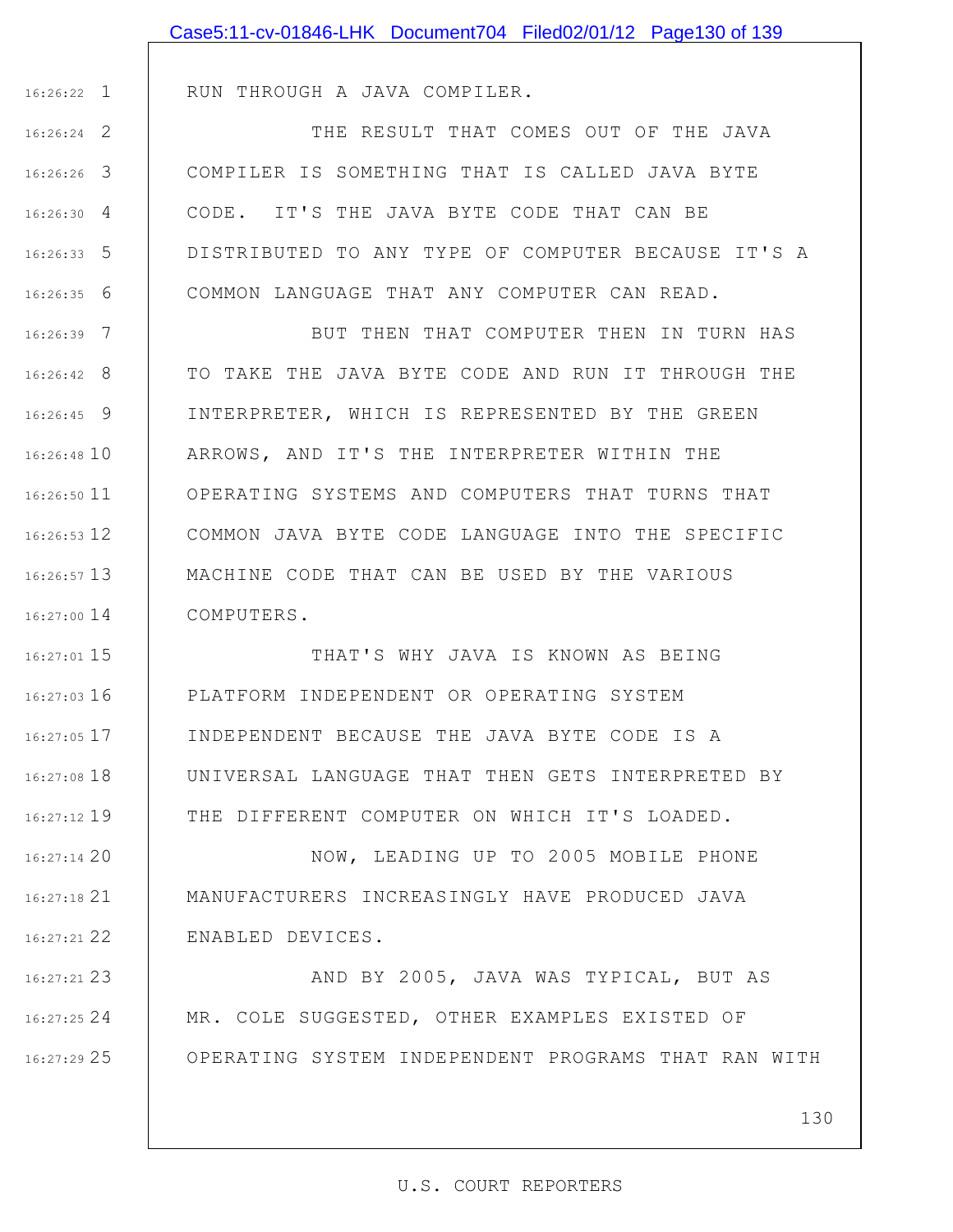|               | Case5:11-cv-01846-LHK Document704 Filed02/01/12 Page131 of 139 |
|---------------|----------------------------------------------------------------|
|               |                                                                |
| $16:27:31$ 1  |                                                                |
| $16:27:32$ 2  | THE COURT: JAVA IS NON-PROPRIETARY,                            |
| $16:27:34$ 3  | RIGHT?                                                         |
| $16:27:37$ 4  | MR. BASSETT: I'M SORRY?                                        |
| $16:27:38$ 5  | THE COURT: JAVA IS NOT PROPRIETARY, OR                         |
| $16:27:40$ 6  | IS IT?                                                         |
| $16:27:42$ 7  | MR. BASSETT: I BELIEVE IT IS PROPRIETARY                       |
| $16:27:43$ 8  | BUT IT IS LICENSED. FRANKLY, I DON'T KNOW THE                  |
| $16:27:46$ 9  | ANSWER TO THAT QUESTION, BUT I CAN FIND IT OUT                 |
| 16:27:4910    | THOUGH, YOUR HONOR.                                            |
| $16:27:49$ 11 | THE COURT: WELL, I'M JUST TRYING TO                            |
| $16:27:52$ 12 | FIGURE OUT WHY IT WOULDN'T ORIGINATE IN JAVA? I                |
| $16:27:57$ 13 | THOUGHT JAVA WAS A MORE OPEN --                                |
| 16:28:00 14   | MR. BASSETT: JAVA IS WIDELY USED BY                            |
| 16:28:02 15   | COMPUTER PROGRAMMERS. WHETHER IT'S STILL                       |
| $16:28:04$ 16 | PROPRIETARY, I'M AFRAID I DON'T KNOW, YOUR HONOR,              |
| 16:28:06 17   | BUT I CAN FIND OUT THE ANSWER TO THAT QUESTION.                |
| 16:28:08 18   | THE COURT: GO AHEAD.                                           |
| 16:28:10 19   | MR. BASSETT: IT CERTAINLY STARTED OUT AS                       |
| 16:28:12 20   | PROPRIETARY, BUT I JUST DON'T KNOW ITS CURRENT                 |
| $16:28:15$ 21 | STATUS.                                                        |
| 16:28:15 22   | THESE OTHER EXAMPLES, THERE ARE OTHER                          |
| $16:28:17$ 23 | EXAMPLES THAT INCLUDE PROGRAMS WRITTEN IN OTHER,               |
| 16:28:19 24   | WHAT WE WOULD CALL INTERPRETED LANGUAGES THAT CAN              |
| $16:28:23$ 25 | BE EXECUTED BY A HOST MACHINE RUNNING AN                       |
|               |                                                                |
|               | 131                                                            |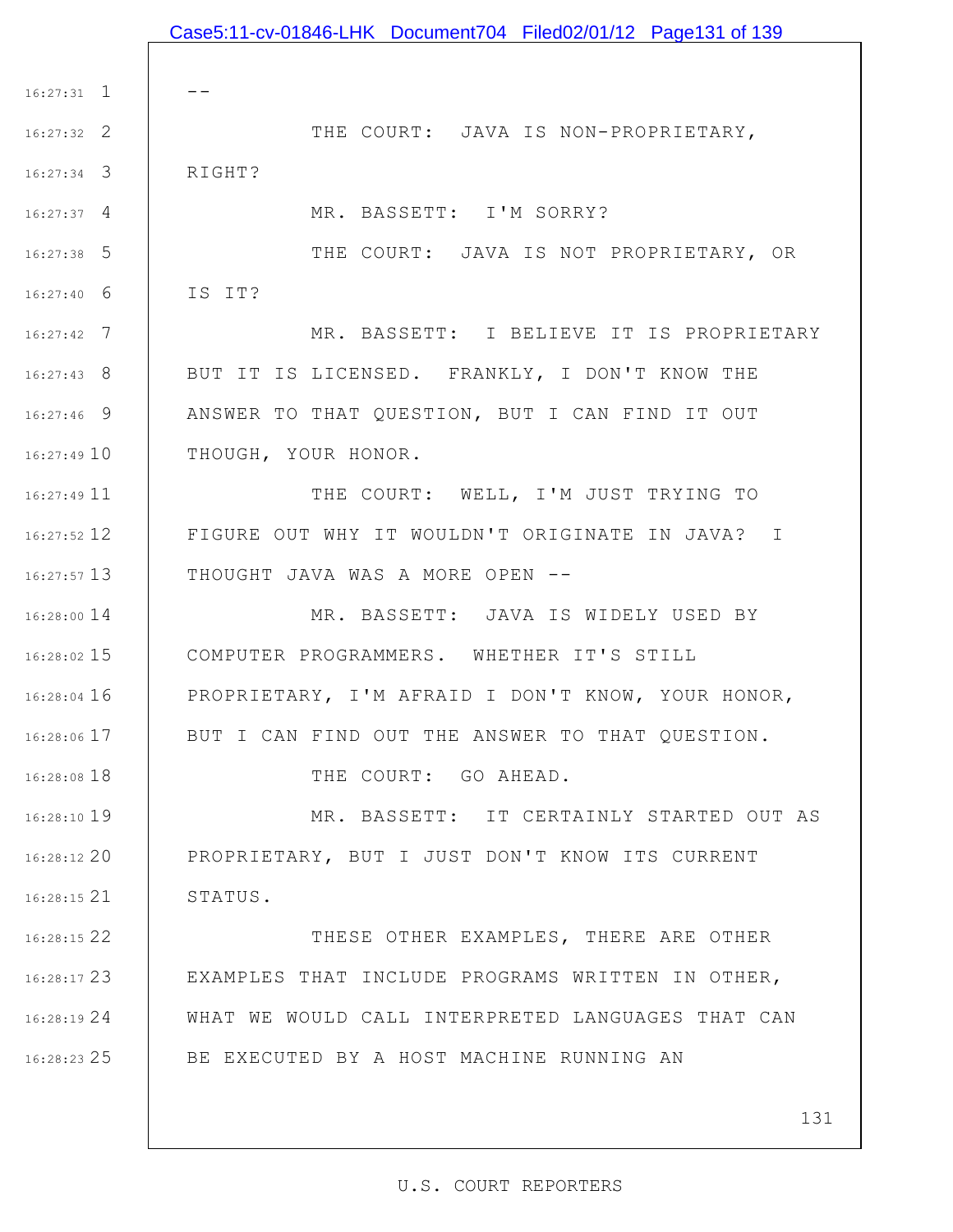INTERPRETER APPLICATION SUCH AS THOSE -- SUCH AS WHAT WE ALREADY SAW IN JAVA.

1 16:28:27

2 16:28:30

3 16:28:32 4 16:28:39 5 16:28:43 6 16:28:47 7 16:28:50 8 16:28:56 9 16:28:58 10 16:29:01 OUR EXPERT TONY GIVARGIS, WHO YOU WILL HEAR MORE ABOUT ON FRIDAY, SUGGESTS THAT PROGRAMS SUCH AS FLASH, PYTHON, AND RUBY ARE SUCH INTERPRETED LANGUAGES BECAUSE THEY ARE WRITTEN IN THE COMMON LANGUAGE LIKE JAVA SCRIPT, ANALOGOUS TO JAVA SCRIPT THEN INTERPRETED BY THE INDIVIDUAL COMPUTERS TO THEN BREAK IT DOWN TO THE MACHINE CODE MAKING THEM PLATFORM INDEPENDENT.

16:29:04 11 16:29:06 12 13 16:29:08 14 16:29:11 15 16:29:14 16 16:29:17 17 16:29:21 18 16:29:23 MR. COLE IS CORRECT THAT SOMETIMES THOSE PROGRAMS CAN BE WRITTEN TO TAKE ADVANTAGE OF CERTAIN PLATFORMS OR OPERATING SYSTEMS, BUT THEY HAVE THE CAPABILITY OF BEING WRITTEN SO THAT THEY CAN BE READ AND USED BY ANY OPERATING SYSTEM AND WE WOULD SAY THAT THAT MAKES THEM OPERATING SYSTEM INDEPENDENT, BUT WE'LL TALK MORE ABOUT THAT ON FRIDAY.

19 16:29:23 20 16:29:25 AND THAT'S THE PRESENTATION THAT I HAVE, YOUR HONOR, ON APPLETS, YOUR HONOR.

21 16:29:26 22 16:29:29 23 16:29:32 THE COURT: WHY ARE YOU ALL FIGHTING OVER PLATFORM INDEPENDENT? IS THIS A NON-INFRINGEMENT ISSUE?

24 16:29:33 25 16:29:37 MR. BASSETT: IT'S A NON-INFRINGEMENT ISSUE, YOUR HONOR.

132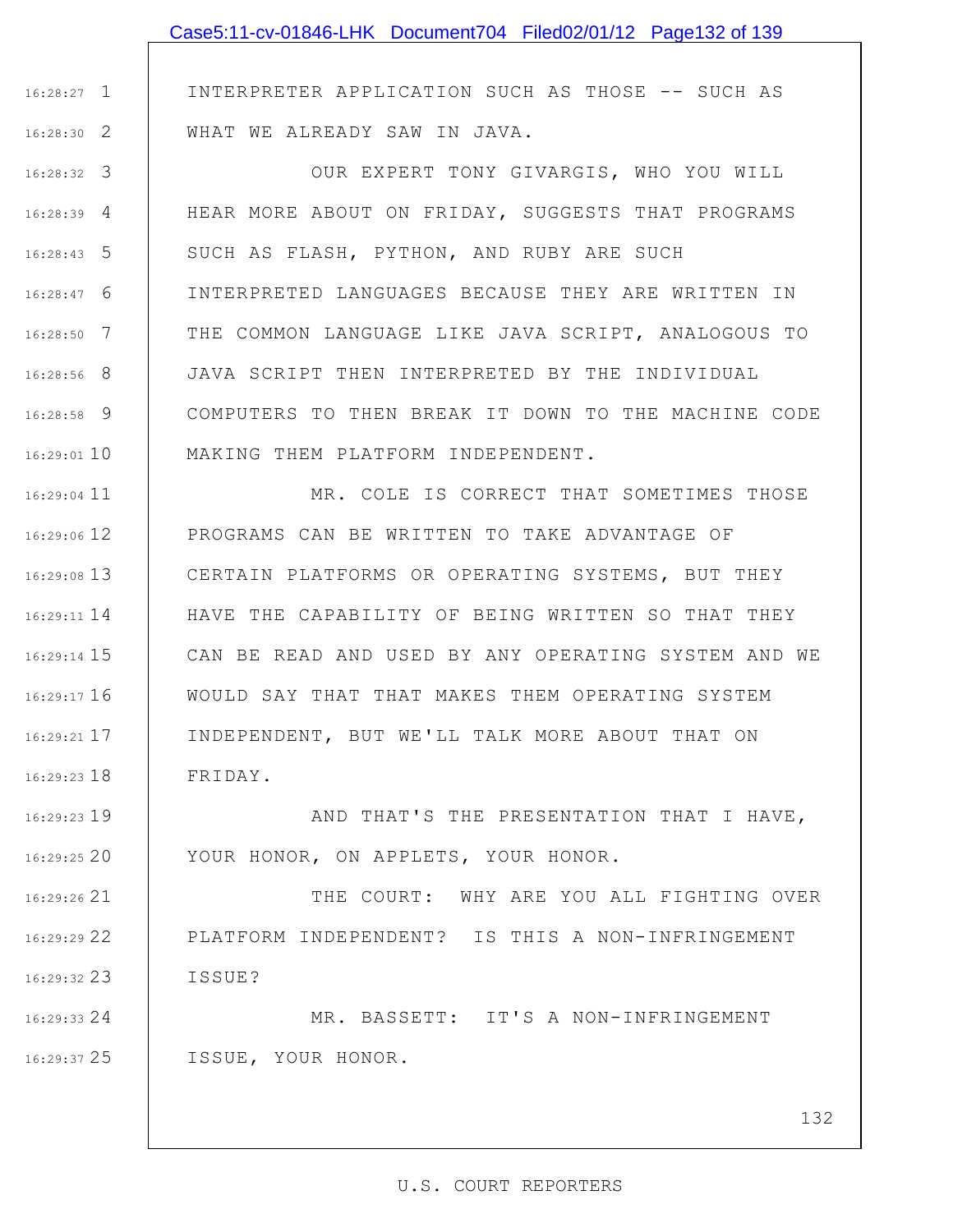## Case5:11-cv-01846-LHK Document704 Filed02/01/12 Page133 of 139

1 16:29:37

5 16:29:52

6 16:29:54

7 16:29:56

19 16:30:32

THE COURT: OKAY. AND BECAUSE?

2 16:29:39 3 16:29:41 4 16:29:47 MR. BASSETT: BECAUSE WE BELIEVE AND WOULD ASSERT THAT THE APPLETS USED BY APPLE ARE NOT OPERATING SYSTEM INDEPENDENT.

> I'M SORRY. THEY DON'T USE APPLETS. THEY USE SOMETHING THAT IS NOT OPERATING SYSTEM INDEPENDENT, AND, THEREFORE, IT IS NOT AN APPLET.

8 16:29:58 9 16:30:02 16:30:05 10 16:30:09 11 16:30:13 12 13 16:30:16 14 16:30:18 WHAT THEY USE TO EXECUTE THIS MULTITASKING THAT IS CLAIMED IN THE '711 PATENT IN THE APPLE SYSTEM IS OPERATING SYSTEM DEPENDENT. IT CANNOT BE USED. IT CANNOT BE USED ACROSS OTHER OPERATING SYSTEMS, AND, THEREFORE, IT IS NOT AN APPLET GIVEN WHAT WE BELIEVE IS THE PROPER CONSTRUCTION OF THE CLAIM TERM APPLET.

15 16:30:19 16 16:30:28 THE COURT: OKAY. OKAY. ALL RIGHT. THANK YOU ALL.

17 16:30:29 18 16:30:30 MR. VERHOEVEN: I JUST WANT TO ASK A QUESTION IF I MIGHT BEFORE WE LEAVE?

THE COURT: YES, YES.

20 16:30:33 21 16:30:35 22 16:30:36 MR. VERHOEVEN: ON FRIDAY, DOES YOUR HONOR HAVE A PARTICULAR PREFERENCE ON HOW WE GO ABOUT OUR PRESENTATIONS?

23 16:30:38 24 16:30:40 25 16:30:52 THE COURT: I'D LIKE TO GO TERM BY TERM AND HAVE THE PATENTEE GO FIRST. AND WITH REGARD TO THE SEQUENCE OF THE TERMS, I DON'T HAVE A

133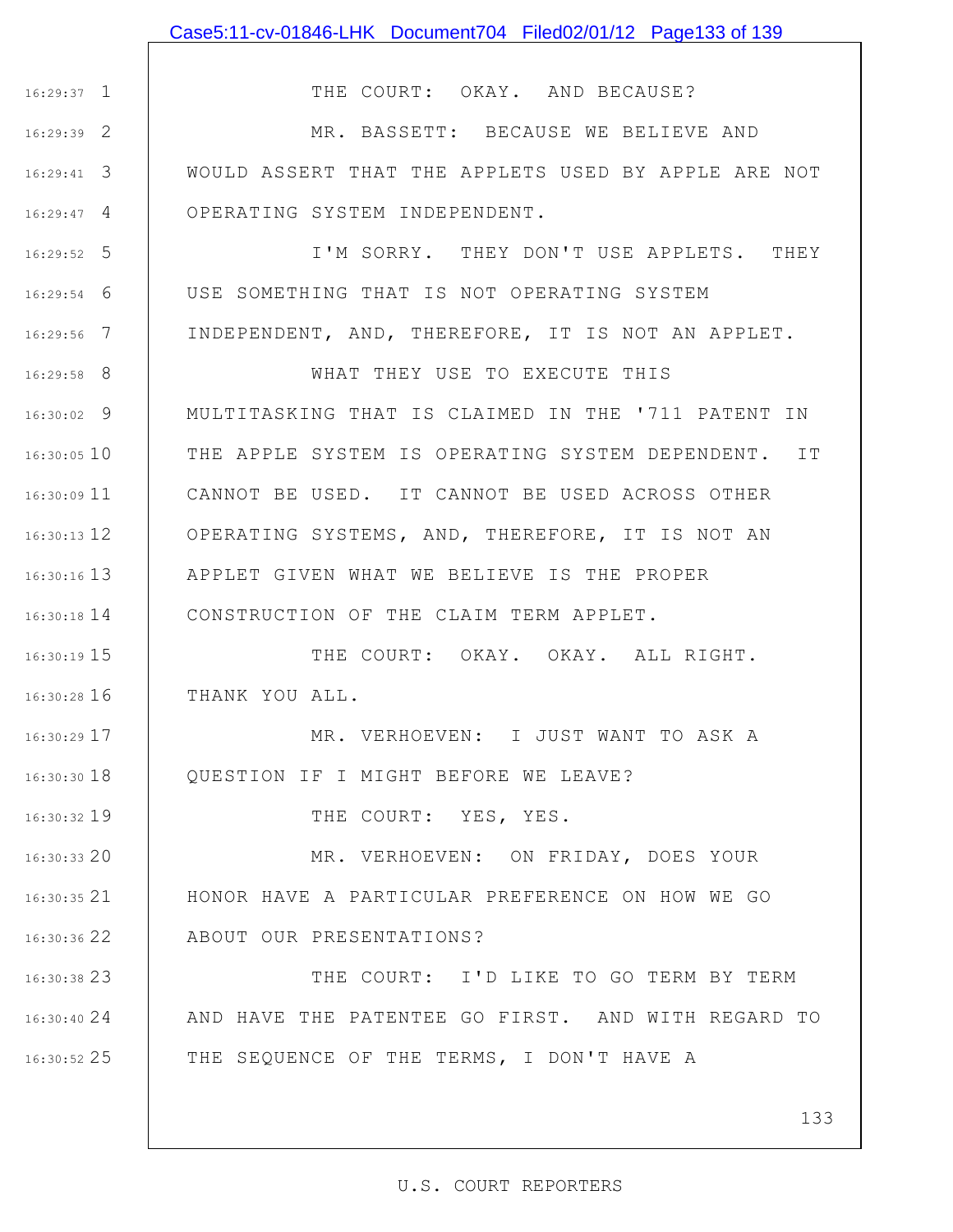|                 | Case5:11-cv-01846-LHK Document704 Filed02/01/12 Page134 of 139   |
|-----------------|------------------------------------------------------------------|
|                 |                                                                  |
|                 | 16:31:03 1   PREFERENCE THAT WAY, BUT I WOULD LIKE TO GO TERM BY |
| $16:31:06$ 2    | TERM AND DO VOLLEYBALL.                                          |
| $16:31:08$ 3    | MR. VERHOEVEN: THANK YOU. THAT WILL                              |
| $16:31:09$ 4    | HELP US PREPARE.                                                 |
| $16:31:10$ 5    | MR. MCELHINNY: AND SO IN PREPARING, SOME                         |
| $16:31:13$ 6    | JUDGES LIKE A ONE-SENTENCE EXPLANATION OF WHY THIS               |
| $16:31:15$ 7    | MATTERS AND SOME JUDGES DON'T WANT TO GET INTO WHY               |
| $16:31:20$ 8    | IT MATTERS AT ALL.                                               |
| $16:31:21$ 9    | THE COURT: I THINK THAT WOULD BE USEFUL.                         |
| 16:31:22 10     | MR. MCELHINNY: THANK YOU.                                        |
| 16:31:23 11     | THE COURT: AND I HAVE QUESTIONS AS TO                            |
| 16:31:25 12     | EACH OF THE TERMS. SO IT'S GOING TO BE A                         |
| $16:31:27$ 13   | DISCUSSION AND MORE THAN A SET PRESENTATION IF                   |
| $16:31:32$ $14$ | THAT'S OKAY WITH YOU ALL.                                        |
| $16:31:33$ 15   | MR. MCELHINNY: THAT'S GREAT.                                     |
| $16:31:34$ 16   | MR. VERHOEVEN: DID YOU WANT TO TELL US                           |
| $16:31:36$ 17   | ANY OF THOSE TODAY SO WE CAN PREPARE FOR THAT?                   |
| $16:31:38$ 18   | THE COURT: WELL, I WAS HOPING I WOULD                            |
| 16:31:39 19     | GET ANSWERS TODAY, BUT IF I'M NOT GETTING ANSWERS                |
| 16:31:42 20     | TODAY, THEN IT'S 4:30 AND I'M GOING TO SUGGEST THAT              |
| 16:31:46 21     | WE RECONVENE.                                                    |
| 16:31:47 22     | SO WE HAVE 10:00 AND IS IT 1:00 O'CLOCK?                         |
| 16:31:51 23     | MR. MCELHINNY: THAT'S WHAT YOU SAID.                             |
| 16:31:52 24     | THE COURT: SO WE'LL BE PROBABLY                                  |
| $16:31:54$ 25   | BREAKING.                                                        |
|                 |                                                                  |
|                 | 134                                                              |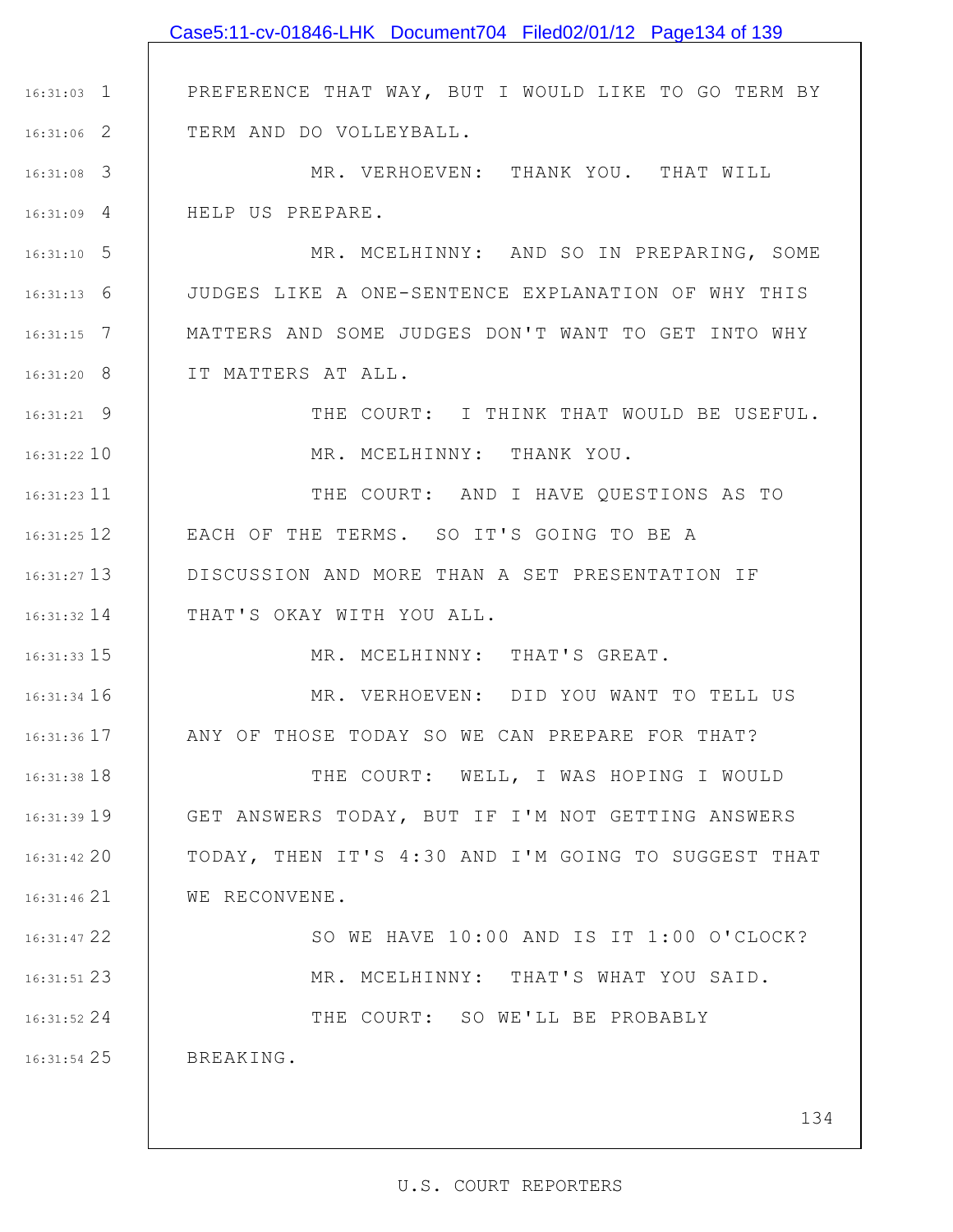1 16:31:55 2 16:31:57 THE CLERK: YEAH, I THINK IT WAS SET FROM 10:00 TO 12:00 AND THEN 1:00 TO 3:00.

3 16:32:03 4 16:32:05 THE COURT: OKAY. WE'LL GO THROUGH THE TERMS BACK AND FORTH.

5 16:32:06 6 16:32:08 7 16:32:13 8 16:32:15 ANYTHING ELSE? AND LET'S HANDLE THE MOTION TO STRIKE ISSUE ON FRIDAY. AND THEN IS THERE ANYTHING ELSE THAT WE NEED TO COVER BEFORE THEN?

9 16:32:16 10 16:32:18 16:32:20 11 16:32:23 12 13 16:32:27 MR. VERHOEVEN: THE ONLY THING I CAN THINK OF, YOUR HONOR, IS ON TWO OF THE PATENTS THERE WAS A RULING ON THE I.T.C. IF YOUR HONOR IS INTERESTED, WE COULD TRY TO MAKE SOME EFFORT TO GET A CLAIM CONSTRUCTION RULING.

14 16:32:29 15 16:32:31 16 16:32:34 17 16:32:38 THE COURT: SO I SAW WHAT YOU ALL FILED TO THE STAFF RECOMMENDATION AS TO A NUMBER OF THESE TERMS. YOU'RE SAYING THERE WAS AN ACTUAL ALJ RULING?

18 16:32:39 19 16:32:40 16:32:43 20 21 16:32:47 22 16:32:51 23 16:32:55 24 16:32:59 MR. VERHOEVEN: THERE WERE TWO PATENTS THAT OVERLAPPED WITH AN INVESTIGATION THAT APPLE HAD AGAINST MOTOROLA MOBILITY AT THE I.T.C. AND THE ALJ ISSUED ITS INITIAL DETERMINATION, WHICH IS THE FIRST RULING ON THE MERITS OF EVERYTHING ON FRIDAY, AND FOUND NO VIOLATION AS TO ALL THREE ASSERTED PATENTS.

25 16:33:00

WE'RE SORTING THROUGH IT BECAUSE THERE'S

135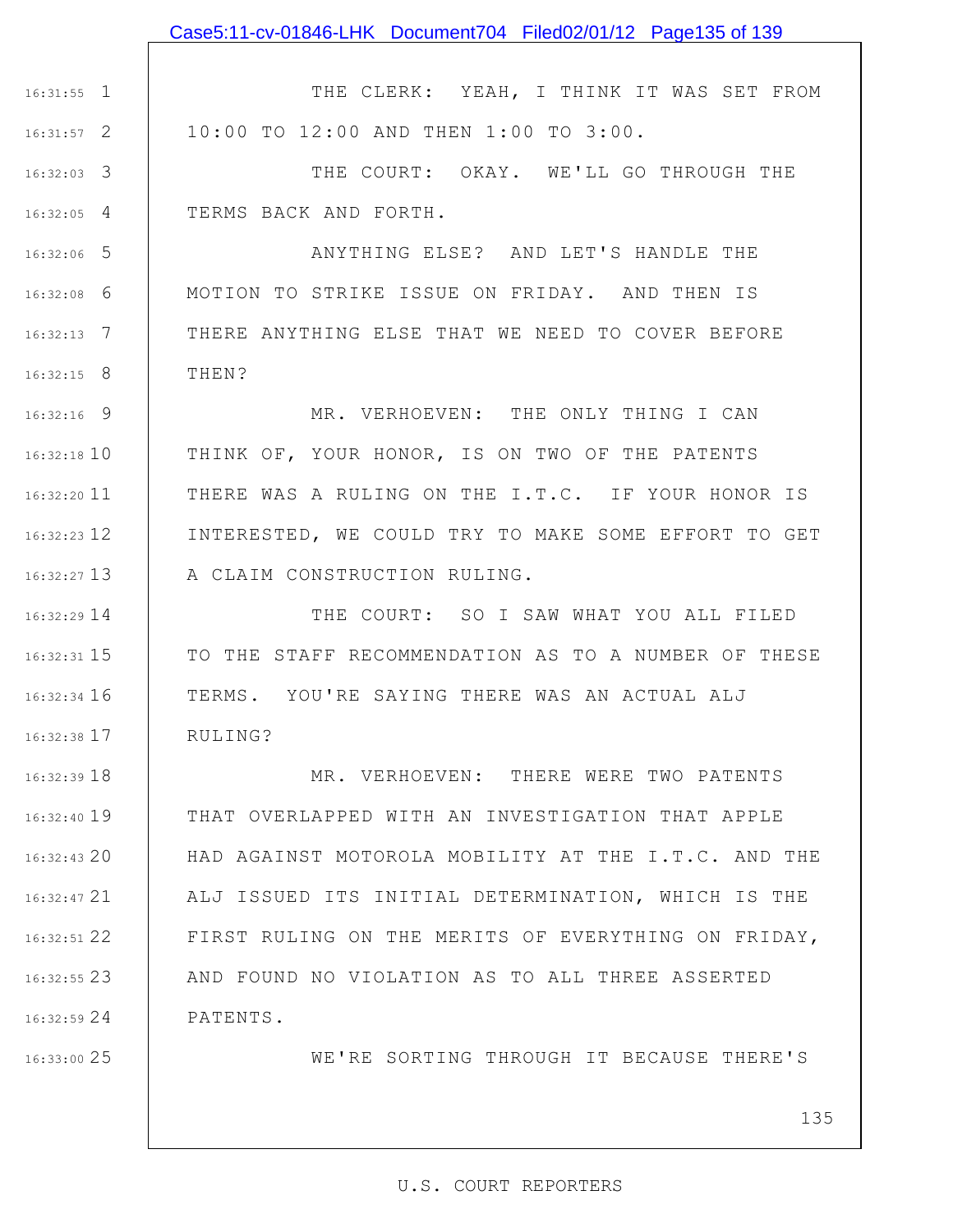|                              | Case5:11-cv-01846-LHK Document704 Filed02/01/12 Page136 of 139 |
|------------------------------|----------------------------------------------------------------|
|                              |                                                                |
| $16:33:01$ 1                 | A LOT OF CONFIDENTIALITY --                                    |
| $16:33:02$ 2                 | THE COURT: WELL, THEN DO YOU WANT ME TO                        |
| $16:33:05$ 3                 | GO THROUGH WHAT IS HAPPENING IN AUSTRALIA AND IN               |
| $16:33:08$ 4                 | HOLLAND AND IN GERMANY? I REALLY DON'T THINK                   |
| $16:33:10$ 5                 | THAT'S REALLY RELEVANT.                                        |
| $16:33:12$ 6                 | MR. VERHOEVEN: THE ONLY REASON I MENTION                       |
| $16:33:14$ 7                 | IT IS YOU MADE SOME RULINGS ON CLAIM CONSTRUCTION,             |
| $16:33:16$ 8                 | AND WE DON'T WANT TO GIVE IT TO YOU IF YOU DON'T               |
| $16:33:19$ 9                 | WANT IT, AND I JUST THOUGHT I WOULD RAISE IT FOR               |
| $16:33:21$ 10                | YOU.                                                           |
| $16:33:21$ 11                | MR. MCELHINNY: I HAVEN'T SEEN IT BECAUSE                       |
| 16:33:23 12                  | OF THE CONFIDENTIALITY RULE OF THE I.T.C. I READ               |
| $16:33:27$ 13                | THE NEWS PRESS RELEASE, BUT I HAVEN'T SEEN THE                 |
| $16:33:31$ $14$              | RULINGS THEMSELVES.                                            |
| $16:33:32$ 15                | MR. VERHOEVEN: I'M NOT ADVOCATING ONE                          |
| $16:33:34$ 16 $\blacksquare$ | WAY OR THE OTHER, YOUR HONOR. SO I JUST WANTED TO              |
| 16:33:36 17                  | LET YOU KNOW, BUT WHATEVER YOU WANT WE'LL DO.                  |
| 16:33:3918                   | THE COURT: SO HOW DO YOU ALL HAVE IT                           |
| $16:33:41$ 19                | WITH THE CONFIDENTIALITY RESTRICTIONS?                         |
| 16:33:44 20                  | MR. VERHOEVEN: I REPRESENT MOTOROLA.                           |
| $16:33:46$ 21                | THE COURT: I SEE. BUT I WOULD SUSPECT                          |
| 16:33:47 22                  | THAT DOESN'T THE PROTECTIVE ORDER SAY THAT YOU CAN             |
| 16:33:49 23                  | ONLY USE IT FOR THAT LAWSUIT?                                  |
| $16:33:51$ 24                | MR. VERHOEVEN: NO. THIS IS -- SEE, WHAT                        |
| $16:33:52$ 25                | THE PROCESS IS, IS THAT IT'S CONFIDENTIAL NOW AND              |
|                              |                                                                |
|                              | 136                                                            |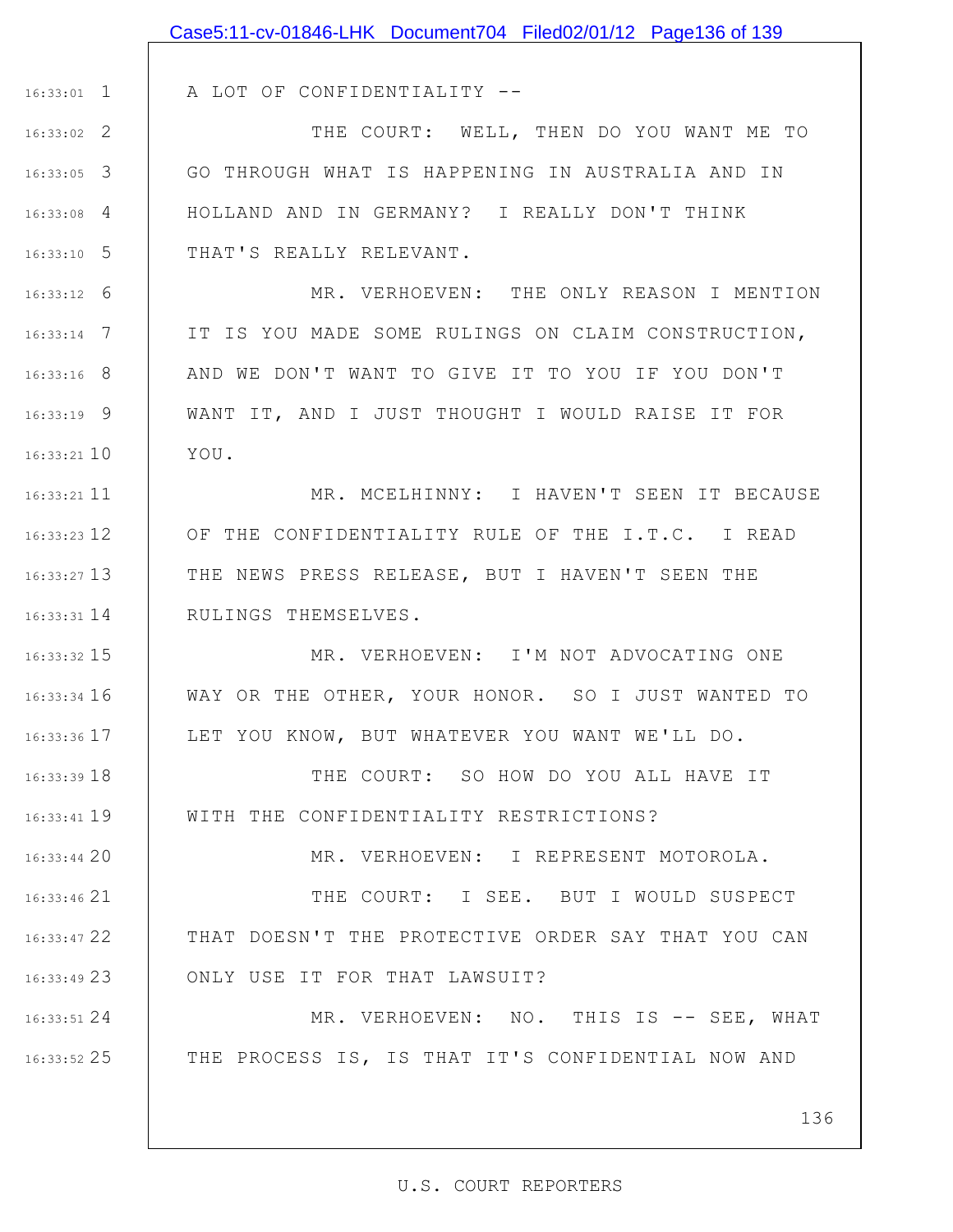|               | Case5:11-cv-01846-LHK Document704 Filed02/01/12 Page137 of 139 |
|---------------|----------------------------------------------------------------|
|               |                                                                |
| $16:33:55$ 1  | THEN WE HAVE TO GO THROUGH AND AGREE WITH APPLE ON             |
| $16:33:57$ 2  | WHAT IS REALLY CONFIDENTIAL AND WHAT IS NOT AND                |
| $16:33:59$ 3  | THEN THE NON-CONFIDENTIAL VERSION IS PUBLISHED.                |
| $16:34:02$ 4  | AND THESE ARE -- THOSE WOULD BE CLAIM                          |
| $16:34:04$ 5  | CONSTRUCTIONS SO THAT THEY WOULD END UP BEING                  |
| $16:34:06$ 6  | VIRTUALLY I'M CERTAIN NON-CONFIDENTIAL. AND I'M                |
| $16:34:10$ 7  | NOT SURE --                                                    |
| $16:34:11$ 8  | THE COURT: AND WHEN IS IT GOING TO BE                          |
| $16:34:14$ 9  | PUBLISHED?                                                     |
| $16:34:15$ 10 | MR. VERHOEVEN: IT DEPENDS ON HOW LONG IT                       |
| $16:34:16$ 11 | TAKES US TO GET BACK AND FORTH. EVEN IF WE TRIED               |
| $16:34:19$ 12 | TO I'M NOT SURE WE COULD GET IT.                               |
| 16:34:21 13   | MR. MCELHINNY: I.T.C. PROTECTIVE ORDERS,                       |
| $16:34:24$ 14 | JUST SO THAT IT'S CLEAR, ARE PROTECTIVE TO                     |
| 16:34:27 15   | ATTORNEYS.                                                     |
| 16:34:27 16   | SO NOBODY FROM MORRISON & FOERSTER IS                          |
| 16:34:30 17   | INVOLVED IN THAT CASE SO WE DON'T HAVE IT AND CAN'T            |
| $16:34:32$ 18 | GET IT, FRANKLY, UNTIL IT'S MADE PUBLIC.                       |
| 16:34:35 19   | MR. VERHOEVEN: OKAY.                                           |
| 16:34:35 20   | THE COURT: I'M OKAY WITHOUT THAT.                              |
| 16:34:39 21   | ANYTHING ELSE FOR FRIDAY?                                      |
| 16:34:41 22   | MR. VERHOEVEN: NO. OKAY.                                       |
| 16:34:42 23   | THE COURT: OKAY. THANK YOU. THANK YOU                          |
| $16:34:44$ 24 | VERY MUCH.                                                     |
| 25            | (WHEREUPON, THE PROCEEDINGS IN THIS                            |
|               | 137                                                            |
|               |                                                                |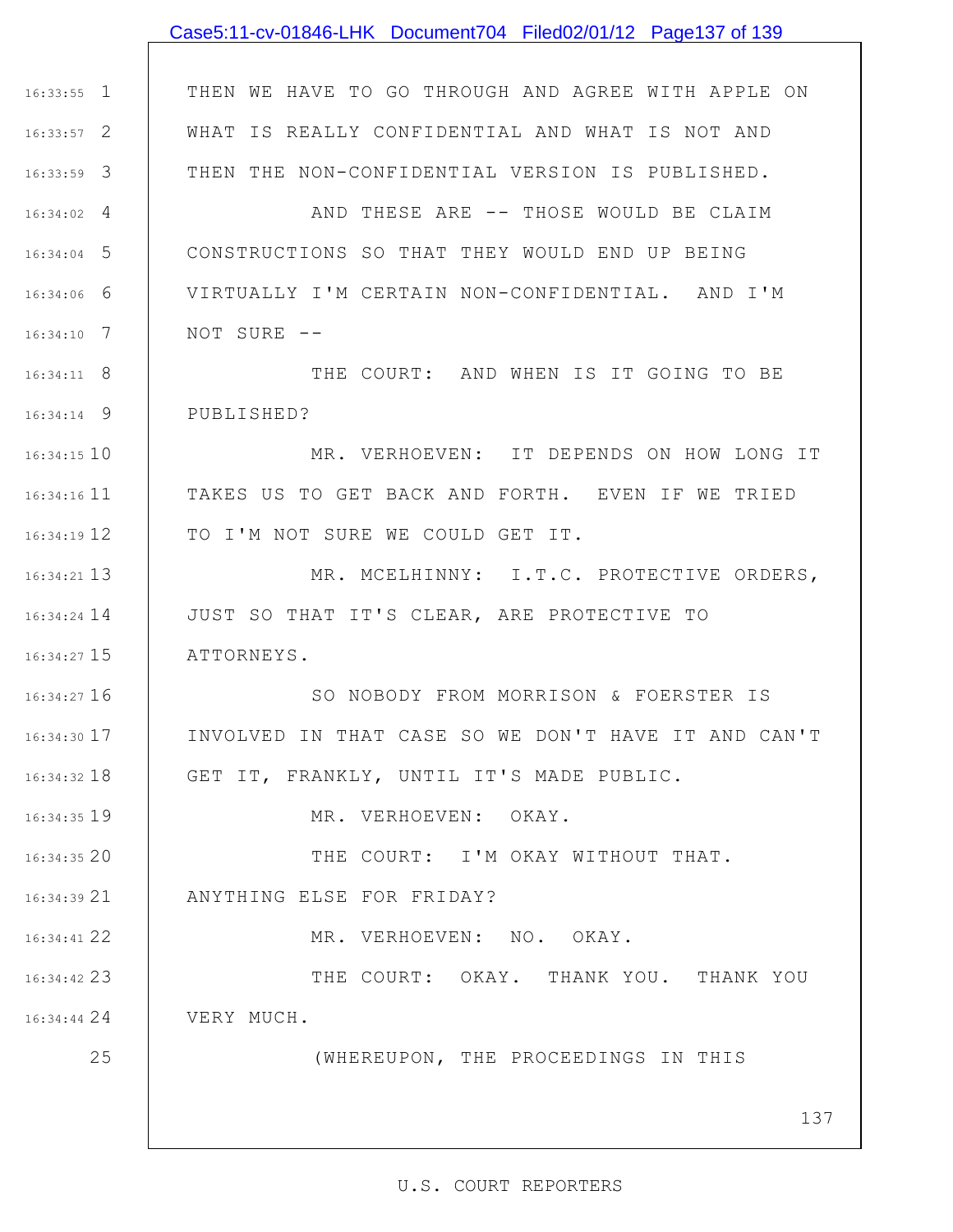|               |  |                         | Case5:11-cv-01846-LHK Document704 Filed02/01/12 Page138 of 139 |     |
|---------------|--|-------------------------|----------------------------------------------------------------|-----|
|               |  |                         |                                                                |     |
| $\,1\,$       |  | MATTER WERE CONCLUDED.) |                                                                |     |
| $\mathbf{2}$  |  |                         |                                                                |     |
| $\mathcal{S}$ |  |                         |                                                                |     |
| $\sqrt{4}$    |  |                         |                                                                |     |
| 5             |  |                         |                                                                |     |
| $\sqrt{6}$    |  |                         |                                                                |     |
| $\sqrt{ }$    |  |                         |                                                                |     |
| $\,8\,$       |  |                         |                                                                |     |
| 9             |  |                         |                                                                |     |
| $1\,0$        |  |                         |                                                                |     |
| $11\,$        |  |                         |                                                                |     |
| $12\,$        |  |                         |                                                                |     |
| $13$          |  |                         |                                                                |     |
| $14\,$        |  |                         |                                                                |     |
| $15\,$        |  |                         |                                                                |     |
| 16            |  |                         |                                                                |     |
| $17\,$        |  |                         |                                                                |     |
| $1\,8$        |  |                         |                                                                |     |
| 19            |  |                         |                                                                |     |
| $20$          |  |                         |                                                                |     |
| $2\sqrt{1}$   |  |                         |                                                                |     |
| 22            |  |                         |                                                                |     |
| 23            |  |                         |                                                                |     |
| 24            |  |                         |                                                                |     |
| 25            |  |                         |                                                                |     |
|               |  |                         |                                                                |     |
|               |  |                         |                                                                | 138 |